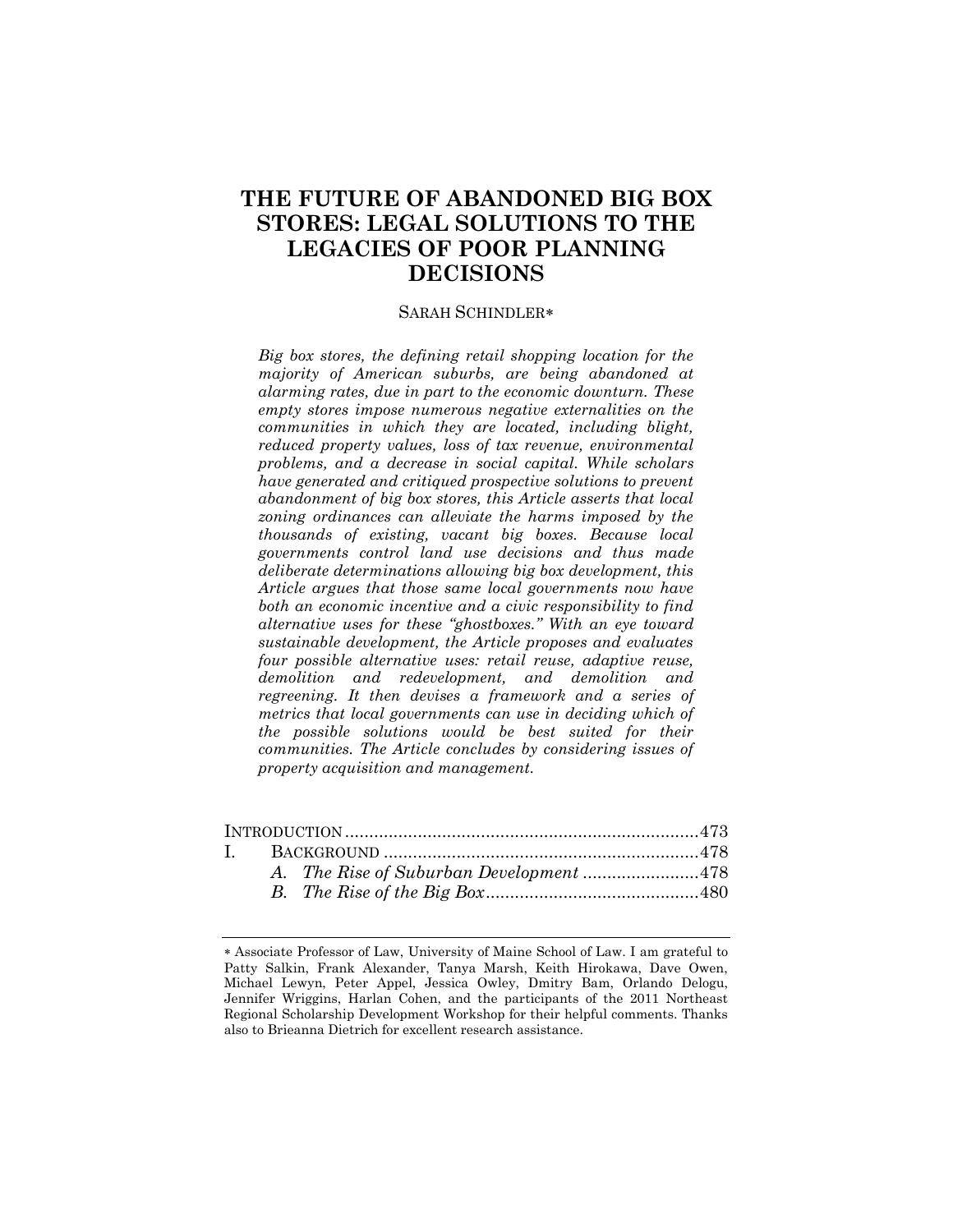| 472  | UNIVERSITY OF COLORADO LAW REVIEW<br>[ $Vol. 83$                                                    |  |  |  |
|------|-----------------------------------------------------------------------------------------------------|--|--|--|
| Π.   | THE PROBLEM: VACANT AND ABANDONED BIG BOX                                                           |  |  |  |
|      | Building Vacancy and Abandonment Generally484<br>А.                                                 |  |  |  |
|      | The Severity of the Empty Big Box Problem 487<br>В.                                                 |  |  |  |
|      | $C_{\cdot}$<br>Reasons for Big Box Vacancy and Abandonment489                                       |  |  |  |
|      | 1. Over-Retailing and Market Demand489                                                              |  |  |  |
|      |                                                                                                     |  |  |  |
|      | What Is the Harm in a Ghostbox? Reasons That<br>D.                                                  |  |  |  |
|      |                                                                                                     |  |  |  |
|      |                                                                                                     |  |  |  |
|      | 2. Economic Harm to the Surrounding                                                                 |  |  |  |
|      |                                                                                                     |  |  |  |
|      | 3. Community Health, Social Capital, and Public                                                     |  |  |  |
|      |                                                                                                     |  |  |  |
| III. |                                                                                                     |  |  |  |
|      | А.                                                                                                  |  |  |  |
|      | The Possible Second Lives of Existing Empty Big<br>В.                                               |  |  |  |
|      |                                                                                                     |  |  |  |
|      |                                                                                                     |  |  |  |
|      | $a_{\cdot}$                                                                                         |  |  |  |
|      | Problems with Adaptive Reuse 506<br>b.                                                              |  |  |  |
|      | 2. Demolition and Redevelopment or                                                                  |  |  |  |
|      |                                                                                                     |  |  |  |
|      |                                                                                                     |  |  |  |
|      | b. An Evaluation of Demolition and                                                                  |  |  |  |
|      |                                                                                                     |  |  |  |
|      | c. An Evaluation of Demolition and                                                                  |  |  |  |
|      |                                                                                                     |  |  |  |
| IV.  |                                                                                                     |  |  |  |
|      | Who Should Take Responsibility for<br>A.                                                            |  |  |  |
|      |                                                                                                     |  |  |  |
|      | 1. Authority, Federalism, and the Scale of                                                          |  |  |  |
|      |                                                                                                     |  |  |  |
|      | 2.                                                                                                  |  |  |  |
|      | Pragmatic Claim: Economic Incentive524<br>$\alpha$ .                                                |  |  |  |
|      | Normative Claim: Civic Responsibility524<br>b.<br>How Can/Should Municipalities Implement the<br>В. |  |  |  |
|      | Solutions?                                                                                          |  |  |  |
|      | 525<br>Create and/or Revise Existing Ordinances526                                                  |  |  |  |
|      | Setting the Stage: Creating a General<br>$\alpha$ .                                                 |  |  |  |
|      | Abandoned Property Ordinance526                                                                     |  |  |  |
|      |                                                                                                     |  |  |  |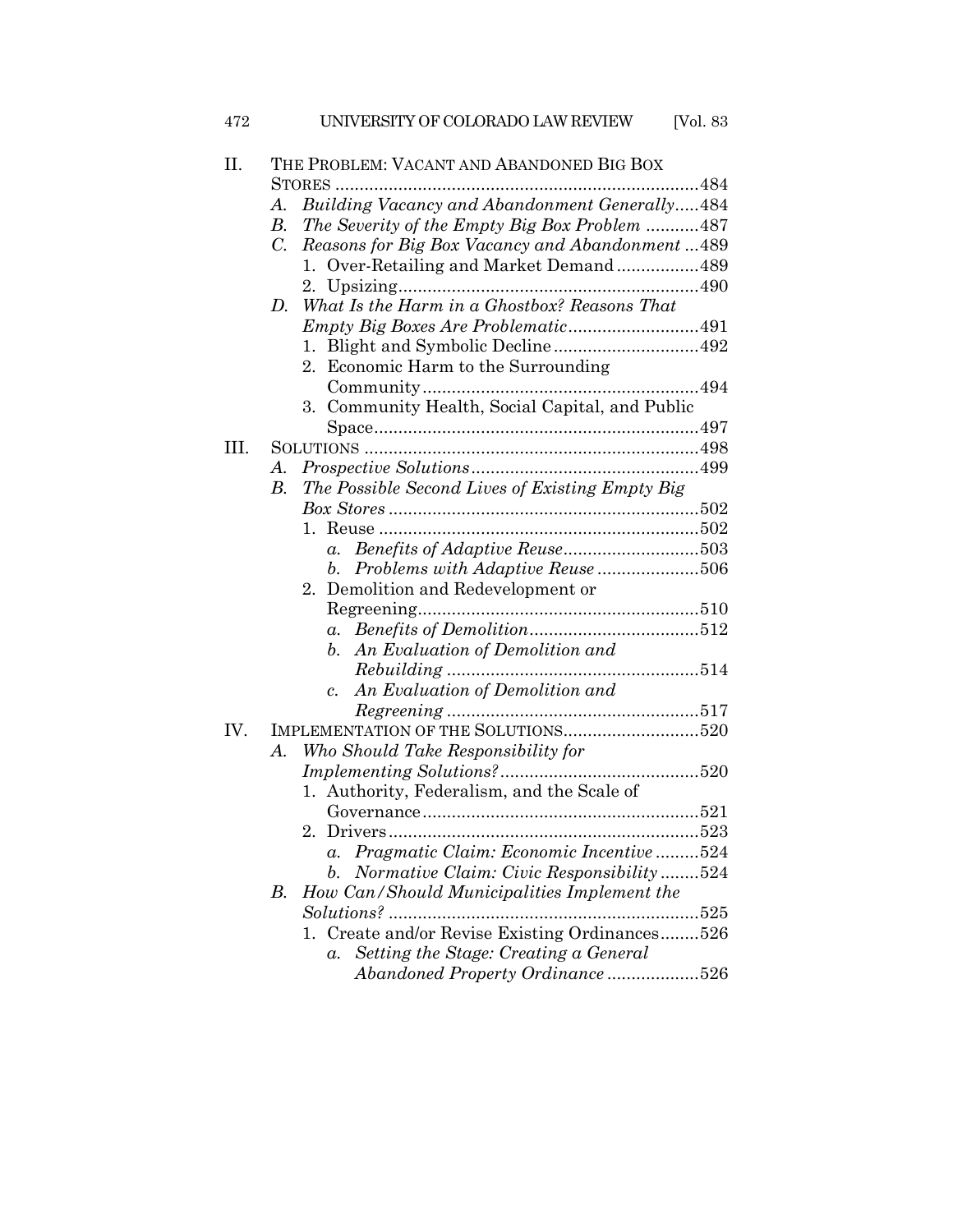| b. Market-Tweaking Mechanisms: Modifying      |  |
|-----------------------------------------------|--|
| <i>Existing Zoning Ordinances to Minimize</i> |  |
| Disincentives to Reuse or Redevelopment529    |  |
|                                               |  |
|                                               |  |
| c. Direct Intervention: Acquiring Title 537   |  |
| 2. Metrics: Which Solution for Which          |  |
|                                               |  |
|                                               |  |
|                                               |  |
|                                               |  |
| d. Existing Land Development Patterns544      |  |
|                                               |  |
|                                               |  |

2012] ABANDONED BIG BOX STORES 473

# **INTRODUCTION**

Living in the sprawl Dead shopping malls rise like mountains beyond mountains And there's no end in sight —Arcade Fire, *Sprawl II (Mountains Beyond Mountains)*1

Once there were parking lots Now it's a peaceful oasis . . . This was a Pizza Hut Now it's all covered with daisies —Talking Heads, *(Nothing But) Flowers*2

Borders revealed in July 2011 that it would close its 399 remaining bookstores, after having closed approximately 200 earlier in the year. 3 In 2009, Linens 'n Things and Circuit City closed all of their retail locations, vacating approximately 1400

<sup>1</sup>. ARCADE FIRE, *Sprawl II (Mountains Beyond Mountains)*, *on* THE SUBURBS (Merge Records 2010).

<sup>2</sup>. TALKING HEADS, *(Nothing But) Flowers*, *on* NAKED (Sire Records 1988).

<sup>3</sup>. Stephen Ceasar, *Borders Group Files for Bankruptcy Reorganization*, L.A. TIMES (Feb. 17, 2011), http://articles.latimes.com/2011/feb/17/business/la-fi-0217 borders-bankruptcy-20110217; Michael J. De La Merced & Julie Bosman, *Calling Off Auction, Borders to Liquidate*, DEALBOOK (July 18, 2011, 8:31 PM), http://dealbook.nytimes.com/2011/07/18/borders-calls-off-auction-plans-toliquidate/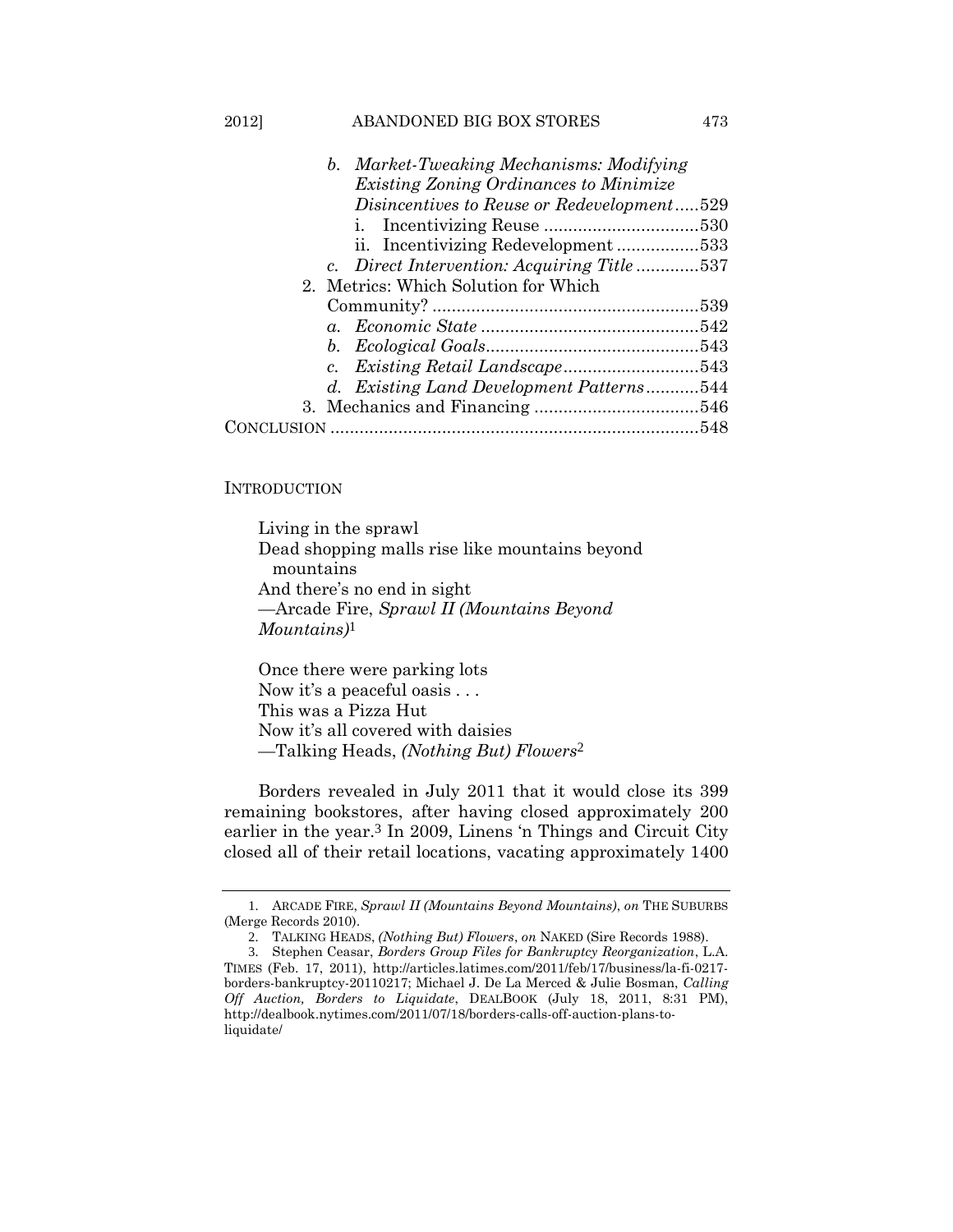<span id="page-3-4"></span>big box stores.4 In addition to the loss of tax revenues and jobs, these departing retailers left behind something else: the structures that housed their products.

<span id="page-3-2"></span><span id="page-3-0"></span>"Big box" stores<sup>5</sup> are a defining image of suburban commercial development. With their plentiful parking and lossleader6 item pricing, these massive chain stores originally stood as triumphant symbols of American capitalism. However, many have begun to "go dark"; big boxes are being vacated at alarming rates. Of 870.7 million square feet of currently vacant retail space in the United States, almost 300 million square feet—nearly 35%—is empty big box space.7 The reasons for big box vacancy are numerous. The general economic downturn and the rise of online shopping contributed to the bankruptcy of many large brick-and-mortar chain stores, including Borders.8 Other retailers, such as Wal-Mart, upsize: They close older facilities and build new, larger structures on different sites in the same city.<sup>9</sup> Wal-Mart alone currently has  $103$ 

<span id="page-3-3"></span><span id="page-3-1"></span><sup>4</sup>. J.L. Cherwin, Jr. & Virginia M. Harding, *New Tenants for Big Boxes*, PROB. & PROP., Jan.–Feb. 2010, at 37, 37; *see also* Laura D. Steele, *Actual or Hypothetical: Determining the Proper Test for Trademark Licensee Rights in Bankruptcy*, 14 MARQ. INTELL. PROP. L. REV. 411, 412 (2010).

<sup>5</sup>. It is hard to set forth a precise definition for big box stores; like obscenities, you know them when you see them. *See* Jacobellis v. Ohio, 378 U.S. 184, 197 (1964) (Stewart, J., concurring). Much depends on surroundings and context, and what constitutes a big box for purposes of one city's zoning ordinance might not for another's; definitions range from 20,000 square feet (often called "junior boxes") to nearly 300,000 square feet. *See, e.g.*, AUSTIN, TEX., ORDINANCE NO. 20070215-072, § 25-2-813 (2007), *available at* http://www.ci.austin.tx.us/ edims/document.cfm?id=100656 (defining "large retail use" as "100,000 square feet or more of gross floor area"). For purposes of this Article, a big box store is a predominantly one-room, single-story building of at least 35,000 square feet that housed a single retailer or grocer and that is surrounded by a large parking lot. Big boxes are typically stand-alone structures, but much of the discussion in this Article is also relevant to empty big boxes that are located in vacant strip malls and shopping centers as well. *See* JULIA CHRISTENSEN, BIG BOX REUSE 4–5 (2008) (addressing possible definitions and settling on one similar to that presented here). Examples that meet this definition include Wal-Mart, Target, Costco, Best Buy, Home Depot, Lowe's, Babies "R" Us, Kmart, Kroger, and Safeway.

<sup>6</sup>. Loss-leader pricing involves selling certain discounted products at a loss to bring in customers while selling other items for a profit. *See* Ellis v. Dallas, 248 P.2d 63, 64 (Cal. Dist. Ct. App. 1952).

<sup>7</sup>. GARRICK H.S. BROWN, COLLIERS INT'L, THE BIG BOX DILEMMA PART 1: SECOND GENERATION BIG BOX RETAIL 2 (Christine Schultz et al. eds., 2010), *available at* http://www.colliers.com/Markets/Retail\_Services/ content/Colliers\_whitepaper\_BigBoxDilemma\_Summer2010.pdf.

<sup>8</sup>*. See, e.g.*, *Borders Files for Bankruptcy, To Close Stores*, NPR (Feb. 16, 2011), http://www.npr.org/2011/02/16/133802386/borders-files-for-bankruptcy-toclose-stores.

<sup>9</sup>. Wal-Mart closed 107 stores in Texas between 1987 and 2004. In 92 out of the 107 closures, a new Wal-Mart supercenter (supercenters are larger than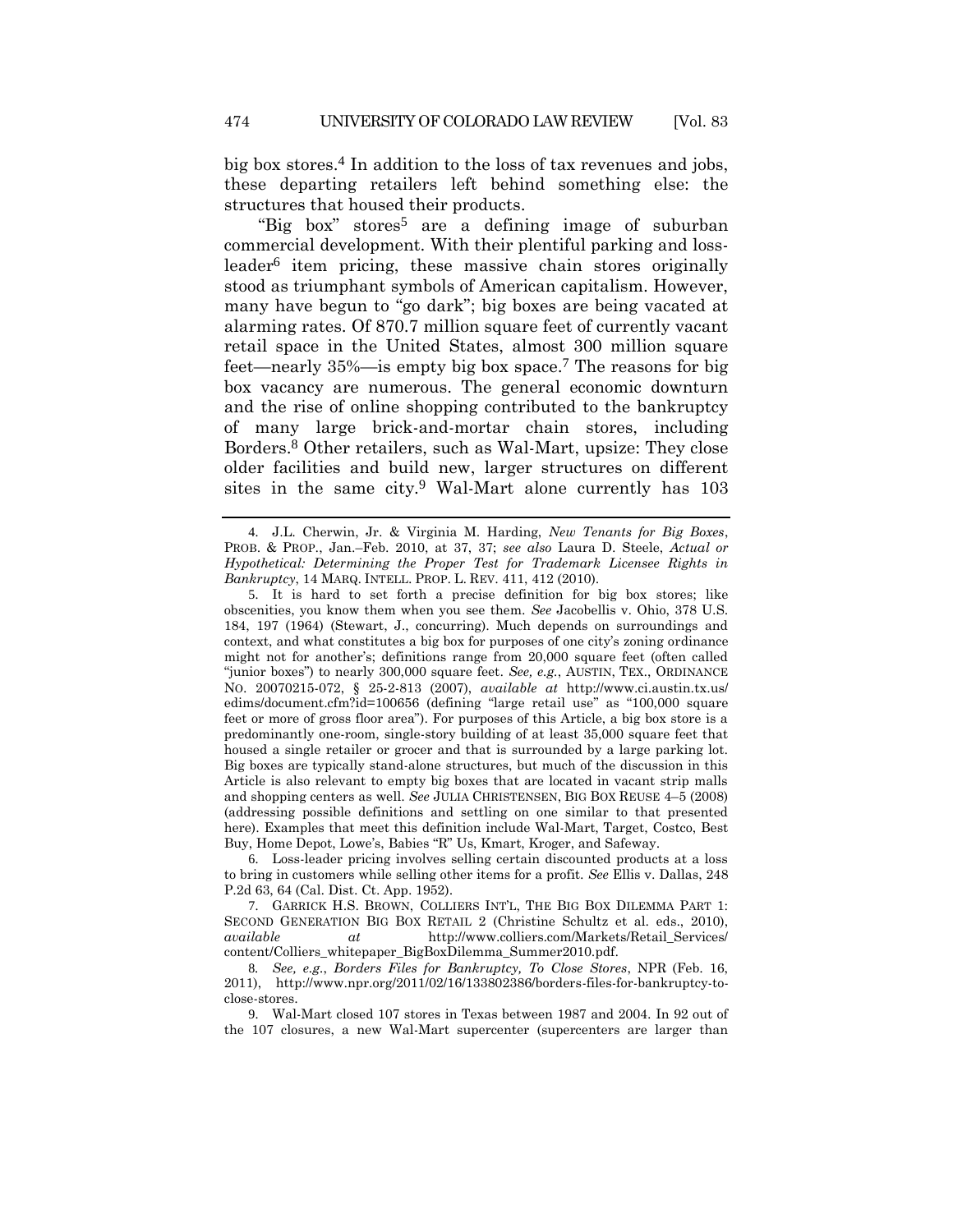<span id="page-4-2"></span>formerly occupied properties available for lease and 48 for sale throughout the country.10

<span id="page-4-1"></span>Although changes in retail and retail structures are not in themselves novel,<sup>11</sup> the rate at which retailers are vacating big box stores, and the number remaining vacant and becoming abandoned, is problematic. Large, empty big box buildings contribute to blight as the structures deteriorate and the parking lots sprout weeds and lure squatters. Minor signals of disorder such as these symbolize and possibly accelerate an area's decline. Empty buildings also repel shoppers from other retail stores in the vicinity and lower nearby property values. While big boxes previously served as a source of sales and property tax revenue for a community, once abandoned, they often contribute neither.

<span id="page-4-0"></span>Scholars acknowledge the problems caused by construction and operation of big box stores.12 Those articles discuss ways to limit their construction and prospectively address the problem of big box abandonment.13 However, this Article is concerned with legal strategies for confronting the problem of big box stores that have already gone dark: those that were

11*. See* Dwight H. Merriam, *Breaking Big Boxes: Learning from the Horse Whisperers*, 6 VT. J. ENVTL. L., no. 3, 2005, at 7, 14 ("Changes in retailing have been with us for as long as trade has existed.").

12*. See, e.g.*, *id*, at 29; Patricia E. Salkin, *Municipal Regulation of Formula Businesses: Creating and Protecting Communities*, 58 CASE W. RES. L. REV. 1251, 1251–52 (2008); Betsy H. Sochar, Note, *Shining the Light on Greyfields: A Wal-Mart Case Study on Preventing Abandonment of Big Box Stores Through Land Use Regulations*, 71 ALB. L. REV. 697, 699 (2008).

13. These techniques limit construction style and provide for disposal if the structures are abandoned. *See, e.g.*, Salkin, *supra* note [12,](#page-4-0) at 1261–80; Sochar*, supra* note [12,](#page-4-0) at 710–13, 715–16*.*

traditional Wal-Marts and include a grocery store) opened in the same city as the store that closed. Harold D. Hunt & John Ginder, *Lights Out: When Wal-Marts Go Dark*, TIERRA GRANDE, Apr. 2005, *reprinted in* TEX. A&M U. REAL EST. CENTER, http://recenter.tamu.edu/pdf/1720.pdf.

<sup>10</sup>. WALMART REALTY, http://walmartrealty.com/Default.aspx (under "Building Disposition," follow "Buildings For Lease" and "Buildings for Sale") (last visited Sept. 10, 2011). It is impossible to talk about big boxes without addressing Wal-Mart because of its sheer size; as of 2007, it had over 4000 stores in the United States alone. *How Big Box Stores Like Wal-Mart Effect* [sic] *the Environment and Communities*, SIERRA CLUB, http://www.sierraclub.org/ sprawl/reports/big\_box.asp (last visited Sept. 3, 2011). One commentator put Wal-Mart's size in relative terms: "Wal-Mart is five times the size of the nation's second largest retailer, Home Depot. It's bigger than Target, Sears, Costco, JC Penney, Walgreens, Best Buy, The Gap, Staples, Toys "R" Us, Nordstrom, Blockbuster, and Barnes & Noble combined." STACY MITCHELL, BIG-BOX SWINDLE: THE TRUE COST OF MEGA-RETAILERS AND THE FIGHT FOR AMERICA'S INDEPENDENT BUSINESSES 13 (2006).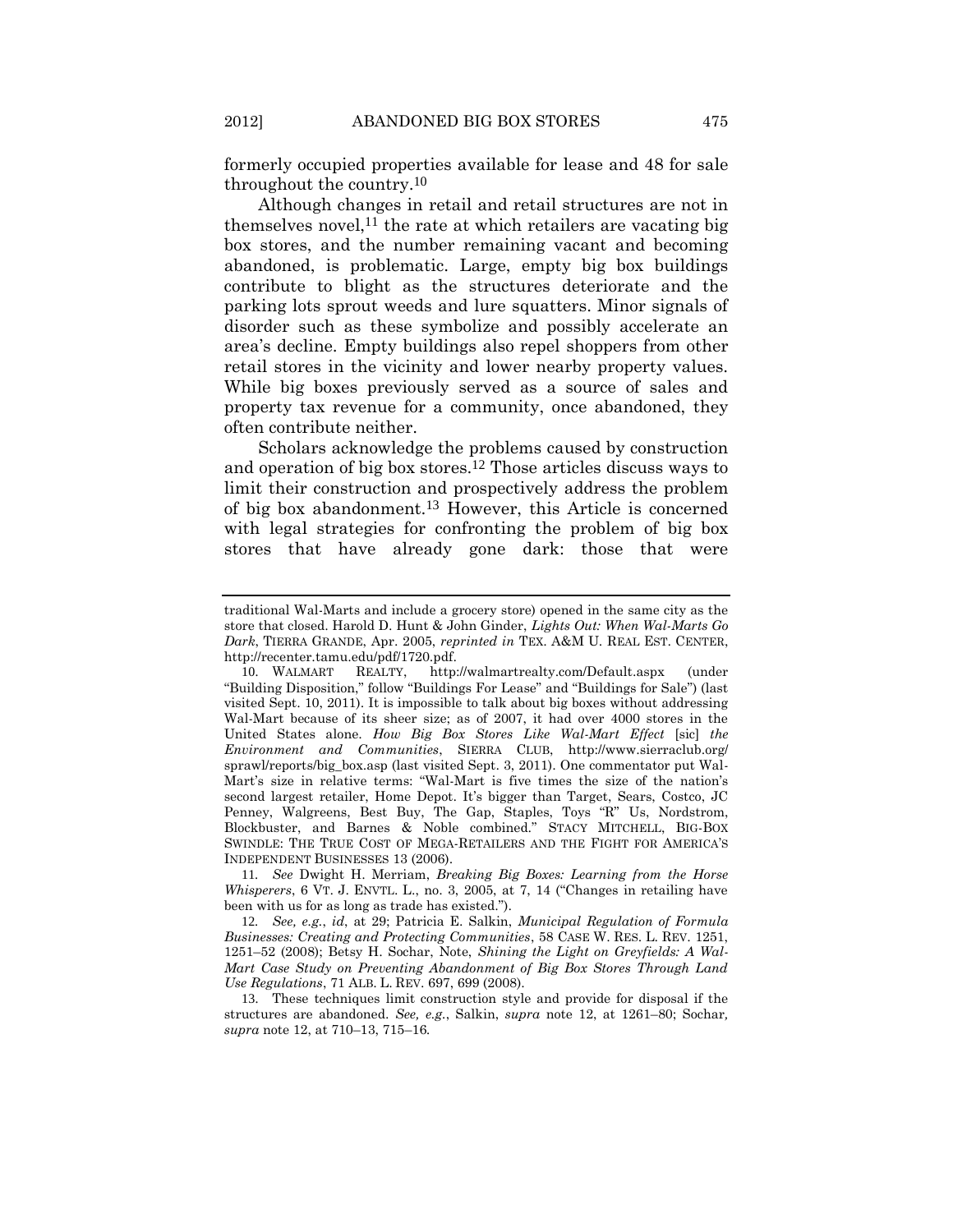<span id="page-5-1"></span><span id="page-5-0"></span>constructed without, or before the adoption of, prospective solutions.14 The majority of existing abandoned big box stores in the United States fall into this category, yet the scholarly literature is bereft of a thorough discussion of abandonment and how to alleviate it.15 The specific question of what to do with empty big box stores has received even less attention than abandonment of commercial and residential properties generally.16 This Article aims to fill those gaps in the literature and to assist municipalities<sup>17</sup> in confronting what has become a common concern.

<span id="page-5-2"></span>Local governments cannot simply sit back and rely on the market to fill these empty spaces. Indeed, such an approach

<sup>14</sup>. When discussing the trend of big box retailers, commentator F. Kaid Benfield states that this format of store can continue to be successful in the future; however, that success will involve placing these stores in traditional downtowns. F. KAID BENFIELD ET AL., ONCE THERE WERE GREENFIELDS: HOW URBAN SPRAWL IS UNDERMINING AMERICA'S ENVIRONMENT, ECONOMY, AND SOCIAL FABRIC 149–51 (1999). This ignores the question of what cities should do with *existing*, suburban big box stores. This is the more difficult issue: to look at our existing suburban sprawl-based landscape and apply smart growth principles to its existing form. *See id.* at 151.

<sup>15</sup>. Two commentators believe that this is the case because scholars view property abandonment as a symptom of deeper community problems rather than a cause of those problems. John Accordino & Gary T. Johnson, *Addressing the Vacant and Abandoned Property Problem*, 22 J. URB. AFF. 301, 303 (2000) (discussing the lack of scholarship). Some of the issues raised in this Article have been addressed in the related yet distinct context of brownfields reuse and redevelopment. *See infra* note [53](#page-14-0) and accompanying text; s*ee, e.g.*, Julianne Kurdila & Elise Rindfleisch, *Funding Opportunities for Brownfield Redevelopment*, 34 B.C. ENVTL. AFF. L. REV. 479 (2007) (discussing financing mechanisms available for brownfield redevelopment projects); Barry J. Trilling & Sharon R. Siegel, *Brownfield Development in Connecticut: Overcoming the Legal and Financial Obstacles*, 26 QUINNIPIAC L. REV. 919, 986–1009 (2008); Michael J. Minkus, Comment, *Fighting Uncertainty: Municipal Partnerships with Redevelopment Agencies Can Mitigate Uncertainty to Encourage Brownfield Redevelopment*, 1 GOLDEN GATE U. ENVTL. L.J. 267, 298–307 (2007).

<sup>16</sup>*. See* Merriam, *supra* note [11,](#page-4-1) at 29. There is a growing literature addressing the foreclosure crisis, but this tends to focus on mortgages and residential vacancies. *See, e.g.*, JULIE A. TAPPENDORF & BRIEN J. SHEAHAN, AM. LAW INST., DEALING WITH DISTRESSED PROPERTIES: LOCAL GOVERNMENT STRATEGIES TO MITIGATE THE IMPACT OF FORECLOSURES ON COMMUNITIES 1303 (2008); Joseph Schilling, *Code Enforcement and Community Stabilization: The Forgotten First Responders to Vacant and Foreclosed Homes*, 2 ALB. GOV'T L. REV. 101, 103 (2009) [hereinafter Schilling, *Code Enforcement*]; Scott Horsley, *Town Compels Lenders to Care for Vacant Homes*, NPR (Aug. 9, 2007), http://www.npr.org/templates/story/story.php?storyId=12623065.

<sup>17</sup>. There are various forms of local governments, including counties, cities, municipalities, towns, townships, villages, and special districts. Although each form is distinct, for ease of readability, the terms will be used interchangeably throughout this Article. Thus, "city" does not necessarily imply an urban city center.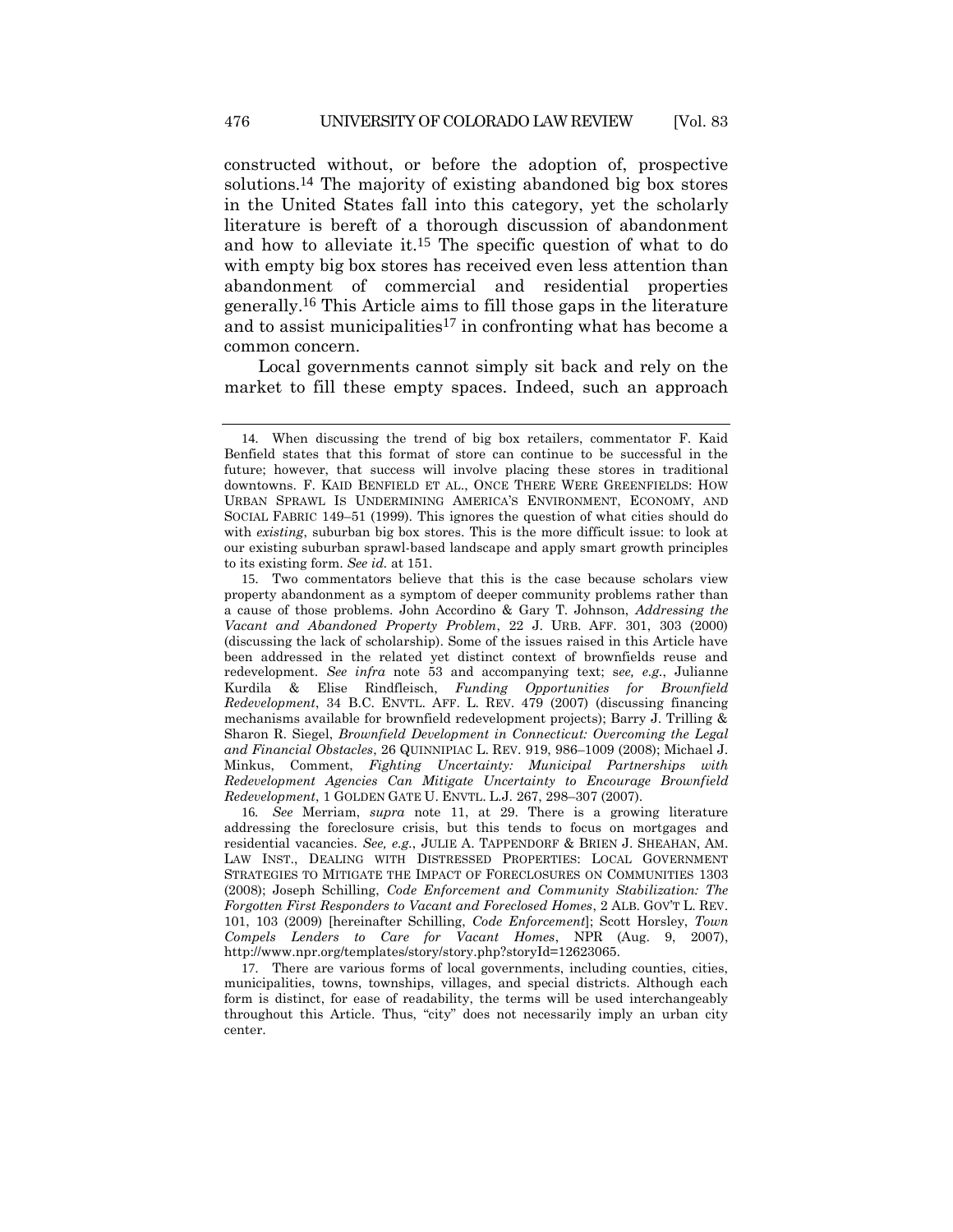has not worked thus far.<sup>18</sup> Instead, a municipality should view an empty big box as an opportunity to create a new vision for its suburbs. To do this, it must first craft a strategy and a set of ordinances to address the problem of vacant and abandoned big box stores. Such a strategy should guide cities in: (1) tracking vacant property in the community; (2) requiring solvent building owners to maintain their vacant properties; (3) determining whether building reuse or redevelopment is most appropriate in a given community; (4) modifying existing zoning and building codes to incentivize market-based reuse or redevelopment of these properties; and, finally, (5) providing for direct intervention by the municipality.

Part I of this Article provides background on the history of suburban development and, specifically, big box development. It explains why municipalities invited big box stores into their communities and why these buildings are constructed as they are.

<span id="page-6-0"></span>Part II addresses the problem of big box vacancy and abandonment. While some authors starkly distinguish between the terms "abandonment" and "vacancy,"19 this Article uses both, as well as the term "empty," to describe properties of concern. While the terms are used interchangeably herein, generally, abandoned property is in poorer condition than vacant property.20 After defining these terms in more detail, the Part reviews the academic literature concerning property vacancy and abandonment and its impact on local communities. It then focuses on the severity of the empty big box epidemic, the reasons for that problem, and the harms that have resulted therefrom.

Part III posits that, in addition to the harms they inflict on communities, abandoned big boxes also present an opportunity to re-imagine the suburbs. To that end, it considers and evaluates a variety of solutions to the problem of existing big box abandonment. These solutions include straight retail

<sup>18</sup>*. See* BROWN, *supra* not[e 7](#page-3-0) and accompanying text; *infra* Part III.B.1.

<sup>19</sup>*. See, e.g.*, David T. Kraut, Note, *Hanging Out the No Vacancy Sign: Eliminating the Blight of Vacant Buildings from Urban Areas*, 74 N.Y.U. L. REV. 1139, 1140 n.4 (1999) (distinguishing "between vacant and abandoned buildings, defining the latter as vacant properties that are also tax delinquent and for which services are not paid or provided"). This Article presents abandonment and vacancy as two end points on a continuum, where abandonment is more severe than vacancy. *See infra* Part II.A.

<sup>20</sup>*. See infra* note[s 54](#page-14-1)–[55](#page-15-0) and accompanying text.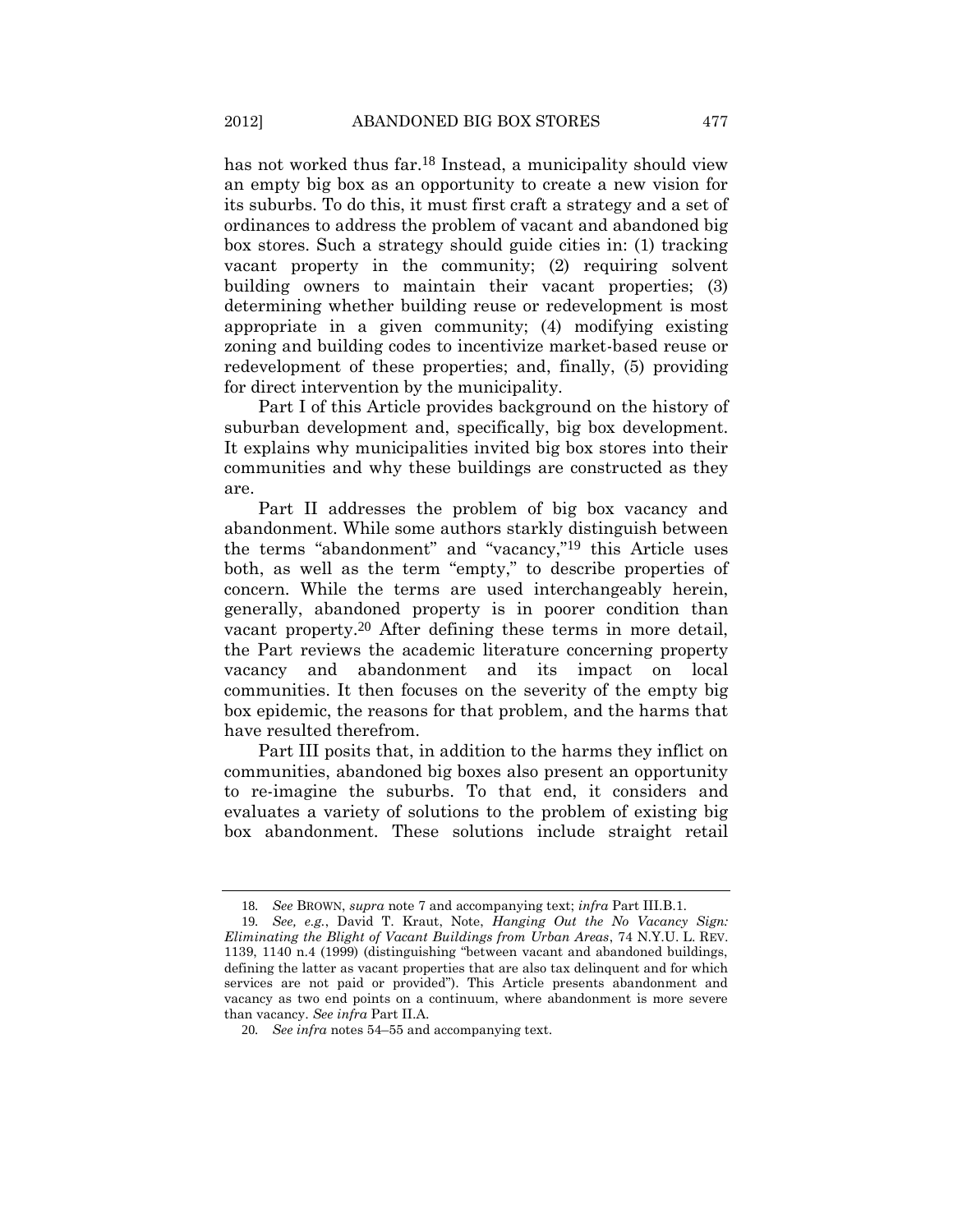reuse, adaptive reuse, demolition and redevelopment, and demolition and re-greening.

Part IV addresses implementation of the solutions. It first considers issues of federalism and the proper scale of government to address the empty big box epidemic. It concludes that local governments are well suited to address this issue and focuses on drivers that should motivate them to take action. This Part then lays out ways that municipalities can use their police powers to solve the existing empty big box problem. It proposes specific zoning changes that local governments can make to incentivize market reuse and redevelopment of vacant big box stores and thus alleviate the problems caused by those structures in their communities. It then discusses the need for direct intervention by municipalities and methods of abandoned property acquisition. This Part also proposes a series of metrics—economic state, ecological goals, existing retail landscape, and existing land development patterns—that a local government can use in deciding which of the possible solutions would make the most sense in its community. The Article concludes by briefly addressing issues of financing to show that these solutions are not merely academic but that actual funding exists to promote sustainable development and smart growth projects across the country.

## I. BACKGROUND

# <span id="page-7-0"></span>*A. The Rise of Suburban Development*

To understand big box stores, one must first understand the culture that allowed for, and welcomed, a retail landscape saturated by big box chain retailers: the suburbs. Big boxes were not always a distinctive feature of American development. Before most people owned automobiles, when streetcars and walking were the primary methods of transportation, "traditional neighborhoods" evolved to address people's needs.21 These neighborhoods contained a mix of uses—housing, shopping, and offices—within walking distance of one another.22 Most traditional neighborhoods had a "Main Street"

<sup>21</sup>. ANDRES DUANY ET AL., SUBURBAN NATION: THE RISE OF SPRAWL AND THE DECLINE OF THE AMERICAN DREAM 3–4 (2000) (contrasting "traditional neighborhood" development with suburban sprawl).

<sup>22</sup>*. See id.*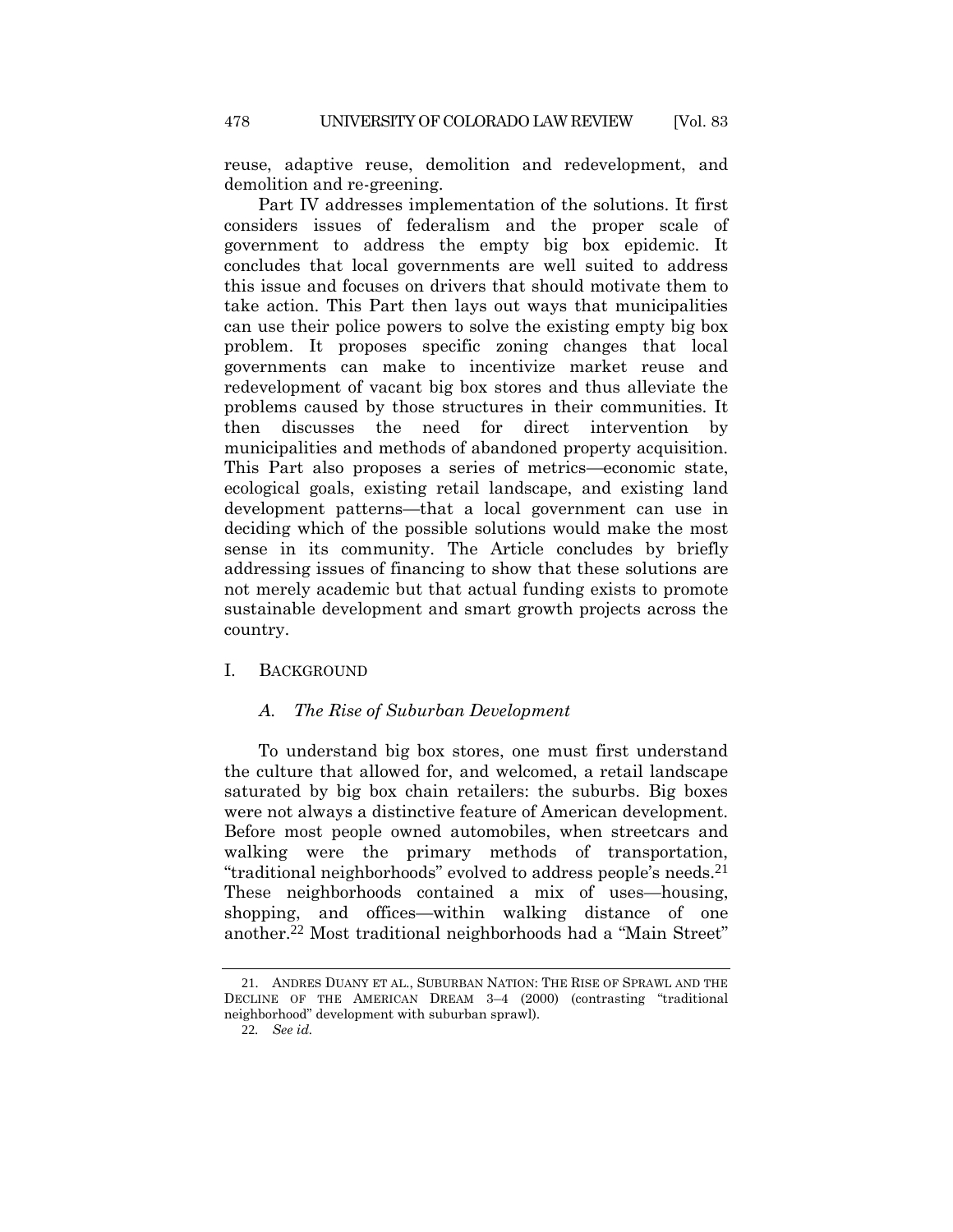<span id="page-8-0"></span>not far from houses, where local businesses such as hardware stores, bookstores, and produce markets sold their goods to people in the neighborhood.23 These small stores, and perhaps even the lively sidewalks that connected them, served as what planners and architects call a "third place."24 The third place provides a sense of community engagement and involvement, which is separate from those found at the first place (home) and the second place (work).25

<span id="page-8-3"></span><span id="page-8-2"></span><span id="page-8-1"></span>The transition to suburbs began after World War II as young men returned home from war, started families, and wanted more space.<sup>26</sup> Although stores initially remained in city centers, their proprietors eventually realized that they needed to follow their customer base, and thus many moved their shops out of traditional downtowns and to the suburbs.27 At the same time, national retailers began opening outlets near the new suburban houses.28 However, because suburban neighborhoods exclusively contained housing, shops had to locate in separate areas, typically along the major roads that led to the suburban housing developments.29 Euclidean zoning, under which different land uses are kept separate from one

<sup>23</sup>*. See generally* Keith Aoki, *Race, Space, and Place: The Relation Between Architectural Modernism, Post-Modernism, Urban Planning, and Gentrification*, 20 FORDHAM URB. L.J. 699, 742 (1993) (describing "traditional main street . . . as the place to locate necessities in close proximity").

<sup>24</sup>*. See* ELLEN DUNHAM-JONES & JUNE WILLIAMSON, RETROFITTING SUBURBIA: URBAN DESIGN SOLUTIONS FOR REDESIGNING SUBURBS 59–60 (2009); *see generally* RAY OLDENBURG, THE GREAT GOOD PLACE: CAFES, COFFEE SHOPS, BOOKSTORES, BARS, HAIR SALONS, AND OTHER HANGOUTS AT THE HEART OF A COMMUNITY (Marlowe & Co. 1999) (1989).

<sup>25</sup>*. See* sources cited *supra* not[e 24.](#page-8-0)

<sup>26</sup>*. See* Robert W. Burchell & Naveed A. Shad, *The Evolution of the Sprawl Debate in the United States*, 5 HASTINGS W.-NW. J. ENVTL. L. & POL'Y 137, 138–42 (1999) (summarizing literature addressing urban sprawl); Michael E. Lewyn, *Suburban Sprawl: Not Just an Environmental Issu*e, 84 MARQ. L. REV. 301, 331 (2000) (describing how population congestion was remedied through suburban sprawl); Christopher B. Leinberger, *The Next Slum?*, THE ATLANTIC, Mar. 2008, at 70, 72, *available at* http://www.theatlantic.com/magazine/archive/2008/03/thenext-slum/6653/.

<sup>27</sup>*. See* DUANY ET AL., *supra* not[e 21,](#page-7-0) at 8–9; Lewyn, *supra* not[e 26,](#page-8-1) at 318–19 (describing how businesses moved to the suburbs to follow "highway-driven residential development").

<sup>28</sup>*. See, e.g.*, *Our History: Through the Years*, TARGET.COM, http://sites.target.com/site/en/company/page.jsp?contentId=WCMP04-031697

<sup>(</sup>follow "Start Exploring" hyperlink; then follow "1950" on the timeline; then go to "1956") (last visited Oct. 22, 2011) (describing the expansion of Target's predecessor store to the suburbs in 1956 "[t]o meet the needs of busy suburban families").

<sup>29</sup>*. See* sources cited *supra* not[e 27.](#page-8-2)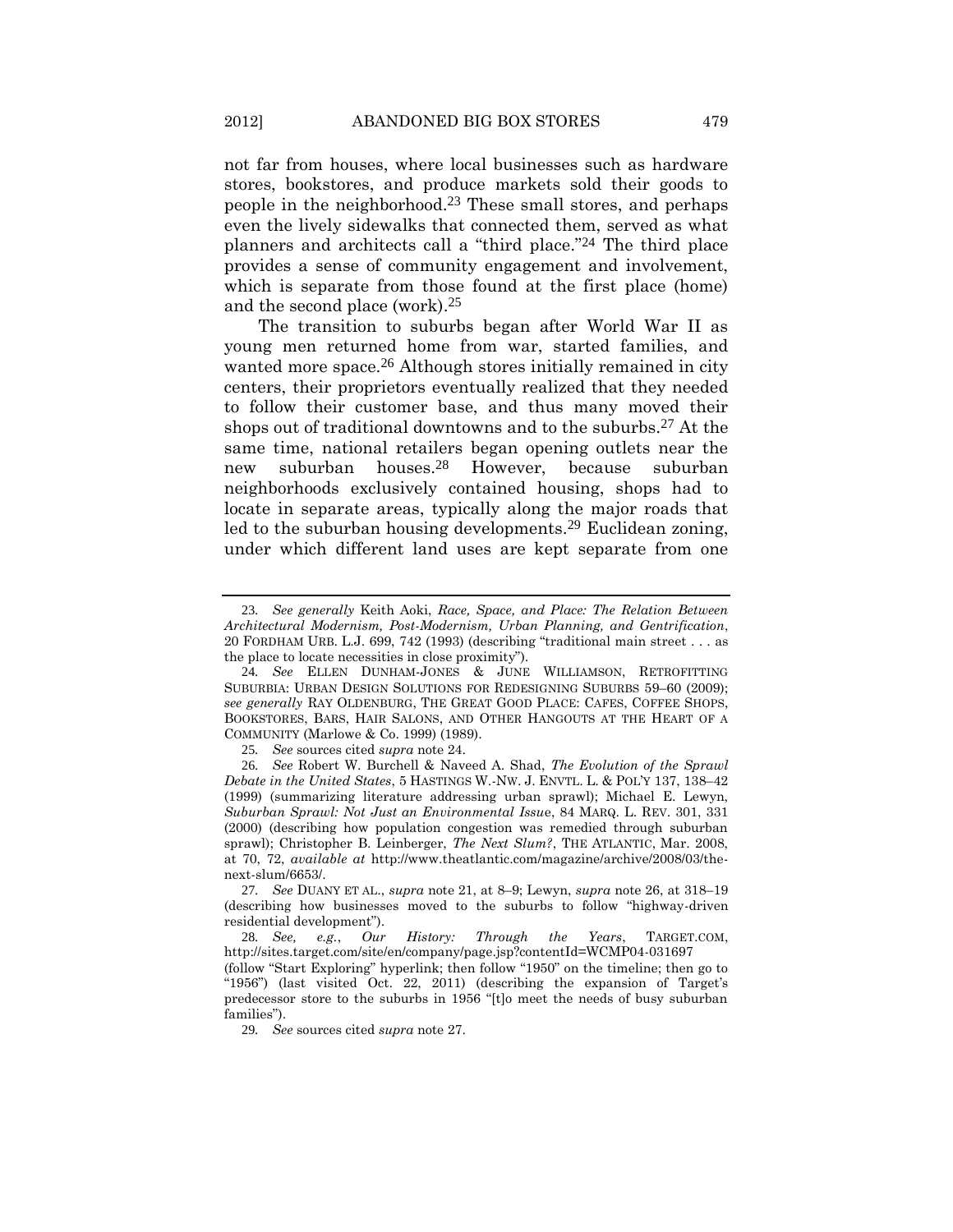another, served to bolster these patterns and make them law.30 In many ways, Euclidean zoning shaped the suburbs. Singlefamily homes—and their surrounding yards and the children playing in those yards—were viewed as the highest and best use of property, which would be sullied by proximity to uses like apartments (which were viewed as "parasite[s], constructed in order to take advantage of the open spaces and attractive surroundings created by the residential character of the district"), commercial uses, and industry.31

Thus, the suburbs were born: housing in one area, shopping in another, and work in yet another, all designed to be accessible by car, not by foot. Along traditional neighborhood Main Streets, people had lingered and shopped with their immediate neighbors. The suburban shopping experience, defined by stand-alone big box stores and strip malls, fosters a very different environment where people use their cars to run specific errands, rarely lingering in the large parking lots that serve as entryways to the stores. The result is that an individual's interaction with her neighbors and the larger community is much more limited in suburbia than in traditional neighborhoods because the "third place," which was so prevalent along Main Street, is lacking in suburbia.32

# <span id="page-9-0"></span>*B. The Rise of the Big Box*

Big box development began in the early 1960s with construction of the first Target and Wal-Mart.33 The idea

<sup>30</sup>. *See* Village of Euclid, Ohio v. Ambler Realty Co., 272 U.S. 365 (1926) (validating zoning ordinances).

<sup>31</sup>*. See id.* at 394. There was fear of "fire, contagion, and disorder" spreading to the single-family homes from commercial and industrial uses. *Id.* at 391; *see also* Jay Wickersham, *Jane Jacobs' Critique of Zoning: From* Euclid *to Portland and Beyond*, 28 B.C. ENVTL. AFF. L. REV. 547, 553–54 (2001) (noting that the Standard Zoning Enabling Act expressly sought to reduce density and " 'prevent the overcrowding of land' ").

<sup>32</sup>. DUNHAM-JONES & WILLIAMSON, *supra* not[e 24,](#page-8-0) at 59–60.

<sup>33</sup>*. See Our History: Through the Years*, *supra* note [28](#page-8-3) (follow "Start Exploring" hyperlink; then follow "1960" on timeline; then go to "1961"). In 1961, Target's predecessor announced plans to open "a new discount chain store" that would contain seventy-five departments in one store with "wide aisles, easy-toshop displays, fast checkout and, 'loads of well-lighted parking . . . for 1,200 cars.' " *Id.* (quoting Minneapolis Tribune). Target was originally founded as the Dayton Dry Goods Company, a department store. *Id.* (follow "Start Exploring" hyperlink; then follow "1900" on timeline; then go to "1902"). Other predecessor suburban retailers included early, now defunct large department and catalogue stores such as Caldor, Rickle, and Service Merchandise. *See generally* Thomas C. Arthur, *The Core of Antitrust and the Slow Death of Dr. Miles*, 62 SMU L. REV.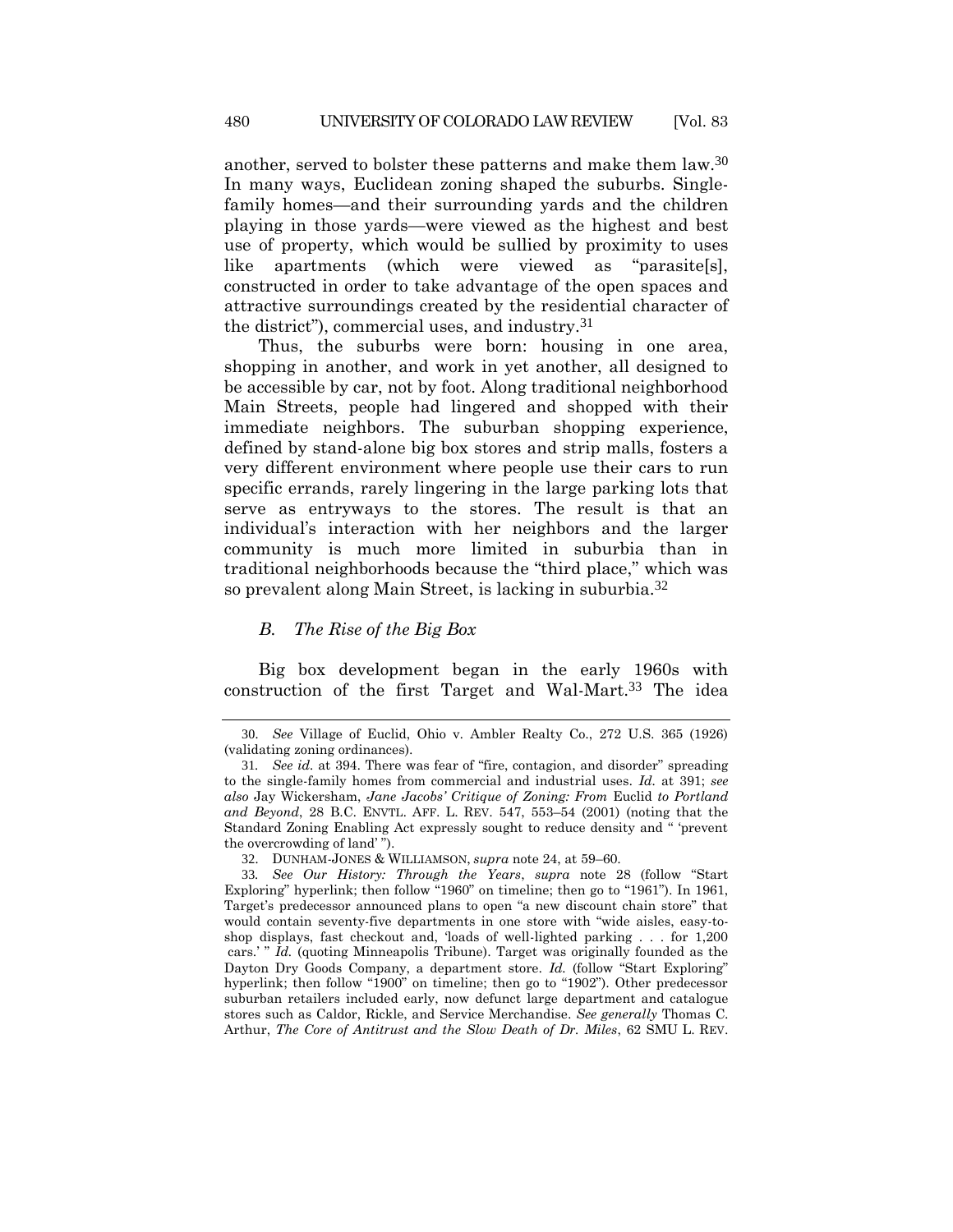behind big box construction is that the building itself is just a shell in which to house low-price items.34 Because the structure is so basic, it gives shoppers the impression that little money was spent on design and all of the savings are being passed on to them.35 As for the retailers, they are able to offer low-cost goods, in part, because the stores' construction is standardized. It would require more time and money to develop an individual set of construction plans for each new store than it does to have a single plan that can be applied to developments throughout the country.36 Additionally, the big box structure is consistent with the suburban life-choice: easy access to shopping and free

Another important reason that developers and retailers build big boxes is that local zoning ordinances dictate their structure and form.<sup>38</sup> Again, the standard Euclidean zoning ordinances in many suburban communities expressly disallow retail uses from being placed adjacent to, or intermingled with, residential, office, or industrial uses.<sup>39</sup> Thus, many towns have created commercial districts that only permit retail shops. Those ordinances also set forth height limits, which, in suburban neighborhoods, often cap buildings at a few stories. These restrictions prevent developers from constructing tall structures and instead promote low-density construction (and

parking.37

<sup>437,</sup> 457 (2009) (discussing early department stores). There are currently three types of big boxes: (1) "discount department stores," such as Wal-Mart, Target and Kmart, which sell a variety of items; (2) "warehouse clubs," like Sam's Club, Costco, and Price Club, which require membership; and (3) "category killers," which are the majority of big box retailers and are so named because they carry primarily one type of product (e.g., Barnes & Noble and Borders: books; Best Buy and Circuit City: electronics; Home Depot and Lowe's: hardware) and tend to destroy the market for locally-owned, independent stores that carry the same goods. Karen ZoBell & Kevin Reisch, *Containing Big-box Retailers: Land Use and Planning Challenges Confronting the Large-scale Retail Industry*, 25 CAL. REAL PROP. J., no. 4, 2007, at 4, 4.

<sup>34</sup>*. See* Sara Beth McLaughlin, Large Scale Adaptive Reuse: An Alternative to Big-Box Sprawl 43–44 (Jan. 1, 2008) (unpublished masters thesis, University of Pennsylvania), *available at* http://repository.upenn.edu/hp\_theses/111/.

<sup>35</sup>*. Id.*

<sup>36</sup>. Salkin, *supra* note [12,](#page-4-0) at 1253 (discussing the benefits of standardized big box construction).

<sup>37</sup>*. See* BENFIELD ET AL., *supra* not[e 14](#page-5-0), at 11 (addressing "sprawl").

<sup>38</sup>. DUANY ET AL., *supra* not[e 21,](#page-7-0) at 27–28.

<sup>39</sup>. *See* Village of Euclid, Ohio v. Ambler Realty Co., 272 U.S. 365, 365 (1926) (validating zoning ordinances); Rollin Stanley, e=mc<sup>2</sup> *The Relative City*, *in* THE FUTURE OF SHRINKING CITIES: PROBLEMS, PATTERNS AND STRATEGIES OF URBAN TRANSFORMATION IN A GLOBAL CONTEXT 127, 131 (Karina Pallagst et al. eds., 2009).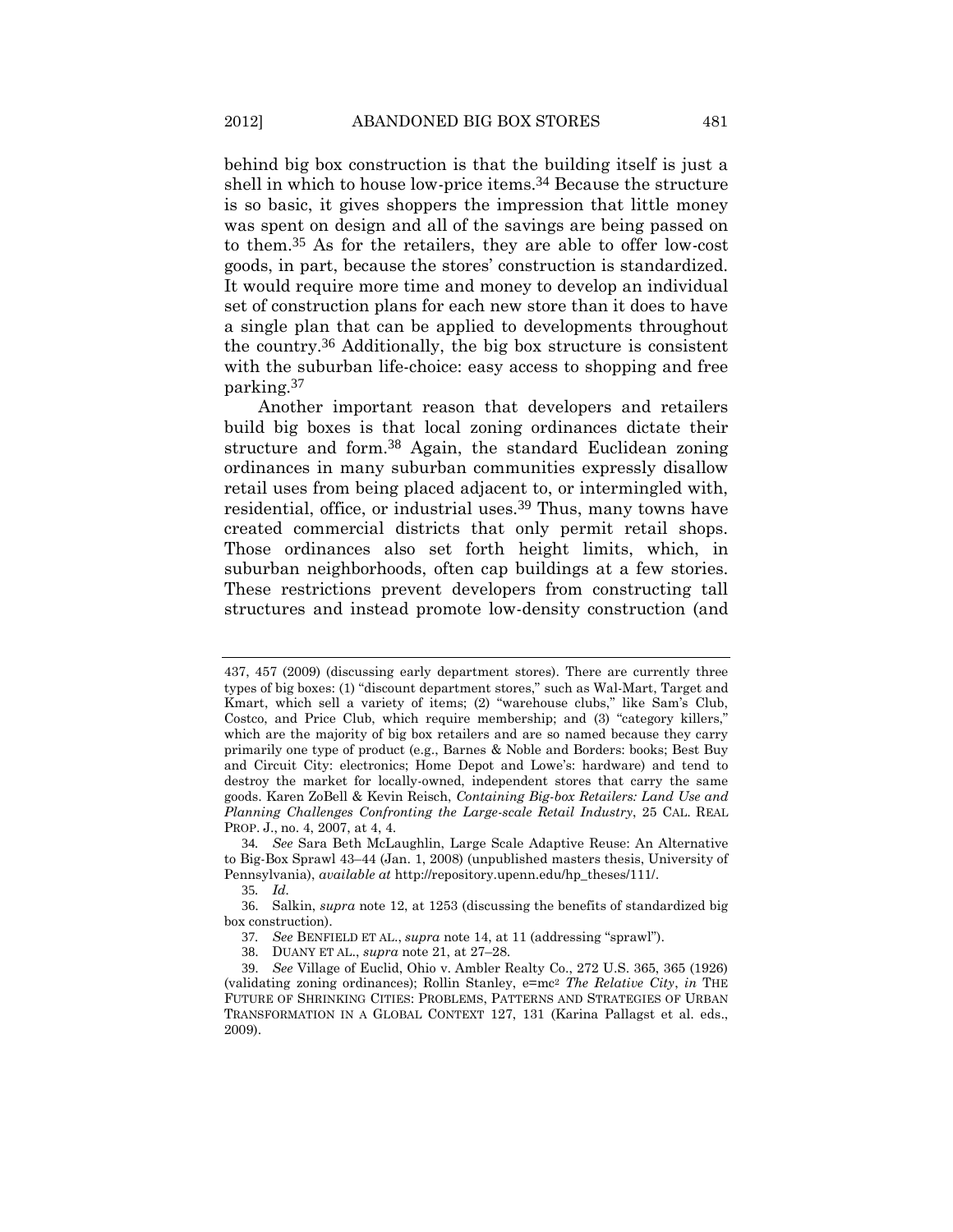<span id="page-11-0"></span>thus, more sprawl).40 Therefore, even if a big box developer wanted to create an urban, dense, multi-story retail structure, many suburban zoning ordinances would prohibit it.<sup>41</sup>

Additionally, codes often require vast parking lots: Most suburban commercial zoning districts have minimum parking requirements keyed to a proposed building's floor area. For example, in Seattle at least one parking space is required for every 500 square feet of built retail space.<sup>42</sup> For a 200,000 square foot building, this equates to 400 parking spaces, which is a somewhat conservative requirement.43 If a retailer or developer wanted to include fewer spaces, it would have to seek discretionary approval from the municipality, which might be denied. Setback requirements, which in most suburban communities prohibit a building from being constructed flush with the street or sidewalk,<sup>44</sup> also compel the big box model. Because setbacks require that the building be constructed a certain distance from the street, parking typically fills this space.45 This standard suburban design discourages people

<span id="page-11-1"></span><sup>40</sup>. *See, e.g.*, PASADENA, CAL., ZONING CODE ORDINANCE art. 2, § 17.24.040 (2005) (limits buildings in commercial districts to forty-five feet), *available at* http://ww2.cityofpasadena.net/zoning/P-2.html#17.24; JOHNS CREEK, GA., ZONING ORDINANCE art. 9, § 9.1.3 (2009) (height restriction of sixty feet or four stories, whichever is less, in C-1 Community Business Districts, which include retail stores), *available at* http://www.johnscreekga.gov/pdf/zoning/article\_9.pdf; GREENWOOD, IND., CODE ch. 10, § 10-73 to -74, -79 tbl.E (2011), *available at* http://www.greenwood.in.gov/egov/docs/1303311404\_317260.pdf (limiting the height of buildings in C-1 ("[c]ommercial—[n]eighborhood [s]hopping") districts to three stories or thirty-five feet, whichever is less, and in C-2 ("[c]ommercial— [t]ourist") districts to four stories or forty-five feet, whichever is less).

<sup>41</sup>*. See* sources cited *supra* not[e 40.](#page-11-0)

<sup>42</sup>. SEATTLE, WASH., CODE tit. 23, ch. 23.54, § 23.54.015(A), tbl.A (2010), *available at* http://clerk.ci.seattle.wa.us/~public/code1.htm (requiring one parking space for every 500 feet for general sales and services institutions).

<sup>43</sup>. In Glen Carbon, Illinois, the requirement is four spaces per 1000 square feet for buildings over 150,000 square feet, which translates to 800 parking spaces for a 200,000 square foot big box store. GLEN CARBON, ILL., CODE tit. 10, ch. 13, § 10-13-1G (2011), *available at* http://sterlingcodifiers.com/codebook/index.php? book\_id=599.

<sup>44</sup>*. See, e.g.*, JOHNS CREEK, GA., ZONING ORDINANCE art. 9, § 9.1.3(B), 2.3(B) (2009), *available at* http://www.johnscreekga.gov/pdf/zoning/article\_9.pdf. In Johns Creek, a suburban city north of Atlanta, even the ostensibly mixed-use C-1 and C-2 districts require a forty-foot front yard setback and a four-story height limit. *Id.* § 9.1.3(A)–(B), 2.3(A)–(B); *see also* Julie Mason, *Urban Reviewal: Proposed Building Laws Seek an Appealing Look*, HOUS. CHRON., Aug. 18, 1997, at 1, *available at* ProQuest, File No. 13528235 (stating that the result of setbacks is that "most shopping centers . . . are designed with parking out front, creating a strip mall effect").

<sup>45</sup>*. See* sources cited *supra* not[e 44.](#page-11-1)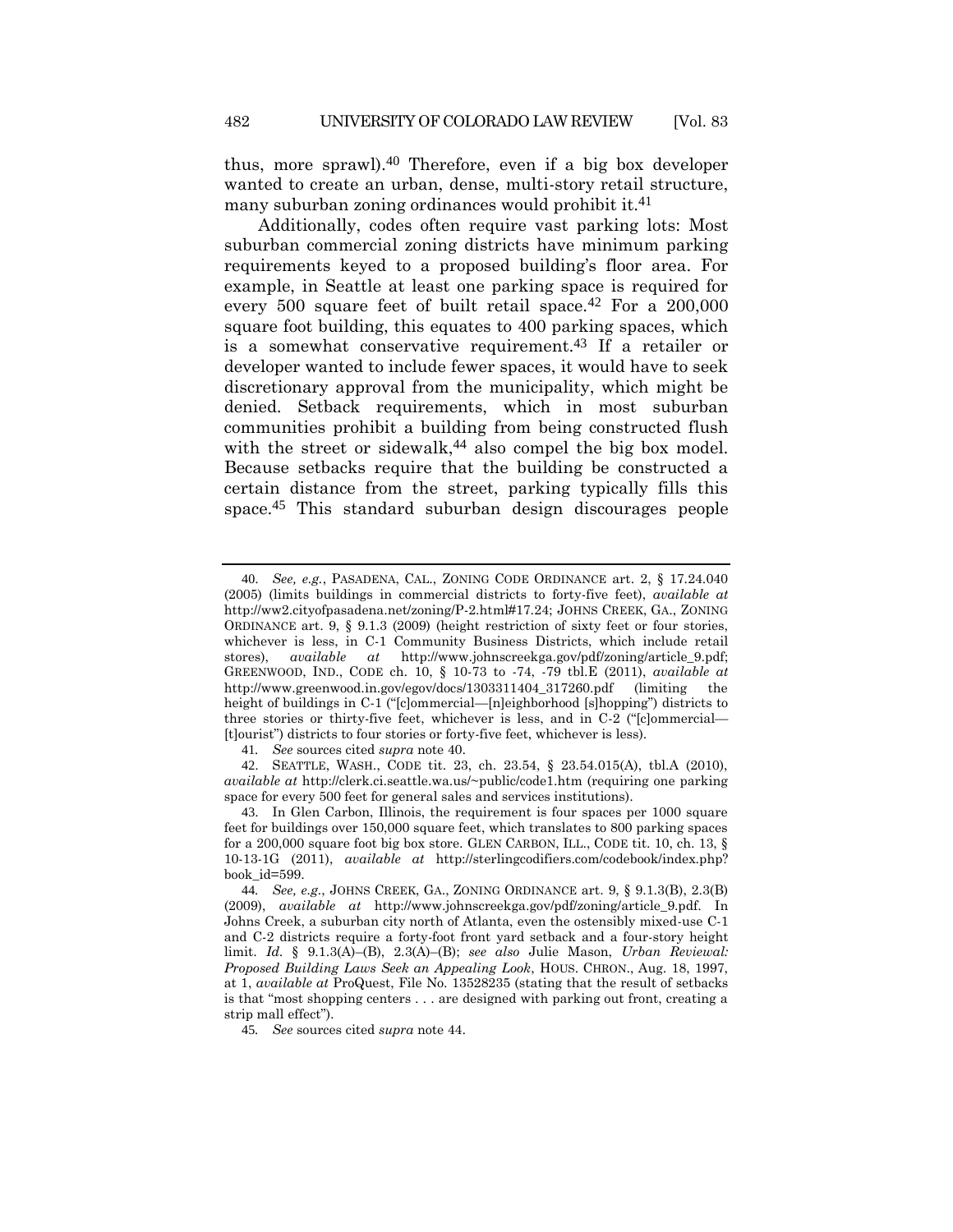from walking in commercial districts and practically mandates driving to reach a store's entrance.

Though these controls seem to suggest big box-style construction, localities can limit big box development; in almost every municipality, a big box store requires discretionary approval from the city council or planning commission.46 Thus, across the country, local officials have directly considered whether to allow big box stores into their communities and have voted to permit them.<sup>47</sup> The reasons for their decisions are multi-faceted, but the "growth machine" model<sup>48</sup> of local government suggests that cities' primary rationale for approving, and often enticing, big boxes into their midst is to provide new jobs and maximize revenue from sales tax. Local officials permit construction because they believe that big box development will improve and enrich their communities.

These predictions tend to be borne out when a big box store first opens in a community. However, after that store has been operating for a time, its true costs reveal themselves. Big box stores typically open on the edge of town, close to highway intersections but outside of a traditional downtown (if one exists). In a process known as filtering, the big box tends to draw business away from the traditional downtown and away from local, independent stores, which are unable to match the prices or selection of a big box.49 Over time, this results not

<span id="page-12-0"></span><sup>46</sup>. For example, in Portland, Maine, any new construction that is over 10,000 square feet (or over 20,000 square feet in an industrial zone) and any parking lot with a capacity of over seventy-five cars is considered a "major" development, which requires approval by the Planning Board. PORTLAND, ME., CODE § 14-522 to -523(f) (2011), *available at* http://www.ci.portland.me.us/citycode/chapter014.pdf.

<sup>47</sup>. Importantly, some have voted not to allow these structures and have passed local laws for the express purpose of blocking big box development. *See infra* Part III.A*.*

<sup>48</sup>*. See generally* JOHN R. LOGAN & HARVEY L. MOLOTCH, URBAN FORTUNES: THE POLITICAL ECONOMY OF PLACE (1987); Harvey Molotch, *The City as a Growth Machine: Toward a Political Economy of Place*, 82 AM. J. SOC. 309 (1976). "[T]he scramble for sales tax dollars has led to what would otherwise be irrational landuse decisions, as cities forgo development of much-needed housing and high-wage enterprises in order to devote land to still more big-box stores and shopping malls." MITCHELL, *supra* note [10,](#page-4-2) at 169. This is especially true in states such as California and Colorado, whose ability to increase property taxes is limited. *See*  CAL. CONST. art. 13A,  $\S$  1, cl. a ("The maximum amount of any ad valorem tax on real property shall not exceed One percent (1%) of the full cash value of such property."); COLO. CONST. art. X,  $\S$  20 (TABOR); COLO. CONST. art. X,  $\S$  3, cl. (1)(b) (Gallagher Amendment).

<sup>49</sup>*. See* JEROME ROTHENBERG ET AL., THE MAZE OF URBAN HOUSING MARKETS (1991) (discussing filtering); *see also* MITCHELL, *supra* note [10,](#page-4-2) at 169; Jennifer S. Evans-Cowley, *Thinking Outside the Big Box: Municipal and Retailer*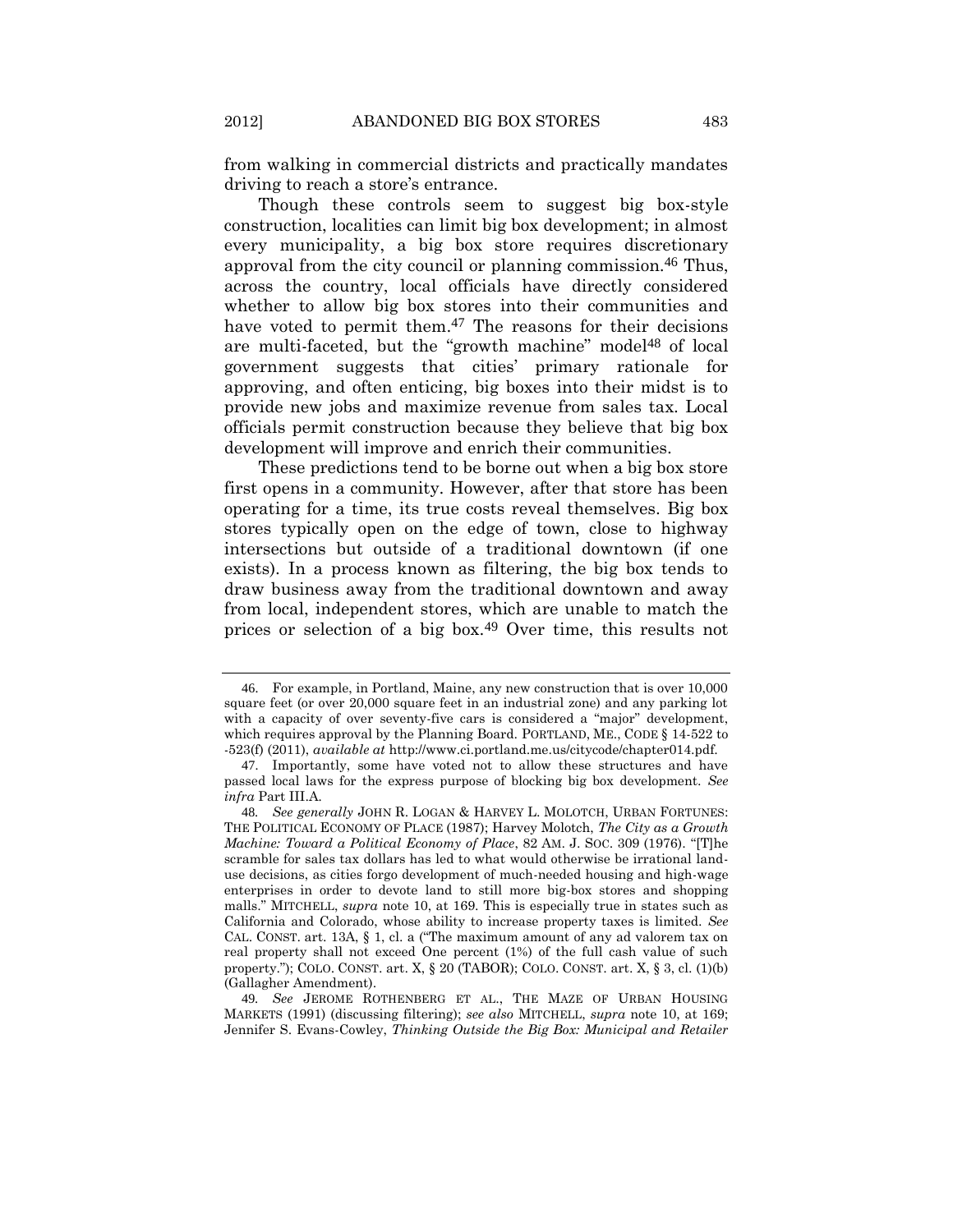only in a loss or blighting of the "third places" along Main Street, but in a loss of sales and jobs at the local competitor stores, many of which are unable to stay in business once a big box opens nearby.50 Thus, a growing number of local governments are beginning to realize that the benefits promised by big box developers rarely outweigh their harmful secondary effects.<sup>51</sup>

# II. THE PROBLEM: VACANT AND ABANDONED BIG BOX STORES

#### <span id="page-13-0"></span>*A. Building Vacancy and Abandonment Generally*

Retailers are deserting big boxes in such large numbers that commentators have anointed the empty behemoths with their own name: ghostboxes.52 They fit into a larger category of

*Innovations in Large-scale Retail*, 13 J. URB. DESIGN 329, 332 (2008) (citing studies finding that "the entry of a Wal-Mart into a market does result in a decline of small retailers").

<sup>50</sup>. DAVID NEUMARK ET AL., FORSCHUNGSINSTITUT ZUR ZUKUNFT DER ARBEIT, DISCUSSION PAPER NO. 2545, THE EFFECTS OF WAL-MART ON LOCAL LABOR MARKETS 34 (2007), *available at* www.newrules.org/sites/newrules.org/files/ images/neumarkstudy.pdf ("On average, Wal-Mart store openings reduce retail employment by about 2.7 percent, implying that each Wal-Mart employee replaces about 1.4 employees in the rest of the retail sector. Driven in part by the employment declines, retail earnings at the county level also decline as a result of Wal-Mart entry, by about 1.3 percent."); *see also* MITCHELL, *supra* note [10,](#page-4-2) at 36 ("[R]etail development does not represent real growth. It does not generate new economic activity . . . . The size of the retail spending 'pie' in a local market is a function of how many people live in the area and how much income they have. Building new stores does not expand the pie; it only reapportions it."); Evans-Cowley, *supra* note [49](#page-12-0), at 332 ("While an average Wal-Mart store initially creates 100 retail jobs, a study of counties with Wal-Mart stores finds that overall retail employment declines by between 180 and 270 jobs. The result is that for every job a Wal-Mart store creates, 1.5 to 1.75 other retail employees are displaced.") (internal citations omitted).

<sup>51</sup>*. See, e.g.*, Wal-Mart Stores, Inc. v. City of Turlock, 41 Cal. Rptr. 3d 420, 424–25 (Cal. Ct. App. 2006) (upholding an ordinance prohibiting superstore development, which contained a finding that "the establishment of discount superstores in Turlock is likely to negatively impact the vitality and economic viability of the city's neighborhood commercial centers by drawing sales away from traditional supermarkets located in these centers") (internal quotation marks omitted).

<sup>52</sup>*. See, e.g.*, Jessica LeVeen Farr, *The Ghost-Box Dilemma: Communities Cope with Vacant Retail Property*, 15 PARTNERS COMMUNITY & ECON. DEV., no. 1, 2005; Annysa Johnson, *Razing Fees for Big Box Stores Get 2nd Look: Amid Downturn, Cities Prepare for Vacant Sites*, MILWAUKEE J. SENTINEL, May 18, 2008, at 1, *available at* NewsBank Inc., Record No. MERLIN\_13303435; *'Ghostboxes' Haunt Communities Across U.S.*, MSNBC.COM, July 6, 2009, http://www.msnbc.msn.com/id/31748428/ns/businessreal\_estate/t/ghost...#.To8ty3 K2Z8E.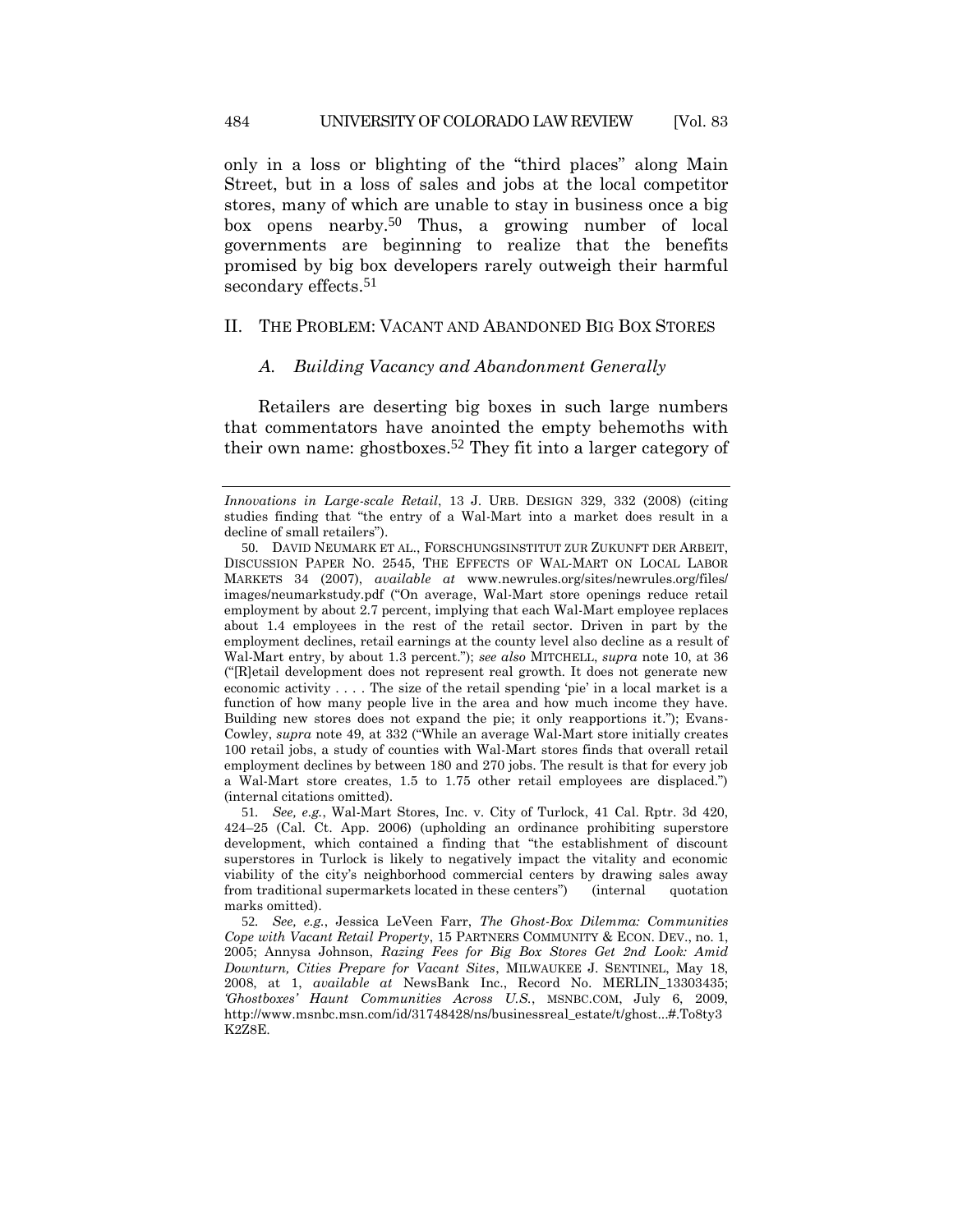<span id="page-14-1"></span><span id="page-14-0"></span>built-out commercial properties that are now underperforming or abandoned known as greyfields.53 As was the case with defining big boxes, it is difficult to settle on a single definition for a vacant or abandoned structure.54 For purposes of this Article, vacancy and abandonment should be viewed as end points on an empty building continuum. Thus, a vacant or abandoned big box store is one that was formerly inhabited by a retail or grocery store that has since moved out. The newly vacant structure may be one where a tenant has recently departed, and the landlord is maintaining the structure and actively seeking a new tenant. At the other end of the spectrum, the truly abandoned building may be one where the

KENNETH M. CHILTON, CENTER FOR ENVTL. POL'Y & MGMT., UNIV. OF LOUISVILLE, GREYFIELDS: THE NEW HORIZON FOR INFILL AND HIGHER DENSITY REGENERATION 1 (2005). Unlike brownfields—former industrial properties that have actual or perceived environmental contamination that must be mitigated before redevelopment can occur—greyfields carry little risk of severe environmental harm because they have typically only been used for retail and parking. *Id.* at 3. Brownfields and greyfields provide redevelopable land that is more sustainable than development on greenfields, or never-before developed, lands.

54*. See* N.J. STAT. ANN. § 55:19-81 (Supp. 2011) ("[A]ny property that has not been legally occupied for a period of six months and which meets any *one* of the following additional criteria may be deemed to be abandoned property upon a determination by the public officer that: a. The property is in need of rehabilitation . . . c. At least one installment of property tax remains unpaid and delinquent . . . or d. The property has been determined to be a nuisance . . . .") (emphasis added); ROBERT W. BURCHELL & DAVID LISTOKIN, THE ADAPTIVE REUSE HANDBOOK: PROCEDURES TO INVENTORY, CONTROL, MANAGE, AND REEMPLOY SURPLUS MUNICIPAL PROPERTIES 16 (1981) ("[V]acant structures, for which the original use is no longer economically viable, . . . are largely unoccupied due to their level of deterioration. The owners have walked away from these buildings and the services which normally keep them intact are no longer being provided. Additionally, required property taxes are frequently unpaid and the city is or may be in the process of taking title to the properties via tax foreclosure."); ALAN MALLACH, BRINGING BUILDINGS BACK: FROM ABANDONED PROPERTIES TO COMMUNITY ASSETS 1 (2006) [hereinafter MALLACH, BRINGING BUILDINGS BACK] ("An abandoned property is a property whose owner has stopped carrying out at least one of the significant responsibilities of property ownership, as a result of which the property is vacant or likely to become vacant in the immediate future.") (emphasis omitted).

<sup>53</sup>. There are numerous definitions for greyfields. According to one commentator:

Greyfields are old, obsolete and abandoned retail and commercial sites, namely malls. . . . Some [define greyfields as] enclosed, climatecontrolled shopping centers that contain at least 400,000 square feet of retail space. Others consider strip centers, power centers (a center once dominated by a few large anchors like Kmart or Walmart), and even neighborhood centers that serve smaller geographic units and are usually anchored by a grocery store to be.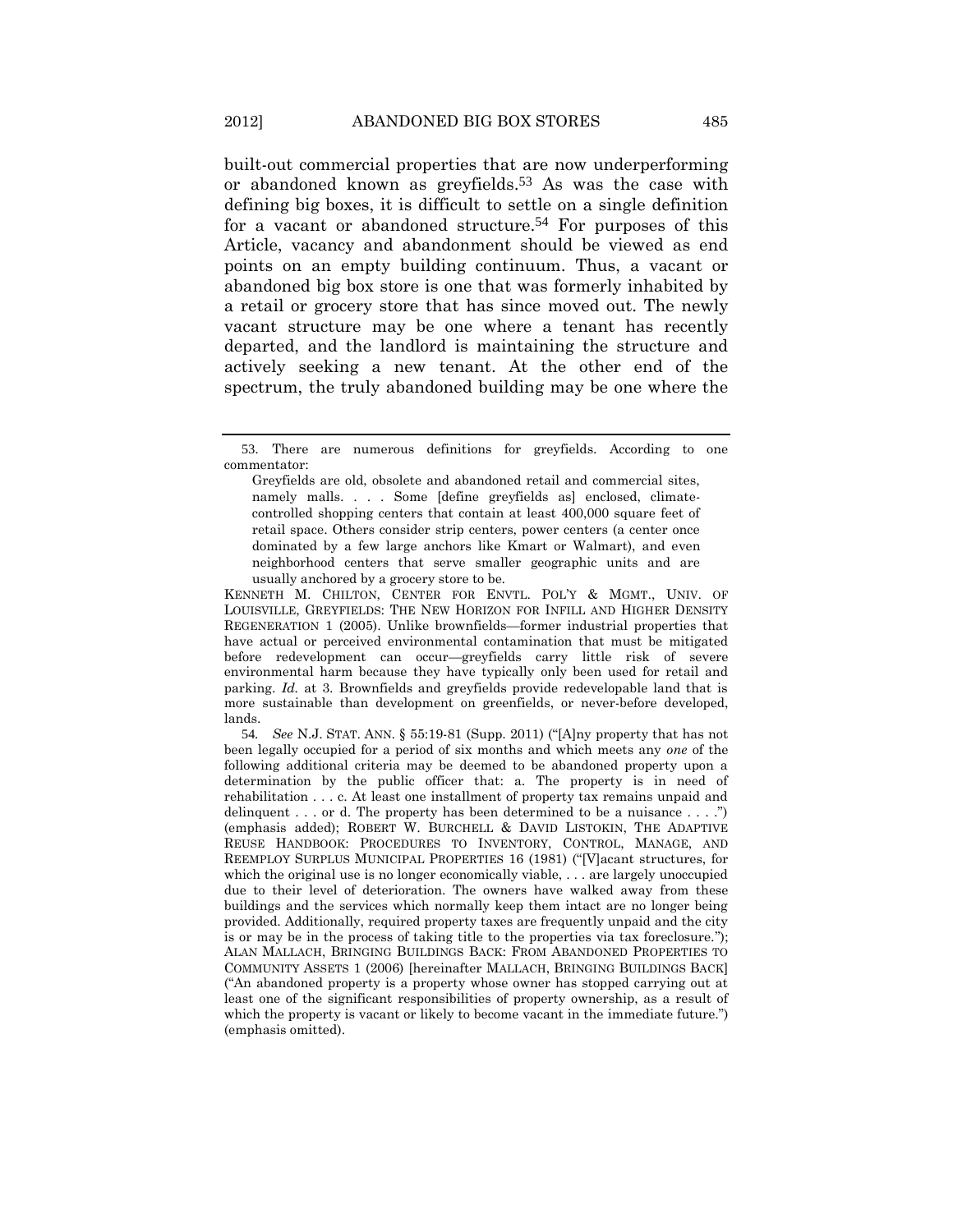<span id="page-15-0"></span>landlord has given up trying to find a new tenant, stopped paying property taxes, and ceased all maintenance and upkeep. The existence of a big box store that sits anywhere on this continuum—empty and completely unused for a period of at least twelve months55—is significant and requires municipal attention. Municipalities should more aggressively pursue truly abandoned, deteriorating big box stores, as the harms they contribute are likely more severe. However, even recently vacated big boxes should be monitored because they also have negative effects and could become abandoned.

<span id="page-15-1"></span>Some cities have begun to address vacant and abandoned property problems through vacant property regulations, many of which take the form of registration ordinances that track vacancy, finance programs to monitor vacant property, and authorize penalties for violations.56 While these ordinances are a good first step, they are not comprehensive enough to solve the harms stemming from the vacancy epidemic. Ghostboxes have problems and particularities that are different from those of other abandoned property. First, their location is unique in that they are primarily located in suburban commercial areas, not traditional downtowns or inner city residential areas, which is where much of the abandoned property problem in the United States is located.57 Second, their physical properties make them less suited for both redevelopment and reuse than other properties.58 Thus, these structures pose unique challenges.

<sup>55</sup>. This time period was selected based on the average amount of time it takes to re-tenant an empty big box store. *See* JEFF SIMONSON, COLLIERS INT'L, RE-TENANTING BANKRUPTED BIG BOXES: PAVING THE WAY FOR RETAIL'S REBOUND 3 (James Cook et al. eds., 2011), *available at* http://dsg.colliers.com/ document.aspx?report=1207.pdf (showing that empty big boxes in densely populated areas found new tenants in 2.4 quarters, on average, while those in less populated areas took 3.4 quarters, on average, to re-let the structure). However, if a landlord is maintaining the structure and actively seeking new tenants after twelve months, a municipality can decide to wait.

<sup>56</sup>*. See* Keith H. Hirokawa & Ira Gonzalez, *Regulating Vacant Property*, 42 URB. LAW. 627, 631 (2010) (discussing vacant property ordinances and explaining that registration requirements "involve[] the disclosure of information that will ease the burdens of code enforcement and facilitate more effective communication with the owner").

<sup>57</sup>*. See* MALLACH, BRINGING BUILDINGS BACK, *supra* note [54,](#page-14-1) at 5.

<sup>58</sup>. Unlike industrial warehouses, which can be converted to lofts, or groups of abandoned homes, which can be demolished and redeveloped en masse, big box stores often sit on individual lots of less than ten acres, making large-scale redevelopment difficult. *See infra* Part III.B.1 (discussing the physical form of big box stores and its impact on adaptive reuse).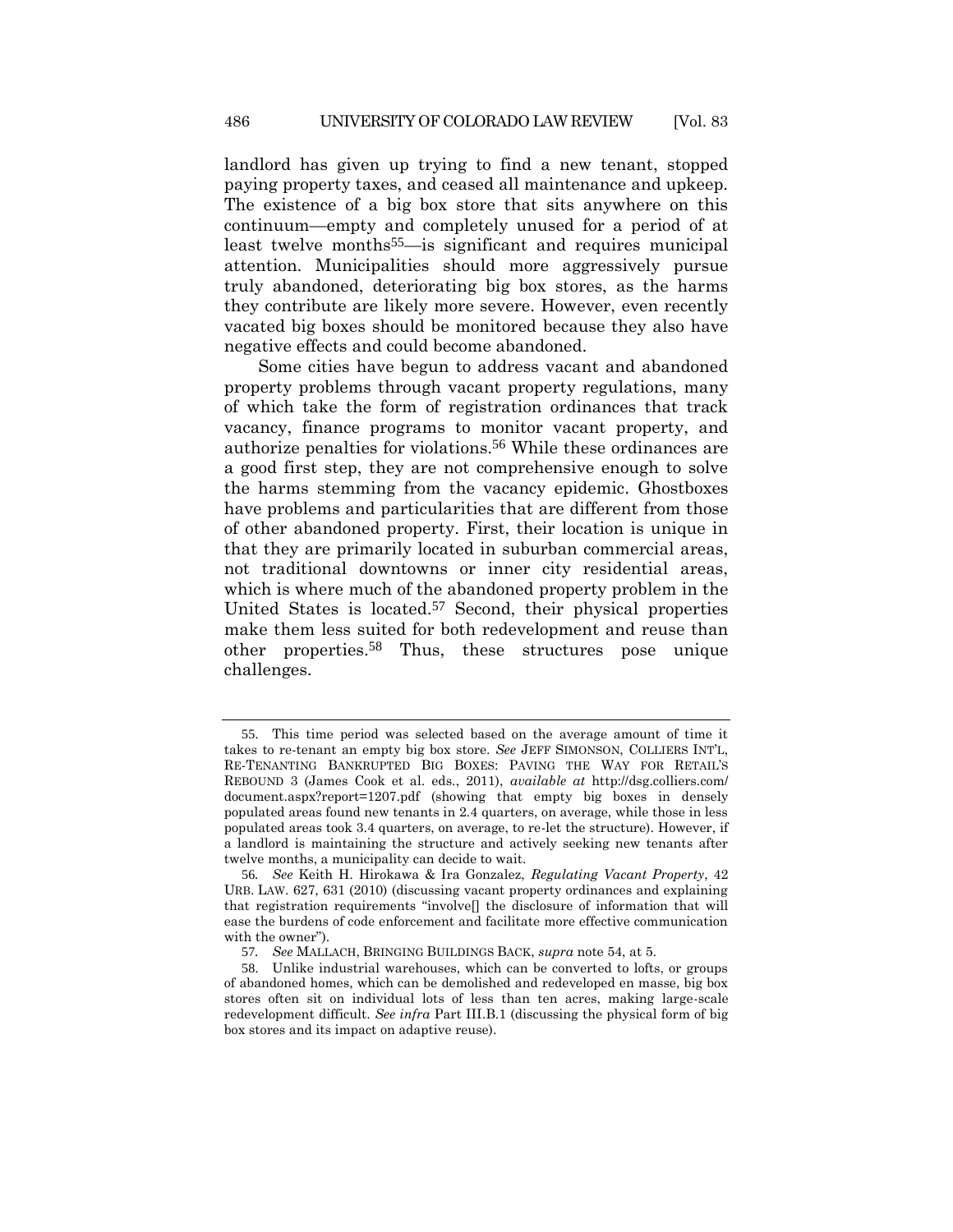#### <span id="page-16-0"></span>*B. The Severity of the Empty Big Box Problem*

Although turnover and short-term vacancy is normal in a retail landscape,59 the vacancy rate for big boxes is unprecedented. One source estimated the national retail shopping center vacancy rate to be 11% after the first quarter of 2010.60 This rate has increased since 2008, when the national retail vacancy average was 8.4%, 61 and 2000, when average retail vacancy was at a low of 6%. 62

Not only are these stores going dark, but they are staying that way.63 A study in Texas in 2005 found that the thirty empty former Wal-Marts in the state remained unoccupied for approximately three years on average. $64$  A few of the stores remained empty for a decade; one stayed dark for seventeen years.65 Similarly, a former Kmart in Hastings, Nebraska was vacated in 1992 and sat empty for a decade.<sup>66</sup>

62. RREEF REAL EST. RES., PUB. NO. 50, US RETAIL MARKET–INVESTMENT OPPORTUNITIES AT THE PEAK OF THE MARKET 2 ex.2 (2006).

63. Merriam, *supra* not[e 11,](#page-4-1) at 29.

64. Hunt & Ginder, *supra* note [9.](#page-3-1) The study found that of 107 closed Texas Wal-Marts, 65 were occupied at the end of 2004. *Id.* Of those, approximately half were occupied by single tenants and half by multiple tenants. *Id.* As for the singletenant occupancies, 10 were non-retail (including call centers, schools, and government offices). *Id.* The most common single retail tenant reuses were by Hobby Lobby (6 stores) and Tractor Supply (3 stores). *Id.* A few of the sites were purchased by private entities and then demolished and replaced by other uses, including a car dealership and big box home improvement stores. *Id.*

65. BIGBOXTOOLKIT, INST. FOR LOCAL SELF-RELIANCE, FACT SHEET—BIG-BOX BLIGHT: THE SPREAD OF DARK STORES (2007), *available at* http://www. bigboxtoolkit.com/images/pdf/bigboxblight.pdf.

66. CHRISTENSEN, *supra* note [5,](#page-3-2) at 104. The building is now inhabited by a Head Start program.

<sup>59</sup>. Kraut, *supra* note [19](#page-6-0), at 1140 n.4 ("Short-term vacancy is a normal and healthy part of the real estate cycle . . . .").

<sup>60</sup>. BROWN, *supra* note [7,](#page-3-0) at 1 (noting that big box retail store losses have been "especially pronounced").

<sup>61</sup>. Verne Kopytoff, *Empty Big-box Stores Drag Down Their Neighbors*, SFGATE (May 11, 2009), http://articles.sfgate.com/2009-05-11/news/17199743\_1\_ circuit-city-expo-design-center-big-box. At that time, San Francisco was on the low end of vacancies and Chicago was in the middle. *Id.*; Eddie Baeb, *Empty Big-box Stores Drive Up Retail Vacancy*, CHICAGOREALESTATEDAILY.COM (May 11, 2009), http://www.chicagorealestatedaily.com/article/20090511/CRED02/200033999/empt y-big-box-stores-drive-up-retail-vacancy (noting that much of the empty space was in big box anchor stores, and that in the Chicago area alone in May 2009 there were 227 ghostboxes, contributing 10 million square feet). On the high end of retail vacancies, San Antonio, Texas was predicted to be at approximately 20%, and Kansas City at 17% in 2009. THEODORE C. TAUB, AM. L. INST., DEALING WITH DISTRESSED PROPERTIES: EMPTY STRIP MALLS, FRACTURED CONDOMINIUMS, AND FORECLOSED HOMES 2 (2008).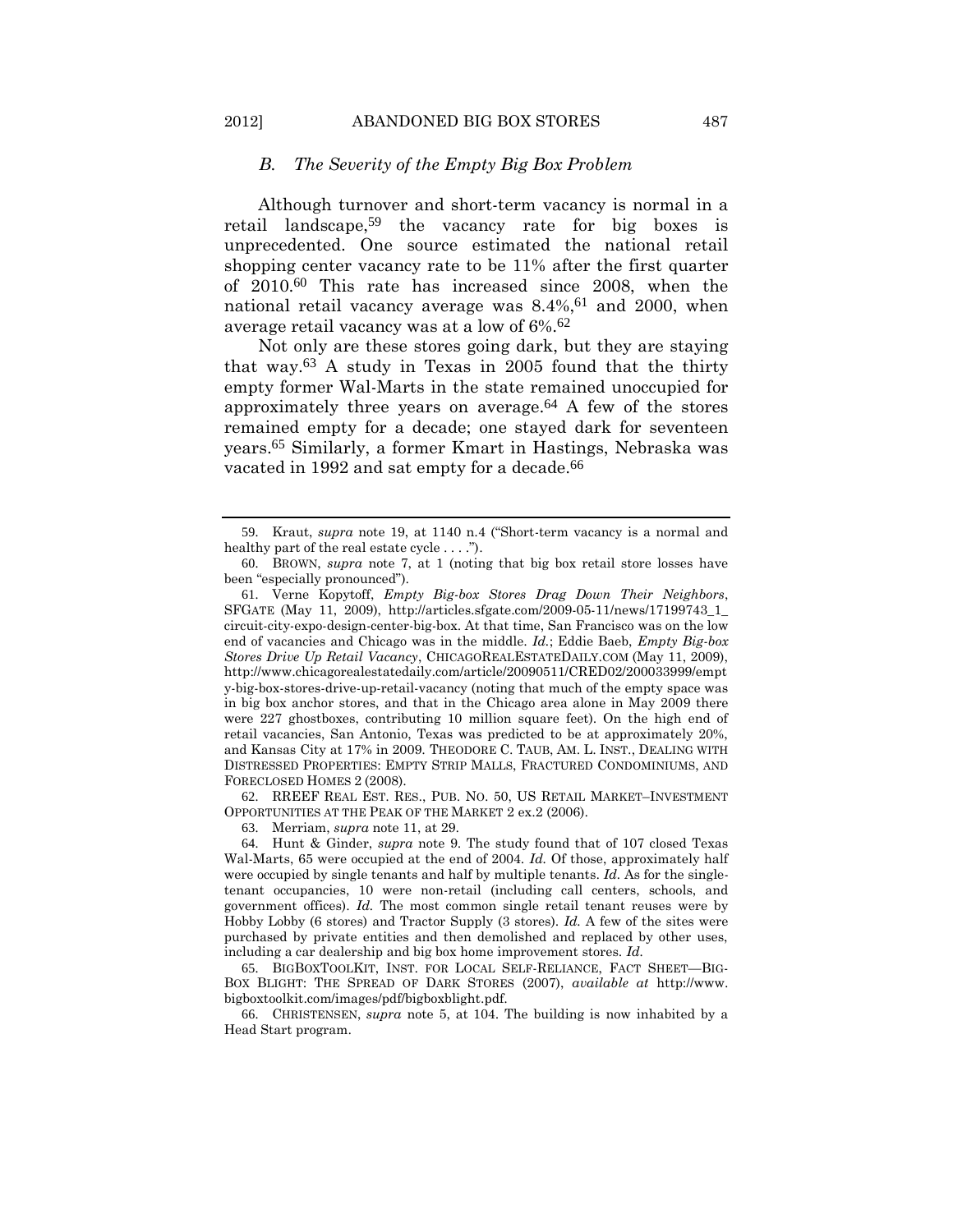Regardless of the reasons for the long vacancies, 67 the number of communities plagued by empty big boxes is increasing, and the severity of the problem has not escaped local policymakers.68 In a recent survey of city officials from the "200 most populous central [U.S.] cities," 69% of respondents said that abandoned property was a problem for their cities.<sup>69</sup> More than 500 cities have enacted or proposed vacant property registration ordinances,70 and at least 75 cities have implemented ordinances to prevent or limit the construction of new big box stores and to prevent abandonment of those already in operation.71

69. Accordino & Johnson, *supra* note [15,](#page-5-1) at 305 tbl.2 (showing that 69% of total respondents indicated that abandoned and vacant property was a "[p]roblem," a "[b]ig [p]roblem," or the "[b]iggest [p]roblem").

70*. Vacant Property Registration*, SAFEGUARD PROPERTIES, http://www.safeguardproperties.com/Resources/Vacant\_Property\_Registration/Def ault.aspx?filter=vpr (last visited Feb. 20, 2011) (interactive map) (online database of vacant property registration ordinances that have been proposed, have been enacted, are pending, and are dead). Notably, most vacant property registration ordinances only apply to residential properties. *See Vacant Property Registration Ordinances*, SAFEGUARD PROPERTIES, http://www2.safeguardproperties.com /vpr/city.php?p=1&l=&b=&s=&st= (last updated Mar. 2, 2011); Daniel T. Engle & Bernard I. Citron, *Vacant Property Registration Ordinances*, THOMPSON COBURN NEWSLETTER (Thomson Coburn, LLP, St. Louis, MO), http://www.thompsoncoburn.com/Libraries/Alerts/Vacant\_Property\_Registration\_ Ordinances.pdf.

71*. Economic Impact Review*, NEW RULES PROJECT, http://www.newrules.org /retail/rules/economic-impact-review (last visited Nov. 11, 2011) (documenting nineteen community impact review ordinances); *Formula Business Restrictions,*  NEW RULES PROJECT, http://www.newrules.org/retail/rules/formula-businessrestrictions (last visited Nov. 11. 2011) (documenting twenty-two formula business restrictions); *Local Purchasing Preferences*, NEW RULES PROJECT, http://www.newrules.org/retail/rules/local-purchasing-preferences (last visited Nov. 11, 2011) (documenting fifteen local purchasing preferences ordinances); *Preventing Vacant Boxes*, NEW RULES PROJECT, http://www.newrules.org /retail/rules/preventing-vacant-boxes (last visited Feb. 20, 2011) (documenting three dark store ordinances); *Store Size Caps*, NEW RULES PROJECT, http://www.newrules.org/retail/rules/store-size-caps (last visited Feb. 20, 2011) (documenting over thirty-six store size cap ordinances).

<sup>67</sup>. There are many possible explanations for the long vacancies: the market cannot accommodate another retail establishment in that location; the former retail tenant prefers to continue paying rent under its lease to prevent competition from moving in; or the owner is waiting to see if the area or economy improve to get more rent or a higher purchase offer.

<sup>68</sup>. Artists and popular musicians also have taken note; Arcade Fire's album "The Suburbs," which contains the song *Sprawl II*, *supra* note 1, won the 2011 Grammy for Album of the Year. *Grammys 2011 Winners,* N.Y. TIMES ARTS BEAT BLOG (Feb. 14, 2011 12:06 AM), http://artsbeat.blogs.nytimes.com/2011/02/14/ grammys-2011-winners/.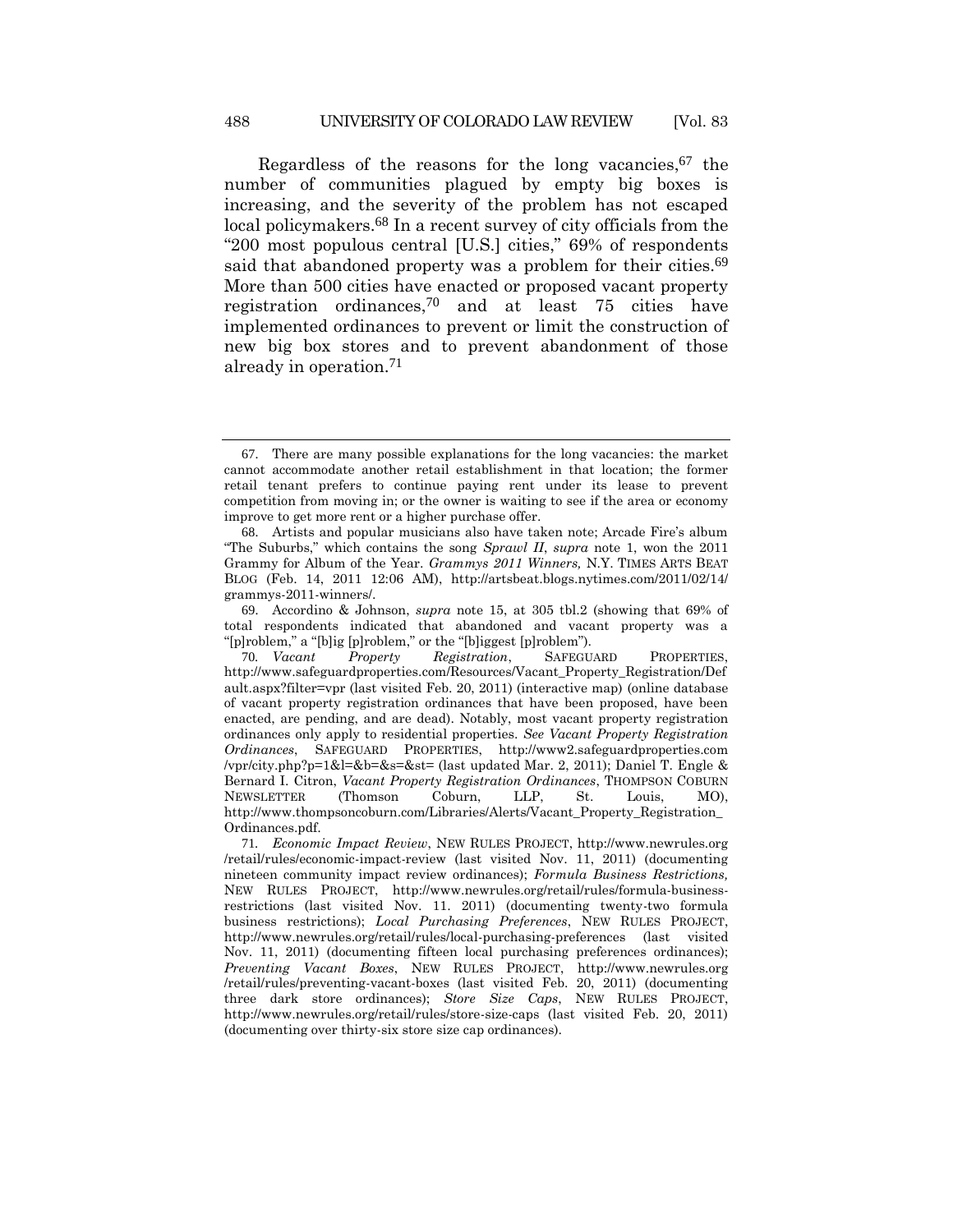# *C. Reasons for Big Box Vacancy and Abandonment*

There are a variety of forces behind the recent ghostbox trend, but they all have one element in common: the market. More specifically, there are two reasons: (1) over-retailing combined with decreased demand and (2) upsizing.

#### <span id="page-18-0"></span>1. Over-Retailing and Market Demand

Since the construction of the first Target and Wal-Mart stores in 1962, big box development has grown exponentially.<sup>72</sup> Recently, however, retail and commercial establishments have been "overbuilt," creating more retail space than needed.73 The amount of retail space per capita has increased 20% since 1970.74 When developers build new commercial space, but demand for that space has not increased, competition (for shoppers as well as retail tenants) increases.75 In many instances, the construction of new space also results in vacancies in older, existing structures.76

Not only has demand not increased enough to keep pace with new retail construction, but, in many instances, it has decreased. Since 2008, a number of retail chains have begun closing underperforming branches to reduce operating costs.77 The recession has no doubt exacerbated this problem, contributing to the bankruptcy and liquidation of a number of

<sup>72</sup>. DUNHAM-JONES & WILLIAMSON, *supra* not[e 24,](#page-8-0) at 66.

<sup>73</sup>*. See* Bakersfield Citizens for Local Control v. City of Bakersfield, 22 Cal. Rptr. 3d 203, 223 (Cal. Ct. App. 2004) (citing a report about the impact of two new Wal-mart Supercenters, which found that "[t]he two Supercenters represent significant excess capacity . . . . '[which] will result in oversaturation and fall-out of weaker competitors' "); Constance E. Beaumont, *Coping With Superstores*, PLAN. COMMISSIONERS J., Winter 1995, at 14, 14, 16; DUNHAM-JONES & WILLIAMSON, *supra* note [24,](#page-8-0) at 66.

<sup>74</sup>. James R. Valente & Leslie A. Oringer, *Retail's Evolving Footprint: Is Excess Capacity Beginning to Develop Across Markets, or Is the Ever-Evolving Retailing Format Hastening Locational and Functional Obsolescence?*, URB. LAND, July 1998, at 30, 31–35.

<sup>75</sup>*. See* Kirk McClure, *Managing the Growth of Retail Space: Retail Market Dynamics in Lawrence, Kansas, in* DOWNTOWNS: REVITALIZING THE CENTERS OF SMALL URBAN COMMUNITIES 223, 231–33 (Michael A. Burayidi ed., 2001).

<sup>76</sup>*. Id.*; *see also* ALAN MALLACH, BROOKING INST. METRO. POLICY PROGRAM, FACING THE URBAN CHALLENGE: THE FEDERAL GOVERNMENT AND AMERICA'S OLDER DISTRESSED CITIES 2, 6 (2010) [hereinafter MALLACH, FACING] ("[L]ack of demand . . . has created a new urban landscape dominated by vacant lots and abandoned buildings.").

<sup>77</sup>. BROWN, *supra* note [7,](#page-3-0) at 2 (noting that Sears and Home Depot have each closed fifty locations since 2008 due to underperformance).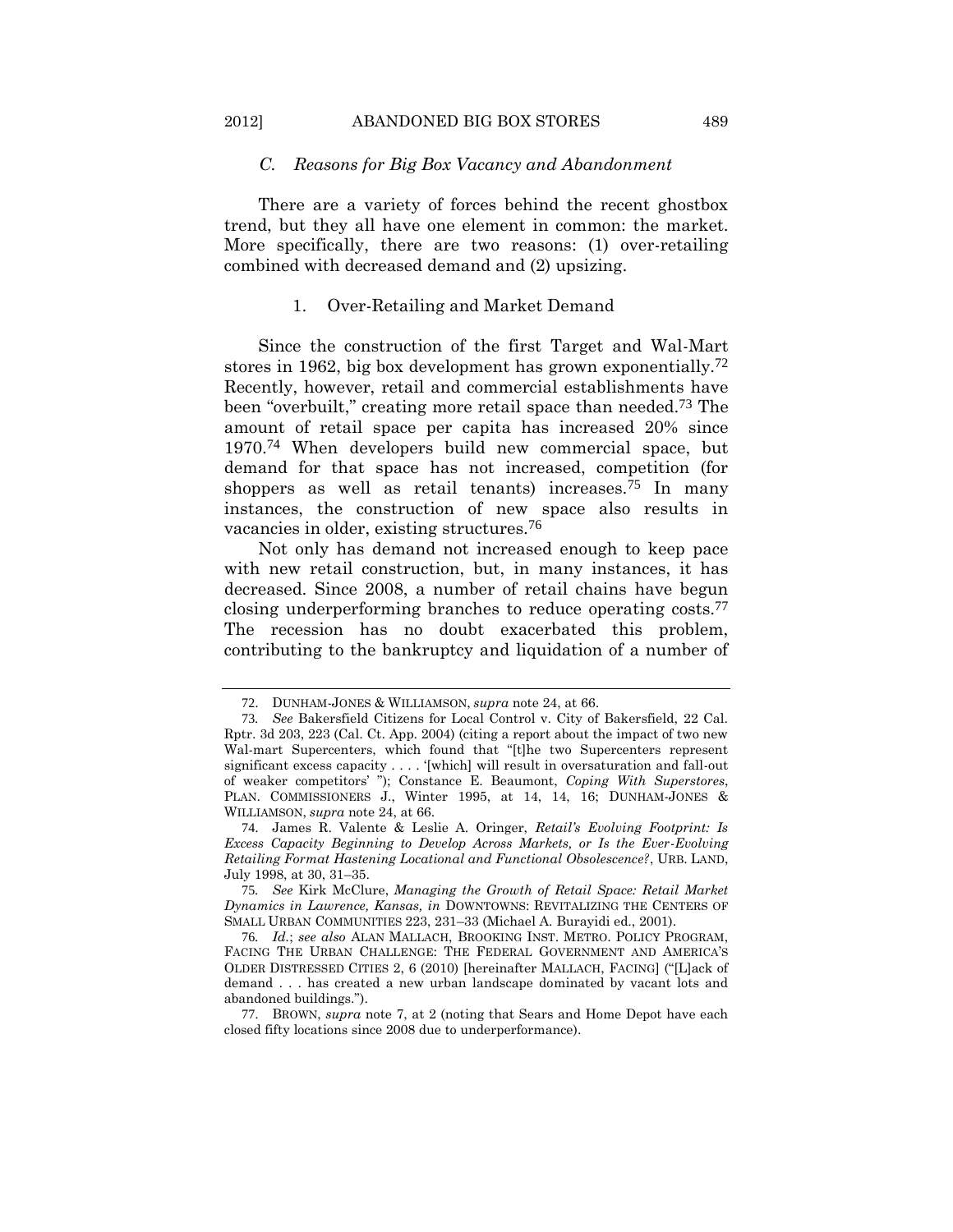large-format retailers.78 The combination of overbuilding and lower demand has resulted in a glut of empty big box stores.

#### 2. Upsizing

Despite overbuilding and the general lack of demand, some big boxes are doing well—so well that they need to move to larger stores. Most big box retailers that face this dilemma choose to build a new building and vacate their previous one.79 It is typically less expensive for a big box retailer to create a new structure on an undeveloped parcel of land than it is to modify and reuse an existing structure or clean up and build on a brownfield site.80 Moreover, retailers often prefer to construct a new building rather than add on to their existing building because revenue lost due to interruption of operations while the existing store is under construction would be too great.<sup>81</sup>

Wal-Mart upsizes regularly, though it refers to the practice as "consolidation."82 Pursuant to its business plan, Wal-Mart moves out of its original Discount Stores, which contain between 50,000 and 100,000 square feet, and builds new Supercenters—big boxes housing traditional discount department store goods as well as groceries—which may exceed 200,000 square feet.83 Instead of relocating to a different market, Wal-Mart constructs the new Supercenter in the same community where its smaller, now-vacant store is located; sometimes the new store is on the same street as the empty one.84 Because this is part of Wal-Mart's business plan, it intentionally constructs big box stores that have a short life span; these buildings are not made to last.<sup>85</sup>

81. CHRISTENSEN, *supra* not[e 5,](#page-3-2) at 8.

<sup>78</sup>*. Id.* (shuttered retailers include "Linens 'n Things, Circuit City, Steve & Barry's, Mervyns, Goody's, Gottschalks and Sportsman's Warehouse"). Online shopping is also at fault. *Borders Files for Bankruptcy, To Close Stores, supra* note [8.](#page-3-3)

<sup>79</sup>*. See* Salkin, *supra* note [12,](#page-4-0) at 1278 (addressing the costs of big box construction).

<sup>80</sup>*. Id.* at 1256. This calculation ignores environmental costs.

<sup>82</sup>. DUNHAM-JONES & WILLIAMSON, *supra* note [24,](#page-8-0) at 66 (describing consolidation).

<sup>83</sup>*. Id.* ("In 1994 Wal-Mart had 147 supercenters; in 2002 it had 1,258.").

<sup>84</sup>. Cherwin & Harding, *supra* note [4,](#page-3-4) at 38 (describing Wal-Mart upsizing techniques); Sochar, *supra* note [12,](#page-4-0) at 699 (same).

<sup>85</sup>. Merriam, *supra* not[e 11,](#page-4-1) at 29.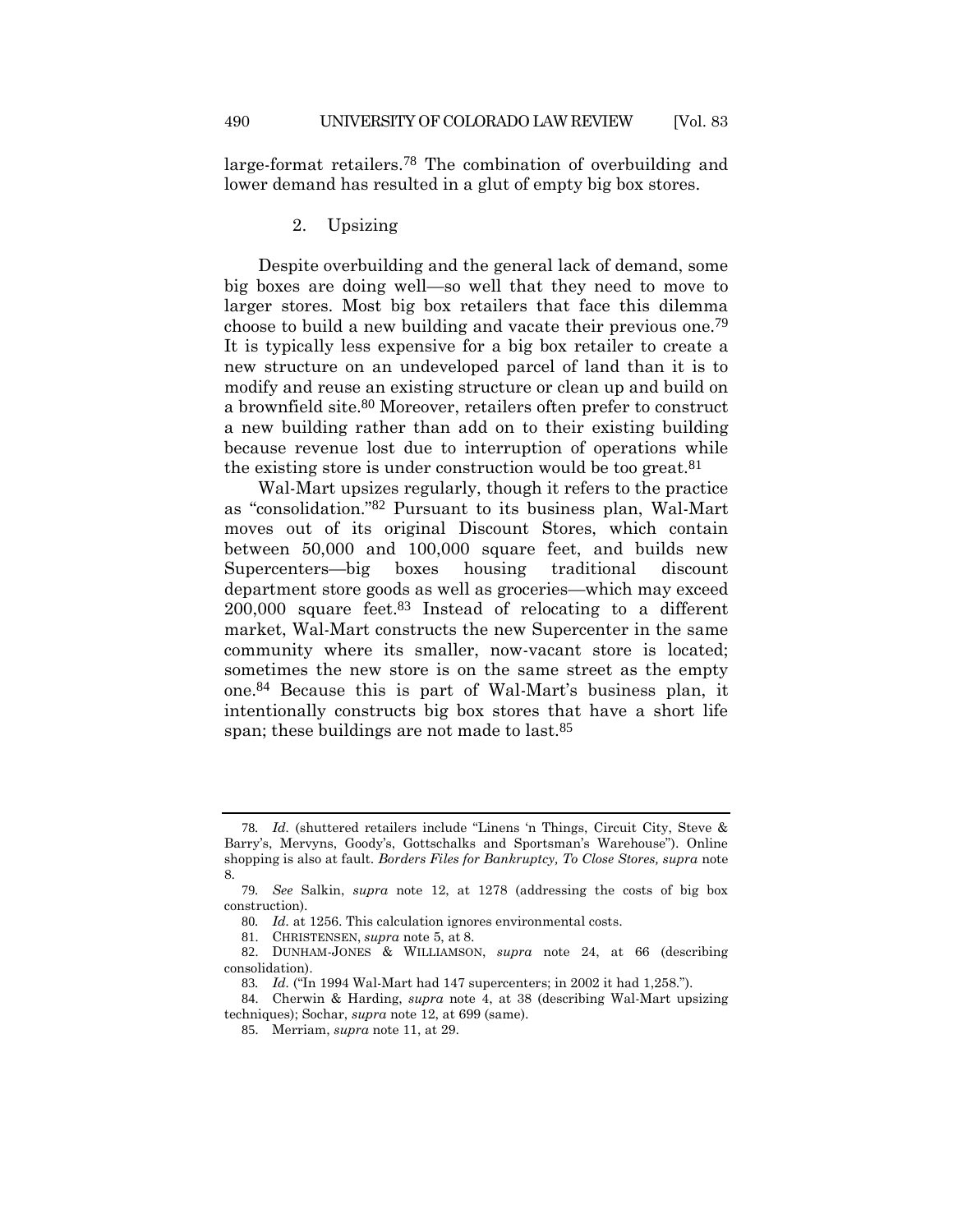<span id="page-20-0"></span>While these practices originally resulted in the shuffling of various retailers within the community, 86 it is becoming less common for another retailer to move into an abandoned big box store.87 Many of the big box retailers who upsize are also under long-term leases that do not contain an operating covenant, which would require the tenant to continuously operate the store for a given period.88 Thus, the retailer vacates and the store goes dark, but the building owner has no incentive (and, in some cases, no legal ability) to locate another tenant for the structure because the vacating retailer is still paying rent.<sup>89</sup>

# *D. What Is the Harm in a Ghostbox? Reasons That Empty Big Boxes Are Problematic*

Empty big box stores impose numerous negative externalities on local communities.90 Depending on where the physical structure lies on the vacancy/abandonment continuum, these harms may include blight, reduced property values, loss of tax revenue, decrease in social capital, and environmental problems. These externalities affect

<sup>86</sup>. *See generally* McClure, *supra* note [75.](#page-18-0)

<sup>87</sup>. This is because fewer retailers are expanding and because of structural reasons. *See* Bakersfield Citizens for Local Control v. City of Bakersfield, 22 Cal. Rptr. 3d 203, 223–24 (Ct. App. 2004) (relying on a study finding "that it had been difficult to find tenants for buildings that formerly housed Wal-Mart stores"); David Winzelberg, *Empty Big-boxes on Long Island Struggle to Find Tenants*, ALLBUSINESS.COM, http://www.allbusiness.com/real-estate/commercial-residential -property-commercial/12938534-1.html (last visited Nov. 11, 2011); *infra* Part III.B.1.

<sup>88</sup>. Allan M. Kaufman, *Operating Clauses in Shopping Centre Leases: Lights Out for the Vacating Tenant*, 18 CAN. BUS. L.J. 245, 245–46 (1991).

<sup>89</sup>. BAY AREA ECON. FORUM, PUB. ECON. GRP., SUPERCENTERS AND THE TRANSFORMATION OF THE BAY AREA GROCERY INDUSTRY: ISSUES, TRENDS, AND IMPACTS 71–72 (2004) (discussing recapture clauses); ZoBell & Reisch, *supra* note [33,](#page-9-0) at 8. When a store upsizes, there is typically a solvent building owner and/or lessee who may be involved. Thus, this Article will propose different solutions based in part on the reason for the big box vacancy.

<sup>90</sup>. Accordino & Johnson, *supra* note [15,](#page-5-1) at 306. See, for example, S.C. CODE ANN. § 6-34-20(C) (Supp. 2010) stating that:

As a result of the existence of these abandoned facilities, there is an excessive and disproportionate expenditure of public funds, inadequate public and private investment, unmarketability of property, growth in delinquencies, and crime in the areas together with an abnormal exodus of families and businesses so that the decline of these areas impairs the value of private investments and threatens the sound growth and the tax base of taxing districts in the areas, and threatens the health, safety, morals, and welfare of the public.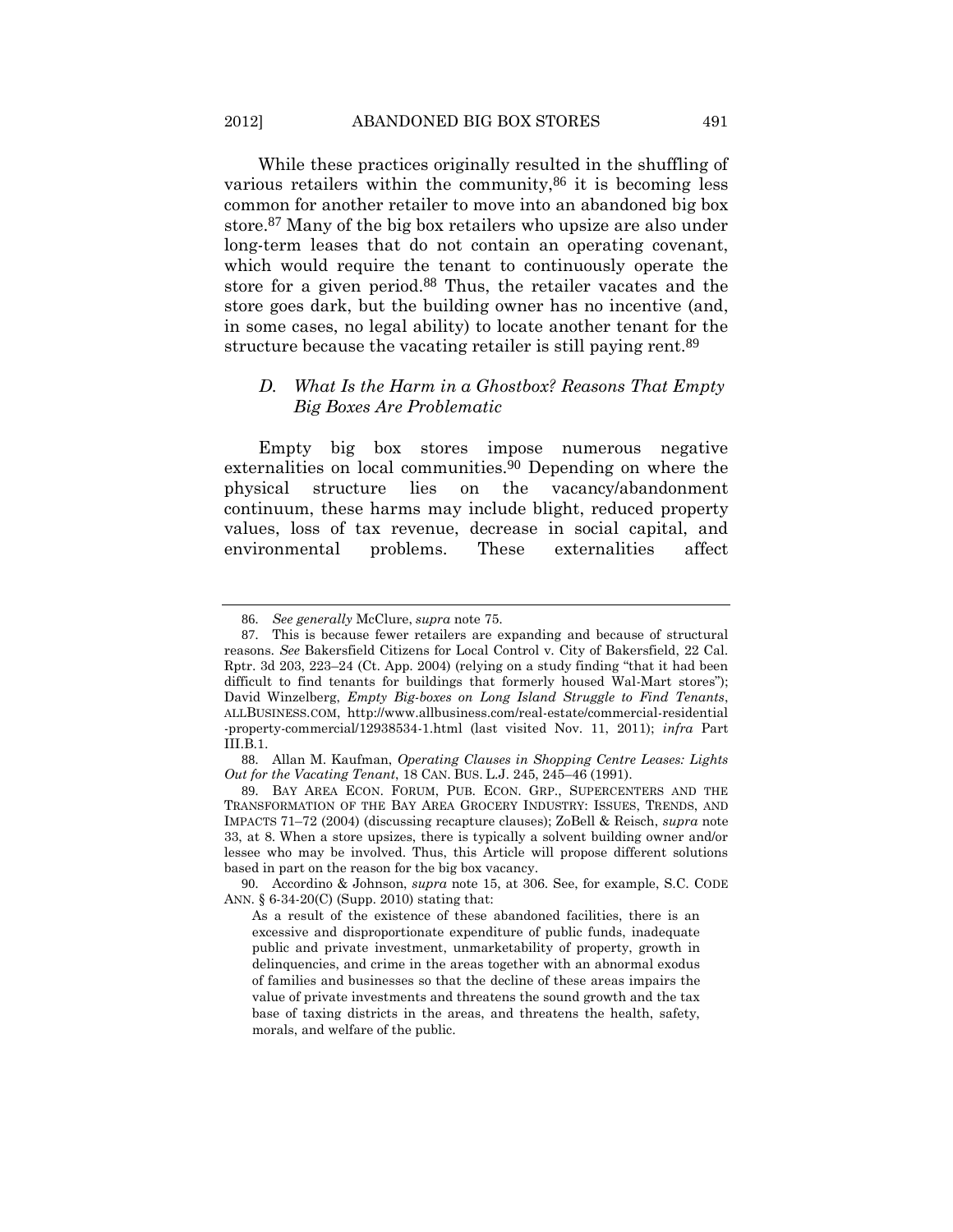communities in direct and specific ways and thus provide an incentive for cities to take action.

#### <span id="page-21-0"></span>1. Blight and Symbolic Decline

Abandoned properties have "blighting effects," including weeds, graffiti, litter, loitering, and crime,  $91$  and big box impact studies have shown that "physical decay and deterioration result[] from store closures."92 The extent to which blight is physically manifested on the site of an empty big box store often depends on whether the store is empty due to upsizing or downsizing and whether the building owner or lessee continues upkeep after it has vacated the premises.<sup>93</sup> While not every empty big box store would meet every state's definition of blighted property, <sup>94</sup> many ghostboxes share characteristics that can generally be deemed blight.95

[T]here exists within the municipalities of this state a large number of real properties containing vacant and abandoned buildings that were once used for industrial or commercial purposes, [and] many of these vacant and abandoned buildings are located in areas which are blighted or dilapidated and . . . the existence of such vacant and abandoned buildings contributes to the further decline of such blighted or dilapidated areas.

<sup>91</sup>*.* Evans-Cowley, *supra* note [49,](#page-12-0) at 337 (noting that abandoned big box stores are often "neglected, surrounded by chain link fences and covered in graffiti"); *see also* WESLEY G. SKOGAN, DISORDER AND DECLINE: CRIME AND THE SPIRAL OF DECAY IN AMERICAN NEIGHBORHOODS 4 (1990); Susan D. Greenbaum, *Housing Abandonment in Inner-City Black Neighborhoods: A Case Study of the Effects of the Dual Housing Market*, *in* THE CULTURAL MEANING OF URBAN SPACE 139, 140 (Robert Rotenberg & Gary McDonogh eds., 1993) (addressing abandoned properties as a source of blight); William Spelman, *Abandoned Buildings: Magnets for Crime?*, 21 J. CRIM. JUST. 481 (1993) (discussing a residential property survey finding that blocks containing abandoned buildings had higher rates of property crime than those that did not, even if the buildings were not obviously abandoned). See, for example, CONN. GEN. STAT. § 8-290 (1958), stating that:

<sup>92</sup>*. Bakersfield*, 22 Cal. Rptr. 3d at 223–24.

<sup>93</sup>. Wal-Mart has an asset management division that "protect[s] the value of [its] assets by working with landlords, tenants and communities to properly maintain [its] excess buildings." *Asset Management*, WALMART REALTY, http://walmartrealty.com/Buildings/PropertyManagement.aspx (last visited Sept. 10, 2011).

<sup>94</sup>. In the wake of *Kelo v. City of New London*, 545 U.S. 469 (2005), many states enacted statutes defining blight such that non-blighted parcels of land could not be condemned for economic development purposes. *See* George Lefcoe, *After* Kelo*, Curbing Opportunistic TIF-Driven Economic Development: Forgoing Ineffectual Blight Tests; Empowering Property Owners and School Districts*, 83 TUL. L. REV. 45, 51 (2008) (addressing state legislative changes after *Kelo*). See, for example, N.C. GEN. STAT. § 160A-515 (2007), stating that: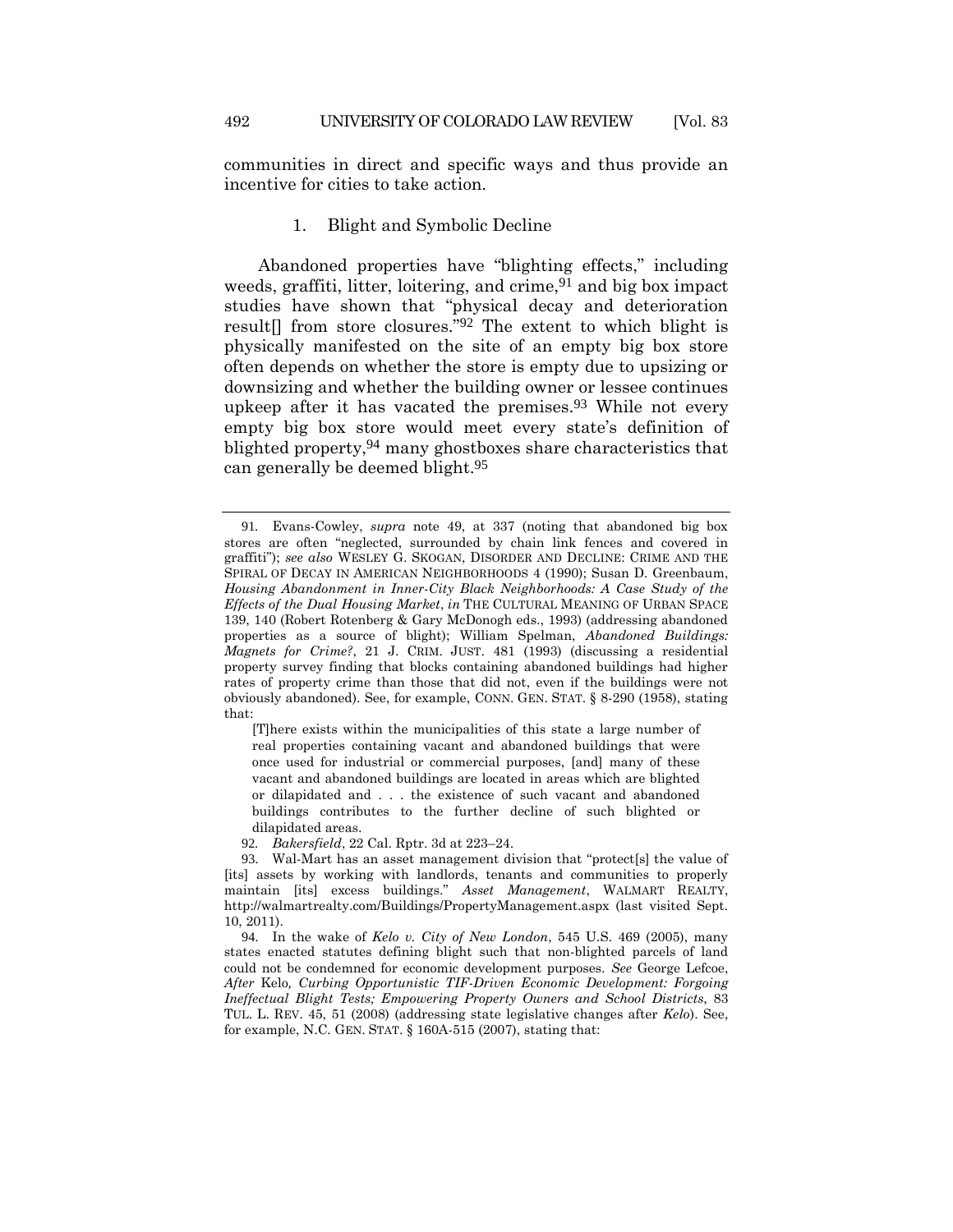<span id="page-22-0"></span>The blighting effects of abandoned big box stores often contribute to more vacancies in the surrounding commercial district, perpetuating the problem.96 The "broken windows" theory asserts that even minor signals of disorder, such as weeds in a parking lot or a single broken window in a building, contribute to and accelerate the decline of a neighborhood.97 A broken window signals that "no one cares" (about the window or the community). As a result, there is no control over, or punishment for, vandalism, so there is no harm or cost imposed on one who breaks another window.98 Though classically applied in urban environments, the theory translates to the suburbs; ghostboxes are a harm to be avoided.<sup>99</sup>

95*. See* Steven J. Eagle, *Does Blight Really Justify Condemnation?*, 39 URB. LAW. 833, 833 (2007) (defining blight as "a vivid term used to describe conditions ranging from true dangers to the public health and safety, through obsolescent features reducing market value, to a scary pretext for the acquisition of land which is desired by others").

96. *See* Greenbaum, *supra* note [91,](#page-21-0) at 140; Hirokawa & Gonzalez, *supra* note [56,](#page-15-1) at 627–28 (recognizing the connection between vacant properties and blight).

97*. See* S.C. CODE ANN. § 6-34-20(B) (Supp. 2010) ("Many abandoned retail facility sites pose safety concerns."); George L. Kelling & James Q. Wilson, *Broken Windows: The Police and Neighborhood Safety*, THE ATLANTIC (Mar. 1982), http://www.theatlantic.com/magazine/archive/1982/03/broken-windows/4465/2/.

98*. See* Nicole Stelle Garnett, *Ordering (and Order in) the City*, 57 STAN. L. REV. 1, 2–3 (2004); *see generally* Kelling & Wilson, *supra* not[e 97.](#page-22-0)

99*. See* City of Renton v. Playtime Theatres, Inc., 475 U.S. 41, 51–52 (1986) (allowing a suburb to rely on empirical evidence gathered in a nearby city, and holding that the suburb did not need "to conduct new studies or produce evidence independent of that already generated by other cities, so long as whatever evidence the [suburb] relies upon is reasonably believed to be relevant to the problem that the [suburb] addresses"); Bakersfield Citizens for Local Control v.

<span id="page-22-2"></span><span id="page-22-1"></span><sup>&</sup>quot;Blighted parcel" shall mean a parcel on which there is a predominance of buildings or improvements . . . and which, by reason of dilapidation, deterioration, age or obsolescence, inadequate provision for ventilation, light, air, sanitation, or open spaces, high density of population and overcrowding, unsanitary or unsafe conditions, or the existence of conditions which endanger life or property by fire and other causes, or any combination of such factors, substantially impairs the sound growth of the community, is conducive to ill health, transmission of disease, infant mortality, juvenile delinquency and crime, and is detrimental to the public health, safety, morals or welfare.

See, for example, GA. CODE ANN. § 22-1-1 (Supp. 2011), stating that: As used in this title, the term: (1) "Blighted property," "blighted," or "blight" means any urbanized or developed property which: (A) Presents two or more of the following conditions: (i) Uninhabitable, unsafe, or abandoned structures; (ii) Inadequate provisions for ventilation, light, air, or sanitation; . . . (v) Repeated illegal activity on the individual property of which the property owner knew or should have known; or (vi) The maintenance of the property is below state, county, or municipal codes for at least one year after notice of the code violation . . . .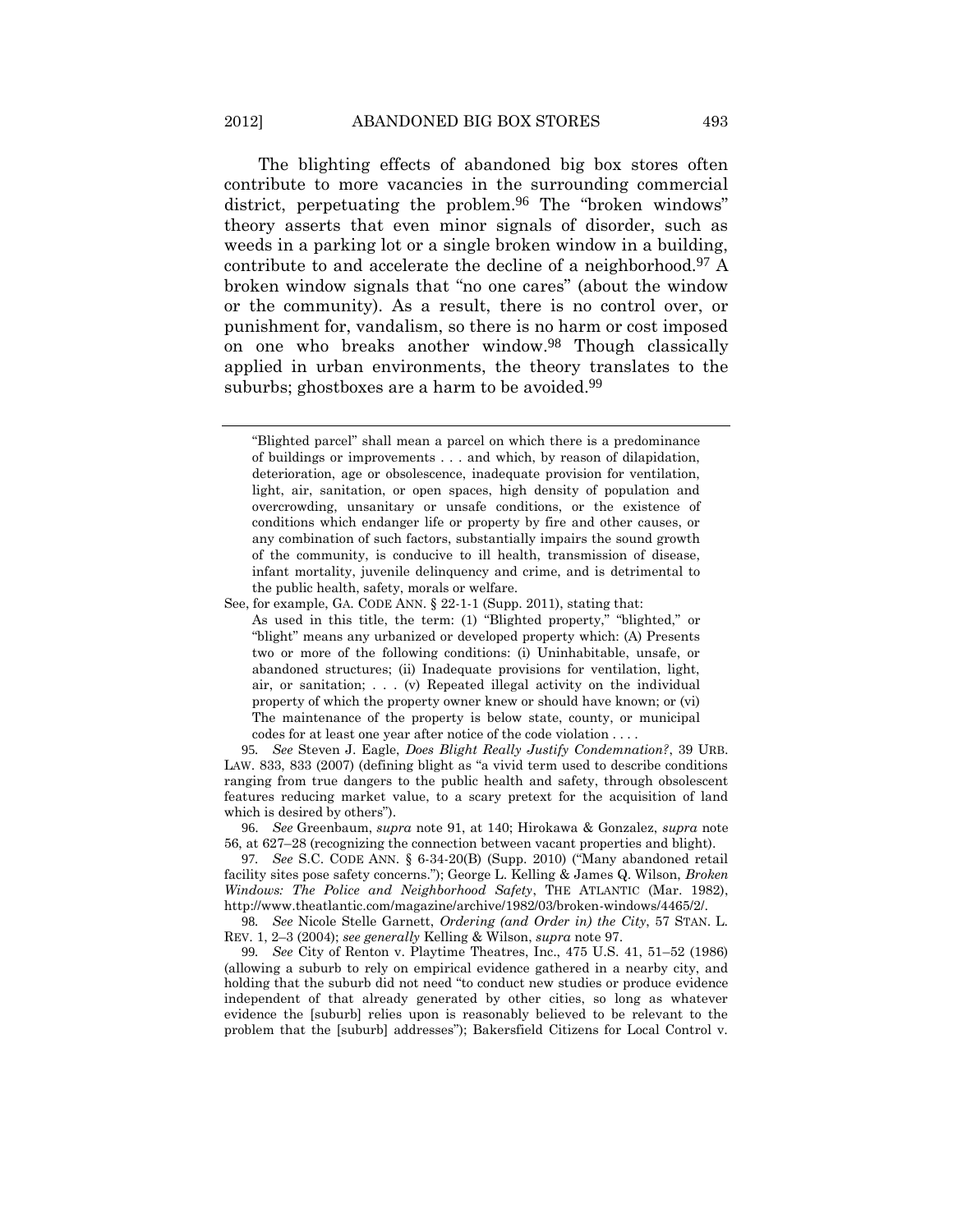# 2. Economic Harm to the Surrounding Community

Empty big box stores also harm communities economically.100 When operational, many big box stores serve as "anchor stores" for larger shopping areas.101 The anchor can be a big box store that sits in the middle or on the end of a larger strip shopping mall (often referred to as "power centers"), or it can be a stand-alone building surrounded by other free-standing shops or strip malls.102 The role of the anchor store is to draw customers to an area; while they are there, they will stop into the other smaller satellite shops as well.<sup>103</sup> The combination of big boxes and smaller stores creates a new, suburbanized version of Main Street.

When cities approve new big box development, they often invest taxpayer money in the construction of infrastructure and provisions of support for these stores, including widened roads, streetlights, and increased police service.<sup>104</sup> Moreover, many local governments provide public subsidies to entice big box developers and retailers to locate in their communities.<sup>105</sup>

City of Bakersfield, 22 Cal. Rptr. 3d 203, 221 (Ct. App. 2004) ("[P]roposed new shopping centers do not trigger a conclusive presumption of urban decay. However, when there is evidence suggesting that the economic and social effects caused by the proposed shopping center ultimately could result in urban decay or deterioration, then the lead agency is obligated to assess this indirect impact.").

<sup>100</sup>. *See* CONN. GEN. STAT. § 8-290 (2009) ("[T]he abandonment and forfeiture of real properties with structures thereon is adversely affecting the economic well being of the municipalities and is inimical to the health, safety and welfare of the residents of this state.").

<sup>101</sup>. Raymond G. Truitt, *Retail Giants Rule Power Centers*, PROB. & PROP., Mar.–Apr. 1996, at 38, 38–42 (discussing power centers and anchor stores).

<sup>102</sup>*. Id.*

<sup>103</sup>*. Id.*

<sup>104</sup>. The less desirable a given market, the more likely it is that the city paid for these improvements. *See* Richard C. Schragger, *The Anti-Chain Store Movement, Localist Ideology, and the Remnants of the Progressive Constitution, 1920*–*1940*, 90 IOWA L. REV. 1011, 1090–91 (2005).

<sup>105</sup>. Farr, *supra* note [52](#page-13-0), at 3 ("A 2004 study by Good Jobs First identified 244 Wal-Mart stores that received public subsidies totaling over \$1.0 billion from communities where they opened stores or distribution centers.") (citation omitted). "Financing usually comes from tax funds that help finance the retrofitting of the abandoned building, providing an incentive to companies that are willing to reuse buildings rather than building new ones." Sochar, *supra* note [12,](#page-4-0) at 707 n.78. For example, the city of Brookings, South Dakota bought "a vacant Kmart site for \$3.1 million, demolishing the building at a cost of about \$250,000, and selling the improved property to Lowe's for \$618,000—giving the chain a subsidy of \$2.7 million." MITCHELL, *supra* note [10,](#page-4-2) at 163; *see also* PHILIP MATTERA & ANNA PURINTON, SHOPPING FOR SUBSIDIES: HOW WAL-MART USES TAXPAYER MONEY TO FINANCE ITS NEVER-ENDING GROWTH, GOOD JOBS FIRST 15–17 (2004); Constance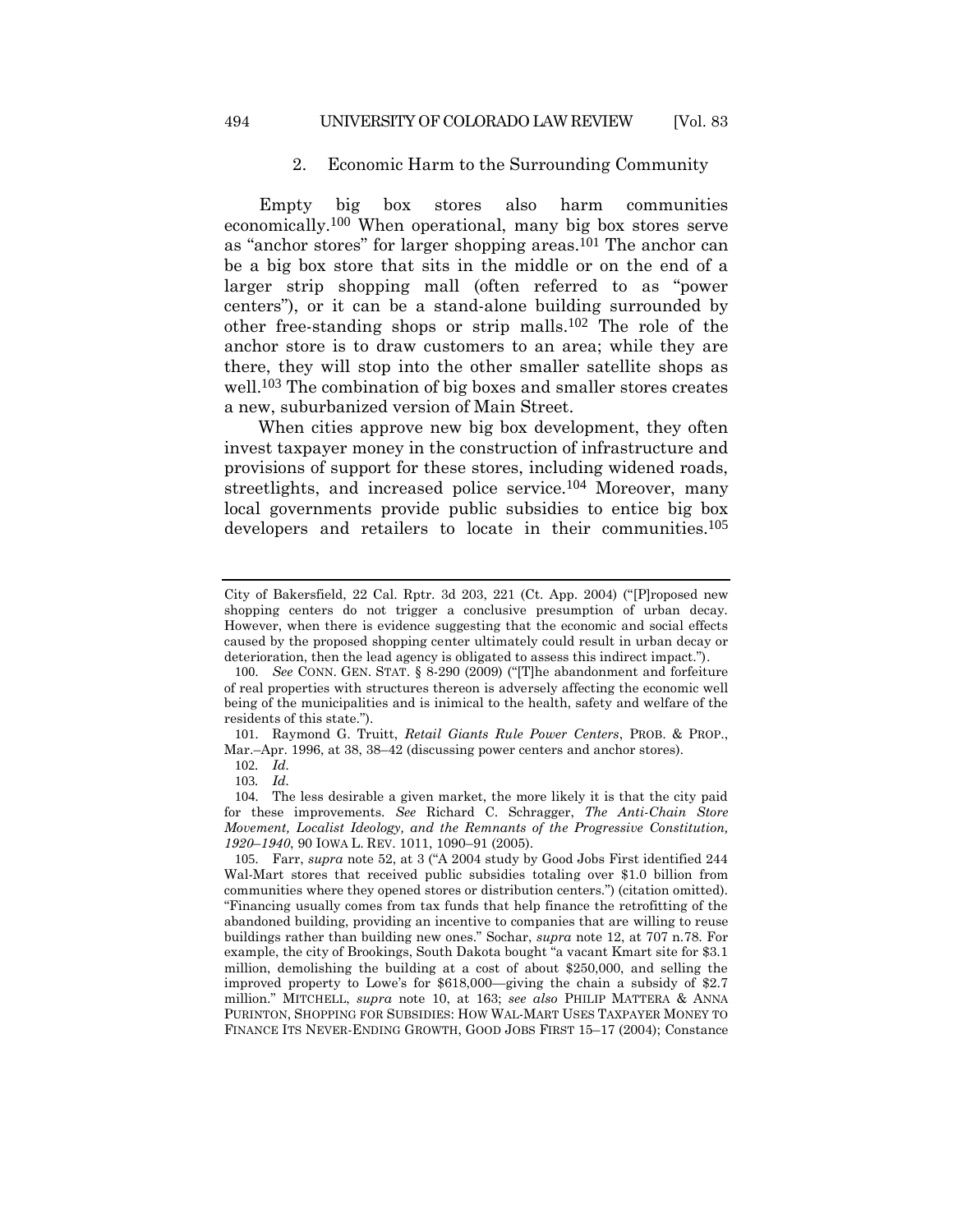These take the form of property tax abatements, state corporate income tax credits, the use of tax-increment financing (TIF) districts, reduced land prices, public-private partnerships, and infrastructure assistance such as new highway exits.106

After all of these sunk costs have been invested—often to the detriment of existing downtowns—many retailers then abandon their structures. When a big box store goes dark, it harms the smaller shops that it was anchoring. The closure of the big box means less traffic will be drawn to an area, which results in fewer potential customers. Further, the sight of an empty ghostbox parking lot tends to repel many shoppers who might otherwise have shopped at the smaller, still-open stores.<sup>107</sup> Thus, the abandonment of a single big box may result in the shuttering of an entire strip mall.108 Julia Christensen provides a stark example: "When Kmart moved, so did the surrounding businesses. A grocery store across the street vacated the area, as did supporting businesses nearby. The vacancy left a footprint two blocks long ghostly and barren for over a decade."109

<span id="page-24-0"></span>The existence of vacant and abandoned structures also lowers surrounding property values.<sup>110</sup> A study of residential property values in Philadelphia found that houses located adjacent to vacant, derelict sites had an approximately 18% reduction in property value.<sup>111</sup> That study also found that basic

Beaumont & Leslie Tucker, *Big-Box Sprawl (And How to Control It)*, MUN. LAW., Mar.–Apr. 2002, at 7, 30.

<sup>106</sup>. Farr, *supra* note [52,](#page-13-0) at 3 (discussing subsidies); *see also* CHRISTENSEN, *supra* note [5,](#page-3-2) at 15.

<sup>107</sup>*. See* McClure, *supra* note [75,](#page-18-0) at 232; Winzelberg, *supra* note [87;](#page-20-0) *see, e.g.*, *Atlanta-area Cities Find Abandoned 'Big-box' Stores a Big Nuisance*, BUS. LIBR., http://findarticles.com/p/articles/mi\_qn4182/is\_20010202/ai\_n10142927/?tag=conte nt;col1 (last visited Nov. 11, 2011).

<sup>108</sup>. Kris Hudson, *More Vacancies at U.S. Malls*, WALL ST. J. (July 8, 2011), http://online.wsj.com/article/SB10001424052702304793504576432151521531880. html; *see, e.g.*, *Big-Box Store Closures Hit Plaistow, Salem, N.H. Especially Hard*, ALLBUSINESS.COM, http://www.allbusiness.com/retail/retailers/11853217-1.html (last visited Nov. 11, 2011). Moreover, even after a big box store or strip mall has gone dark, environmental problems related to the structure and parking lot continue.

<sup>109</sup>. CHRISTENSEN, *supra* not[e 5,](#page-3-2) at 123.

<sup>110</sup>. CHILTON, *supra* note [53,](#page-14-0) at 1; *cf.* Greenbaum, *supra* note [91,](#page-21-0) at 140 (noting that abandoned properties devalue nearby houses, even if those houses themselves are well taken care of).

<sup>111</sup>. CLEVELAND LAND LAB, CLEVELAND URB. DESIGN COLLABORATIVE, KENT STATE UNIV., RE-IMAGINING A MORE SUSTAINABLE CLEVELAND: CITYWIDE STRATEGIES FOR REUSE OF VACANT LAND 6 (2008) [hereinafter RE-IMAGINING A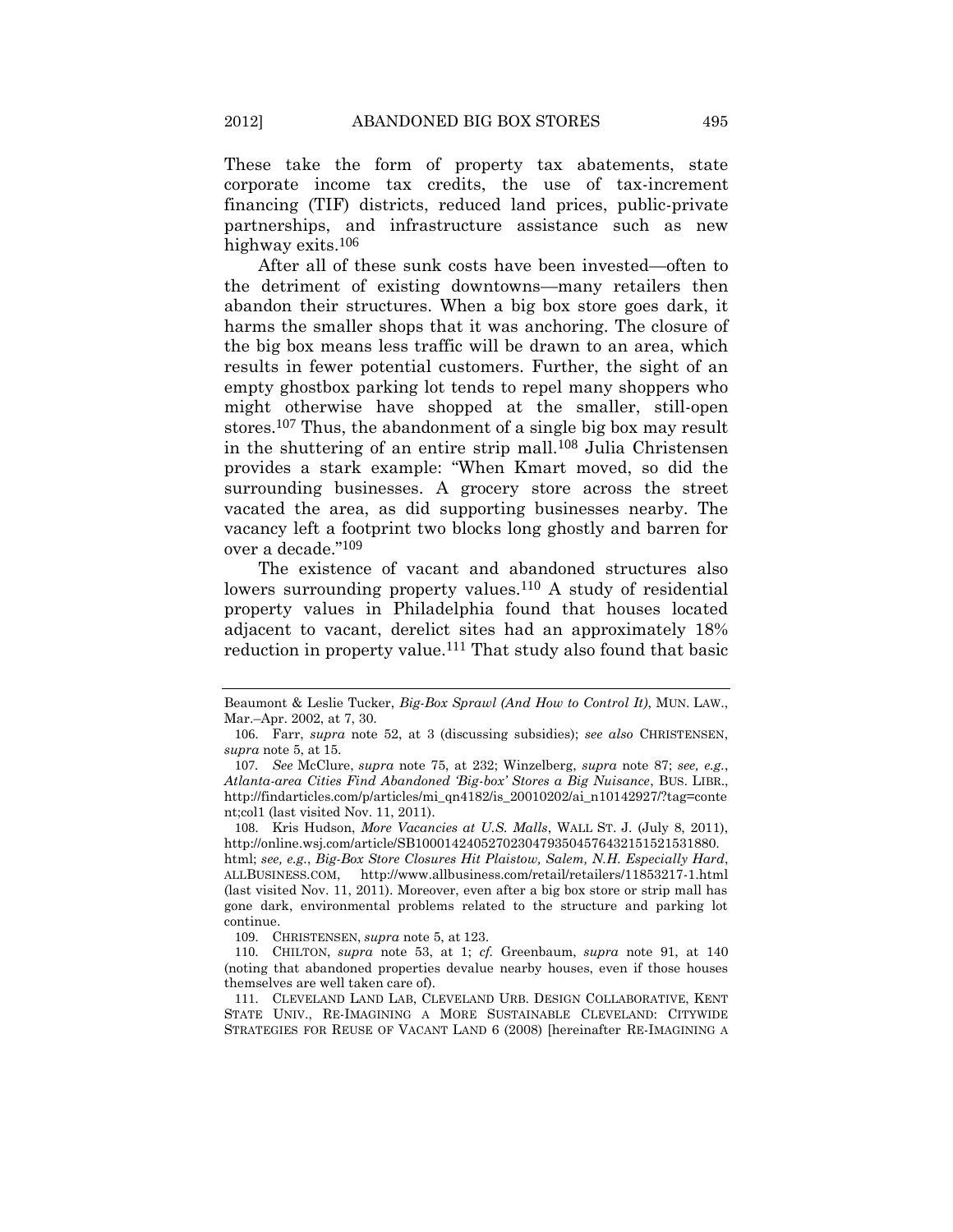landscaping and cleanup of those vacant lots could increase nearby home values up to 30%. 112 Although these trends are often more obvious in urban, residential neighborhoods, which are denser, the analysis holds true for abandoned big box stores in suburban communities and is often exceedingly evident with respect to the effect of big box abandonment on surrounding retail properties.113

Abandoned big box stores further harm communities through loss of local sales and property taxes.114 This is especially troubling for communities that rely to a large extent on sales tax to fund their operations. Moreover, not only do cities no longer have money coming in after abandonment, but they often must expend additional public money after a piece of property has been abandoned.115 These expenses include greater police service to monitor the property, greater fire services due to the likelihood of fires in abandoned structures, and the provision of cosmetic improvements meant to make the property look occupied.116 Further, once a property is abandoned and in a blighted condition, any private party engaging in redevelopment of that parcel will want, and expect, public funding to aid in a redevelopment project.<sup>117</sup>

116. Garnett*, supra* note [98,](#page-22-2) at 16 n.79; *see also* INST. FOR LOCAL SELF-RELIANCE, WAL-MART'S IMPACT ON LOCAL POLICE COSTS, www.newrules.org/retail/policefactsheet.pdf ("[B]ig-box stores can also increase [police and] other municipal costs, particularly road maintenance, and eliminate tax revenue from small businesses that are forced to close or downsize. Altogether, these costs may even *exceed* the tax revenue a big-box store generates."); Schilling, *Code Enforcement*, *supra* note [16](#page-5-2), at 110 ("In Austin, Texas, blocks with vacant buildings had 3.2 times as many drug calls to police, 1.8 times as many theft calls, and twice the number of calls for violent behavior as those neighborhoods without vacant properties. Annually, there is over \$73 million in property damage as a result of more than 12,000 fires in abandoned structures.").

117. McClure, *supra* not[e 75,](#page-18-0) at 245 ("[T]he public sector is looked to as a major source of capital for the redevelopment of blighted areas and as a party that must

MORE SUSTAINABLE CLEVELAND], http://neighborhoodprogress.org/uploaded\_pics/ reimagining\_final\_screen-res\_file\_1236290773.pdf.

<sup>112</sup>*. Id.*

<sup>113</sup>*. Supra* notes [99,](#page-22-1) [108](#page-24-0) and accompanying text.

<sup>114</sup>. Garnett*, supra* note [98,](#page-22-2) at 12–13; McClure, *supra* not[e 75,](#page-18-0) at 245.

<sup>115</sup>*.* See, for example, S.C. CODE ANN. § 6-34-20(B) (Supp. 2010), stating that: The abandonment of retail facility sites has resulted in the disruption of communities and increased the cost to local governments by requiring additional police and fire services due to excessive vacancies. A public and corporate purpose of the local governments will be served by restoring the retail facility sites to a productive asset for the communities and result in increased job opportunities.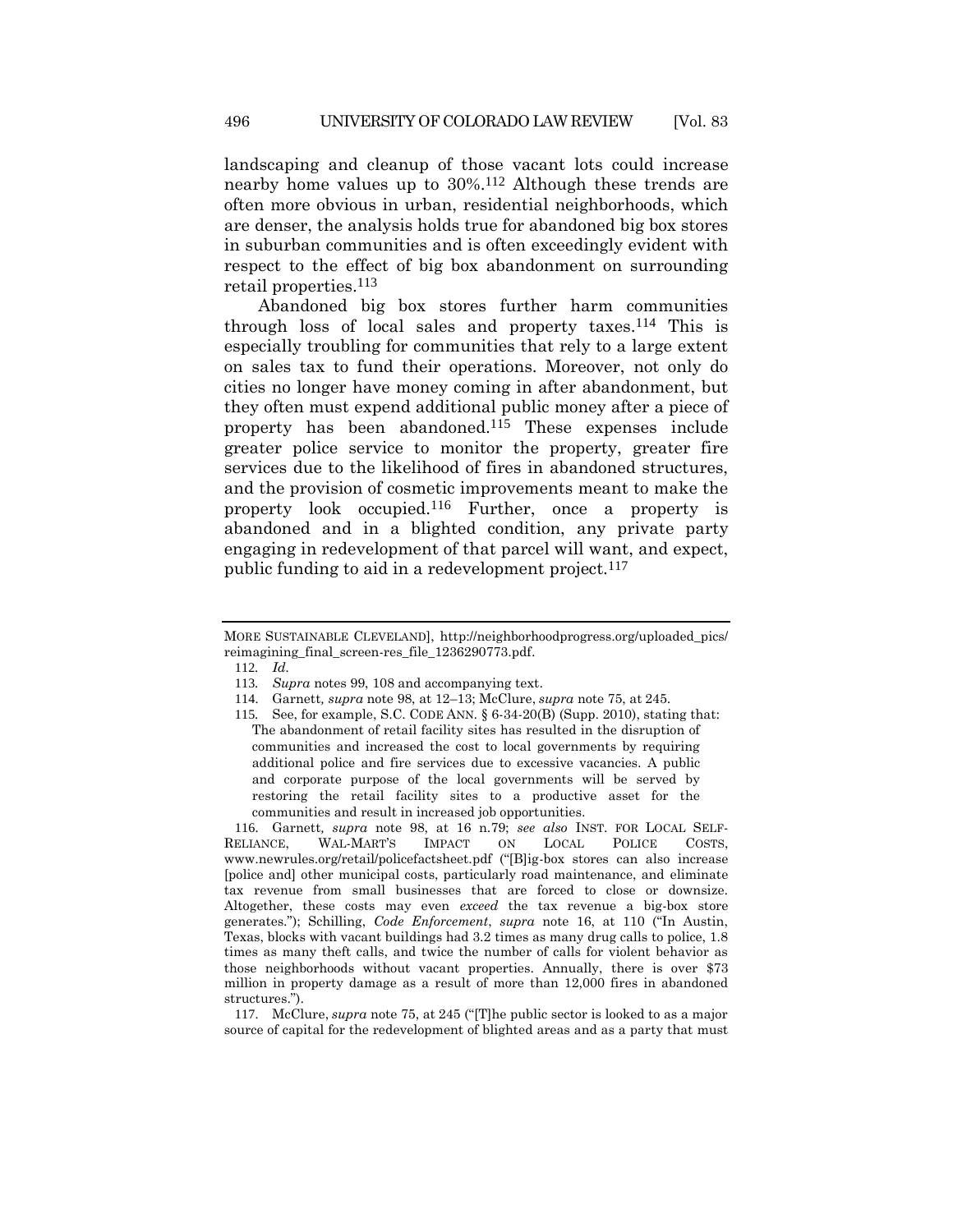# <span id="page-26-0"></span>3. Community Health, Social Capital, and Public Space<sup>118</sup>

All of these harms are connected. Pursuant to the broken windows theory, if a community seems to lack order, people will believe that it is dangerous (not just disorderly).<sup>119</sup> This may result in people being less comfortable in their communities, staying inside, and disconnecting from their neighbors.120 They may tend to use the streets less frequently (which, in the suburbs, is already a small amount) and grow increasingly atomized.121 In her classic book about urban environments, Jane Jacobs explains that a neighborhood is made safe, lively, and inviting through the presence of activity and "eyes on the street," which in turn reduces crime.122 By their nature, the suburbs lack this type of street life; indeed, many lack sidewalks. When the few semblances of third places that people in the suburbs have to be social and interact—their commercial retail spaces—begin to decline, it can accelerate this atomization and reduce social capital,123 leading to a

119*. See supra* Part II.D.1.

120*. See* Robert C. Ellickson, *Controlling Chronic Misconduct in City Spaces: Of Panhandlers, Skid Rows, and Public-Space Zoning*, 105 YALE L.J. 1165, 1177– 78 (1996) (discussing "a general apprehension in pedestrians" associated with "chronic street nuisance").

121. Kelling & Wilson, *supra* note [97,](#page-22-0) at 31. *See generally* PUTNAM, BOWLING ALONE, *supra* not[e 118](#page-26-0) (discussing the erosion of civic engagement).

<span id="page-26-1"></span>minimize the risk of the other parties who participate in the redevelopment process.").

<sup>118</sup>*. See* ROBERT D. PUTNAM, BOWLING ALONE: THE COLLAPSE AND REVIVAL OF AMERICAN COMMUNITY 287 (2000) [hereinafter PUTNAM, BOWLING ALONE] ("By virtually every conceivable measure, social capital [in the United States] has eroded steadily and sometimes dramatically over the past two generations."); Nicole Stelle Garnett, *Save the Cities, Stop the Suburbs?*, 116 YALE L.J. 598, 628 (2006) (describing Joel Kotkin's idea of a sacred city and noting that " 'sacredness' is an expression of the kind of social capital that correlates with, and is promoted by, healthy city life" and noting that "[a]rchitectural beauty may indeed help build such social capital"); Robert D. Putnam, *The Strange Disappearance of Civic America*, AM. PROSPECT, no. 24, Winter 1996.

<sup>122</sup>*. See* JANE JACOBS, THE DEATH AND LIFE OF GREAT AMERICAN CITIES 35 (1961) ("[T]he sidewalk must have users on it fairly continuously, both to add to the number of effective eyes on the street and to induce the people in buildings along the street to watch the sidewalks in sufficient numbers.").

<sup>123</sup>*. See* Frank B. Cross, *Law and Trust*, 93 GEO. L.J. 1457, 1476–77 (2005). Cross writes that:

Despite the vagueness of attempts to define social capital, something in the concept seems to be closely related to levels of societal trust and trustworthiness, and to the participation in private groups . . . . It is thought to be embedded in a network or networks in which members cooperate thanks to some level of mutual trust.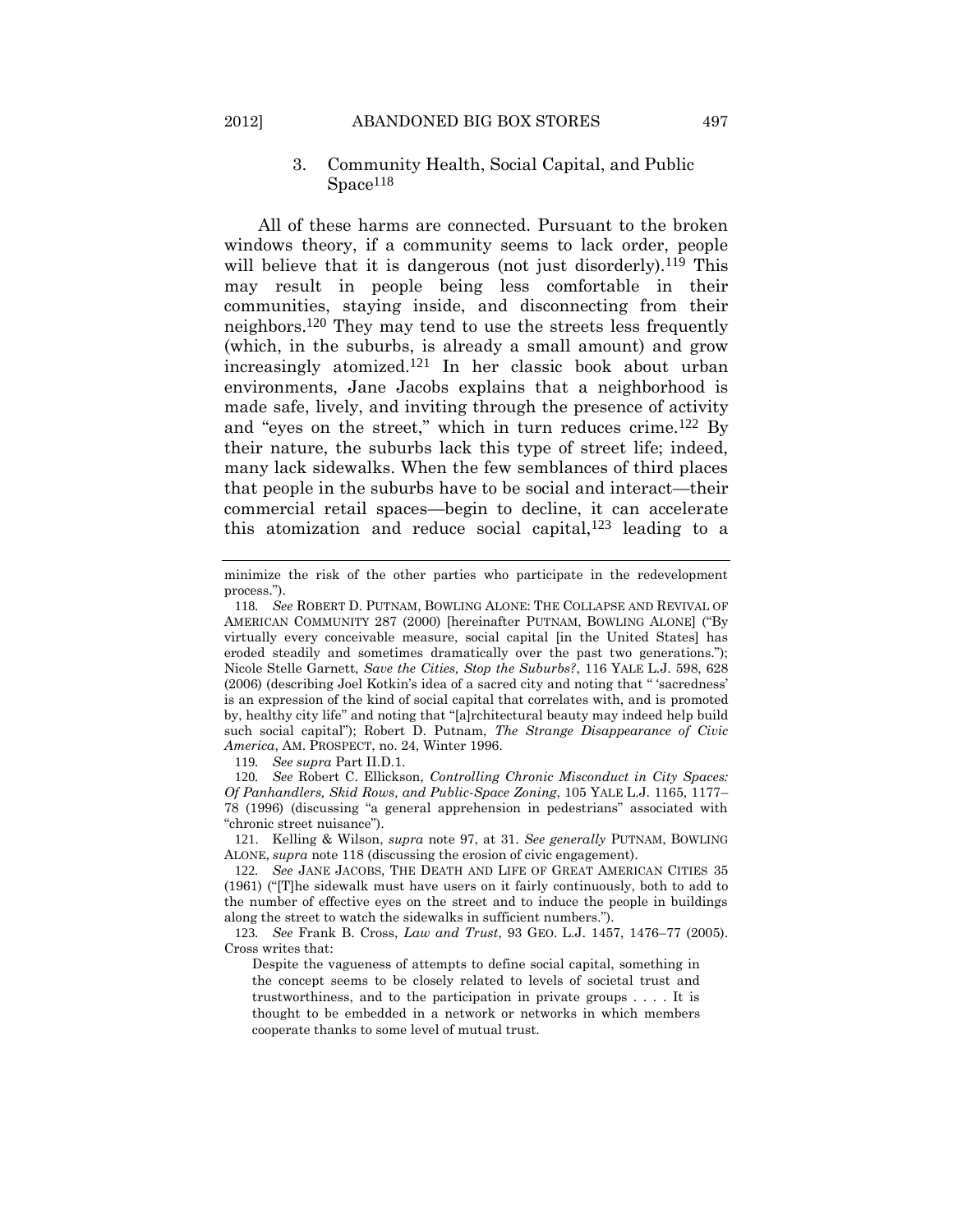breakdown of community.124 As Professor Nicole Stelle Garnett recognizes, "[s]ocial scientists have long linked property conditions with community health. Put most simply, the presence of an 'eyesore' is a negative indicator of neighborhood health."125 A decrease in public space, and thus in social capital, may also lead to a decrease in economic productivity.126 The damage to urban and suburban vitality that results from the loss of these quasi-third spaces provides yet another incentive for cities to take action to alleviate the harms caused by ghostboxes.

# III. SOLUTIONS

In the face of these harms, it is easy to forget that in ghostboxes also lies opportunity for revisioning. Traditionally, vacant greenfield $127$  space exemplifies opportunity, while vacant and abandoned structures symbolize decline.128 Perhaps this is because "[r]ather than comprehensive, forward planning which reflects a community's considered vision of its future, we in the United States have a land-use 'plan' produced in reaction to individual developer's proposals."129 This approach is

*Id.* (footnotes omitted).

<sup>124</sup>. JAMES HOWARD KUNSTLER, THE GEOGRAPHY OF NOWHERE: THE RISE AND DECLINE OF AMERICA'S MAN-MADE LANDSCAPE 175–216 (1993) (addressing urban sprawl as a cause of loss of community); *cf.* John N. Tye & Morgan W. Williams, *Networks and Norms: Social Justice Lawyering and Social Capital in Post-Katrina New Orleans*, 44 HARV. C.R.-C.L. L. REV. 255, 257–58 (2009) ("Scholars have found relationships between high levels of social capital and positive social phenomena, including well-functioning democratic governments, better health and education outcomes, and happiness and life satisfaction.") (footnotes omitted).

<sup>125</sup>. Garnett*, supra* note [98,](#page-22-2) at 4 (footnotes and parentheses omitted).

<sup>126</sup>*. See* Cross, *supra* note [123](#page-26-1), at 1477 ("[T]here is a widespread and growing belief that social capital is important to economic growth.").

<sup>127</sup>*. See* Terry J. Tondro, *Reclaiming Brownfields to Save Greenfields: Shifting the Environmental Risks of Acquiring and Reusing Contaminated Land*, 27 CONN. L. REV. 789, 791 (1995) (defining a greenfield as "land that has never been used for manufacturing or commercial activities and which carries with it none of the potential for environmental liability of a Brownfield"); Lincoln L. Davies, Note, *Working Toward a Common Goal? Three Case Studies of Brownfields Redevelopment in Environmental Justice Communities*, 18 STAN. ENVTL. L.J. 285, 293 (1999) (defining greenfields as "open areas of land not yet consumed by growing cities and suburbs").

<sup>128</sup>. H. Laurence Ross, *Housing Code Enforcement and Urban Decline*, 6 J. AFFORDABLE HOUSING & COMMUNITY DEV. L. 29, 44 (1996) ("Abandoned houses are not only symbols of decline, but they actively cause decline.").

<sup>129</sup>. John L. Horwich, *Environmental Planning: Lessons from New South Wales, Australia in the Integration of Land-Use Planning and Environmental Protection*, 17 VA. ENVTL. L.J. 267, 271 (1998).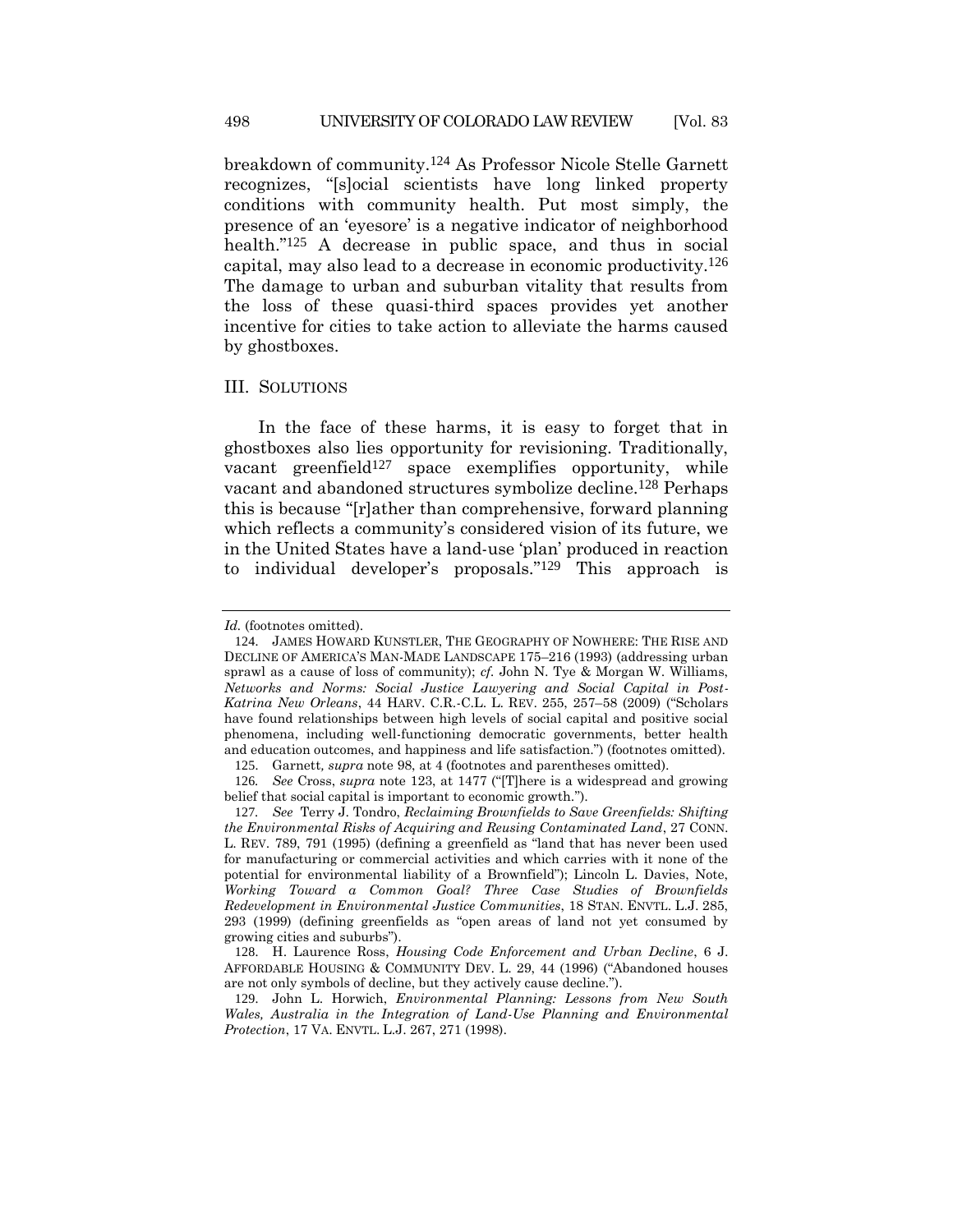beginning to change, both in the scholarly literature and in practice.130 Local governments can work with their communities to create a new image and identity.131 Thus, the failure or departure of a big box retailer reveals the opportunity for something creative, sustainable, and community-serving to enter in its place, which can in turn create a more competitive economic and business climate.

Having presented the extent of the ghostbox epidemic and the evidence that communities are suffering as a result, this Article will now briefly discuss what some municipalities have done to prevent the construction of big box stores. It will then turn to the heart of the problem at hand—existing empty big box stores—and present and evaluate the primary solutions: reinhabitation and reuse, or demolition and redevelopment or regreening.132 The Article proposes a framework to aid local officials in choosing the best solution for their community, and Part IV.B provides specific ways that officials can use their police powers to implement those solutions.

# *A. Prospective Solutions*

As municipalities come to understand the destruction that big box stores have wrought in their communities, many have begun to control and limit their construction. While the scholarly literature pertaining to big box abandonment is thin, it is nearly all concentrated on forward-looking policies and prospective solutions.133 One of the most popular solutions is to

<sup>130</sup>. Jerrold A. Long, *Sustainability Starts Locally: Untying the Hands of Local Governments to Create Sustainable Communities*, 10 WYO. L. REV. 1, 2 (2010) ("Sustainable communities must emerge from a *local* exercise in creating an imagined future and developing the means to achieve that future.").

<sup>131</sup>. Peter Pollock, *A Comment on Making Sustainable Land-Use Planning Work*, 80 U. COLO. L. REV. 999, 1001 (2009) (discussing Boulder, Colorado's "history of using a variety of different land-use planning tools in order to achieve the community's vision").

<sup>132</sup>*. See generally* DUNHAM-JONES & WILLIAMSON, *supra* note [24](#page-8-0) (using the term "regreening").

<sup>133</sup>*. See, e.g.*, Daniel J. Curtin, Jr., *Regulating Big Box Stores: The Proper Use of the City or County's Police Power and Its Comprehensive Plan: California's Experience*, 6 VT. J. ENVTL. L., no. 3, 2005, at 31; Brannon P. Denning & Rachel M. Lary, *Retail Store Size-Capping Ordinances and the Dormant Commerce Clause Doctrine*, 37 URB. LAW. 907 (2005); Evans-Cowley, *supra* note [49,](#page-12-0) at 330 (recognizing that "there has been limited research on the design impacts" of big box retailers); Salkin, *supra* note [12;](#page-4-0) Sochar, *supra* note [12,](#page-4-0) at 699–700; ZoBell & Reisch, *supra* note [33,](#page-9-0) at 4; Akila Sankar McConnell, Note, *Making Wal-Mart Pretty: Trademarks and Aesthetic Restrictions on Big-Box Retailers*, 53 DUKE L.J. 1537 (2004).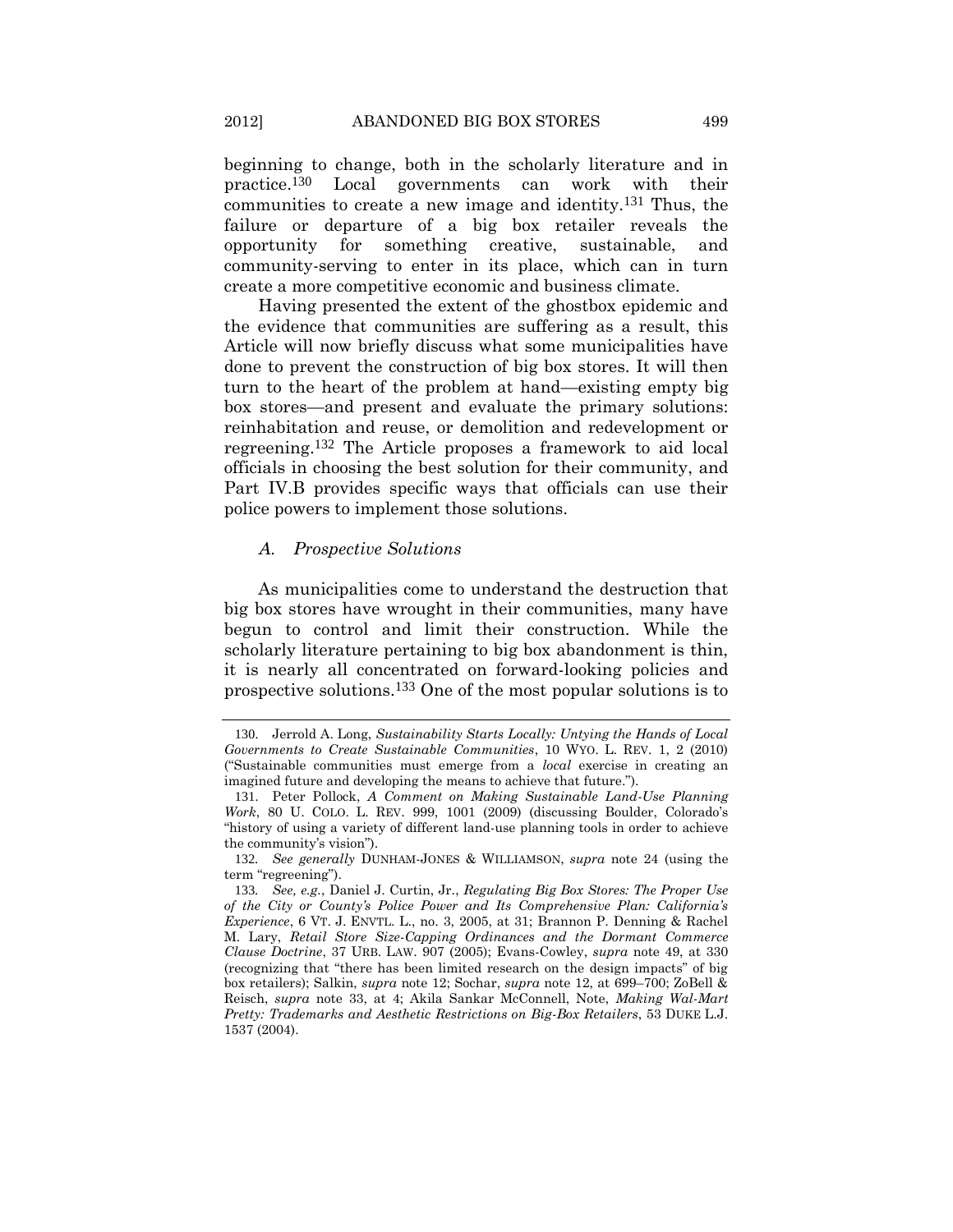impose a size cap ordinance that limits the square footage of new development.134 Setting a cap of 20,000 or 30,000 square feet might allow for a grocery store, but would prohibit a Wal-Mart Supercenter from entering the community.<sup>135</sup> Some municipalities have also begun to require certain design standards, such as roof and façade modulation or the specification of certain building materials.136 Design requirements can make it easier for a big box store to be broken down into multiple smaller stores should it become vacant.

Some municipalities are now imposing bonding measures on big box retailers. These ordinances require the retailer or developer to provide money at the time of construction that can be used to demolish the building in the event of its future abandonment.137 Similarly, some new ordinances include accountability clauses, which require a big box developer to provide, at the time of permit approval, plans for reuse of the building if it were to be vacated.138 Various communities have adopted formula retail ordinances, which require special

136. Façade modulation serves to "break up the overall bulk and mass of the exterior of buildings and structures" in order to provide visual interest. MERCER ISLAND, WA., CODE § 19.12.030(B)(2) (2010), *available at* http://www.codepublishing.com/wa/mercerisland/; *see also* Evans-Cowley, *supra*  note 49, at 334–35 (describing adopted regulations).

<sup>134</sup>*. See, e.g.*, Paul Shigley, *Big Box Regulations Sweep the State: Proposed Wal-Mart Supercenters Are at Center of Debate*, CAL. PLAN. & DEV. REP., Jan. 2004 (noting that numerous California cities and counties have regulations that limit big box style development).

<sup>135</sup>*. See, e.g.*, BOXBOROUGH, MA., ZONING BYLAW art. 4, § 4003(4) (2000), *available at* http://www.town.boxborough.ma.us/ZoningBylaws.pdf (establishing a 25,000 square foot cap on business and industrial uses); ROCKVILLE, MD., CODE § 25-332(a)(1) (2000), *available at* http://www.newrules.org/retail/rules/store-sizecaps/store-size-cap-rockville-md ("[N]o retail establishment shall exceed 65,000 square feet of total gross floor area."); SANTA FE, N.M., CODE § 14-8.8(C) (2011), *available at* http://clerkshq.com/default.ashx?clientsite=Santafe-nm ("In no case shall any one retail establishment exceed 150,000 square feet of gross floor  $area \dots$ ").

<sup>137</sup>*. See, e.g.*, OAKDALE, CAL., CODE § 36-23.35(R) (2011), *available at* http://clerkshq.com/default.ashx?clientsite=oakdale-ca (requiring all major retail development to carry a performance/surety bond that provides sufficient funding to demolish the building and maintain the vacant site if the building is abandoned for more than a year). These ordinances fail to confront a key underlying issue: whether demolition is better than the possibility of reuse.

<sup>138</sup>*. See, e.g.*, BOZEMAN, MONT., CODE § 18.66.040(A) (2003), *available at* http://www.newrules.org/retail/rules/development-moratoria/store-size-cap-

bozeman-mt ("Applications for large scale retail development shall include a renewal plan that will afford maximum opportunity, consistent with the sound needs of the municipality as a whole, for the rehabilitation or redevelopment of the structure in the event of closure or relocation by the original occupant.").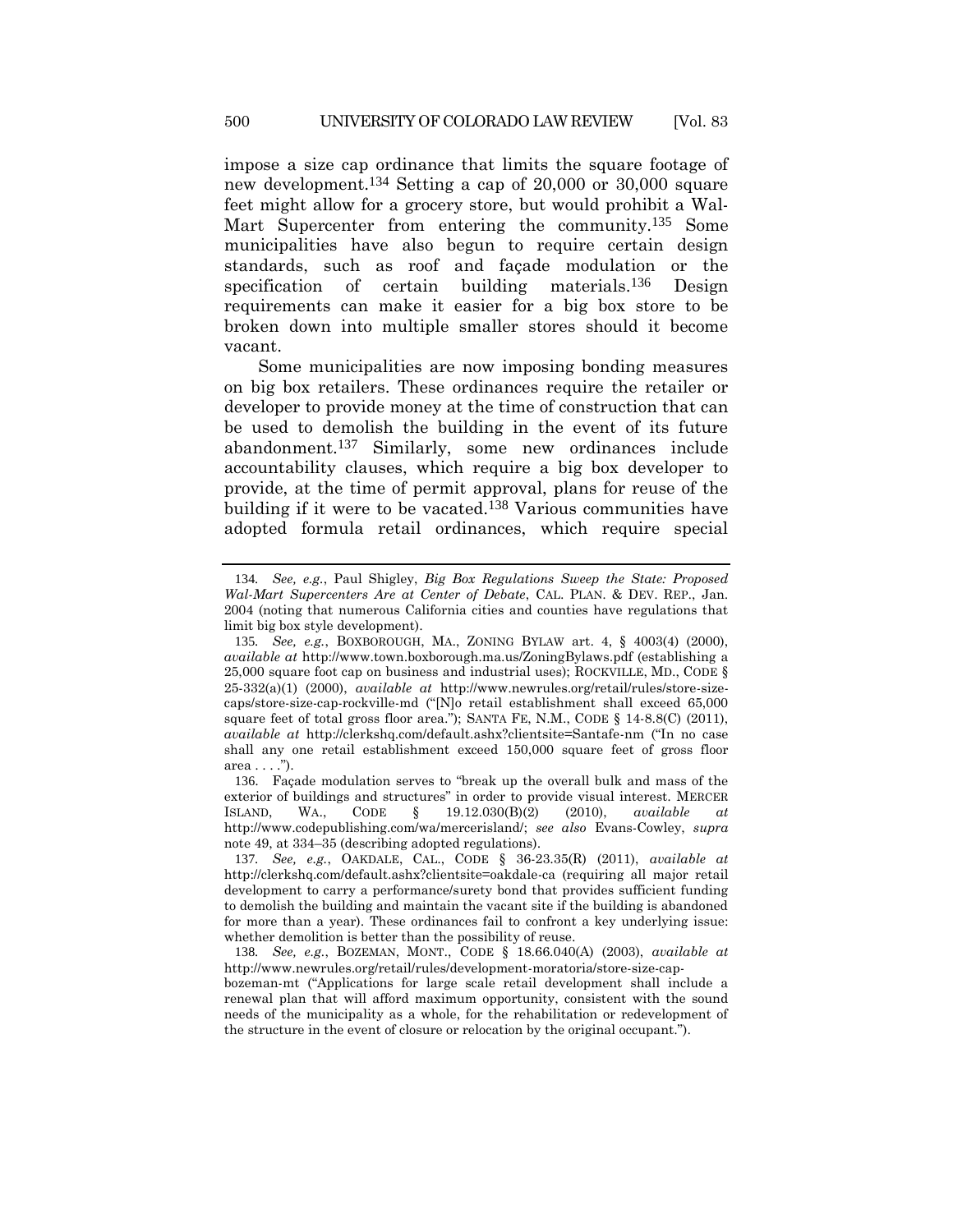discretionary approval, such as a conditional use permit, for any "chain" store that has more than a given number of existing locations or branches.139 Finally, developers wishing to construct a big box store in certain municipalities must conduct traffic and/or economic impact analyses showing what effects the new big box store will have on the community.140

These anti-big box ordinances are innovative and have had some success.141 Unfortunately, most communities in the United States do not currently have such ordinances in place.142 Further, even in those towns that have adopted these types of regulations, there are existing big boxes that were constructed prior to enactment of the ordinances and thus are not subject to them. Therefore, the focus of this Article is the numerous existing, empty big box stores—those that were constructed without a demolition bond or reuse plan in place.

<sup>139</sup>*. See, e.g.*, S.F., CAL., PLANNING CODE § 703.3(a)(9) (2011), *available at* http://www.amlegal.com/nxt/gateway.dll?f=templates&fn=default.htm&vid=amleg al:sanfrancisco\_ca. The formula retail use ordinance sets forth findings, including that:

<sup>[</sup>T]he unregulated and unmonitored establishment of additional formula retail uses may unduly limit or eliminate business establishment opportunities for smaller or medium-sized businesses, many of which tend to be non-traditional or unique, and unduly skew the mix of businesses towards national retailers in lieu of local or regional retailers, thereby decreasing the diversity of merchandise available to residents and visitors and the diversity of purveyors of merchandise.

*Id.*

<sup>140</sup>*. See, e.g.*, BRATTLEBORO, VT., ZONING ORDINANCE art. 2, § 2337(A) (2010), *available at* http://www.brattleboro.org/vertical/Sites/%7BF60A5D5E-AC5C-4F97- 891A-615C172A5783%7D/uploads/%7B38BE2D4F-F65A-482E-8A84-

<sup>2</sup>AAA3D4DDFB1%7D.PDF ("No single Retail Store . . . shall have a Floor Area greater than 65,000 square feet, unless it . . . provide[s] . . . detailed analyses" of: (1) the "[i]mpact on employment;" (2) the "costs of public and social services attributable to the project;" and (3) the "[i]mpact on commercial and residential property values.").

<sup>141</sup>. A recent study of U.S. planners found that these big box regulatory techniques have had only moderate success. *See* Evans-Cowley, *supra* note [49,](#page-12-0) at 342.

<sup>142</sup>. There is some question about the ability of these ordinances to withstand constitutional challenge. *See* Island Silver & Spice, Inc. v. Islamorada, 542 F.3d 844, 848 (11th Cir. 2008) (holding that the formula retail ban violated the Dormant Commerce Clause); Brannon P. Denning, *Dormant Commerce Clause Limits on the Regulation of Big Boxes and Chain Stores: An Update*, 58 CASE W. RES. L. REV. 1233 (2008). *But cf*. Wal-Mart Stores, Inc. v. City of Turlock, 483 F. Supp. 2d 987, 1022 (E.D. Cal. 2006) (upholding an ordinance that banned discount superstores).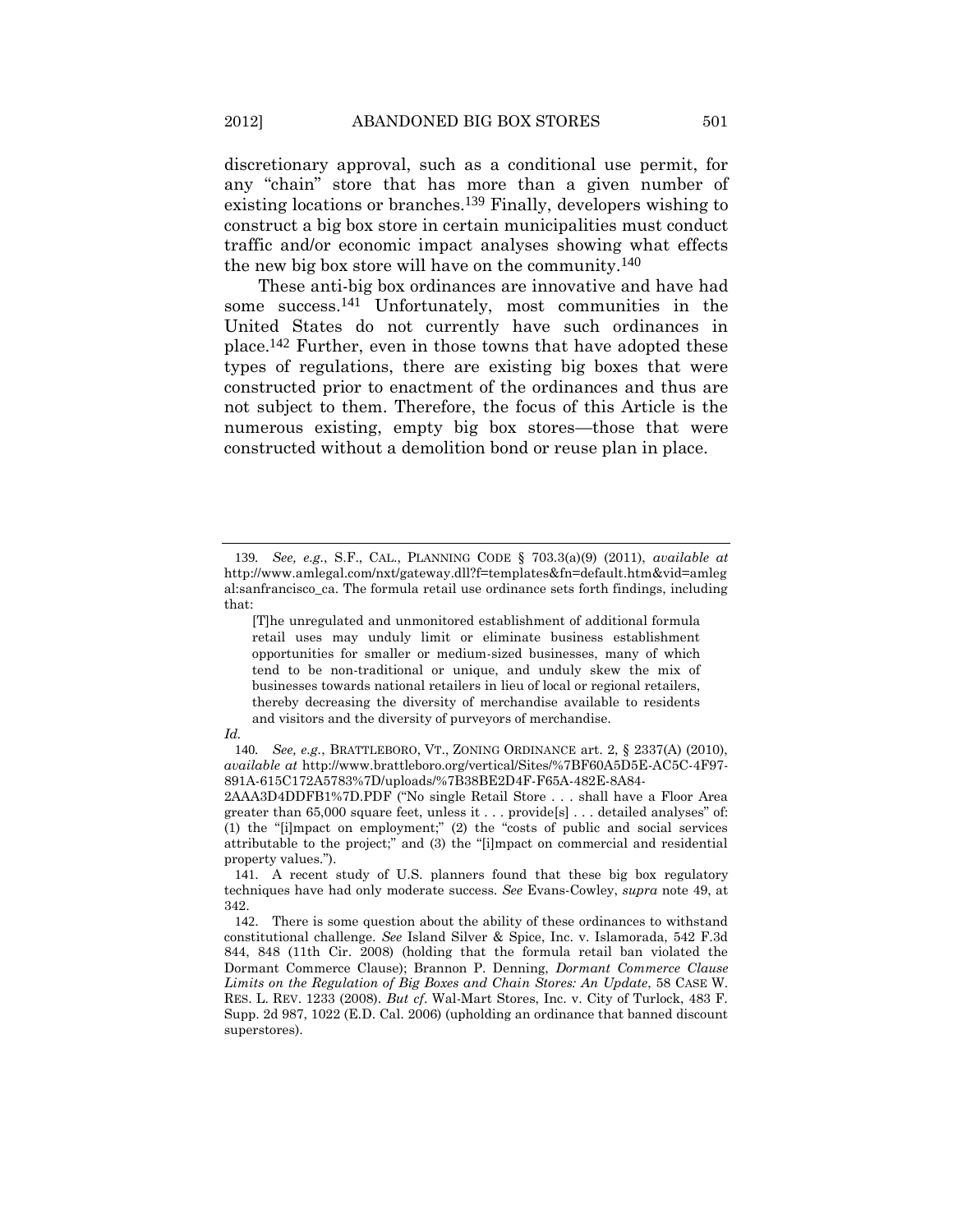# *B. The Possible Second Lives of Existing Empty Big Box Stores*

1. Reuse

When considering what should be done with an empty big box building, the simplest answer would be reuse by another big box retail tenant: The location is probably suitable, the general structure of most big boxes (warehouse and loading areas) is identical, and the parking is sufficient. However, there are a number of problems that make reinhabitation by another big box retailer less common than one might expect.

First, many big box leases have clauses that expressly disallow a competitor from leasing space after it is vacated.<sup>143</sup> For example, Wal-Mart leases commonly disallow a Kmart or Target from taking over after Wal-Mart vacates a building.144 Additionally, if the abandoned big box store is in a popular suburban retail shopping destination, it is possible that the other, successful big box stores already have outlets in the vicinity.

In some cases, economics are the cause of abandonment: Some big boxes go dark because a location can no longer sustain retail use.<sup>145</sup> Thus, that location would no longer be "appropriate or viable" for another big box retailer.146 In today's market, the owners of empty big box stores that are releasing space to other retailers are often forced to do so at dramatically low rental rates.147 Further, new leases are for

<sup>143</sup>*. See* DUNHAM-JONES & WILLIAMSON, *supra* note [24,](#page-8-0) at 67; TAUB, *supra* not[e 61,](#page-16-0) at 2.

<sup>144</sup>. Cherwin & Harding, *supra* note [4,](#page-3-4) at 39.

<sup>145</sup>. CHILTON, *supra* note [53,](#page-14-0) at 3–4. While the location might not support a year-round retail use, there has been some success with seasonal "pop-up" stores: The big box retailer is only present and open during the holidays when people tend to shop more. *See* Julie Bosman, *Borders to Open 25 Temporary Stores for Holiday Sales*, N.Y. TIMES, Sept. 29, 2010, at B2 (noting that Borders opened popup stores during the holiday season in malls where they once had stores that they had recently closed); Keith Mulvihill, *Very Brief Tenants, and Why Landlords Like Them*, N.Y. TIMES, June 23, 2010, at B5 ("[I]n the last few years pop-ups have flourished in New York regardless of the holiday calendar. For building owners they are a way to fill vacant space  $\dots$ .").

<sup>146</sup>. BURCHELL & LISTOKIN, *supra* not[e 54,](#page-14-1) at 2 (discussing property reuse).

<sup>147</sup>. Some evidence shows that current rents are nearly half of what the prior tenant was paying. BROWN, *supra* note [7,](#page-3-0) at 3 (noting that most leases signed in the first half of 2010 for reuse of empty big box stores "have been executed at rates from 30 to 40 percent below the peak levels of just a few years ago" and sometimes "as much as 50 percent or more").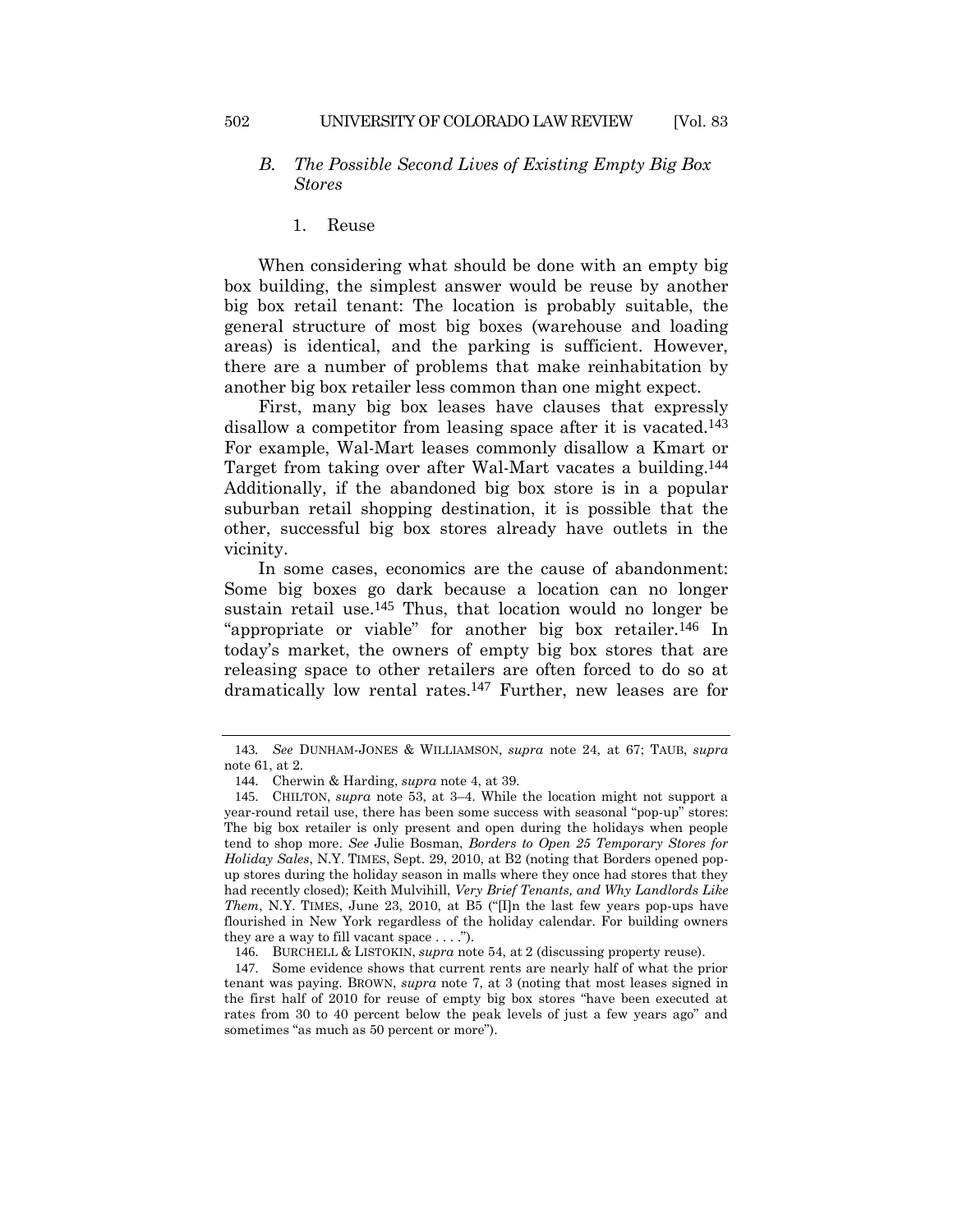shorter periods of time—often ten years instead of twenty.148 In the face of these figures, some owners of vacant big box stores would prefer to find different paths forward. Thus, because direct reuse is often unlikely or unsatisfactory, cities and developers have begun to think of ghostboxes as sites for potential *adaptive* reuse, the objective of which is to use

surplus structures or land for something different from their original purpose. . . . [I]t is the conversion of these structures into sufficiently unique economic entities that secure a potential to succeed in the future where a reinstitution  $\iint_{0}$  uses similar to those of the past would be likely to fail.

#### *a. Benefits of Adaptive Reuse*

Local governments are beginning to recognize the sustainable development opportunities embodied in adaptive reuse projects and thus some have passed adaptive reuse ordinances.150 Adaptive reuse is popular in urban cores, where old, historic, industrial properties are reborn as lofts and mixed-use buildings. Many of these ordinances have historic preservation as their goal.151 Others, however, seek to foster economic development and sustainable, infill development. For example, Los Angeles recently adopted an adaptive reuse ordinance that incentivizes developers to reuse existing

<sup>148</sup>*. Id.*

<sup>149</sup>. BURCHELL & LISTOKIN, *supra* not[e 54,](#page-14-1) at 2.

<sup>150</sup>. *See, e.g.*, MANHEIM TOWNSHIP, PA., ORDINANCE art. 23, § 2309 (2011), *available at* http://www.manheimtownship.org/DocumentView.aspx?DID=944; BURLINGTON, VT., ORDINANCE app. A, art. 4, pt. 4, § 4.4.5(d)(7)(C) (2011), *available at* http://library.municode.com/index.aspx?clientID=13987&stateID=45 &statename=Vermont (Adaptive Reuse Bonus).

<sup>151</sup>*. See, e.g.*, PHX, ARIZ., ZONING ORDINANCE ch. 5., § 507 TAB I(K)(2) (2011), *available at* http://www.codepublishing.com/az/phoenix/ ("[H]istorically significant buildings and their related landscape setting should be retained and restored, or put to adaptive reuse . . . ."); LAWRENCE, KAN., LAND DEVELOPMENT CODE art. 5, ch. 20, § 20-501(1) (2006), *available at* http://www.lawrenceks.org/ planning/documents/DevCode\_2009.pdf ("Special Use approval may be granted in any Zoning District for an Adaptive Reuse provided the property is listed individually or as a contributing Structure to a historic district  $\dots$  ..."); BELLINGHAM, WASH., CODE tit. 20, ch. 37, § 20.37.210(B)(2) (2011), *available at* http://www.cob.org/web/bmcode.nsf/f6281a531e9ead4588257384007b2367/b89877 bad63f7d9e882577cf008038a5%21OpenDocument ("Height limits and building square footages are lowered to . . . discourage demolition of buildings with historic integrity and encourage adaptive reuse of structures by providing additional flexibility of use.").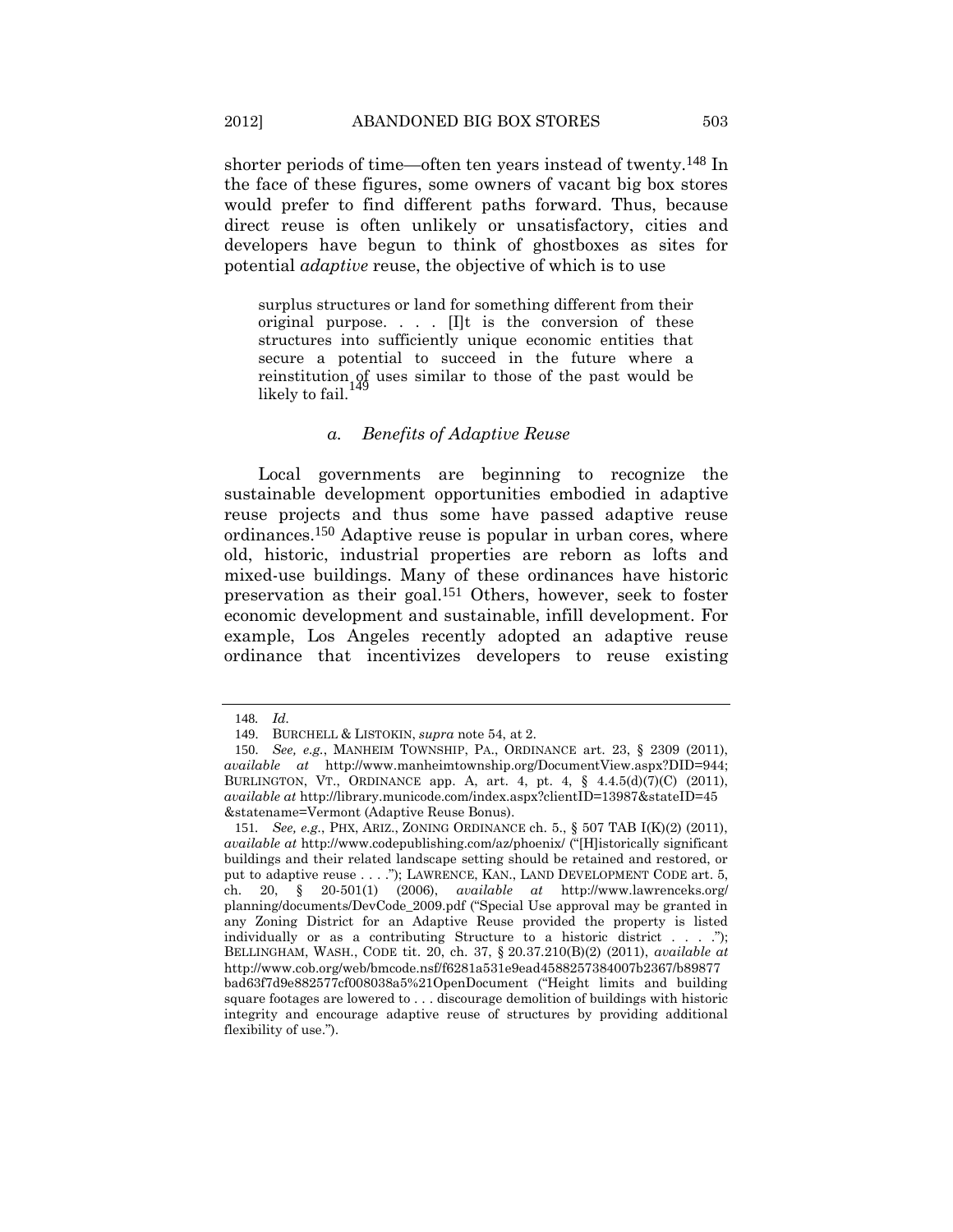buildings by lowering the cost of renovation projects152 and also promotes the city's goal of smart growth.153

<span id="page-33-0"></span>Adaptive reuse of abandoned big box stores is a burgeoning topic in the architecture and design communities. Julia Christensen recently published *Big Box Reuse*, which provides case studies of vacant big boxes across the United States that have been adaptively reused.<sup>154</sup> Further, there have been many competitions seeking creative ideas for proposed reuses, such as the Dead Malls<sup>155</sup> and ReBurbia contests.<sup>156</sup> These competitions have resulted in some outstanding proposals, such as turning big box stores into greenhouses and farms.<sup>157</sup> Though some would argue that these ideas are too idealistic or utopian, they are beginning to be put into practice.158

<sup>152</sup>. Costs are reduced through incentives such as waivers of density restrictions, parking requirements, and exemption from site plan review requirements. *See, e.g.*, L.A., CAL., CODE ch. I, art. 2, § 12.22-A(26)(h)–(j) (2011), *available at* http://www.amlegal.com/nxt/gateway.dll?f=templates&fn=default.htm &vid=amlegal:lamc\_ca.

<sup>153</sup>*. See* James E. Holloway & Donald C. Guy, *Smart Growth and Limits on Government Powers: Effecting Nature, Markets, and the Quality of Life Under the Takings Clause and Other Provisions*, 9 DICK. J. ENVTL. L. & POL'Y 421, 435 (2001) ("Smart growth includes *a modernization of land use policy* that can affect land use, growth management, public infrastructure and facilities, social welfare, natural resources, environment quality, and the quality of life."); Matthew A. Young, Note, *Adapting to Adaptive Reuse: Comments and Concerns About the Impacts of a Growing Phenomenon*, 18 S. CAL. INTERDISC. L.J. 703, 703–11 (2009).

<sup>154</sup>*. See generally* CHRISTENSEN, *supra* note [5.](#page-3-2)

<sup>155</sup>. In 2003, the Los Angeles Forum for Architecture and Urban Design launched the Dead Malls competition to "challenge[] the design and planning community to counter the trend towards the dereliction, abandonment, and 'death' of the regional mall and invite[] approaches to rethinking its urbanistic and architectural milieu." *Dead Malls Competition*, L.A. F. ARCHITECTURE & URB. DESIGN, http://www.laforum.org/content/competitions/dead-malls (last visited Sept. 5, 2011).

<sup>156</sup>. The ReBurbia design competition sought submissions from architects, urban designers, planners and engineers to "re-envision[]" the suburbs. *Announcing the Reburbia Design Competition!*, REBURBIA, http://www.reburbia.com/about/ (last visited Oct. 8, 2011). The second-runner-up proposed turning a ghostbox parking lot into a farm and the structure into a greenhouse and restaurant. *Reburbia Winners Announced!*, REBURBIA, http://www.reburbia.com (last visited Sept. 5, 2011).

<sup>157</sup>*. Reburbia Winners Announced!*, *supra* note [156.](#page-33-0)

<sup>158</sup>. For example, the Galleria Mall in Cleveland, Ohio, is growing food for local restaurants in space where retail stores have closed. Katie McCaskey, *Future Farmers of the Mall*, AOL REAL EST. (Mar. 12, 2010, 5:04 PM), http://www.rentedspaces.com/2010/03/12/future-farmers-of-the-mall/. A portion of the mall now functions as an indoor greenhouse called "Gardens Under Glass." GARDENS UNDER GLASS, http://web.me.com/gardensunderglass/gardens underglass/Welcome.html (last visited Sept. 5, 2011). Those who run the program have a number of long-term goals, including serving as an educational resource for urban gardeners and cultivating a community of like-minded businesses in the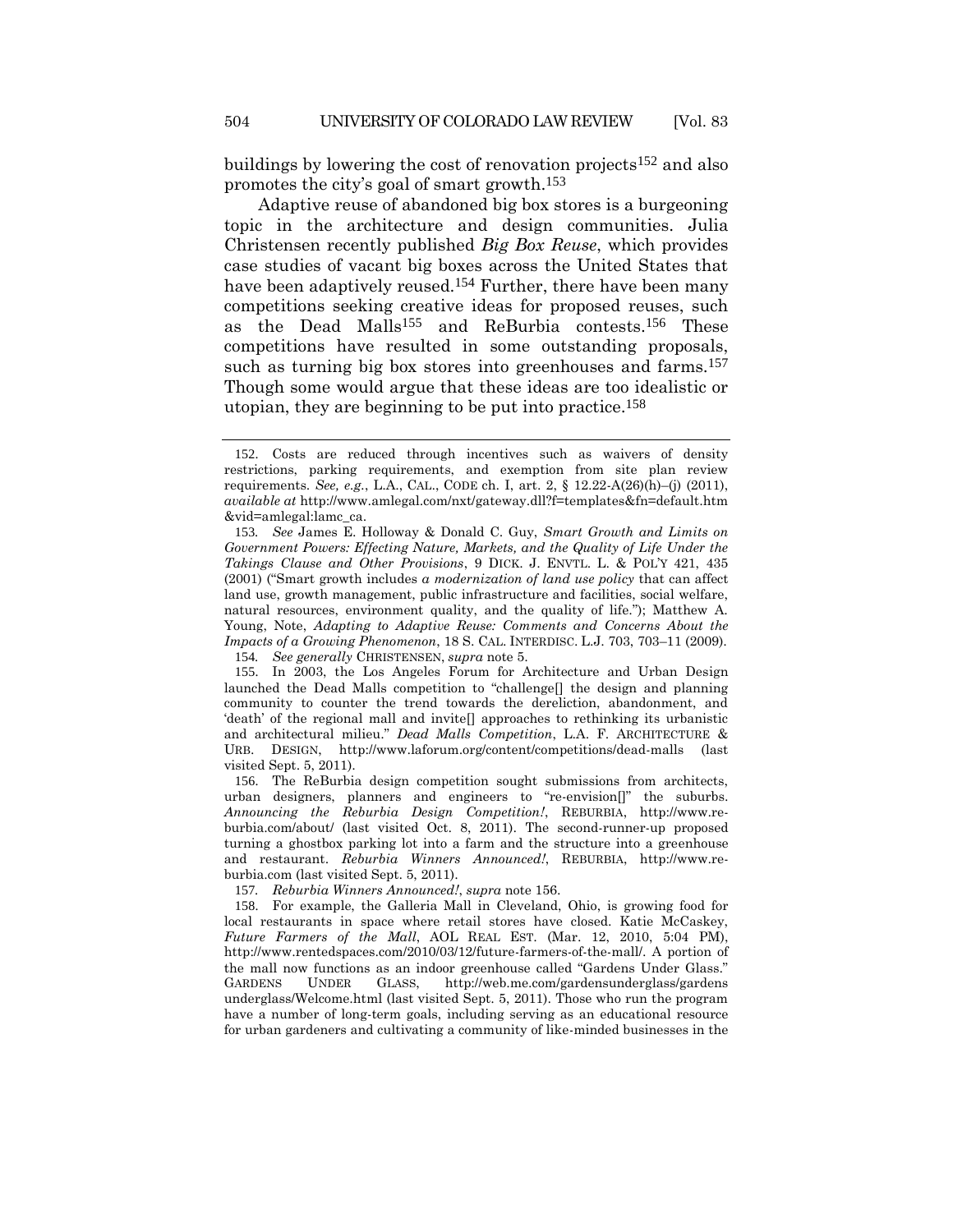There are a number of benefits to adaptively reusing existing structures. In addition to furthering infill development goals and promoting reuse of existing buildings instead of new construction, adaptive reuse also allows for more diversity, which is especially relevant in the suburban context. Typically, the rent in an existing, abandoned big box building will be much cheaper than that in a newly developed shopping center.159 Thus, businesses that might not be able to afford space in a new development, such as community-serving nonprofit enterprises or ethnic specialty stores, can reinhabit an abandoned big box.160 These types of uses can then serve as a new "third place" for local communities.161

<span id="page-34-0"></span>Another benefit to adaptive reuse is that, from a green building and sustainable development perspective, it is always more efficient to modify and reuse an existing building than it is to construct a new building—even an energy-efficient or LEED-certified one.<sup>162</sup> This is so for a number of reasons. First, the infrastructure surrounding and supporting an existing big box store is already in place. Water, electrical feeds, and telephone and sewer systems are connected; lighting is installed; roads leading to the area are constructed and maintained; and intersections leading to store entrances have often been widened and traffic lights have been installed.163

unused portion of the mall. *Our Mission*, GARDENS UNDER GLASS, http://web.me.com/gardensunderglass/gardensunderglass/our\_mission.html (last visited Sept. 5, 2011). Of course, examples such as these are still the exception, not the rule.

<sup>159</sup>. BROWN, *supra* note [7,](#page-3-0) at 3.

<sup>160</sup>. Many first-ring suburbs—the innermost, original suburbs—now predominantly house immigrants. The location of ethnic restaurants and specialty stores in abandoned big box stores contributes to the diversity of these neighborhoods. DUNHAM-JONES & WILLIAMSON, *supra* not[e 24,](#page-8-0) at 68.

<sup>161</sup>. One concern with this approach is that the adaptive use would not serve as an anchor and thus could result in failure of satellite stores.

<sup>162</sup>. Michele Lamprakos, *The Greenest Building Is One Already Built*, BUS. J., http://www.bizjournals.com/triad/stories/2009/04/20/editorial1.html (last modified Apr. 20, 2009, 2:49 PM) (quoting Carl Elefante); *see also* Sarah Schindler, *Following Industry's LEED: Municipal Adoption of Private Green Building Standards*, 62 FLA. L. REV. 285, 349 (2010).

<sup>163</sup>*. See* CHILTON, *supra* note [53,](#page-14-0) at 2–3 (noting that redevelopment of older structures may be less expensive than new development because of the existing infrastructure); *Greyfields Can Be Green Too*, GREEN-BUILDINGS.COM, http://www.green-buildings.com/content/78241-greyfields-can-be-green-too (last visited Oct. 22, 2011).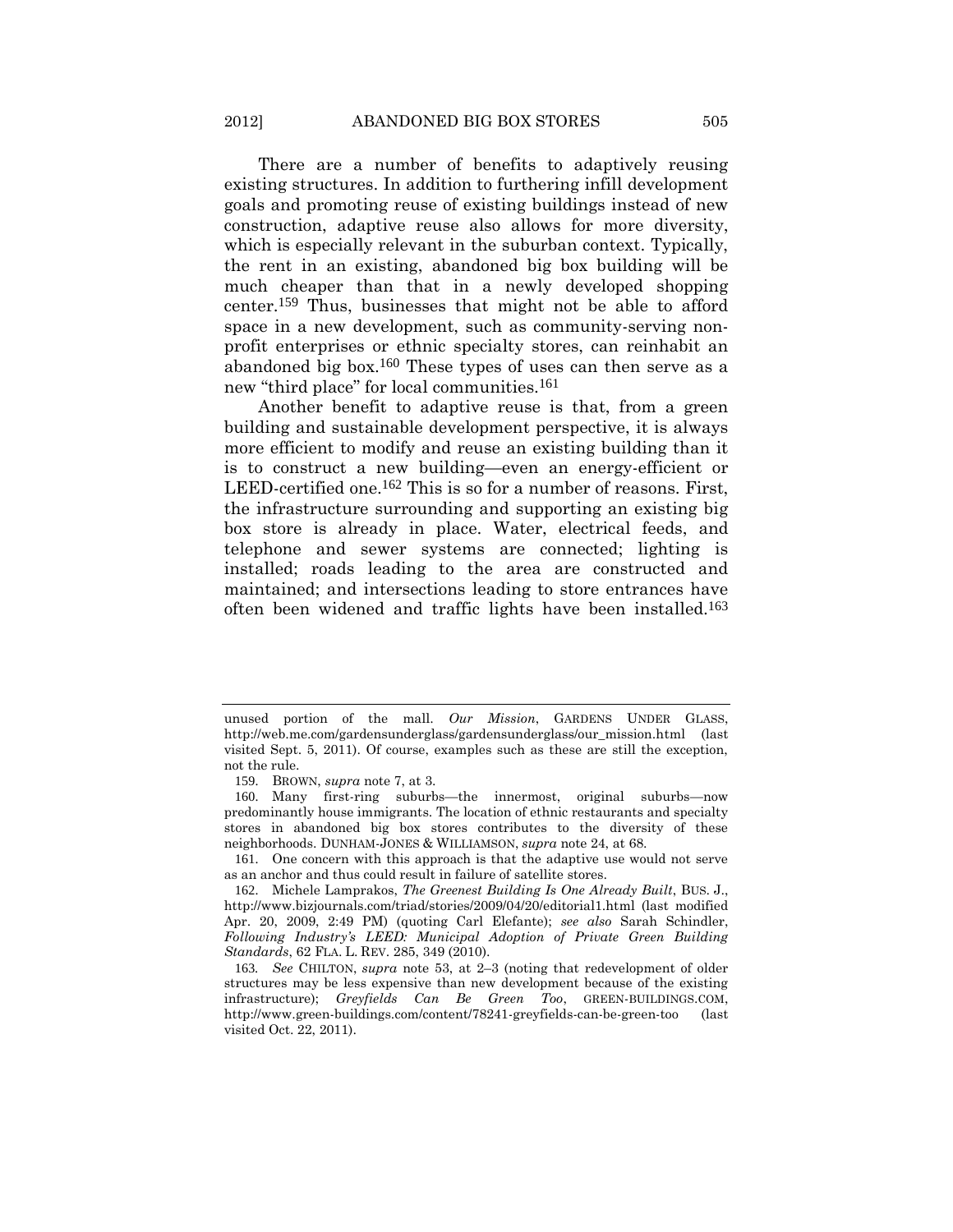Adaptive reuse reduces new sprawl by concentrating development on greyfields instead of greenfields.164

Additionally, existing big box stores have a tremendous amount of embodied energy, which is "all the energy necessary to extract, refine, transform and utilize the materials."165 Because new building codes are more arduous to comply with than they once were,<sup>166</sup> it may be less expensive from a purely monetary standpoint to construct a new building than to retrofit an existing building to current code standards. However, because there is so much embodied energy in an existing building, the carbon investment in constructing a new building is much higher, and thus it is more sustainable to retrofit an existing one.167 A new building requires not just the purchase of building materials but the construction and fabrication of those materials, as well as their shipping to the construction site.

Just as there are problems with straight reinhabitation by an existing big box retailer, there are also problems with adaptive reuse of abandoned big boxes. Nevertheless, most of these can be overcome.

# *b. Problems with Adaptive Reuse*

The biggest hurdle in adaptive reuse of empty big box stores is the structures themselves, which are cavernous and lack windows or interior walls. Thus, difficulties arise when trying to put new uses in these spaces; especially problematic are the dark back corners and an inability to comply with the placement of exits pursuant to the fire code.168 While these problems prohibit many uses from reinhabiting an abandoned

<sup>164</sup>. Philip Carter Strother, *Brownfields of Dreams in the Old Dominion: Redeveloping Brownfields in Virginia*, 24 WM. & MARY ENVTL. L. & POL'Y REV. 269, 270–71 (2000) (addressing brownfield redevelopment).

<sup>165</sup>. William A. McDonough, *A Dialogue on Design*, 30 U. RICH. L. REV. 1071, 1089 (1996); *see also* HOWARD T. ODUM, ENVIRONMENTAL ACCOUNTING: ENERGY AND ENVIRONMENTAL DECISION MAKING 1 (1996) (defining embodied energy as "both the work of nature and that of humans in generating products and services").

<sup>166</sup>. This is especially true in earthquake-prone areas such as San Francisco and Los Angeles.

<sup>167</sup>*. See generally* Schindler, *supra* not[e 162.](#page-34-0)

<sup>168</sup>. Paul Alongi, *Communities Struggle with Empty 'Big Box' Stores*, GREENVILLE NEWS, Apr. 6, 2005, at 15B (addressing difficulties with reusing abandoned big box stores). If multiple tenants attempt to reuse a ghostbox, it is difficult to provide easy access to the outside, as most big boxes have a single entrance and exit.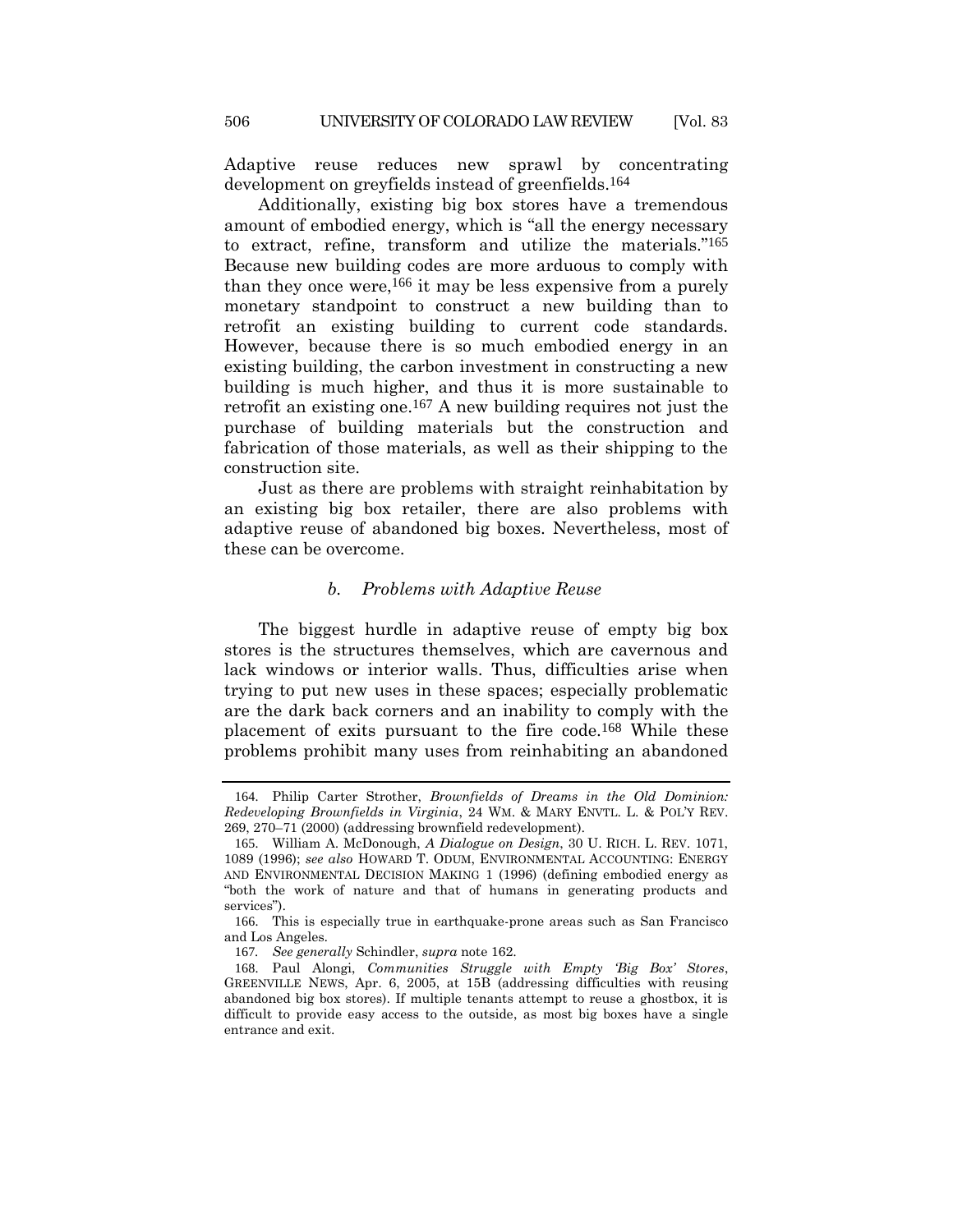<span id="page-36-0"></span>big box store, a small number of these structures have been successfully modified and reused as churches, bowling alleys, charter schools, museums, and libraries.169 However, the modifications required to make ghostboxes suitable for these new uses are varied and expensive.170 For example, because big boxes lack windows, skylights must usually be installed for new uses. Also, because big boxes are constructed as large warehouses, there are no internal walls or divisions, which other uses typically need or desire.171

In addition to interior spatial problems, big box stores are typically constructed with inexpensive exterior materials and little to no façade modulation. This makes it extremely difficult to divide a big box store into multiple smaller stores after it has been vacated.172 If a prospective re-user wants to make drastic exterior modifications and structural alterations, it is possible that new site requirements will be triggered, such as setback or open space requirements that were not yet in place when the

<sup>169</sup>*. See* CHRISTENSEN, *supra* note [5](#page-3-0) (providing examples of reuse); Bryan J. Paulsen, *Smart Moves in Small Towns: Creative Reuse Strategies Help Put Local Communities on the Map*, COM. INV. REAL EST., July–Aug. 2004, *available at* http://www.ciremagazine.com/article.php?article\_id=92; Don Walker, *Milwaukee May Get Indoor Bike Park*, MILWAUKEE WIS. J. SENTINEL (Mar. 2, 2010), http://www.jsonline.com/blogs/business/85995622.html (announcing the conversion of a Menard's department store into a BMX park).

<sup>170</sup>*. See* DUNHAM-JONES & WILLIAMSON, *supra* note [24,](#page-8-0) at 75 ("[I]mplementation of redevelopment projects is usually more difficult—and more costly—than new construction."); Cherwin & Harding, *supra* note [4,](#page-3-1) at 40 ("Refitting the space for a use often can be more expensive than new construction, particularly in communities where land is relatively cheap.").

<sup>171</sup>*. See* LISA REAGAN ET AL., COUNCIL OF EDUC. FACILITY PLANNERS INT'L, BUILDING COMMUNITY: A POST-OCCUPANCY LOOK AT THE MARYVALE MALL ADAPTIVE REUSE PROJECT 2 (2006), *available at* http://web.archive.org/web/20060929024822/http://www.cefpi.org/pdf/issuetrak020 6.pdf. When an entity leases a space, it typically installs its own "tenant improvements" (T.I.s), which can also be costly and time-consuming. *See* John C. Murray, *The 2001 Leasehold Endorsements for Owner's and Lender's Policies (With Forms)*, PRAC. REAL EST. LAW., May 2006, at 53, 55 (2006) (discussing "major tenants (such as large law firms) who may have hundreds of thousands (or even millions) of dollars invested in tenant improvements"). However, rental space is typically constructed with potential T.I.s in mind and has windows and partitions in place. *Cf.* 1 REAL ESTATE TRANSACTIONS: STRUCTURE AND ANALYSIS WITH FORMS § 3:119–20 (2011) (describing the benefits from the landlord, rather than the tenant, making improvements).

<sup>172</sup>. Some building owners are finding ways to work around these problems, such as subdividing former big box stores into a few smaller stores. *See*  Winzelberg, *supra* note [87](#page-20-0). However, "this process is far more complex and expensive than merely putting up drywall. Plumbing, heating, air conditioning and ventilation systems need to be adapted and can cost \$4 to \$6 per square foot." BROWN, *supra* note [7,](#page-3-2) at 9. Further, when dividing a big box into smaller stores, the result is a series of long, narrow stores.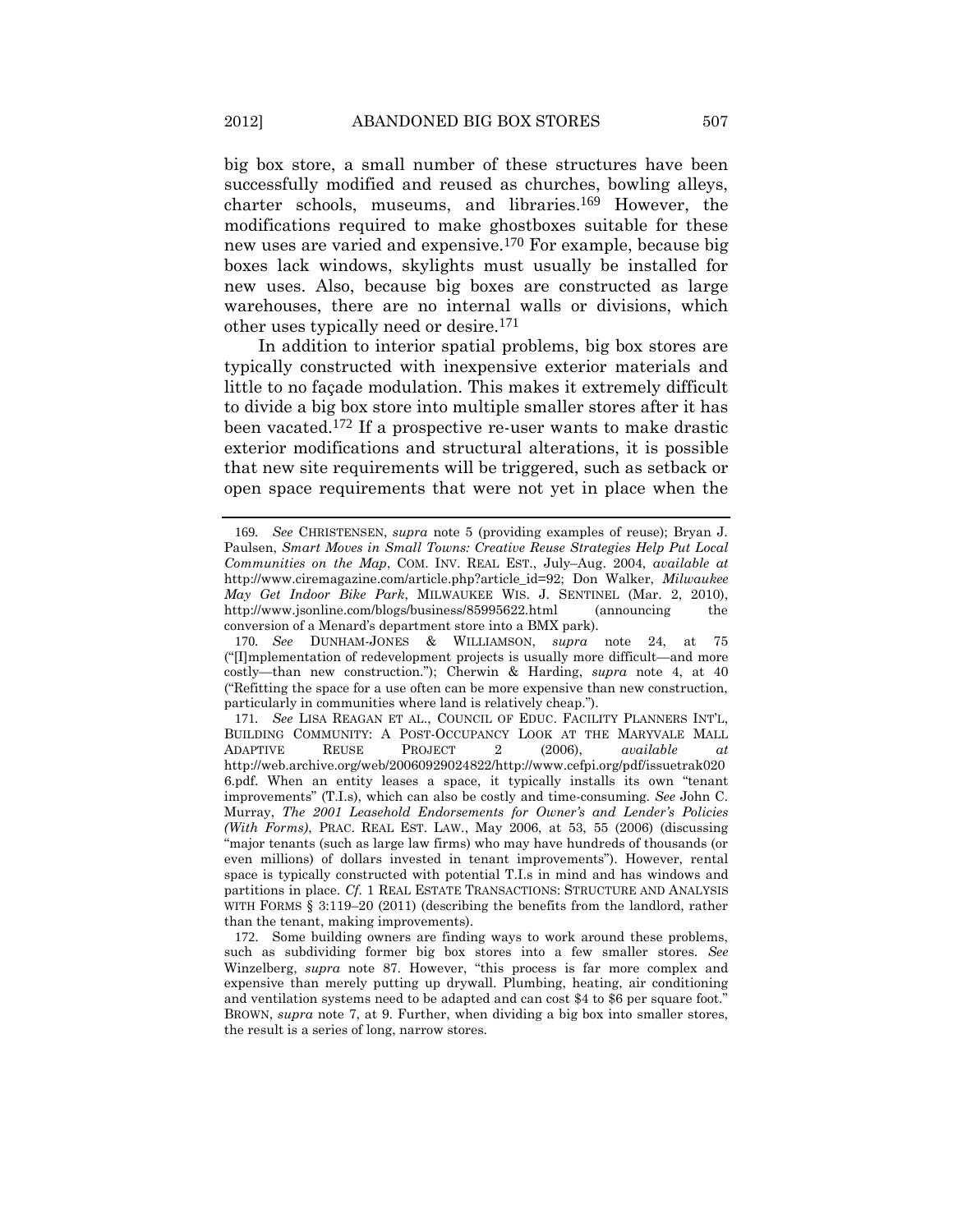original structure was built.173 This adds an additional level of costly permits and approvals.174

Moreover, there are a number of legal and real estate considerations that must be taken into account before an empty big box can be adaptively reused. First, one must examine the ownership and leasing structure of the store. If the structure and the land are both owned by the vacating big box retailer, that retailer will have control over—and will want to restrict those who may use the space in the future. For example, when Wal-Mart sells a structure that it formerly owned, it requires the purchaser to sign a letter of intent that prohibits the property from being used as a large discount store, warehouse membership club, grocery store, pharmacy, large bowling alley, movie theatre, or health spa in the future.175 Similarly, the retailer could have been leasing the store from the owner but might have required the owner to include a non-compete clause in the original lease, restricting the ability of the owner to lease the site to a retail competitor for a certain amount of time after the original lease ends.176 These restrictive covenants and contract clauses are legally permissible but they severely limit the possibilities for creative reuse.177 It is also important to examine whether there is a master lease in place that covers the empty big box; the existence of such an agreement might mean that multiple parties have interests in the land and structure, and multiple leases might cover a single big box store.178 If the store is vacant but the tenant is continuing to

<sup>173</sup>. CHILTON, *supra* note [53,](#page-14-0) at 5.

<sup>174</sup>. However, cities could alleviate these problems through ordinances that promote adaptive reuse.

<sup>175</sup>. *See* Cherwin & Harding, *supra* note [4](#page-3-1), at 39; Walmart Realty, Purchaser's Letter of Intent, *available at* www.walmartrealty.com/Media/128566 298747968750.doc (last visited Sept. 5, 2011).

<sup>176</sup>. *See* Cherwin & Harding, *supra* note [4,](#page-3-1) at 39.

<sup>177</sup>. As between a restrictive covenant and a zoning ordinance, the more restrictive controls, unless the zoning makes the covenanted use or non-use illegal. *See* Byrd v. City of N. Augusta, 201 S.E.2d 744, 746 (S.C. 1974); *see also* 20 AM. JUR. 2D *Covenants, Conditions, and Restrictions* § 242 (1995). Thus, it is possible that a well-crafted zoning ordinance intended to avoid prolonged abandonment, especially when conditions of blight become visible, could override these restrictions. *See infra* note [270](#page-61-0) and accompanying text.

<sup>178</sup>. If the ghostbox is part of a larger shopping center, there might be an agreement in place governing the relationship between the developer and retail tenants; these interests might need to be consolidated before reuse could take place. *See* Cherwin & Harding, *supra* note [4,](#page-3-1) at 39; Michael A. Heller, *The Tragedy of the Anticommons: Property in the Transition from Marx to Markets*, 111 HARV. L. REV. 621, 622–23 (1998) (noting that part of the reason empty storefronts in Moscow remained empty was because there were multiple levels of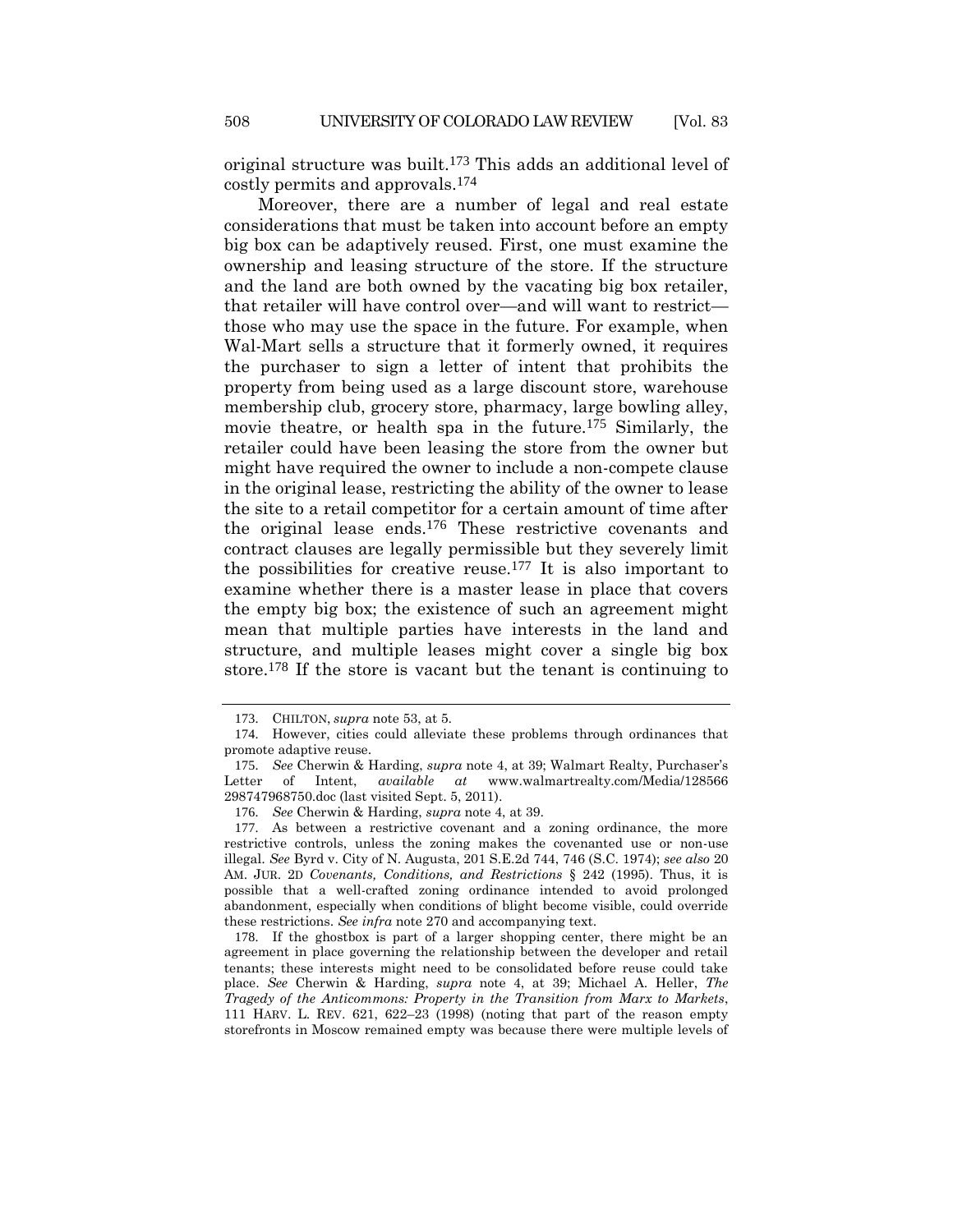pay the rent, the owner might not be interested in finding a replacement tenant or new use. This scenario is not uncommon, and is used by some big box retailers to protect their market share and prevent competition from moving in, especially if the vacating retailer has upsized and opened a new store nearby.<sup>179</sup>

<span id="page-38-0"></span>These problems combine to explain the reason that letting the private market find adaptive reuses for these structures has not been successful on a large scale.<sup>180</sup> Thus, municipalities must step in and support or require adaptive reuse of empty big box structures. The biggest question that cities must answer when considering adaptive reuse of big box stores is what they want the future of their communities to look like.<sup>181</sup> "The primary objection is that the [big box] site is culturally toxic; it was probably imposed upon the town with such corporate voracity that they question whether the building should even be there in the first place . . . ."182 Abandoned big box stores are legacies of poor planning decisions made by planners and city councilpersons; they are seen as "symbols of a deeper-rooted pattern of haphazard development."183 They are often located in suburban commercial districts that are removed from homes and offices on land that was cheap to purchase.184 So, despite the multifarious benefits of adaptive

ownership within a single building, and "each owner can block the others from using the space as a storefront. No one can set up shop without collecting the consent of all the other owners").

<sup>179</sup>. If the vacating retailer is still paying a mortgage on the property, the lender might also have rights, especially as to the structure's reuse by another retailer. Loan documents often provide lenders with the ability to approve or deny a new building tenant, use, or proposed demolition. *See* Brad Messer, *Redeveloping Mall and Shopping Center Space Vacated by Big Retailers*, PRAC. REAL EST. LAW., Nov. 2003, at 39, 41–42.

<sup>180</sup>. "[L]and banks arose from the recognition that an increasing number of parcels of land, whether privately owned or held by the local government as a result of foreclosure procedures, were not being reclaimed or redeveloped by market forces." Frank S. Alexander, *Land Bank Strategies for Renewing Urban Land*, J. AFFORDABLE HOUSING & COMMUNITY DEV. L., no. 2, Winter 2005, at 140, 142.

<sup>181</sup>*. See* CHRISTENSEN, *supra* note [5,](#page-3-0) at 121 ("Is this the building typology that we want our future museums, churches, and libraries to operate out of?").

<sup>182</sup>*. Id.* at 119.

<sup>183</sup>. CHILTON, *supra* note [53,](#page-14-0) at 1.

<sup>184</sup>. Before constructing a new building, a developer typically conducts a feasibility analysis. While some big boxes are built on cheap land, and then draw traffic out to these former greenfields, some are constructed at busy intersections and highway exchanges—sites that already had large amounts of traffic. *See*  CHILTON, *supra* note [53,](#page-14-0) at 2.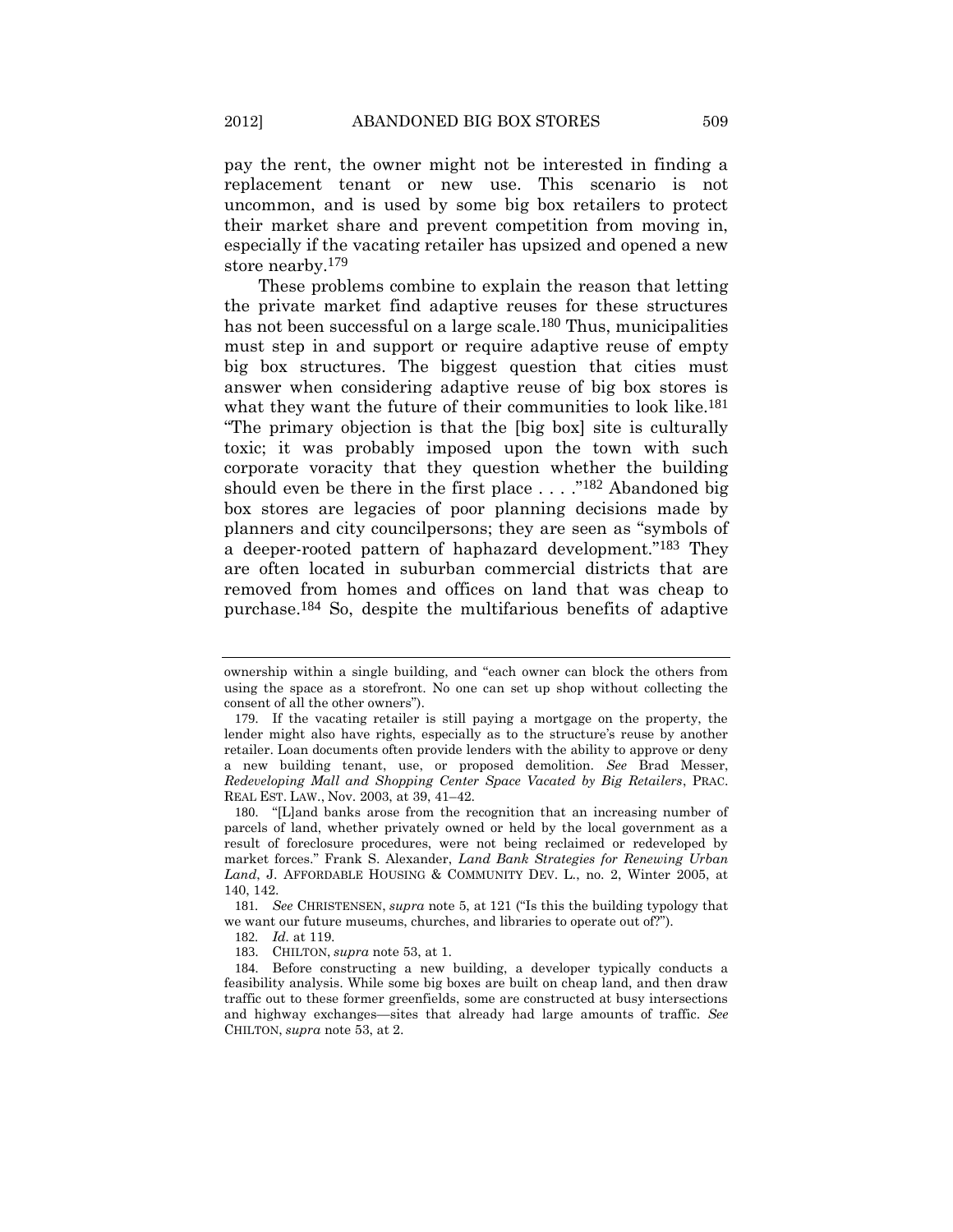reuse, cities must seriously examine whether they want to reuse these structures just because they are there. If one were able to reverse the poor planning decisions of the past and start with a clean slate, it is unlikely that one would choose to place all the big box structures in their current locations.

### 2. Demolition and Redevelopment or Regreening

Because big box stores are most often constructed on inexpensive parcels of suburban land, rather than in town centers,185 municipal officials must consider whether their communities would be better served by reuse of these structures in their current locations or by their demolition. The goal of many city planners is to move away from sprawl-style construction and toward a smart growth ideal of clustered, walkable, mixed-use development—housing and office space over ground-floor retail.186 Placing a library or a community center where a Wal-Mart used to be will only continue to require people to get in their cars in order to participate in civic life. Instead, some see the existence of ghostboxes as an opportunity to bring new urbanism<sup>187</sup> to suburbia; these spaces can be repurposed into new town centers, traditional main

*Id. See generally* DUANY ET AL., *supra* note [21.](#page-7-0)

<sup>185</sup>*. Supra* Part I.B.

<sup>186</sup>*. See* PEORIA, ILL., LAND DEVELOPMENT CODE § 1.5(B), *available at* http://www.formbasedcodes.org/files/Peoria%20Land%20Development%20 Code.pdf. Peoria's code states that:

New development regulations for the Heart of Peoria are necessary because the existing zoning and subdivision ordinances include provisions that work against the realization of revitalized, pedestrianfriendly commercial areas, and the renovation and preservation of inner city neighborhoods. This development code in contrast with previous codes focuses on the creation of mixed-use, walkable neighborhoods.

<sup>187</sup>. "New urbanists want to transform the current mix of residential neighborhoods, office complexes, strip malls, shopping centers, and underused city land that now dominates America's metropolitan landscape into 'neighborhoods of housing, parks, and schools placed within walking distance of shops, civic services, jobs, and transit.' " Jerry Frug, *The Geography of Community*, 48 STAN. L. REV. 1047, 1091 (1996) (quoting PETER CALTHORPE, THE NEXT AMERICAN METROPOLIS: ECOLOGY, COMMUNITY, AND THE AMERICAN DREAM 16 (1993)). Examples of new urbanist communities include Seaside, Florida, and Celebration, Florida. *See* Michael J. Stewart, Comment, *Growth and Its Implications: An Evaluation of Tennessee's Growth Management Plan*, 67 TENN. L. REV. 983, 995 (2000); Michael Pollan, *Town Building Is No Mickey Mouse Operation*, N.Y. TIMES, Dec. 14, 1997, (Magazine), at 56.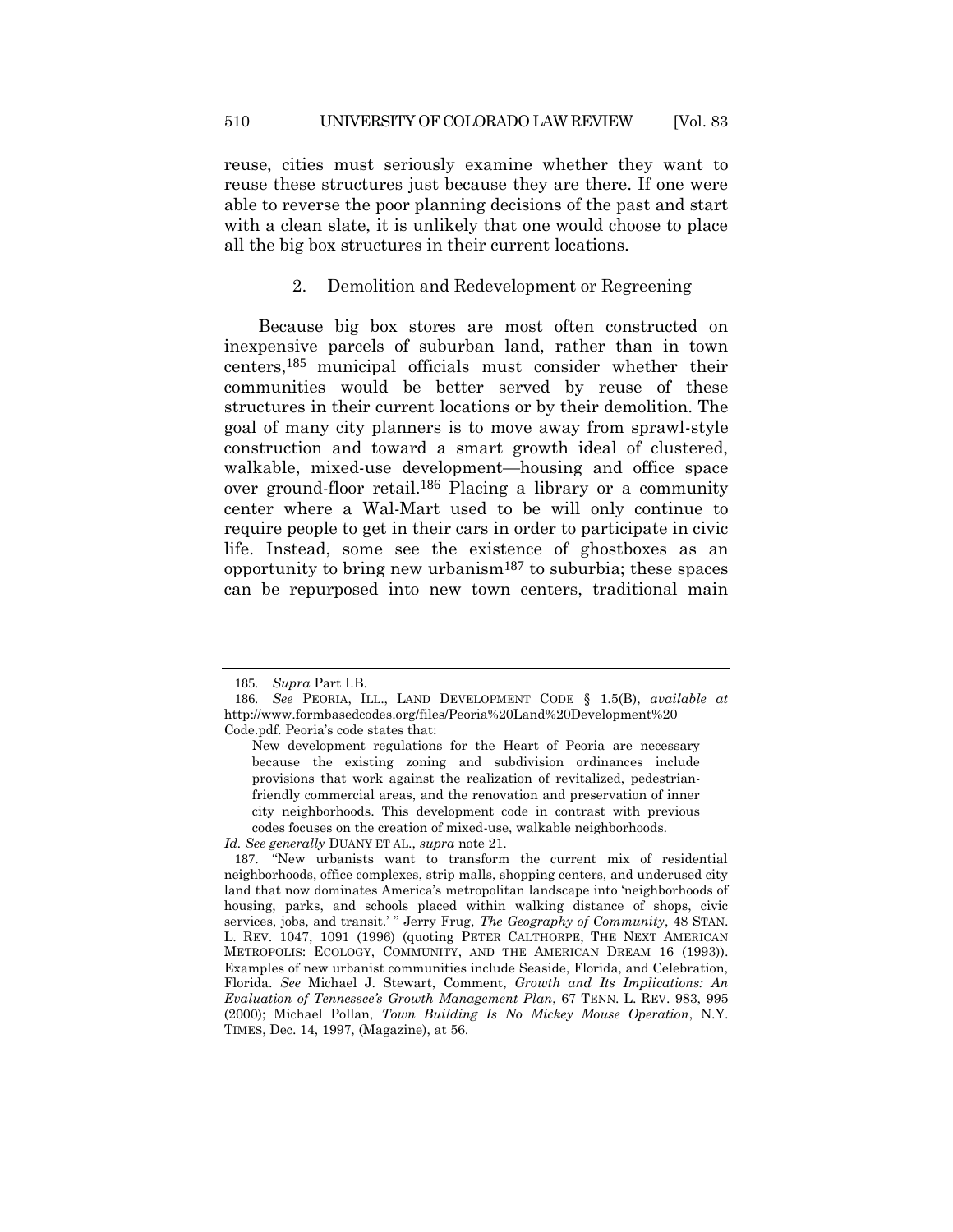<span id="page-40-0"></span>streets, or public open space.<sup>188</sup> In order for such sweeping change to occur, though, it will first be necessary to demolish the existing structures and modify the existing zoning ordinances to allow for dense, mixed-use development in formerly low-density, commercially zoned areas.

<span id="page-40-1"></span>Once an abandoned structure has been demolished, there are two options for the site: redevelopment of a new structure or structures in its place or "regreening" of the parcel—turning it into a park, community garden, or other environmentally sensitive, non-built use.<sup>189</sup> Complete demolition and rebuilding is not uncommon and has been used widely in the housing sector.190 It is now becoming more common in the case of abandoned commercial structures as well.191 There have also been recent successes with regreening. For example, a project is underway to convert large swaths of abandoned property in

<sup>188</sup>. Some commentators see demolition and redevelopment as a panacea, ushering in a new era of suburbia done correctly. Peter Calthorpe and William Fulton "advocate the 'maturation' of the suburb, via redevelopment of suburban 'greyfields' (old or abandoned commercial areas and mall sites), which they propose should be recycled into walkable village and town centers." Ashley S. Miler, Book Note, *Developing Regionalism: A Review of* The Regional City: Planning for the End of Sprawl *by Peter Calthorpe and William Fulton*, 11 N.Y.U. ENVTL. L.J. 842, 848 (2003) (quoting PETER CALTHORPE & WILLIAM FULTON, THE REGIONAL CITY: PLANNING FOR THE END OF SPRAWL 204–08 (2001)). According to Stacy Mitchell, the author of *Big-Box Swindle: The True Cost of Mega-Retailers and the Fight for America's Independent Businesses*, "[m]ost of these buildings are pretty cheaply constructed, not made to last a century . . . . The ideal situation is that these sites are redeveloped completely as multistory properties, and that the building isn't saved." Lisa Selin Davis, *What Should Be Done with the Empty Big Box?*, GRIST (Dec. 4, 2008, 12:38 PM), http://www.grist.org/article/always1 (internal quotation marks omitted).

<sup>189</sup>*. See infra* Part III.B.2.c (discussing regreening options).

<sup>190</sup>. For example, the city of Baltimore obtained title to a number of abandoned houses in the city, demolished those structures, and constructed new homes in their place. James L. Dunn, Jr., *Bureaucracy and the Bulldozer*, GOVERNING MAG., July 1994, at 22, 22, 24.

<sup>191</sup>. In their book, *Retrofitting Suburbia*, Ellen Dunham-Jones and June Williamson present a number of case studies involving strip centers and empty malls that have been turned into new urbanist town centers. DUNHAM-JONES & WILLIAMSON, *supra* note [24,](#page-8-0) at 95–171 (describing Mashpee Commons in Cape Cod, Massachusetts, which has assumed the role of town center but used to be the site of an early suburban strip center, and Belmar in Lakewood, Colorado, which involved the complete demolition of an enclosed mall and replacement with a series of urban blocks and a mixed-use downtown). *See also* CALTHORPE & FULTON, supra note [188,](#page-40-0) at 230–31 (noting how the Old Mill Site in Mountain View, California, once housed a mall, but the mall became underutilized and was completely demolished. It has since been redeveloped into a mixed-use neighborhood containing housing surrounded by office and retail uses).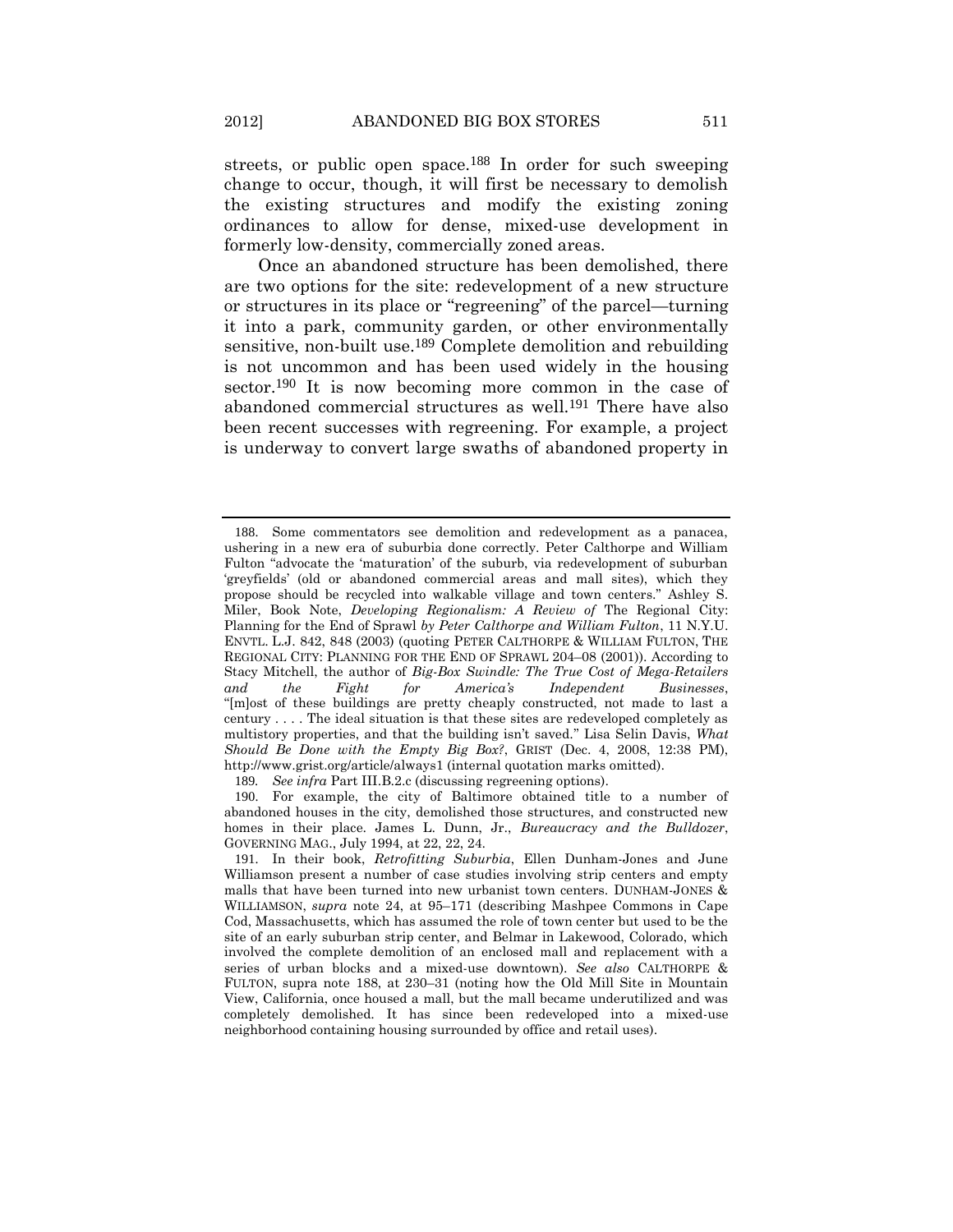Detroit to urban agriculture and farming.192 In Cleveland, the National Science Foundation awarded an Ultra-Ex (Urban Long-Term Research Area Exploratory) grant for the study and documentation of the ecological benefits that reclaimed vacant lots can provide to neighborhoods.193 And Minneapolis recently adopted a new plan that will permit commercial farms on vacant urban plots of land.194 Despite their successes, these examples are few and thus far are mostly being implemented in residential areas. Further, like adaptive reuse, there are both positive and negative elements that municipalities should consider before adopting a policy supporting demolition of ghostboxes.

## *a. Benefits of Demolition*

In many ways, the benefits of demolition mirror the problems with adaptive reuse. First, demolishing an abandoned big box store addresses one of the biggest concerns present with reuse: the structure itself. Imagining a future filled with reused one-story sprawling big box stores is much bleaker than one filled with interesting and varied façades that sit flush with the sidewalk or vast swaths of suburban greenspace. Further, not only is reusing a big box store difficult from an architectural standpoint, but sometimes the spaces are so specialized that remodeling them is nearly impossible. 195

Demolition also provides an opportunity for a municipality to implement smart growth and sustainable development visions. Rebuilding on the site of a former big box store allows for new construction at a higher density along commercial corridors, which can help transform those corridors from car-

<sup>192</sup>*. See* David Whitford, *Can Farming Save Detroit?*, ASSIGNMENT DETROIT (Dec. 29, 2010, 11:37 AM), http://money.cnn.com/2009/12/29/news/economy/ farming\_detroit.fortune/index.htm; *Introducing Hantz Farms*, HANTZ FARMS DETROIT, http://www.hantzfarmsdetroit.com/introduction.html (last visited Feb. 19, 2011).

<sup>193</sup>*. See* [GREATER] CLEVELAND ACTION PLAN FOR VACANT LAND RECLAMATION, 9 (2010) (draft), http://www.gcbl.org/system/files/reimag+ action+plan\_8-24-10.pdf; Michael Tortorello, *Finding the Potential in Vacant Lots*, N.Y. TIMES (Aug. 3, 2011), http://www.nytimes.com/2011/08/04/ garden/finding-the-potential-in-vacant-lots-in-the-garden.html?pagewanted=all.

<sup>194</sup>*. See generally* CITY OF MINNEAPOLIS CMTY. PLANNING & ECON. DEV. DEP'T, URBAN AGRICULTURE POLICY PLAN: A LAND USE AND DEVELOPMENT PLAN FOR A HEALTHY, SUSTAINABLE LOCAL FOOD SYSTEM (2011), http://www.ci.minneapolis.mn.us/cped/docs/UAPP\_Chapter1.pdf.

<sup>195</sup>. Winzelberg, *supra* note [87](#page-20-0) (discussing Circuit City stores, which are extremely specialized, making reuse difficult).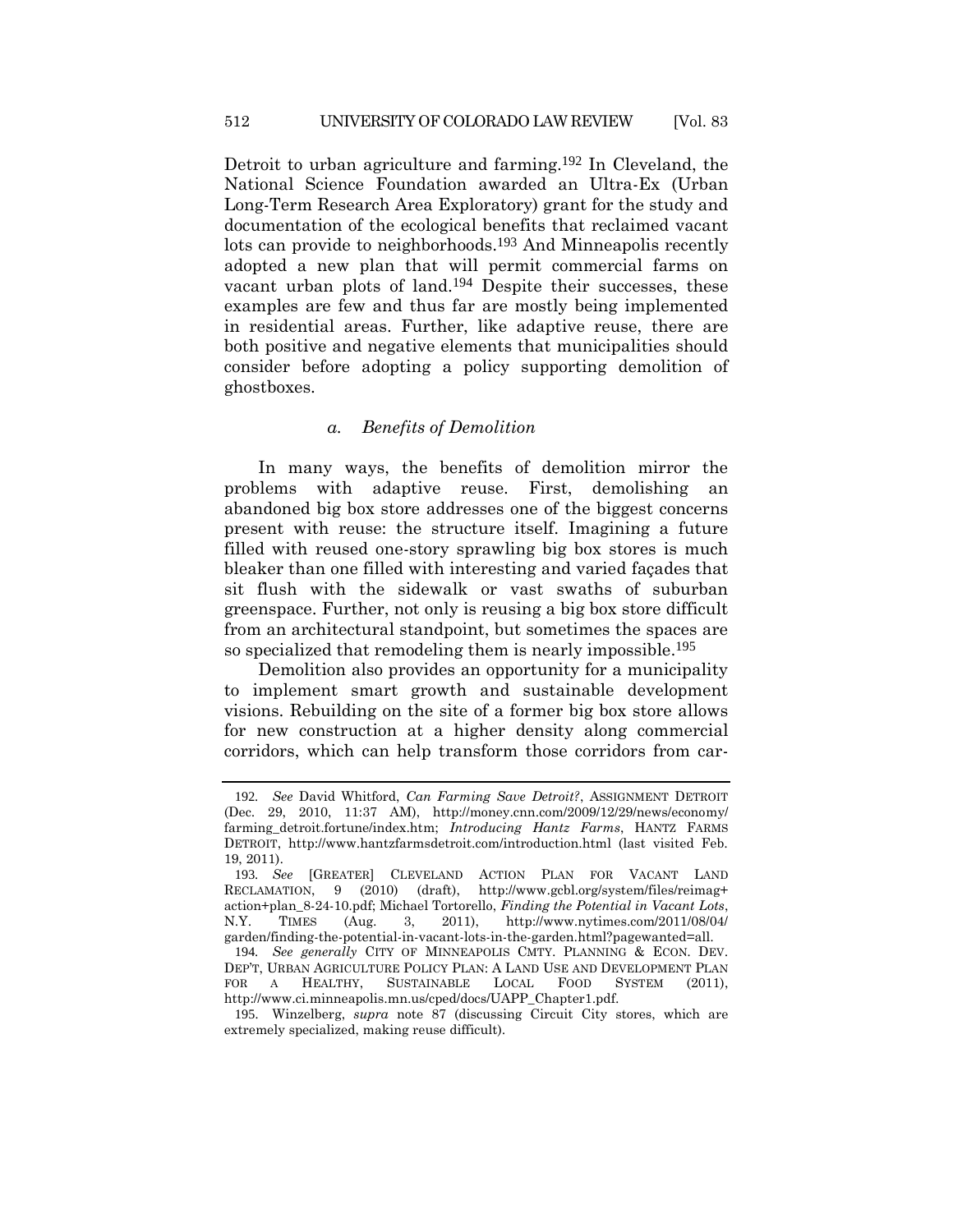centered arterials to walkable boulevards. For example, Uptown District is a mixed-use retail and housing development in San Diego's Hillcrest neighborhood. It was constructed on a fourteen-acre site that contained an abandoned Sears store.196

<span id="page-42-0"></span>Demolition can also result in an increase in the amount of public open space available and a greater diversity of housing choices.197 Although projects that replace a single abandoned big box store might not be big enough to create an entirely new neighborhood, they can restore a sense of urbanism to a suburban area, which is a step in the right direction toward sustainable development and building social capital.<sup>198</sup> Thus, demolition provides local governments with the opportunity to

<sup>196</sup>. Originally, the city bought the property for \$9 million for use as a library. DUNHAM-JONES & WILLIAMSON, *supra* note [24,](#page-8-0) at 72–73; *Unsprawl Case Study: San Diego's Uptown District*, TERRAIN.ORG, http://www.terrain.org/unsprawl/1/ (last visited Sept. 5, 2011). However, local neighborhood groups convinced the city that they would prefer a mixed-use development with a residential component, so the city issued a request for proposals to private developers. DUNHAM-JONES & WILLIAMSON, *supra* note [24,](#page-8-0) at 72–73; *Unsprawl Case Study: San Diego's Uptown District*, *supra*. The winning developer purchased the property from the city for \$10.5 million; the project cost \$70 million. DUNHAM-JONES & WILLIAMSON, *supra* note [24,](#page-8-0) at 72–73; *Unsprawl Case Study: San Diego's Uptown District*, *supra*. While the Sears store sat on one large superblock, the redevelopment demolished the structure and broke the area into four smaller blocks. DUNHAM-JONES & WILLIAMSON, *supra* note [24,](#page-8-0) at 72–73; *Unsprawl Case Study: San Diego's Uptown District*, *supra*. The development, which has been in operation for nearly twenty years, includes a mix of residential unit types, as well as retail space and a large community center. DUNHAM-JONES & WILLIAMSON, *supra* note [24,](#page-8-0) at 72–73; *Unsprawl Case Study: San Diego's Uptown District*, *supra*. Many of the retail stores are built up to the sidewalk fronting on a major thoroughfare. DUNHAM-JONES & WILLIAMSON, *supra* note [24,](#page-8-0) at 72–73; *Unsprawl Case Study: San Diego's Uptown District*, *supra*. While the residential portion of the project has been a success, a number of retail uses in the project have failed. DUNHAM-JONES & WILLIAMSON, *supra* note [24,](#page-8-0) at 72–73; *Unsprawl Case Study: San Diego's Uptown District*, *supra*.

<sup>197</sup>*. See* DUNHAM-JONES & WILLIAMSON, *supra* note [24,](#page-8-0) at 14 (discussing the benefits of "retrofit[ting]" the suburbs).

<sup>198</sup>. Ellen Dunham-Jones & June Williamson, *Retrofitting Suburbia,* URB. LAND, June 2009, at 38, 43 [hereinafter Dunham-Jones & Williamson, URB. LAND], http://www.uli.org/ResearchAndPublications/Magazines/UrbanLand/2009/ June/~/media/Documents/ResearchAndPublications/Magazines/UrbanLand/2009/ June/Jones.ashx ("Projects as small as 15 acres . . . such as San Diego's Uptown District . . . can transform the character of suburban areas and generate local input concerning future changes. But larger parcels can more easily justify the inclusion of public space, decked parking, and a fine-grained street network on suburban superblocks.").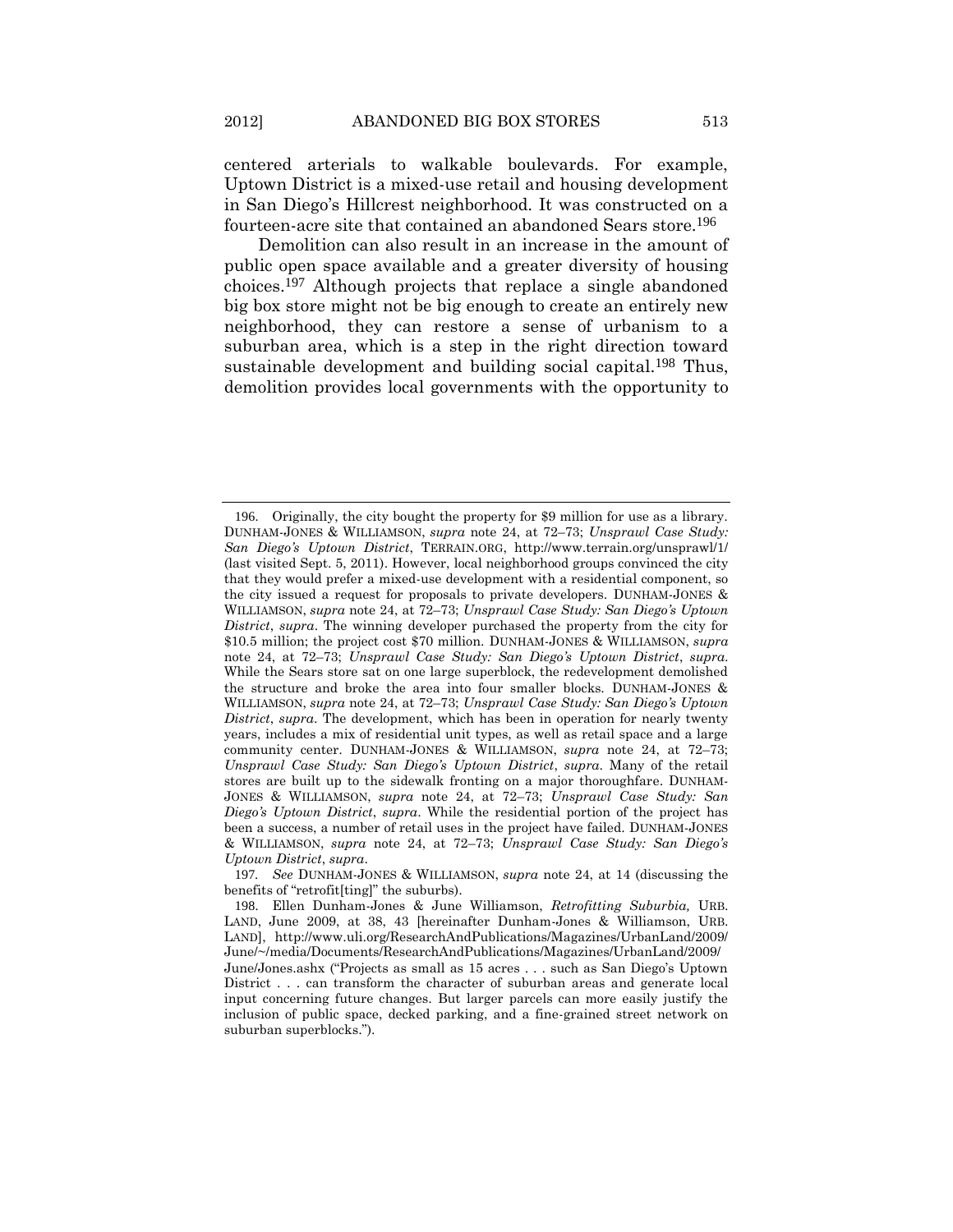be forgiven for their poor decisions, as well as the opportunity to choose a different way forward. 199

### *b. An Evaluation of Demolition and Rebuilding*

There are some problems with an approach that envisions large-scale demolition and rebuilding on abandoned big box sites. First, from a sustainable development and embodied energy perspective, demolition is not green. It is always more environmentally sound to reuse an existing building than to tear it down and reconstruct, even if the new construction is "green."200 Big box demolition requires a tremendous amount of energy, and the resulting debris winds up in already overflowing landfills.201

Second, a municipality must seriously consider whether there is a local market for a new development located on the site of an old big box store. In most communities, those stores sit on land that is surrounded by other large retail stores and malls, isolated from other uses, not connected to mass transit, and located at the intersection of major highways. Imagining new urbanist mixed-use communities on the sites of abandoned big box stores is idyllic, but that type of transformative power is more likely if the redevelopment sites are located near a new or existing public transit station, as is the case for many of the Washington D.C. suburbs.202 New transit-oriented

<sup>199</sup>*. See* Shannon Kincaid, *Democratic Ideals and the Urban Experience*, 6 PHIL. & GEOGRAPHY 145, 149 (2003) (quoting LEWIS MUMFORD, THE URBAN PROSPECT, at x (1956)). Kincaid described Mumford's argument:

Mumford argues that as a society, we face a profound choice in determining urban development, and we can either "rob ourselves of [the benefits of civic development] by adjusting our plans to the forces that were dominant in the recent past; or we can remold our plans and guide our actions in terms of a more desirable future."

*Id.* (alteration in original).

<sup>200</sup>. Lamprakos, *supra* not[e 162.](#page-34-0)

<sup>201</sup>. This criticism holds true whether the site is redeveloped or left as green space. The only counter to the criticism is that the demolition of the parking lot, as well as the building, can bring some environmental benefits. Removal of existing parking lots and black rooftops can decrease the heat island effect as well as negative impacts from impervious surfaces, and thus runoff and pollution that tend to increase river temperatures and raise stream levels, harming fish and other wildlife. *See* Dave Owen, *Urbanization, Water Quality, and the Regulated Landscape*, 82 U. COLO. L. REV. 431, 434 (2011).

<sup>202</sup>*. See, e.g.*, *Transforming Tysons*, FAIRFAX COUNTY, VA., http://www.fairfax county.gov/tysons/ (last visited Feb. 19, 2011); *Transportation*, FAIRFAX COUNTY, VA., http://www.fairfaxcounty.gov/tysons/transportation/ (last visited Oct. 9, 2011) (redevelopment in Tysons Corner aided by four planned metro stations).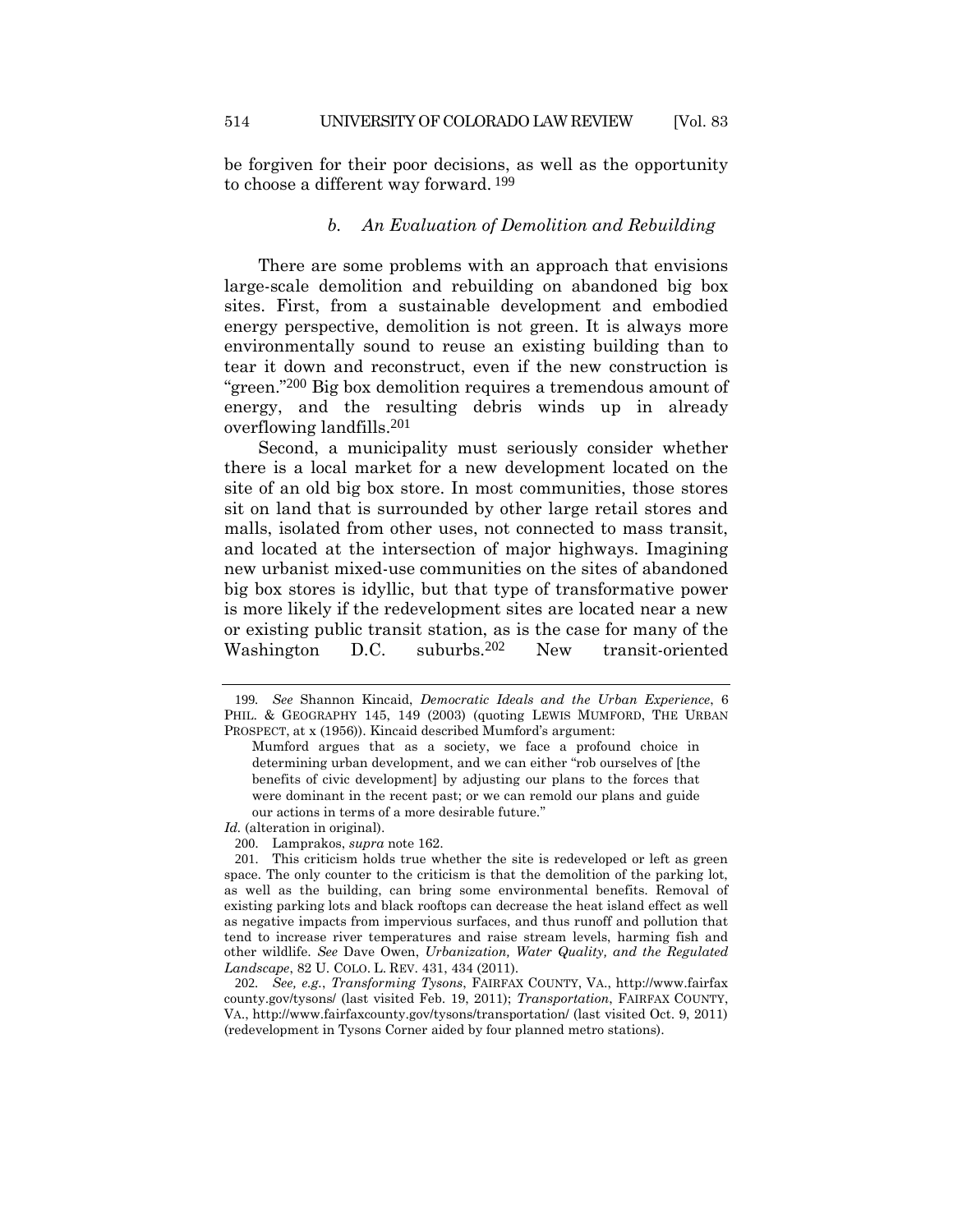development projects have the potential to become new destinations. Unfortunately, since most of the big box stores that go dark are not located in these areas, creating a new town center or new urbanist redevelopment alongside a major suburban arterial may become nothing more than a "standalone fragment[]."203

Third, and perhaps the greatest argument against demolition and rebuilding, is that "it is difficult to establish a sense of place or urban synergy on less than 15 acres."204 Most of the suburban renewal success stories have succeeded only because they were able to rebuild on very large areas of land by demolishing extremely large structures—an entire enclosed mall or strip mall.205 It is less clear whether demolition of a single big box store—for example, one that sits alongside a suburban commercial arterial without sidewalks or anywhere to which a person might want to walk—would allow for largescale changes in a community. However, such demolition could replace a low density single-use building with a higher density, multi-story, mixed-use one. While this is a step in the right direction toward more sustainable development, a single building will not change an entire community.

A final concern, which is more prominent if the demolished site is redeveloped (as opposed to regreened), is whether current members of society, specifically planners and city officials, know what will be lasting and timeless.206 As

<sup>203</sup>*. See* DUNHAM-JONES & WILLIAMSON, *supra* note [24,](#page-8-0) at 10–11; Dunham-Jones & Williamson, URB. LAND, *supra* note [198,](#page-42-0) at 44. It is possible that if enough suburban greyfields are densified suburban transit may become feasible. *See* DUNHAM-JONES & WILLIAMSON, *supra* note [24,](#page-8-0) at 10–11*.* The redevelopment may even encourage transit to be built.

<sup>204</sup>*. See* DUNHAM-JONES & WILLIAMSON, *supra* note [24,](#page-8-0) at 72; *see also* LEE S. SOBEL, EPA, 231- R-10-001, MARKET ACCEPTANCE OF SMART GROWTH 5 (2011), http://www.epa.gov/smartgrowth/pdf/market\_acceptance.pdf (examining smart growth projects of at least 15 acres and setting that requirement because sites must be "large enough to include a variety of public and private uses to create a complete neighborhood or community"). Most stand-alone big box store lots are nine to fourteen acres. BAY AREA ECON. FORUM, SUPERCENTERS AND THE TRANSFORMATION OF THE BAY AREA GROCERY INDUSTRY: ISSUES, TRENDS, AND IMPACTS 54 (2004), http://againstthewal.com/studies/norcalstudy.pdf (discussing Wal-Mart supercenters).

<sup>205</sup>. Decommissioned military bases, amusement parks, and former hospitals could also succeed. *See* CALTHORPE & FULTON, *supra* note [188,](#page-40-0) at 227–29.

<sup>206</sup>. Some academics question whether it is possible to plan intelligently. *See*  ROBERT C. ELLICKSON & VICKI L. BEEN, LAND USE CONTROL: CASES AND MATERIALS 65–69 (3d ed. 2005); John Rahenkamp, *Land Use Management: An Alternative to Controls*, *in* FUTURE LAND USE: ENERGY, ENVIRONMENTAL, AND LEGAL CONSTRAINTS 191, 191–92 (Robert W. Burchell & David Listokin eds.,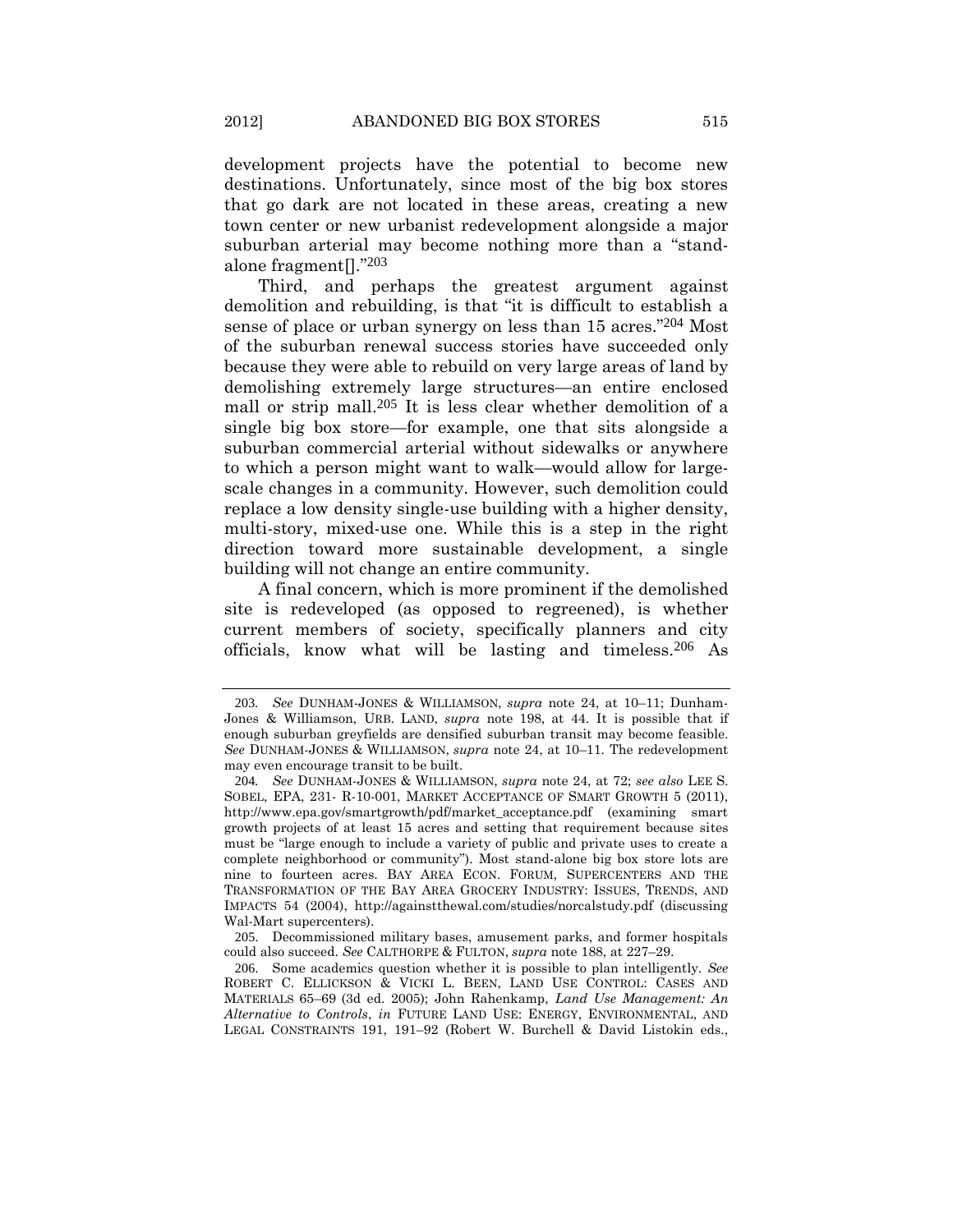Professor Vicki Been has noted, "[t]he end result may be a uniformity that is just as, or even more, stultifying than the current predictability in suburban design";207 perhaps all planning decisions will eventually be viewed as poor by some segment of the population.<sup>208</sup> The history of urban design is littered with poor decisions, as well as many great ones. When the highway system and the suburbs were envisioned and created, planners thought that they would revolutionize the way people lived, traveled, and communicated for the better. Urban renewal was going to clear the slums and revitalize cities.209 The wisdom of those decisions is now less clear.

209. Many of the same concerns and problems that plagued urban renewal are present in the context of suburban renewal—the key difference is that urban renewal destroyed functional neighborhoods, not abandoned buildings. For example, a pamphlet entitled *Tomorrow's Chicago* was created in 1953 to inform the public about the need for and benefits of urban renewal and comprehensive planning. *See* Wendell E. Pritchett, *The "Public Menace" of Blight: Urban Renewal and the Private Uses of Eminent Domain*, 21 YALE L. & POL'Y REV. 1, 28–29 (2003). In describing that pamphlet, Professor Pritchett wrote:

In Chicago, planners envisioned a central city that, once cleared, would be opened up into 'superblocks' one-fourth square mile in area. Each community within the newly organized city would have a school and park in the center, and clusters of high and low-rise apartment buildings would surround the central square. . . . With a master plan, 'as we build and rebuild, we would leave the right places vacant, and what we build would be where it belongs,' argued *Tomorrow's Chicago*.

<sup>1975) (</sup>suggesting that "any fixed plan is inevitably wrong"). *But cf.* John R. Nolon, *The Law of Sustainable Development: Keeping Pace*, 30 PACE L. REV. 1246, 1254–55 (2010) (tying origins of the power to zone to German zones and efficient planning).

<sup>207</sup>*. See* Vicki Been, *Comment on Professor Jerry Frug's* The Geography of Community, 48 STAN. L. REV. 1109, 1114 (1996); Stanley, *supra* note [39,](#page-10-0) at 132 ("New urbanist communities springing up in farmer's fields are simply better sprawl.") (internal quotation markes omitted). A related concern is the permanence of the decision to demolish; once the economy recovers, perhaps more big box retailers will be looking for vacant space.

<sup>208</sup>. One common criticism of suburban renewal projects is that they create "instant cities." *See, e.g.*, Thaddeus Herrick, *Fake Towns Rise, Offering Urban Life Without the Grit*, WALL ST. J., May 31, 2006, at A1, *reprinted in* TOWN OF HURLEY, http://townofhurley.org/plan/assets/WSJ%20Faux%20Centers.pdf; John King, *Instant Urbanism: Citified Suburbs Becoming New Model for the Bay Area*, SFGATE (Apr. 8, 2007), http://articles.sfgate.com/2007-04-08/news/17238280\_1\_ stapleton-project-stapleton-international-airport-lakewood. People are able to live and shop in these urban-style communities, but avoid problems of homelessness, garbage, and graffiti that plague some true downtowns. Further, because lifestyle centers tend to house upscale shops that cater to middle and upper-middle class suburbanites, they do not allow for the same diversity as would a refurbished or renovated abandoned big box. *See* Parija Bhatnagar, *Not a Mall, It's a Lifestyle Center*, CNN MONEY (Jan. 12, 2005, 3:14 PM), http://money.cnn.com/2005/01/11/news/fortune500/retail\_lifestylecenter/.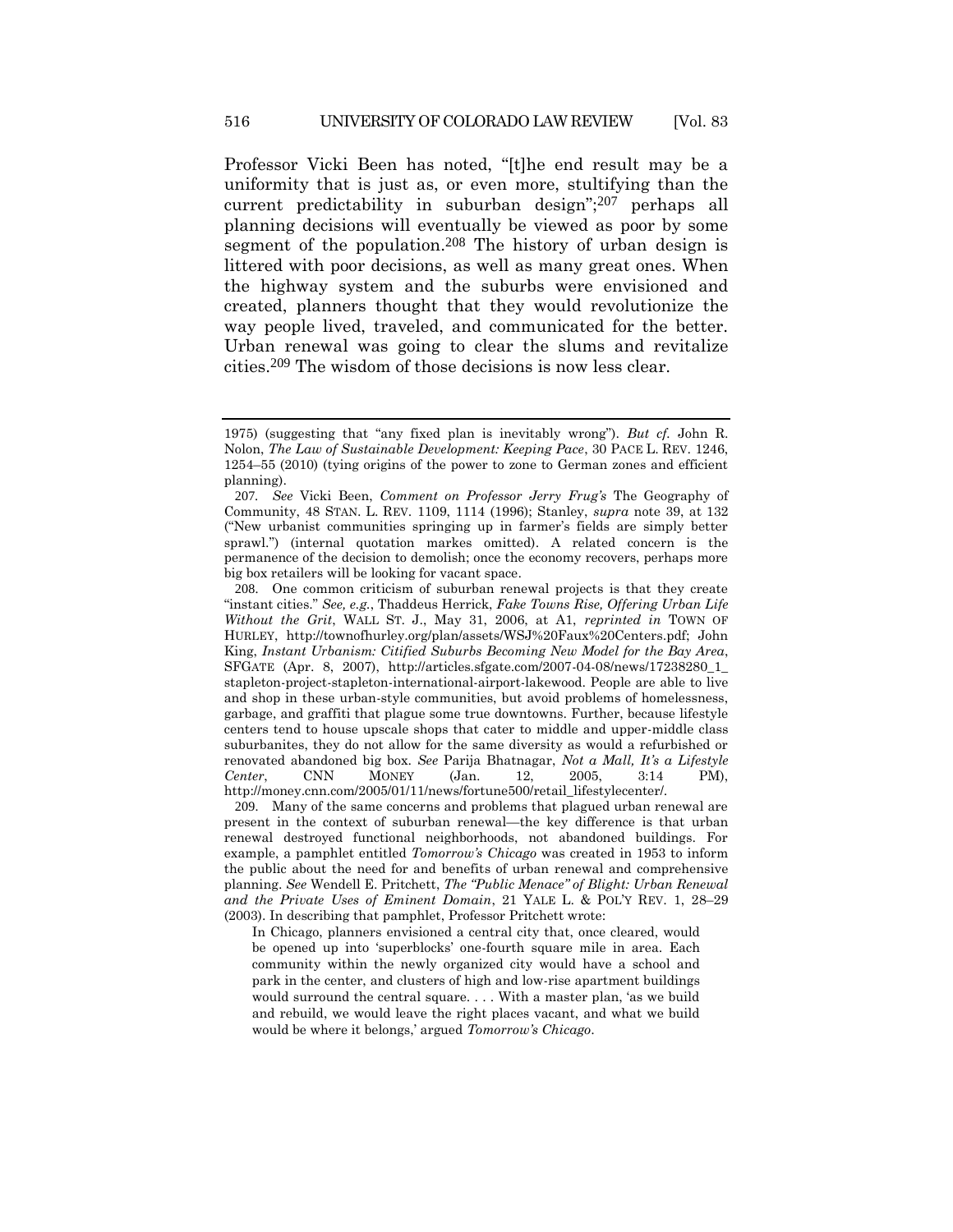#### *c. An Evaluation of Demolition and Regreening*

Instead of seeking a new retail or mixed-use project for the demolished site, municipalities have another option: They may choose to regreen the space. For example, in Cleveland, fifty-six pilot projects are underway to regreen vacant sites.210 The regreening idea has an especially strong hold in areas where the market demand for additional retail or vacant building space is low; <sup>211</sup> it makes little sense for cities to spend money on incentives to lure private development projects to a commercial area when the market might not support those projects if not for the incentive funding. The money that might otherwise be used for subsidies and incentives could instead provide an opportunity to do something truly creative with these properties. Further, the size of the big box parcel is typically large enough to accommodate any of these regreening techniques.

Regreening is a key element in any attempt at suburban revitalization.212 The term "regreening" is very broad and can encompass many different non-structural "green" uses of formerly abandoned properties. The most basic of these uses would be for a city to take ownership of and then demolish the big box store and its parking lot and replace them with public

211. RE-IMAGINING A MORE SUSTAINABLE CLEVELAND, *supra* note [111,](#page-24-0) at 3 (addressing regreening projects in Cleveland and noting that "[t]he lack of strong market demand and an abundance of vacant land create unprecedented opportunities to improve the city's green space network and natural systems").

212. MALLACH, FACING*, supra* note [76,](#page-18-0) at 3 (noting that neighborhood regeneration requires focusing on the goal of "identifying long-term nontraditional and green uses for vacant lands and buildings").

*Id.* at 29. The irony of this pamphlet is all too clear today; proponents of urban renewal thought they were being progressive, but the result was perhaps more problems than solutions.

<sup>210</sup>. MALLACH, FACING*, supra* note [76,](#page-18-0) at 2, 57. Cleveland, in collaboration with a non-profit group, selected the projects based on responses to a Request for Proposals. *See* David Beach, *Vacant Property Initiatives in Greater Cleveland*, GREENCITYBLUELAKE, http://www.gcbl.org/neoeco/research-projects/vacantproperty-initiatives-greater-cleveland (last modified Mar. 19, 2010, 11:25 AM). Projects underway include community and market gardens, orchards, vineyards, native plant projects, pervious pavement parking lots, and pocket parks. *Id.*; *see also* RE-IMAGINING A MORE SUSTAINABLE CLEVELAND, *supra* note [111.](#page-24-0) St. Paul, Minnesota, bought a failed twenty-acre strip center that sat on the site of a former lake. DUNHAM-JONES & WILLIAMSON, *supra* note [24,](#page-8-0) at 73. Using a plan created by the University of Minnesota's College of Architecture and Landscape Architecture, the city restored the lake and wetlands and created a public park on the property. *Id.*; *see also* LEE SOBEL, GREYFIELDS INTO GOLDFIELDS 50–51 (2002); Jennifer Dowdell et al., *Replacing a Shopping Center with an Ecological Neighborhood*, 17 PLACES, no. 3, 2005, at 66, 66–68.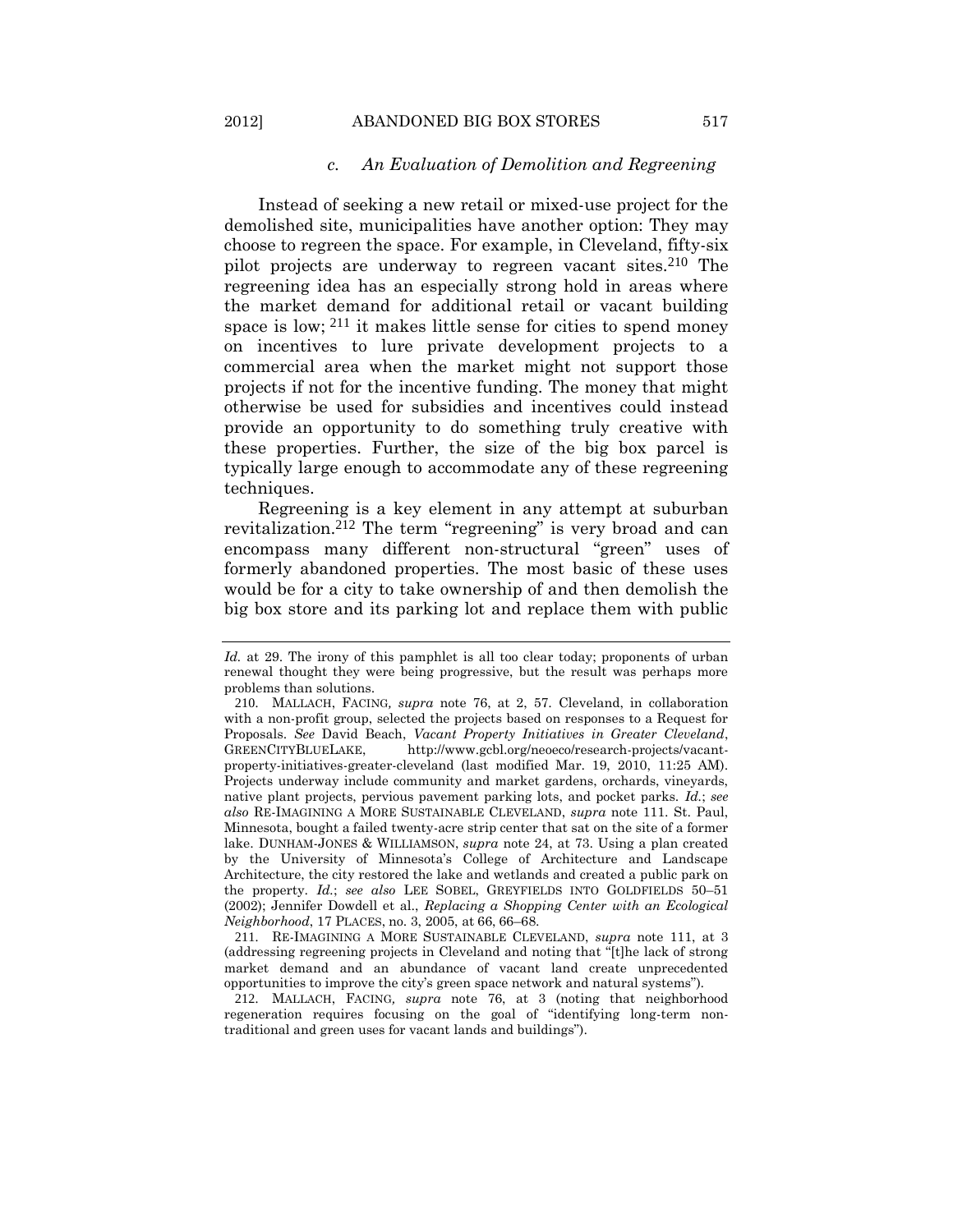open space, such as a park or field that would be owned and maintained by the city.213 Due to standard suburban zoning, there are surprisingly few large public parks in the commercial districts of suburbs. Public spaces foster community and connectivity, and they "are an important facility for public discussion and political process."214 Thus, such a resource true public open space—could function as a new gathering place, akin to a traditional town center, or a place to rest after a day at the mall.215

<span id="page-47-0"></span>Another regreening technique that is gaining force throughout the country is to turn these demolished parcels into community gardens or urban agriculture plots.216 For example,

215. Increasingly, truly public spaces are being supplanted by privately owned space made available to the public, such as the corridors of shopping malls, the lounge areas in a Barnes & Noble store, or privately owned parks that are open to the public. *See, e.g.*, Michael Kimmelman, *In Protest, the Power of Place*, N.Y. TIMES (Oct. 15, 2011), http://www.nytimes.com/2011/10/16/sunday-review/wallstreet-protest-shows-power-of-place.html?pagewanted=all (discussing the Occupy Wall Street movement, the base camp of which is located in the privately owned Zuccotti Park). Some commentators even argue that public space is becoming less important for building community because people are turning to the Internet, Skype, and social networking websites for their public interaction. *See, e.g.*, WILLIAM J. MITCHELL, CITY OF BITS: SPACE, PLACE, AND THE INFOBAHN 7–8 (1995) (noting that gatherings have traditionally taken place in physical public space, but the Internet changes this reality); HOWARD RHEINGOLD, THE VIRTUAL COMMUNITY: HOMESTEADING ON THE ELECTRONIC FRONTIER (1993) (discussing the difference between virtual and real-life communities); Dan Hunter, *Cyberspace as Place and the Tragedy of the Digital Anticommons*, 91 CAL. L. REV. 439 (2003) (discussing physical metaphors that have been applied to cyberspace). *But see* JESSE DUKEMINIER ET AL., PROPERTY 175 n.36 (7th ed. 2010) (" 'Some say there is no need for a city, a center . . . . They say you can communicate in the future with television phones. You may be able eventually to talk to your girl friend by television, but you can't kiss her that way.' ") (quoting Victor Gruen).

216*. See, e.g.*, Catherine J. La Croix, *Urban Agriculture and Other Green Uses: Remaking the Shrinking City*, 42 URB. LAW*.* 225, 231–35 (2010); Brian Meyer, *Urban Farming Touted As Tool for Neighborhood Revival*, BUFFALONEWS.COM

<sup>213</sup>. The antithesis of Joni Mitchell's famous line, "[t]hey paved paradise and put up a parking lot," JONI MITCHELL, *Big Yellow Taxi*, on LADIES OF THE CANYON (Warner Bros. Records 1970), is the Talking Heads' song *(Nothing But) Flowers*, which describes a re-greened suburbia: "There was a shopping mall / Now it's all covered with flowers . . . . This used to be real estate / Now it's only fields and trees / Where, where is the town / Now, it's nothing but flowers / The highways and cars / Were sacrificed for agriculture." TALKING HEADS, *supra* note [2.](#page-2-0)

<sup>214</sup>. Harry Kalven, Jr., *The Concept of the Public Forum:* Cox v. Louisiana, 1965 SUP. CT. REV. 1, 12 (1965); *see also* Hague v. Comm. for Indus. Org., 307 U.S. 496, 515 (1939) ("Wherever the title of streets and parks may rest, they have immemorially been held in trust for the use of the public . . . for purposes of assembly, communicating thoughts between citizens, and discussing public questions."). *See generally* EVERYDAY URBANISM (John Chase et al. eds., 1999).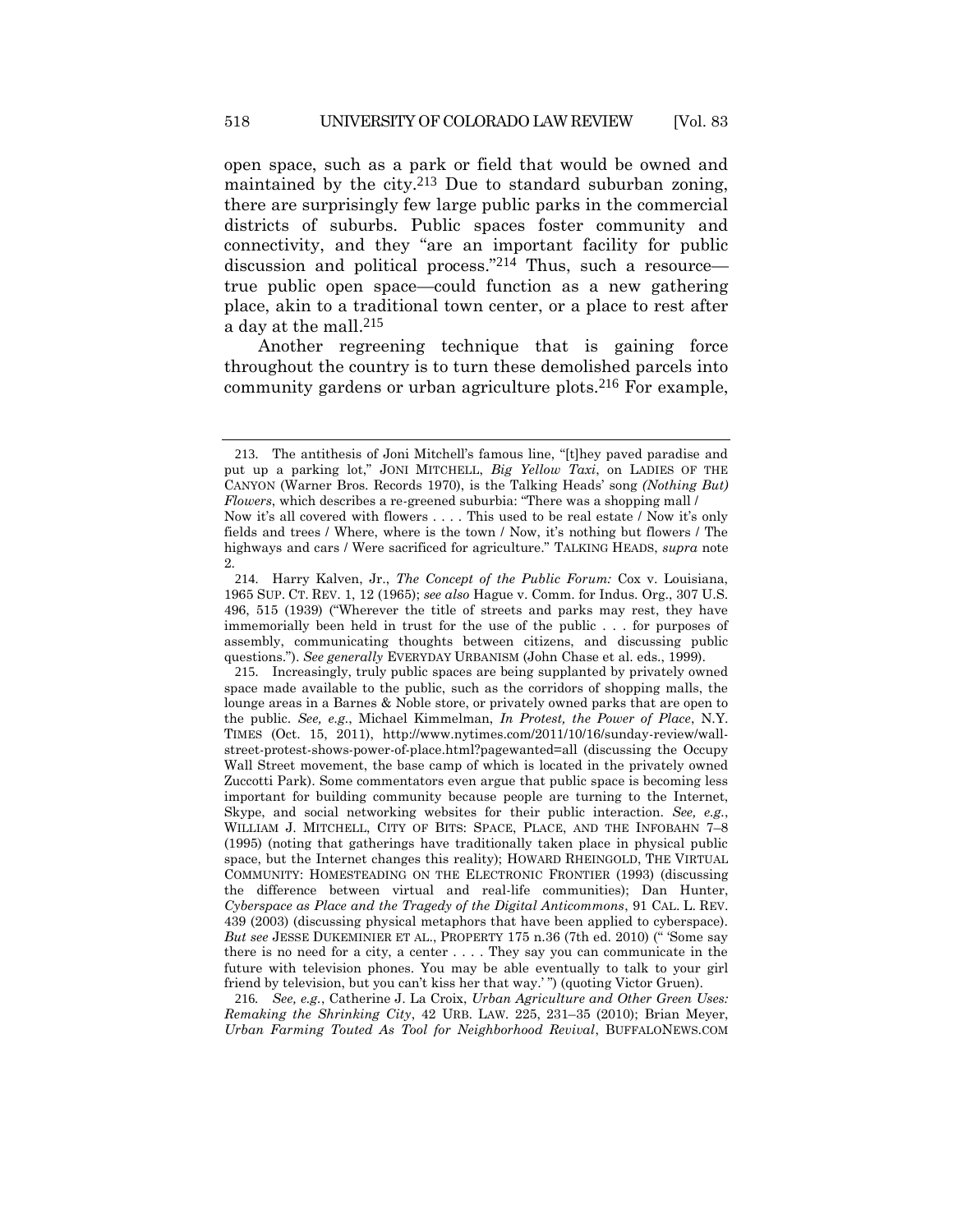the Philadelphia Green program, which is run by the Philadelphia Horticultural Society, has redeveloped hundreds of abandoned properties into community gardens.<sup>217</sup> Community gardens have a variety of excellent functions: they provide food for the local community;218 they function as a third place, where members of the community can come together and socialize;<sup>219</sup> and they have been shown to raise nearby property values.220 Municipalities could also consider replacing abandoned big box stores with green energy generation sites.221

<span id="page-48-0"></span><sup>(</sup>Mar. 23, 2010, 3:57 PM), http://www.buffalonews.com/city/article39994.ece; GROW YOUNGSTOWN, http://www.growyoungstown.org/ (last visited Oct. 9, 2011).

<sup>217</sup>. DUNHAM-JONES & WILLIAMSON, *supra* not[e 24,](#page-8-0) at 72.

<sup>218</sup>. In this way, community gardens serve both as a form of economic development and as a "food security resource." MALLACH, FACING*, supra* note [76,](#page-18-0) at 32. This function is especially important in "food deserts"—areas with few grocery stores and many fast-food restaurants—where those who live nearby tend to eat fewer fruits and vegetables and suffer from an increased likelihood of diabetes. *See* Avi Brisman, *Food Justice As Crime Prevention*, 5 J. FOOD L. & POL'Y 1, 8–11 (2009). Brisman describes the health impacts associated with residing in a food desert and notes that when a neighborhood becomes a food desert due to the loss of a grocery store, concerned residents often attempt to launch community gardens or farm vacant land. *Id.* at 11 n.37, 17–19. Interestingly, the closure of a Wal-Mart or other big box store that included a grocery section can turn an area into a food desert. *See* RE-IMAGINING A MORE SUSTAINABLE CLEVELAND, *supra* note [111,](#page-24-0) at 26–29 (noting that community gardens result in increased consumption of fruits and vegetables).

<sup>219</sup>. This function decreases atomization and provides for a sense of place. *See*  RE-IMAGINING A MORE SUSTAINABLE CLEVELAND, *supra* note [111,](#page-24-0) at 26–29 (noting that community gardens "bring neighbors together and make neighborhoods safer and more attractive"). One suburban town in Georgia, Johns Creek, recently created a community garden program; all of the plots sold out the first year it was implemented. Interview with Stephen Schindler, Resident & Member, Leadership Johns Creek, in Alpharetta, Ga. (Aug. 13, 2010); *see also Newtown Community Garden Growing and Thriving*, CITY OF JOHNS CREEK, GA. (May 20, 2010), http://www.johnscreekga.gov/news2010/2010-05-20\_newtowngarden.asp. The city provides water but does not expend any other funds on the garden. Interview with Stephen Schindler, *supra*; *Newtown Community Garden Growing and Thriving, supra.* Supplies were donated by Home Depot and Whole Foods, each of whom has a dedicated plot in the garden. *Newtown Community Garden Growing and Thriving, supra*; Interview with Stephen Schindler, *supra.*

<sup>220</sup>. Vicki Been & Ioan Voicu, *The Effect of Community Gardens on Neighboring Property Values,* 36 REAL EST. ECON. 241, 242–43 (2008); *see also* SUSAN WACHTER, THE DETERMINANTS OF NEIGHBORHOOD TRANSFORMATION IN PHILADELPHIA IDENTIFICATION AND ANALYSIS: THE NEW KENSINGTON PILOT STUDY 2 (2005), http://www.kabaffiliates.org/uploadedFiles/KAB\_Affiliates.org/ Wharton%20Study%20NK%20final.pdf (finding that improving vacant land via mowing lawns and planting trees caused surrounding housing values to increase by up to 30%).

<sup>221</sup>. These parcels could be used as solar fields (covered with solar panels to collect solar energy), geothermal wells, tree or plant nurseries, wind turbine farms, stormwater management sites, or ethanol or biodiesel production sites. RE-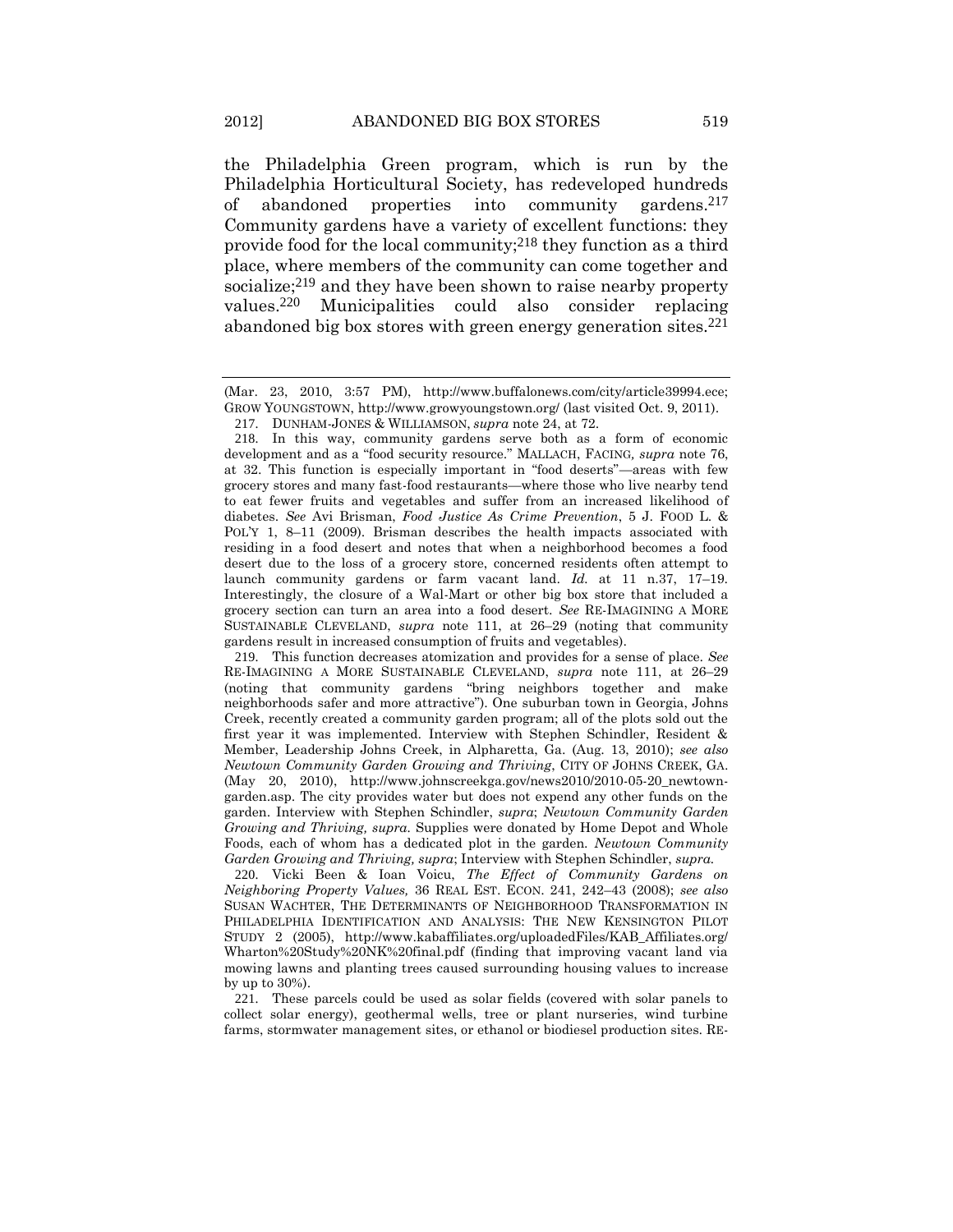Nontraditional reuse strategies such as these contribute to the local economy and go far in fostering healthier local ecosystems and communities.222

<span id="page-49-1"></span>The biggest problem with regreening suburban spaces is a fiscal one. Whereas reuse and new development will likely result in some tax revenue, public open space will not. That said, some of the options addressed above, such as community gardens or energy generation sites, could provide some taxes to the municipality.223 Similarly, the increase in property values that results from adjacent regreening projects will contribute to the locality's property tax base.224 Further, in terms of funding and maintenance, there are a number of ways that regreened suburban sites could be maintained, whether by the municipality or others.<sup>225</sup> Thus, there are maintenance solutions that would not cost the municipality additional money,<sup>226</sup> yet could increase the beauty and sense of community in these suburban landscapes, again providing an otherwise lacking third place.

### IV. IMPLEMENTATION OF THE SOLUTIONS

## <span id="page-49-0"></span>*A. Who Should Take Responsibility for Implementing Solutions?*

In examining the harms created by ghostboxes, it becomes clear that in addition to the vacating big box retailer, the local governments themselves are at the heart of the problem.

IMAGINING A MORE SUSTAINABLE CLEVELAND, *supra* note [111,](#page-24-0) at 29–31 (suggesting green energy land uses).

<sup>222</sup>*. See* MALLACH, FACING*, supra* not[e 76,](#page-18-0) at 28.

<sup>223</sup>. For example, the city could tax sales of the items produced, and these uses may increase surrounding property values and thus property taxes. *See* Been & Voicu, *supra* note [220.](#page-48-0)

<sup>224</sup>. JOSEPH SCHILLING, BLUEPRINT BUFFALO—USING GREEN INFRASTRUCTURE TO RECLAIM AMERICA'S SHRINKING CITIES 149, 154 (2007) [hereinafter SCHILLING, BLUEPRINT BUFFALO] (noting that "profit is achieved by the stabilized and improved values of adjacent properties").

<sup>225</sup>. For example, the Philadelphia Green program helps community groups organize and maintain vacant sites that have been transformed to green spaces. *Id.* at 153 (describing ways to support green infrastructure). High schools, senior groups, and other volunteer organizations have also shown willingness to help man community gardens. *See* Kathryn A. Peters, Note, *Creating a Sustainable Urban Agriculture Revolution*, 25 J. ENVTL. L. & LITIG. 203, 236–37 (2010) (describing how in Portland, Oregon, community gardeners receive assistance and advice from volunteer garden managers).

<sup>226</sup>*. See* sources cited *supra* not[e 225.](#page-49-0)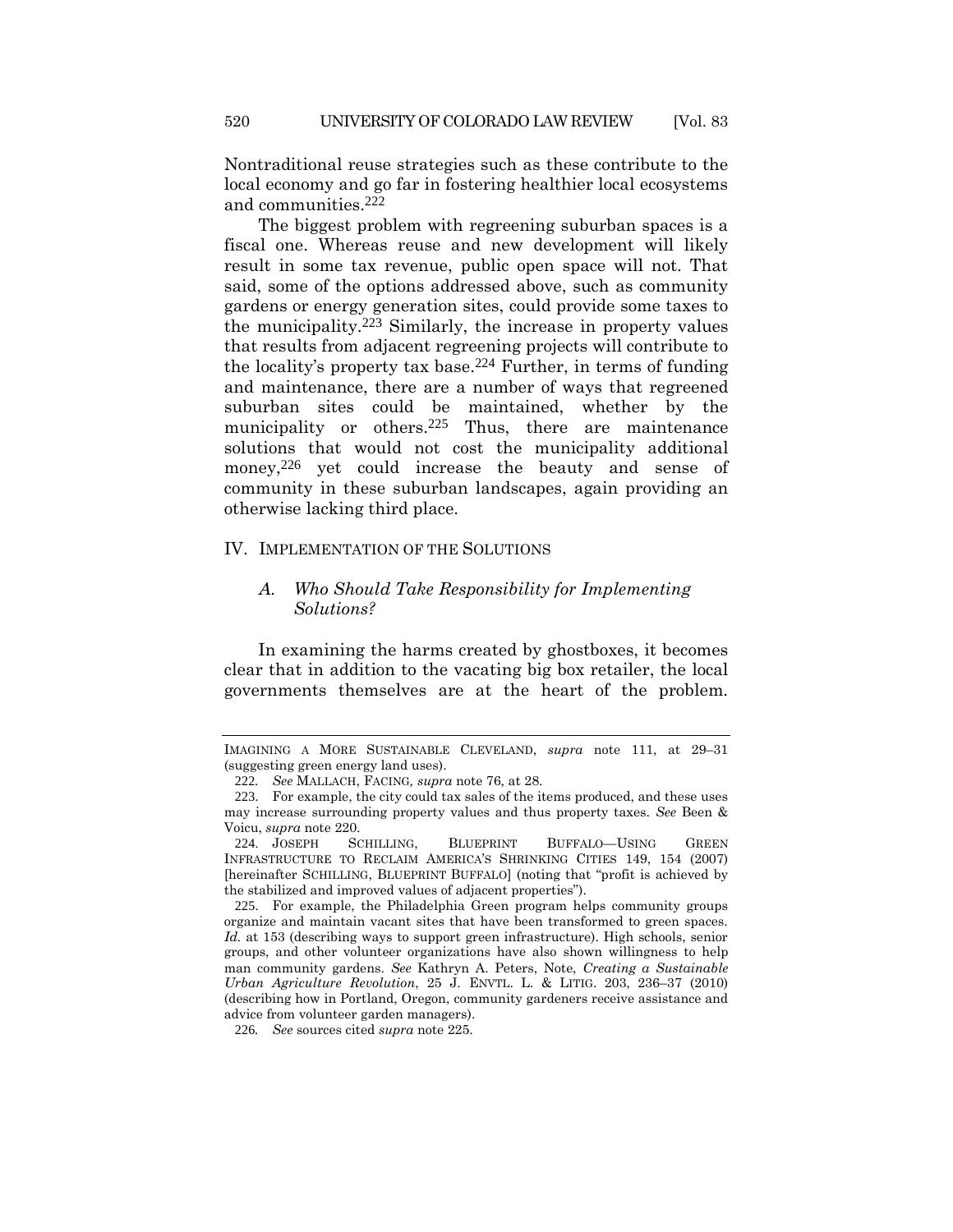Municipal decision makers crafted zoning ordinances and granted permits allowing development of big box stores in their communities, which led to a decline of their downtowns. As the big boxes began to go dark, local suburban shopping areas were destroyed as well; this reduces the local tax base, harms property values, and leads to general neighborhood malaise. At the same time, municipalities have expended large amounts of money: luring the big boxes in with subsidies; providing and maintaining infrastructure leading to these fringe shopping areas; and contributing funds to redevelopment projects. By failing to regulate and monitor how much retail development they have approved, and by allowing new stores to be constructed while numerous vacant ones exist, cities have exacerbated the ghostbox problem.227

The suggestions in this Part flow from the conclusion that local governments should alleviate the harms caused by ghostboxes within their jurisdictions. Thus, before moving forward, it is necessary to examine why local governments, as opposed to federal or state governments, should take the lead.

### 1. Authority, Federalism, and the Scale of Governance

Municipalities use their police power to regulate land use in the interests of health, safety, morals, and general welfare;<sup>228</sup> they do this through zoning, planning, subdivision, and building codes.229 Because empty big box stores impact the health and safety of a neighborhood, as well as its aesthetics,  $230$ regulation of ghostboxes is well within the ambit of local government authority.

Though municipalities have the authority to address the problem, one must consider issues of scale to determine whether they are well-suited to do so.<sup>231</sup> Big box stores are

<sup>227</sup>*. See* McClure, *supra* note [75,](#page-18-1) at 231–33.

<sup>228</sup>. Berman v. Parker, 348 U.S. 26, 32–33 (1954) ("The concept of the public welfare is broad and inclusive. The values it represents are spiritual as well as physical, aesthetic as well as monetary.") (citation omitted).

<sup>229</sup>. ROBERT C. ELLICKSON & VICKI L. BEEN, LAND USE CONTROL: CASES AND MATERIALS 74 (3d ed. 2005).

<sup>230</sup>*. See* Curtin, *supra* note [133](#page-28-0), at 40 ("[C]oncern for neighborhood aesthetics has long been justified as a legitimate governmental objective.").

<sup>231</sup>. I addressed similar issues of scale in the context of municipal green building regulations in Sarah Schindler, *Following Industry's LEED: Municipal Adoption of Private Green Building Standards*, 62 FLA. L. REV 285 (2010).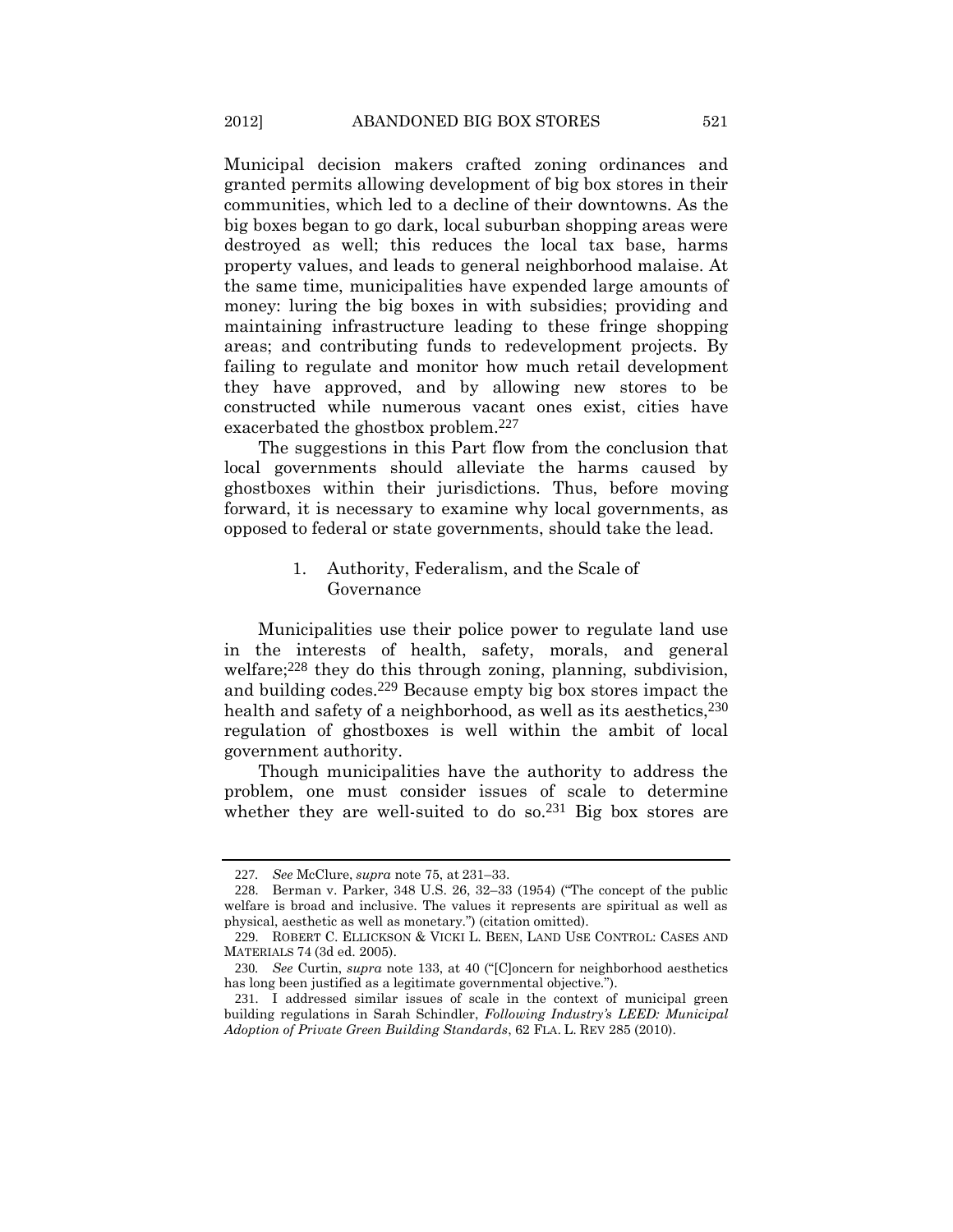being abandoned on a nationwide scale—often by companies with a national presence—and they impose similar externalities on each of the communities in which they are situated. This might lead some to assert that big box abandonment is an interstate commerce issue with localized impacts, and thus federal regulation is constitutionally permissible and logistically advisable.232 Thus far, however, there has been no federal attempt to address ghostbox-related harms.233

Some commentators assert that a regional government structure would be best suited to address the problem of empty big box stores and, more generally, the problem of declining suburbs.234 "New regionalists" argue that governments acting at a regional level benefit from economies of scale to a greater extent than individual municipalities and thus may be able to obtain greater amounts of revenue, enabling larger scale revitalization of the suburbs.235 Further, one reason for overretailing, and thus eventual abandonment, is the willingness of communities to pirate retail activity from surrounding towns. While a regional system might be beneficial, the bottom line is that regional governance is still relatively uncommon; land use regulation traditionally is a local concern.236

<sup>232</sup>. Perhaps a federal solution could emulate Superfund. *See* Henry N. Butler & Jonathan R. Macey, *Externalities and the Matching Principle: The Case for Reallocating Environmental Regulatory Authority*, YALE L. & POL'Y REV., symposium issue, 1996, at 23, 25 ("[T]he size of the geographic area affected by a specific pollution source should determine the appropriate governmental level for responding to the pollution."); *see also infra* not[e 327](#page-76-0) and accompanying text;.

<sup>233</sup>*. See generally* Tanya Marsh, *Too Big to Fail vs. Too Small to Notice: Addressing the Commercial Real Estate Debt Crisis*, 63 ALA. L. REV. (forthcoming 2012), *available at* http://papers.ssrn.com/sol3/papers.cfm?abstract\_id=1775984 (noting that the federal government's response to the commercial real estate debt crisis "has been to allow the market to work itself out"). Although no national response has been forthcoming, that is not to say that one would not be welcomed; indeed, it could work in conjunction with the solutions suggested in this Article. *See infra* note [240](#page-52-0) and accompanying text.

<sup>234</sup>. Some proponents of regional government assert that "decisions about land use and infrastructure policy should be centralized to prevent fragmented local governments from making decisions that exacerbate regional inequities." Nicole Stelle Garnett, *Unsubsidizing Suburbia*, 90 MINN. L. REV. 459, 484 (2005). *See generally* Sheryll D. Cashin, *Localism, Self-Interest, and the Tyranny of the Favored Quarter: Addressing the Barriers to New Regionalism*, 88 GEO. L.J. 1985 (2000); Jerry Frug, *Decentering Decentralization*, 60 U. CHI. L. REV. 253 (1993).

<sup>235</sup>. Thomas J. Vicino, *The Quest to Confront Suburban Decline: Political Realities and Lessons*, 43 URB. AFF. REV. 553, 569–70 (2008).

<sup>236</sup>. Merriam, *supra* note [11,](#page-4-0) at 17 (asserting that these issues will continue to be addressed at a local level).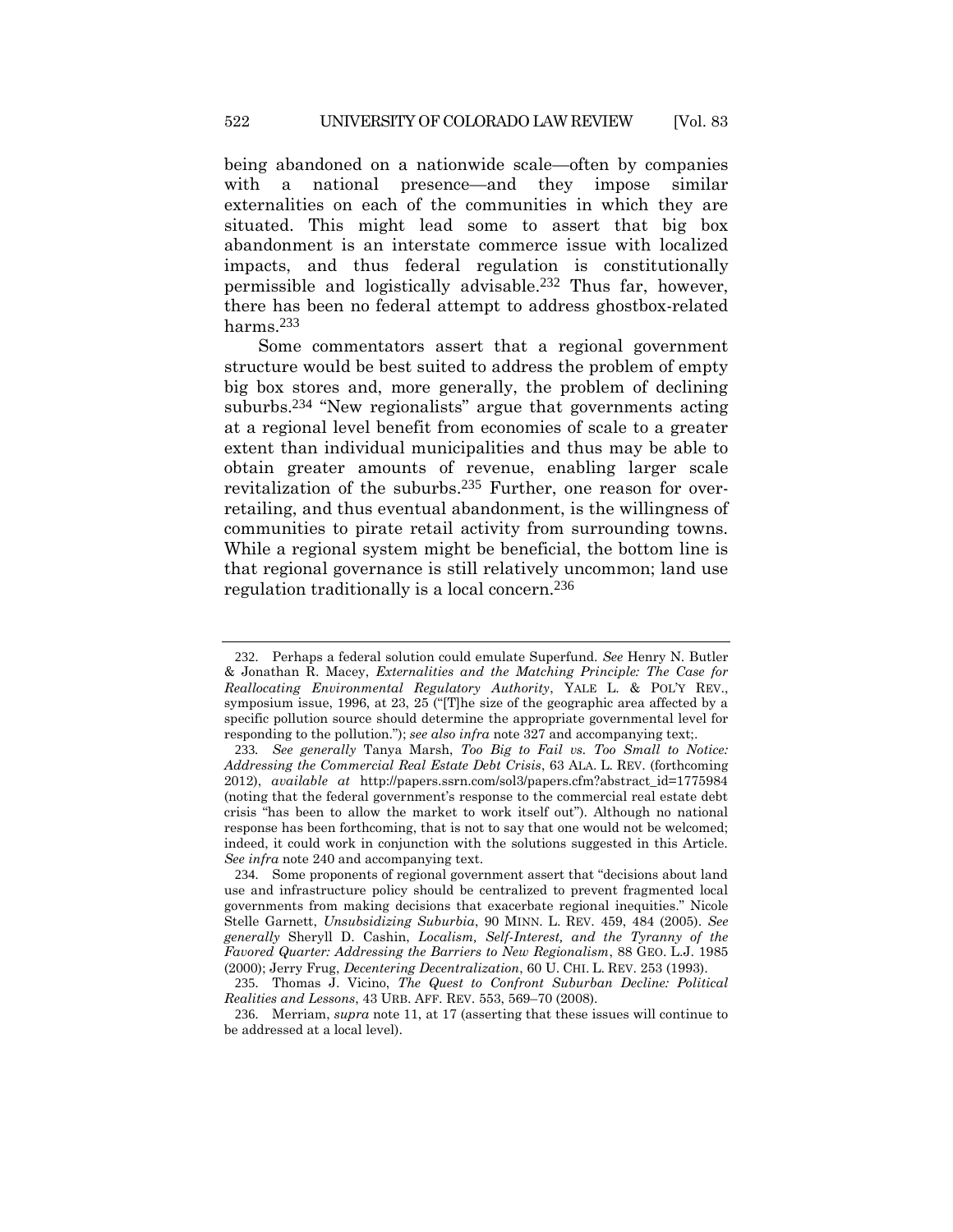Local governments have already begun to take the lead in enacting experimental, forward-thinking, smart growth policies and ordinances, including those that combat sprawl.237 Further, through their code enforcement offices, local governments have "special legal powers to address blight and vacant properties that no other entity possesses."238 Finally, solutions to the empty big box problem will vary by locality, and local governments need the flexibility to discover and attract new uses for these structures and spaces in accordance with the needs of their particular locations.<sup>239</sup> Thus, because there are important local dimensions to both the problem and the solutions, local action is key.240

### <span id="page-52-1"></span><span id="page-52-0"></span>2. Drivers

In addition to the fact that local governments are wellsuited to combat the problem of ghostboxes, they should do so for two primary reasons, one pragmatic and one normative. From a pragmatic standpoint, cities have a direct economic incentive to eliminate abandoned big boxes from their communities. From a normative perspective, cities have the

<sup>237</sup>*. See, e.g.*, DURHAM, N.C., UNIFIED DEVELOPMENT ORDINANCE art. 10, §§ 10.3.1.D., 10.5.1.C. (2010) (allowing for modification to parking requirements for smart growth and transit-oriented development); CITY OF PORTLAND, OR., BUREAU OF PLANNING, COMPREHENSIVE PLAN: GOALS AND POLICIES, at V-2 (1988) (establishing the need to balance new development with reduction of urban sprawl and an increase in energy efficiency); *see generally* John R. Nolon, Golden *and Its Emanations: The Surprising Origins of Smart Growth*, 23 PACE ENVTL. L. REV. 757, 758 (2006) (describing "dramatic local inventions emanating from [a city's] approach to smart growth").

<sup>238</sup>. Schilling, *Code Enforcement*, *supra* not[e 16,](#page-5-0) at 150.

<sup>239</sup>. "A state, let alone the national government, sits far removed from the idiosyncratic qualities that make each locality unique." Wayne Batchis*, Enabling Urban Sprawl: Revisiting the Supreme Court's Seminal Zoning Decision* Euclid v. Ambler *in the 21st Century*, 17 VA. J. SOC. POL'Y & L. 373, 383 (2010); *see also*  Schilling, *Code Enforcement*, *supra* note [16,](#page-5-0) at 151 ("State and federal policymakers are less likely to recognize code enforcement's special powers to stabilize neighborhoods and protect federal and state investments in neighborhood revitalization. Alternatively, they see code enforcement as the domain of local governments and, therefore, do not support using state or federal funds.").

<sup>240</sup>. This does not mean that there is no role for federal and state governments to play in the context of abandoned properties and the declining suburbs. Municipalities and community organizations could greatly benefit from financial and technical state and federal support. For example, some states have enacted enabling legislation expressly allowing cities to create land-banking agencies to acquire and manage vacant and abandoned property. *See, e.g.*, MICH. COMP. LAWS §§ 124.751–.754 (2006); *see infra* Part IV.B.1.c (discussing land banks).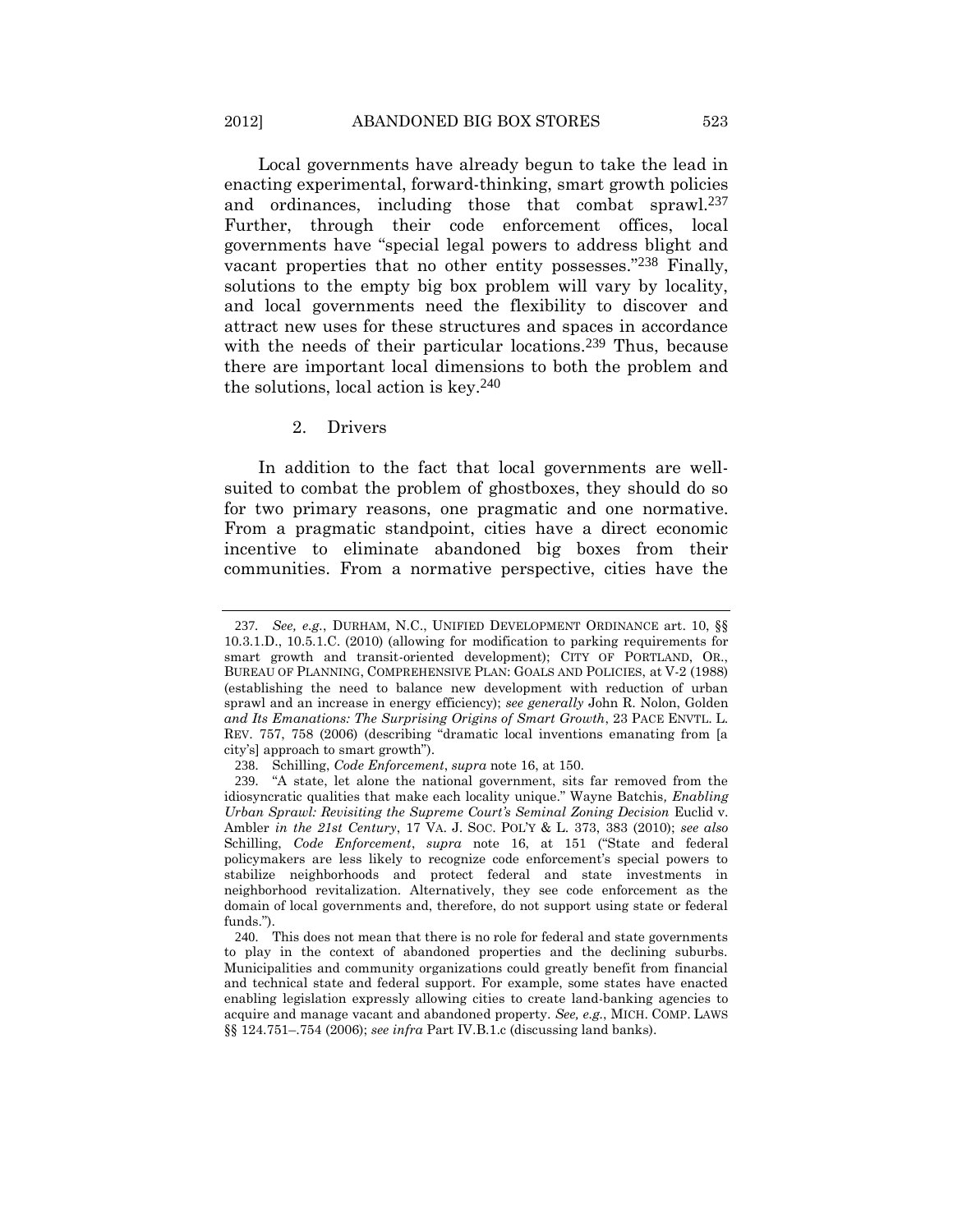civic responsibility to their citizens to alleviate the harms caused by empty big box stores.241

### *a. Pragmatic Claim: Economic Incentive*

In light of the harms addressed in Part II.D, municipalities have a clear economic incentive to get rid of abandoned big box stores in their communities and spur them toward a productive second life. If a new retail tenant reoccupies a vacant big box store, this aids the municipality by increasing its tax revenue. By getting rid of these eyesores in the community, municipalities may be able to attract additional residents.<sup>242</sup> The existence of a ghostbox also gives municipalities an opportunity to consider possible alternative uses for the site that might contribute to economic development within the locality: a new, urban-style mixed-use development that includes retail and housing, or public open space that enhances surrounding property values and thus increases the tax base in the community as a whole. Nearly any use would be more economically beneficial to a municipality and its residents than an abandoned property. Thus, especially during this time when many cities face budget deficits, they should play a key role in remedying the abandonment situation.243

## *b. Normative Claim: Civic Responsibility*

Municipalities should also take responsibility for alleviating the harms caused by empty big box stores out of an inherent civic responsibility owed to their citizens.244 By doing

<sup>241</sup>*. See* Schilling, *Code Enforcement*, *supra* note [16](#page-5-0), at 104 ("Local code enforcement officials have the legal and policy responsibilities to enforce a wide array of building, housing, and property maintenance codes and to administer special nuisance abatement processes.").

<sup>242</sup>*. See generally* Charles M. Tiebout, *A Pure Theory of Local Expenditures*, 64 J. POL. ECON. 416 (1956) (espousing the idea of residents as consumer-voters who express their preferences by seeking out municipalities that provide the public goods and services that appeal most to them).

<sup>243</sup>*. See* Hirokawa & Gonzalez, *supra* note [56,](#page-15-0) at 627–30 (discussing financial problems facing cities).

<sup>244</sup>*. See* Dep't of Revenue of Ky. v. Davis, 553 U.S. 328, 365 (2008) (describing "the cardinal civic responsibilities of protecting health, safety, and welfare") (internal quotation marks omitted); United Haulers Ass'n v. Oneida-Herkimer Solid Waste Mgmt. Auth., 550 U.S. 330, 331–32 (2007) ("[G]overnment's important responsibilities to protect the health, safety, and welfare of its citizens set it apart from a typical private business.") (citation omitted); Sean Carey, *Post-*Davis *Conduit Bonds: At the Intersection of the Dormant Commerce Clause and*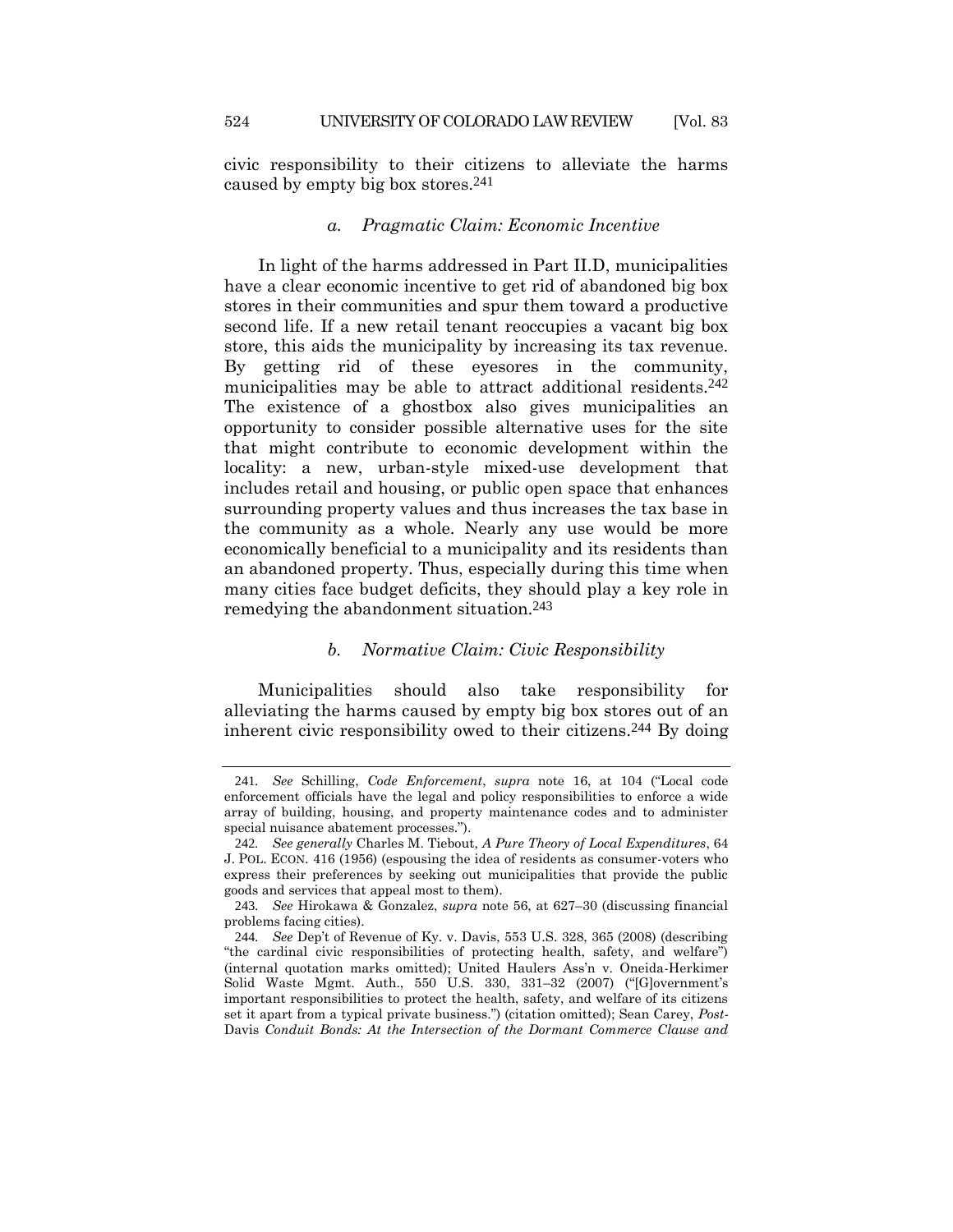so, these localities would be accepting responsibility for the negative impacts on local health, safety, and welfare that resulted from poor land use decisions. Further, only when municipalities carry the burden and the consequences of their actions will they internalize the harms imposed by abandoned big box stores. Such internalization forces municipalities to factor the approval of big box stores into their cost-benefit analysis and thus would hopefully deter them from making similar, anti-forward-thinking determinations in the future.

Some may argue that the retailers are at least as responsible as the cities, if not more so: they are the ones who decided to construct, and then exit, the stores (arguably, with more foresight about that result than the municipality possessed).245 With respect to stores that have upsized, and solvent owners or lessees who have abandoned, there is some validity to this point. Indeed, there is a role for those actors to play.246 However, in the discretionary land use-permitting arena, the municipality holds the cards: Retailers can only do what local governments allow them to  $do.<sup>247</sup>$  Thus, as landlords often have a duty to mitigate if a tenant abandons the premises,248 cities should now accept responsibility for the demise of their neighborhoods caused in part by the stores' abandonment.

# *B. How Can/Should Municipalities Implement the Solutions?*

Having analyzed and evaluated the benefits and harms of the two primary options for empty big box stores—reuse and demolition—this Article now presents specific ways that municipalities can implement these options through markettweaking mechanisms and a strategy for direct intervention and provides a series of metrics to assist decision makers in

*Municipal Debt*, 78 FORDHAM L. REV. 121, 125–26 (2009) (explaining that governments sell municipal bonds and collect taxes so that they may "fulfill the basic civic responsibilities of government").

<sup>245</sup>. However, even though criminals cause crime, cities still take action to address it.

<sup>246</sup>*. See infra* Part IV.B.1.a.

<sup>247</sup>*. See supra* Part II.D.2.

<sup>248</sup>*. See* Sommer v. Kridel, 378 A.2d 767, 773 (N.J. 1977) (holding that landlords have a duty to mitigate damages and must show that they used reasonable diligence in attempting to re-let abandoned premises). Although this is a duty owed to the tenant, I would argue that in this instance, the duty is owed to the citizens of the community.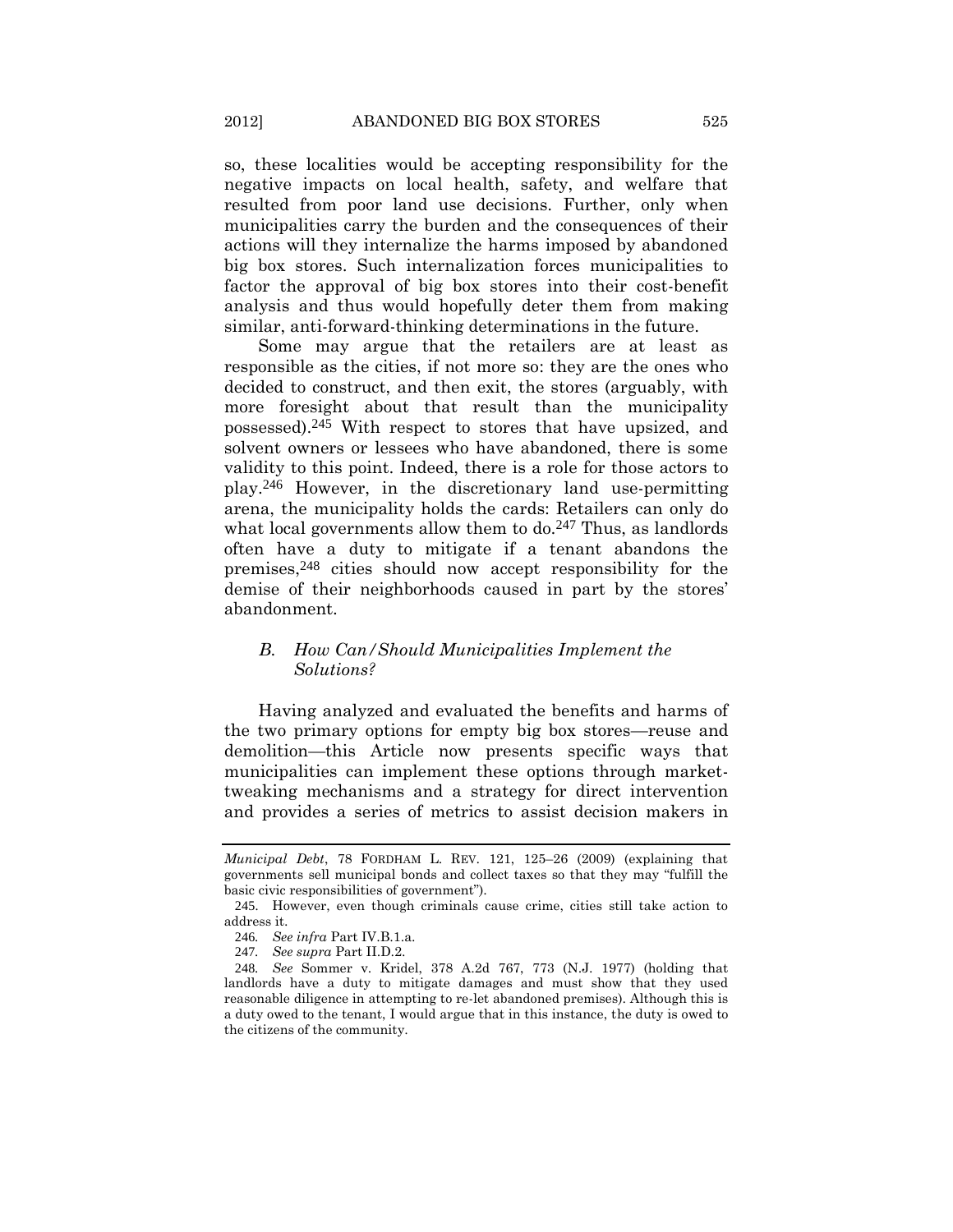deciding which solution would work best in a given community. By creating a strategy and municipal ordinances designed expressly to implement these solutions, local governments can start to see ghostboxes as opportunities to create more sustainable places out of their sprawling suburbs, instead of as symbols of suburban decline and blight.

### 1. Create and/or Revise Existing Ordinances

To solve its empty big box problem, a municipality should start by examining its zoning and building codes to determine which provisions allowed the big box to be constructed and then to become vacant or abandoned. Because empty big box stores are often scattered throughout a community, they may not be as visually noticeable as a cluster of abandoned houses, or an entire shuttered shopping mall, and thus local governments may believe it is appropriate to deal with them on a case-by-case basis. However, because "the difficulties of dealing with individual treatment of numerous discrete parcels, particularly in administrative front-end costs, may be quite consequential," municipalities should adopt a strategy and ordinance that will allow them to approach the problem in an organized, consistent, and cost-effective manner.<sup>249</sup>

# *a. Setting the Stage: Creating a General Abandoned Property Ordinance*

As a first order of business, if the municipality does not already have a general vacant or abandoned property ordinance in place, it should create one. Such an ordinance can take many forms.250 I propose a structure for an abandoned property ordinance that is adapted from the four-step process for managing abandoned properties described by Robert W.

<sup>249</sup>. BURCHELL & LISTOKIN, *supra* not[e 54,](#page-14-1) at 24.

<sup>250</sup>. For example, the town of Sleepy Hollow adopted the Abandoned Industrial Property Reclamation Law, which applied to the owners of industrial properties that housed manufacturing space and took effect when those owners proposed termination of their operations. Nolon, *supra* note [237,](#page-52-1) at 790–92. The ordinance required the property owner to demolish all structures on the site and remediate environmental problems within eighteen months after termination of the use. *Id.*; *cf.* SAN DIEGO, CAL., MUN. CODE art. 4, ch. 5, div. 3, § 54.0315 (2006) (the owner of a structure vacant for more than ninety days will be liable for a \$500 civil penalty, with incremental increases of \$500 for every ninety days, not to exceed \$5,000 per vacant structure per year).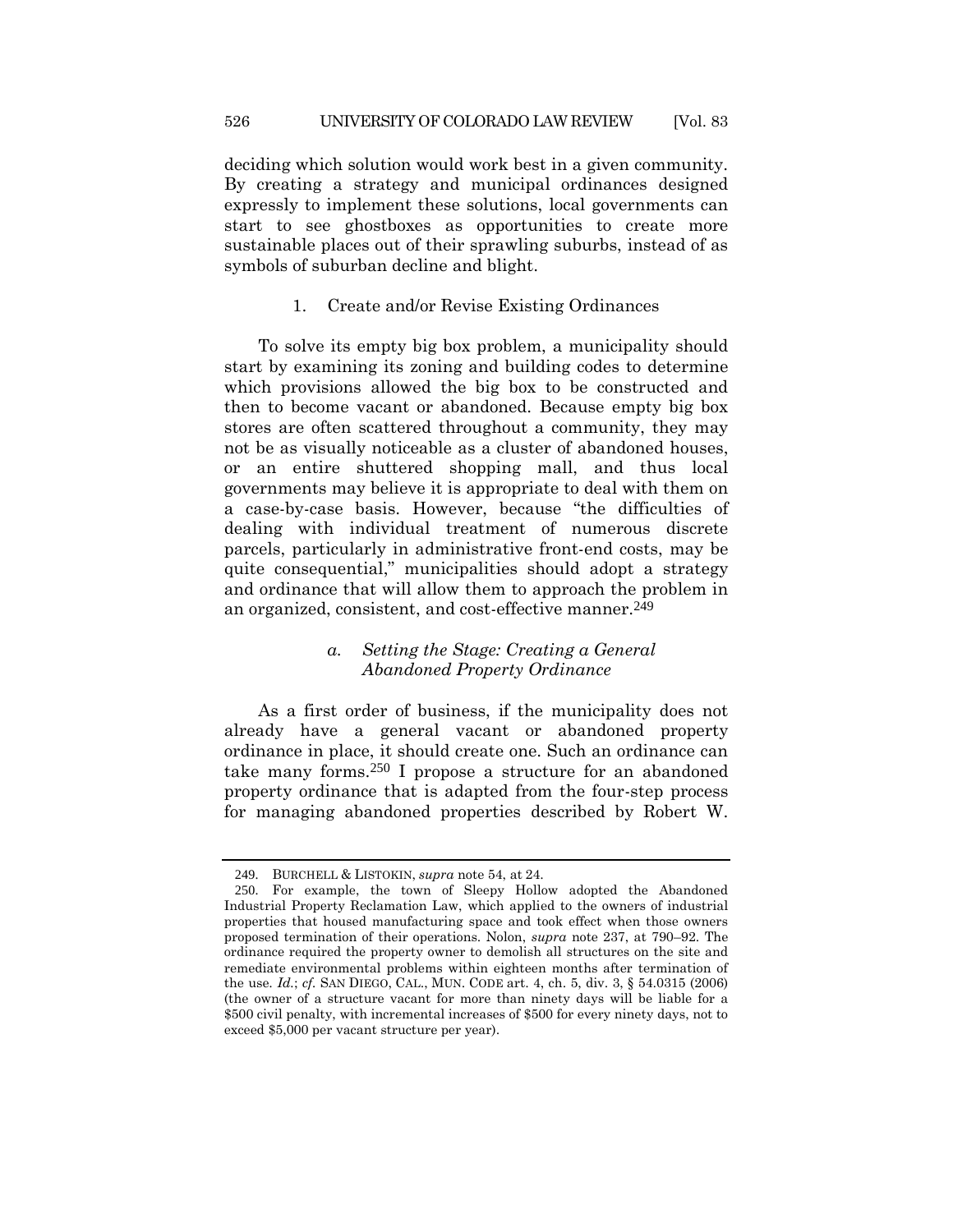Burchell and David Listokin in their seminal work on the issue of abandoned properties.251 This ordinance should allocate the burden of action between empty big box building owners or lessees, to the extent they are solvent, and the local government.

The first stage of abandoned property management—and thus the first part of an ordinance—should involve planning and inventory, wherein the municipality develops a strategy and creates a surplus or vacant property inventory system. Recently, a number of local governments have created vacant property registration ordinances that track vacancy, finance programs to monitor vacant property, and authorize penalties for violations.252 While this is a good first step, cities should take these ordinances further. The ordinance should expressly place the burden of reporting vacancy or abandonment on the property owner and should either incentivize them to do so or punish them if they do not.253 It should also seek to determine whether the property is owned by the vacating retailer, another private owner, or a lender.254 If funding is available, the local government should seek to create an entity that is tasked with the management of this inventory.255

253. For example, fines could increase each day the vacating or abandoning owner fails to report, or the property owner could be prohibited from obtaining additional permits for similar projects in the future for failure to report.

<sup>251</sup>. BURCHELL & LISTOKIN, *supra* not[e 54,](#page-14-1) at 41–43.

<sup>252</sup>*. See, e.g.*, COCONUT CREEK, FLA., CODE pt. II, ch. 6, art. III, § 6-39(i) (2011), *available at* http://library.municode.com/index.aspx?clientID=10928&stateID=9 &statename=Florida (requiring mortgagee to register vacant property's occupancy status and owner information upon default by mortgagor); MIAMI, FLA., CODE pt. II, ch. 10, art. IV, § 10-61 (2011), *available at* http://library.municode.com/ index.aspx?clientID=10933&stateID=9&statename=Florida; *see* Hirokawa & Gonzalez, *supra* note [56,](#page-15-0) at 630–31 (noting the "striking" number of cities that have adopted such ordinances and listing some of those ordinances); sources cited *supra* note [70.](#page-17-0)

<sup>254</sup>. Because lenders are not in the business of commercial property management, they might be more willing to strike a deal with a municipality.

<sup>255</sup>. For example, a redevelopment agency or land-banking agency. *See* FRANK S. ALEXANDER, LAND BANK AUTHORITIES: A GUIDE FOR THE CREATION AND OPERATION OF LOCAL LAND BANKS 5 (2005), *available at* www.lisc.org/content/publications/detail/793/ (describing a land bank as "a governmental entity that focuses on the conversion of vacant, abandoned, and taxdelinquent properties into productive use"); MALLACH, FACING*, supra* note [76,](#page-18-0) at 66 n.49 (noting that this entity would be dedicated to this task and would ideally be created at the county or regional level). Some states expressly grant this power to their municipalities via statute. *See, e.g.*, CAL. HEALTH & SAFETY CODE §§ 33000–33855 (West 2010); CONN. GEN. STAT. ANN. §8-292 (West 2010) ("Any municipality may, by ordinance, establish an urban rehabilitation program and may authorize any existing board, commission, department or agency to be the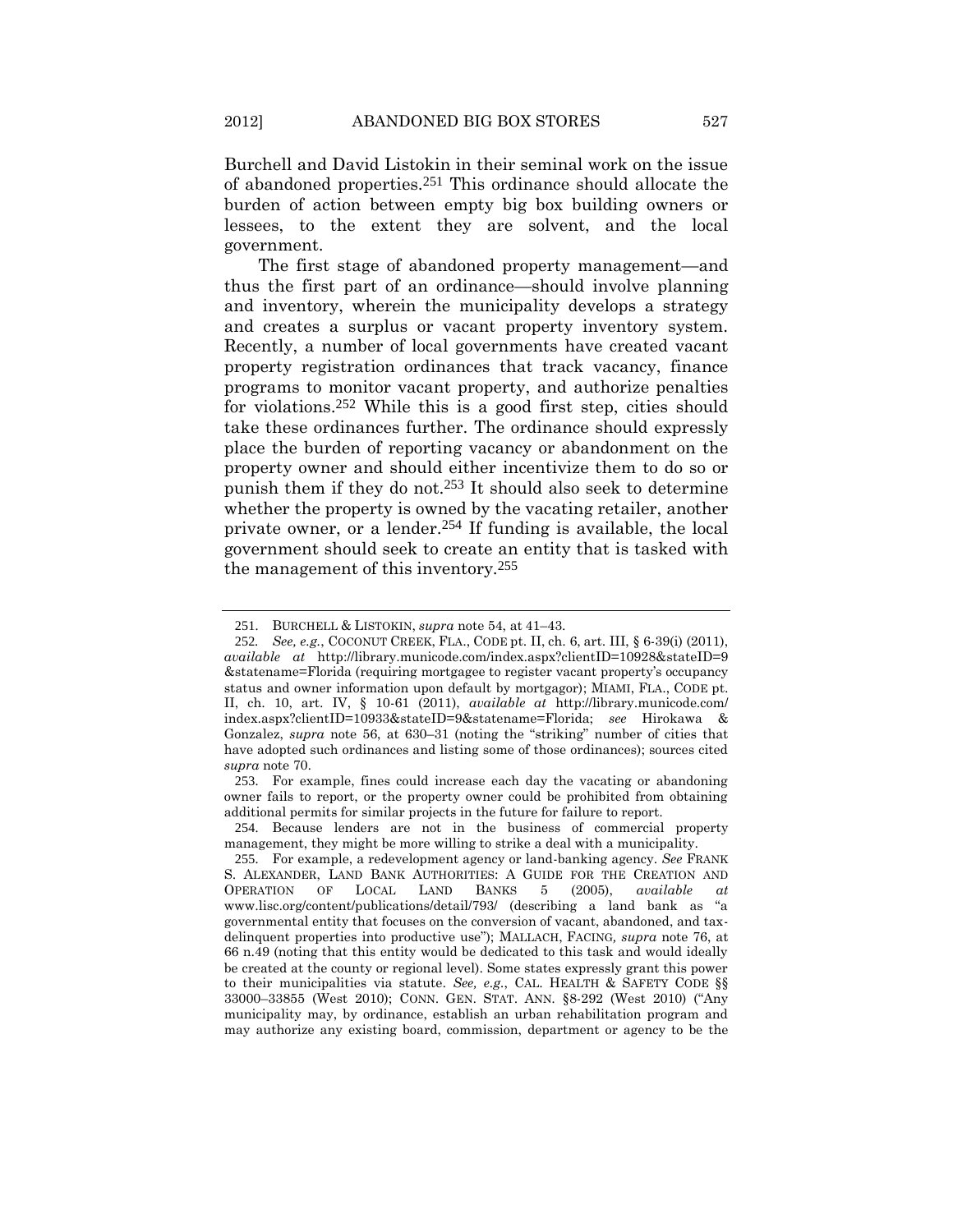Step two of Burchell and Listokin's process involves property control, including stabilization and maintenance of the property.256 An ordinance should therefore compel the owner or lessee of a vacant piece of property to maintain it: weed the parking lot, scrub graffiti off the walls, and perhaps maintain a security guard to keep out squatters and others who would use the property for illegal purposes.<sup>257</sup> The ordinance might include other affirmative requirements, such as landscaping or operating lights to make the property appear neater, if not inhabited.258 An ordinance should provide the municipality with the power to enter the premises and undertake these tasks at the property owner or lessee's cost if that party cannot or will not comply.259 The municipality could then attach a lien to the property, which, if not paid, could

urban rehabilitation agency or may, by ordinance, establish a new board, commission, department or agency to act as the urban rehabilitation agency."). The City of Lakewood, Colorado established the Lakewood Reinvestment Authority as an urban renewal authority pursuant to its City Charter and the Colorado Urban Renewal law. *See* COLO. REV. STAT. § 31-25-104 (2009); *Lakewood Reinvestment Authority*, LAKEWOOD, COLO., http://www.lakewoodcolorado.org/urbanrenewal/urbanrenewal.htm (last visited Nov. 15, 2011).

<sup>256</sup>. BURCHELL & LISTOKIN, *supra* not[e 54,](#page-14-1) at 41.

<sup>257</sup>*. See* Adjile, Inc. v. City of Wilmington, No. 432, 2007, 2008 WL 660139 (Del. Mar. 13, 2008) (upholding the Wilmington ordinance that assessed fees and required action by vacant property owners). Before the enactment of an ordinance, the city would have the power to control these elements through its nuisance abatement authority and general police powers. *See* Hirokawa & Gonzalez, *supra* not[e 56,](#page-15-0) at 629–30.

<sup>258</sup>. In the absence of mandates, property owners and vacating lessees typically do not want to expend funds to landscape the vacant parcel, which exacerbates problems of neighborhood blight. Sochar, *supra* note [12,](#page-4-1) at 705. Some cities have solved this problem through prospective ordinances requiring performance bonds, which are used to perform upkeep on a vacant store until it is leased, purchased, or used by another tenant. *Id.* at 715; *see also* CHILTON, *supra*  not[e 53,](#page-14-0) at 6.

<sup>259</sup>. This is not a novel idea. Some cities have instituted a program for abandoned residences wherein the city will enter, hang curtains, mow lawns and keep lights on to provide an appearance that the house is not abandoned and thus preserve the property values in the surrounding neighborhood. *See, e.g.*, HOLLYWOOD, FLA., CODE tit. XV, ch. 157, §§ 157.77, 90.09 (2011), *available at* http://www.amlegal.com/nxt/gateway.dll/Florida/holywood/cityofhollywoodfloridac odeofordinances?f=templates\$fn=default.htm\$3.0\$vid=amlegal:hollywood\_fl\_mc\$ anc= (authorizing trash removal, hedge trimming, and lawn-mowing). To avoid charges of warrantless searches, the municipality should first obtain the property owner's consent. *See* Camara v. Mun. Court, 387 U.S. 523, 534 (1967) (holding that municipal administrative searches for health and safety purposes "are significant intrusions upon the interests protected by the Fourth Amendment").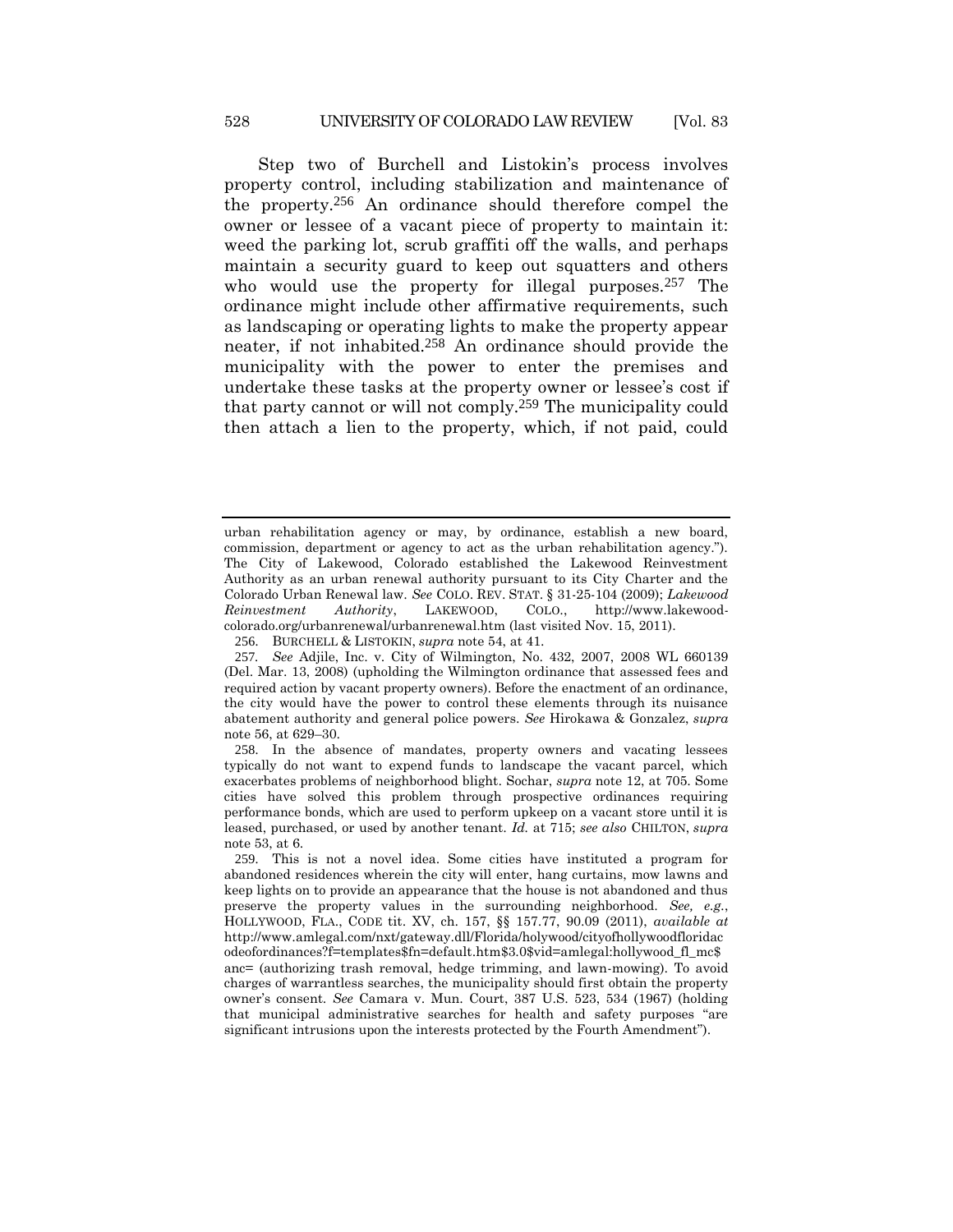eventually result in the municipality obtaining ownership of the structure.260

Regardless of who has control over the property—the owner, the municipality, or a third party to whom the original owner sells it—the third aspect of the abandoned property ordinance should address ongoing management and disposition of the property. In crafting this portion of the ordinance, municipalities should consult the metrics proposed in Part IV.B.2 to determine their long-term goals for the property. These may include continued maintenance of the empty structure while waiting for it to be purchased, re-leased, reused, demolished and redeveloped, or regreened. In pursuit of those goals, the municipality should then implement markettweaking mechanisms—code revisions that should spur market reuse or redevelopment, described in Part IV.B.1.b—as well as a plan for direct intervention if the market fails to find a new use for the parcel within a given period of time. The local government should also ensure that there is dedicated funding for maintenance or demolition.261

This step ties into the fourth step in Burchell and Listokin's process, which is the actual physical revitalization of the property. If the market-tweaking mechanisms are successful, the market should take care of this step; if they are not, the municipality should directly intervene.

# *b. Market-Tweaking Mechanisms: Modifying Existing Zoning Ordinances to Minimize Disincentives to Reuse or Redevelopment*

Once the municipality has created its abandoned property ordinance, it should examine other elements of its existing zoning code, which, if modified, could alleviate harms stemming from the existence of empty big box stores in the community and allow for the creation of better suburbs. These code changes should incentivize redevelopment or reuse and disincentivize new greenfield development.262 After these

<sup>260</sup>. Obtaining ownership in this manner may be a long process, and the specifics vary between states. *See* Dunn, *supra* not[e 190,](#page-40-1) at 22; *infra* Part IV.B.1.c (discussing vacant property acquisition).

<sup>261</sup>*. See* MALLACH, FACING*, supra* note [76,](#page-18-0) at 30; *infra* Part IV.B.2.1.C (addressing availability of funding).

<sup>262</sup>. Most zoning codes provide that if a nonconforming use is discontinued for a set period of time, it cannot be restarted. *See, e.g.*, PORTLAND, ME., CODE art. III, ch. 14, § 14-387 (2011), *available at* http://www.ci.portland.me.us/citycode/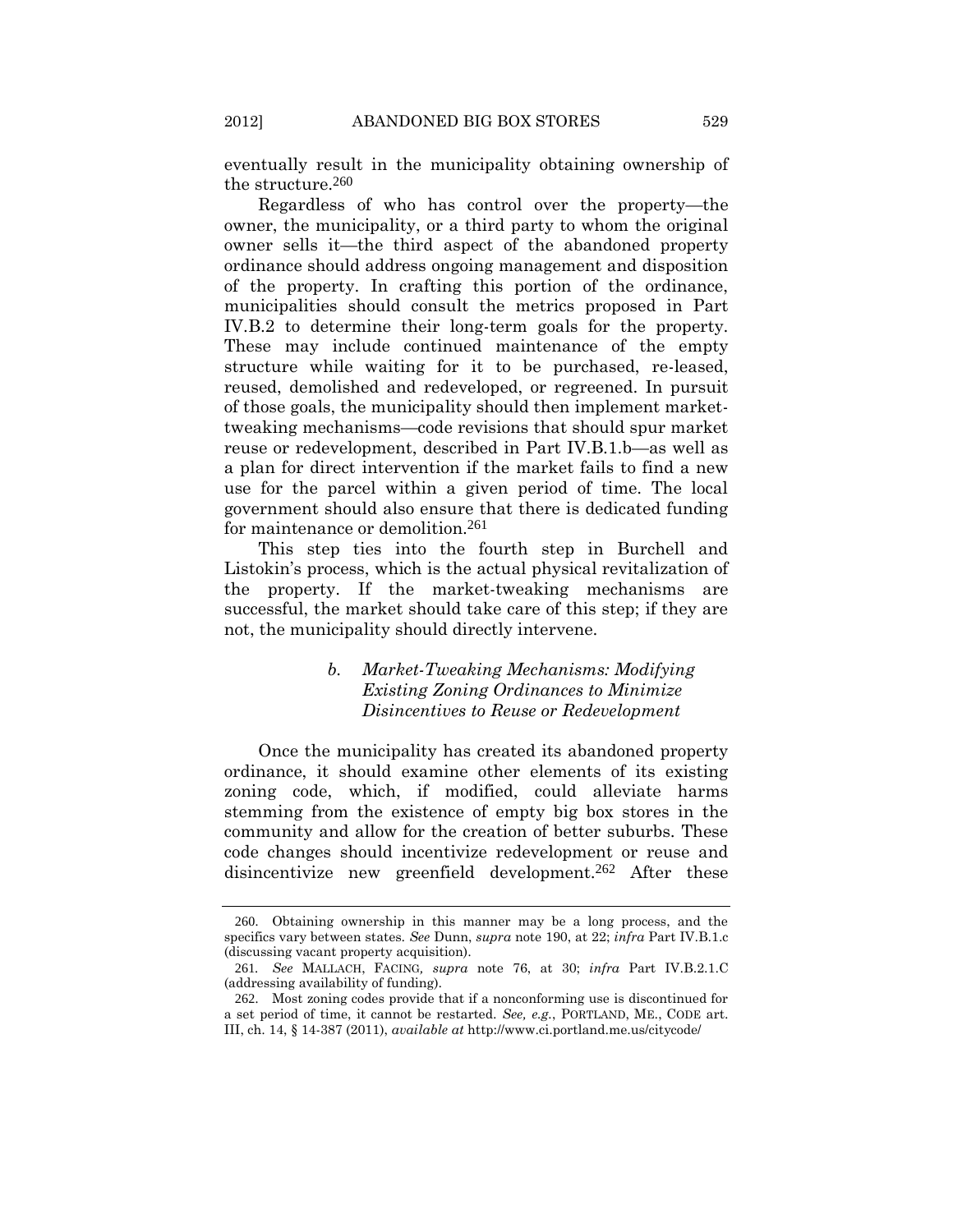changes are implemented, the market will decide what will become of the ghostbox, but the municipality can steer that determination to meet its predetermined goals for the empty big box parcels in its community based on which of these code modifications it chooses to implement.

### i. Incentivizing Reuse

As previously noted, many big boxes exist in exclusive commercial or retail zones; residential and office uses are often not permitted.263 This type of Euclidean zoning may work to dissuade or discourage adaptive reuse of ghostboxes. Thus, if a municipality has set a long-term goal of ghostbox reuse or retrofitting, the municipality should adopt a new mixed-use zoning designation for the area containing the vacant big box.264 The ordinance could expressly permit large-scale formula retail use,265 which would allow for reuse by another retailer, but the zoning would also allow for a school or community center to adaptively reuse the space.

<span id="page-59-0"></span>In addition to focusing on the specific site or commercial district where the empty big box is located, municipalities with ghostbox problems should look at their entire land use map and comprehensive plan. One way to encourage reuse of big box stores is to limit or eliminate any existing retail zones that encompass undeveloped greenfield space.266 Such a change

265*. See supra* note [139](#page-30-0) and accompanying text.

<span id="page-59-1"></span>chapter014.pdf ("If a nonconforming use . . . is discontinued for a period of twelve (12) months . . . the building or premises shall not thereafter be occupied or used except in conformity with the provisions of this article."). Thus, any suggested modifications to the zoning code proposed in this Article that make big boxes a nonconforming use would apply to ghostboxes, assuming they have been abandoned for the requisite period of time.

<sup>263</sup>*. See supra* note[s 27](#page-8-1)–[30](#page-9-0) and accompanying text.

<sup>264</sup>. To avoid charges of spot zoning, the city should rezone entire commercial strips, not just the big box parcel. Because this is a form of upzoning—allowing a greater range of uses—the likelihood of a Fifth Amendment takings claim is low. *See generally* Penn Cent. Transp. Co. v. City of New York, 438 U.S. 104 (1978) (holding that a state landmark preservation law did not effect a taking of property); R. Jeffrey Lyman, *Finality Ripeness in Federal Land Use Cases from*  Hamilton Bank *to* Lucas, 9 J. LAND USE & ENVTL. L. 101, 117 n.117 (1993) ("[T]he developer bringing a ripe claim after an upzoning request faces an uphill battle to establish an unconstitutional taking on the merits . . . .").

<sup>266</sup>. This type of downzoning could so severely impact a property owner's investment-backed expectations as to result in an unconstitutional regulatory taking of property. *See Penn Cent. Transp. Co.*, 438 U.S. at 124, 127–28. *But see*  Mark W. Cordes, *Takings, Fairness, and Farmland Preservation*, 60 OHIO ST. L.J. 1033, 1057 (1999) (noting that a taking is less likely if the land was purchased for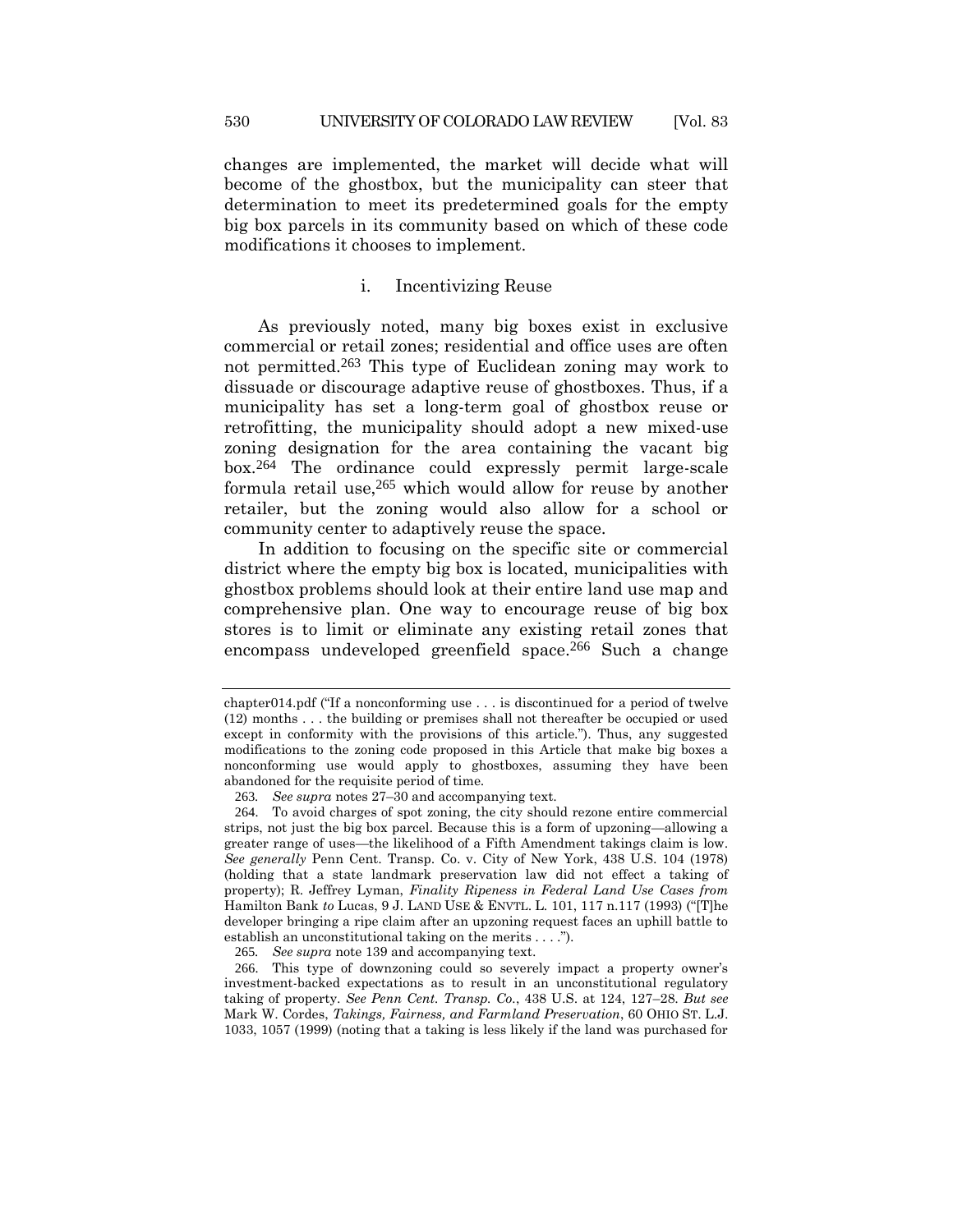would be helpful because big box developers and retailers have little incentive to reuse an existing store, which will necessitate costly changes to the structure and format, when there is an empty, inexpensive piece of land across town that is already zoned for retail use and ready to be built upon. A land use plan that limits sprawl has the effect of encouraging reuse of existing empty structures and fostering a culture of infill development.

Similarly, municipalities could incentivize reuse through the implementation of a building moratorium. A moratorium gives a municipality time to consider its needs and future land use planning while halting approval of new development.<sup>267</sup> This approach would be beneficial in an area that has a number of vacant big box stores as well as retailers who are submitting applications to create new ones.<sup>268</sup> The moratorium might prohibit a developer or retailer from constructing any new retail or commercial structure for a given period of time, or while there are existing ghostboxes in the municipality; in either case, reuse of an existing structure becomes more likely. Though a moratorium might decrease revenue or developer interest in investment in the short-term, the goal is not to limit development indefinitely; rather, it is to allow a municipality time to determine what location and what type of new development make sense for the community.

A final important market-tweaking change that local governments should make to incentivize ghostbox reuse is related to the leases that govern those stores. Big box retailers who lease stores commonly include a provision in their leases that restricts the building's owner from leasing the property to

agricultural, as opposed to development, purposes); La Croix, *supra* note [216,](#page-47-0) at 227, 247–74 (discussing potential takings claims when a city "downzon[es] urban property for urban agriculture and other green uses" and concluding "that takings issues, though potentially difficult, can for the most part be overcome" but cautioning that rezoning privately-owned land "for exclusive use as 'green infrastructure' would be vulnerable to attack as a taking").

<sup>267</sup>*. See* Tahoe-Sierra Pres. Council, Inc. v. Tahoe Reg'l Planning Agency, 535 U.S. 302 (2002) (upholding a temporary moratorium but leaving open the possibility that certain moratoria could constitute impermissible takings of private property).

<sup>268</sup>*. See generally* Home Depot U.S.A., Inc. v. Vill. of Rockville Ctr., 295 A.D.2d 426, 428–29 (N.Y. App. Div. 2002) (upholding a temporary moratorium on large retails structures); BELLINGHAM, WASH., CODE tit. 20, ch. 10, § 20.10.025 (2010), *available at* http://www.cob.org/web/bmcode.nsf/f6281a531e9ead4588257 384007b2367/91d83026b9a5e8d188257297005d5b72!OpenDocument (imposing a moratorium on retail development over 90,000 square feet unless the proposed development meets or exceeds LEED standards).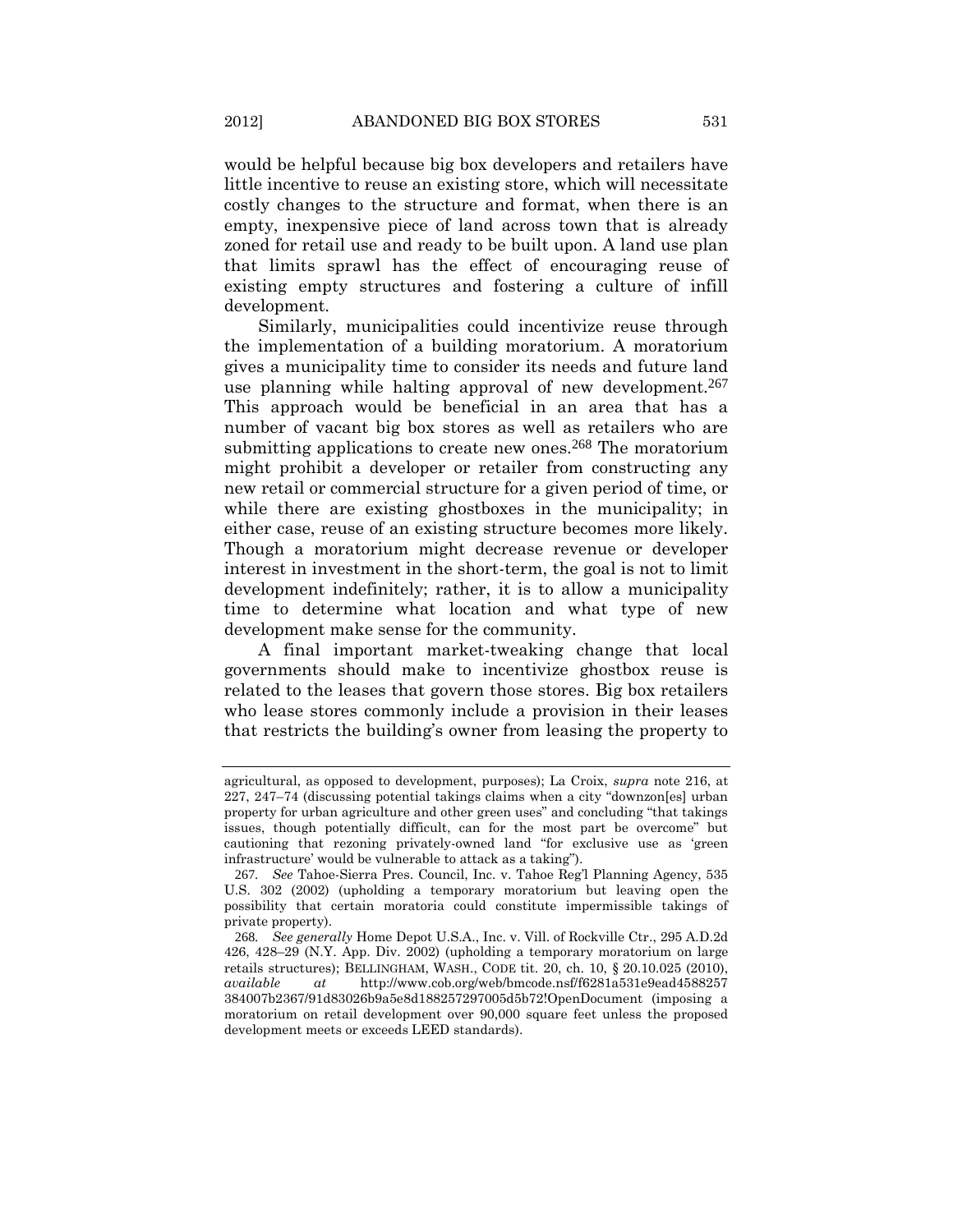<span id="page-61-0"></span>a competing retail tenant if the original big box retailer vacates the premises.269 Some cities have begun to proactively eliminate these contract clauses.270 The extent to which local governments can interfere with existing private contracts is more questionable, but likely to be acceptable in this context. Under the Contract Clause,<sup>271</sup> the government can only substantially impair existing private contracts if (1) there is "a significant and legitimate public purpose behind the regulation, such as the remedying of a broad and general social or economic problem,"272 and (2) "the adjustment of 'the rights and responsibilities of contracting parties [is based] upon reasonable conditions and [is] of a character appropriate to the public purpose justifying [the legislation's] adoption.' " 273 Thus, relying on the significant and legitimate economic and social harms addressed earlier in this Article as a basis for the use of its police power, a municipality might consider passing an ordinance that voids such existing non-compete clauses in the leases of big box retail tenants or prohibits them from including such provisions if they are to renew their leases.<sup>274</sup> Such a provision would make it easier for an empty big box store to be reused, and thus would lessen the likely amount of time it will remain dark, as well as reduce the impact of other related harms.275

<sup>269</sup>*. See, e.g.*, TAUB, *supra* not[e 61,](#page-16-0) at 1253.

<sup>270</sup>. For example, Peachtree City, Georgia, passed an ordinance that requires conditional use approval for buildings over 10,000 feet; to obtain that approval, the retail tenant must submit a copy of its lease agreement to the city attorney, who then verifies that it does not contain a non-compete clause. PEACHTREE CITY, GA., ORDINANCE pt. II, app. A, art. X, § 1006.3(a)(6) (1999), *available at* http://library.municode.com/index.aspx?clientid=11414 ("If such tenant . . . voluntarily vacates such premises or otherwise ceases to conduct its retail business on the premises, the landlord shall be free to market and lease such premises to another person or company."). Because these ordinances are forwardlooking and do not interfere with performance of already existing contracts, the Contract Clause does not apply. *See* Ogden v. Saunders, 25 U.S. 213, 262 (1827).

<sup>271</sup>. U.S. CONST. art. I, § 10, cl. 1 ("No State shall . . . pass any . . . Law impairing the Obligation of Contracts . . . .").

<sup>272</sup>. Energy Reserves Grp., Inc. v. Kan. Power & Light Co., 459 U.S. 400, 411– 12 (1983) (citation omitted).

<sup>273</sup>*. Id.* at 412 (quoting U.S. Trust Co. v. New Jersey, 431 U.S. 1, 22 (1977)) (alterations in the original).

<sup>274</sup>*. But see* Note, *Constitutionality of the New York Emergency Housing Laws*, 34 HARV. L. REV. 426, 430 (1921) ("Where . . . the contract in question is an ordinary private contract, valid when made, it would seem to be going counter to the plain words of the Constitution to hold that a state, even in the exercise of the police power, could impair it.").

<sup>275</sup>. The counterargument is that a tenant who insists on such a lease provision might refuse to renew its lease if such an ordinance were adopted. This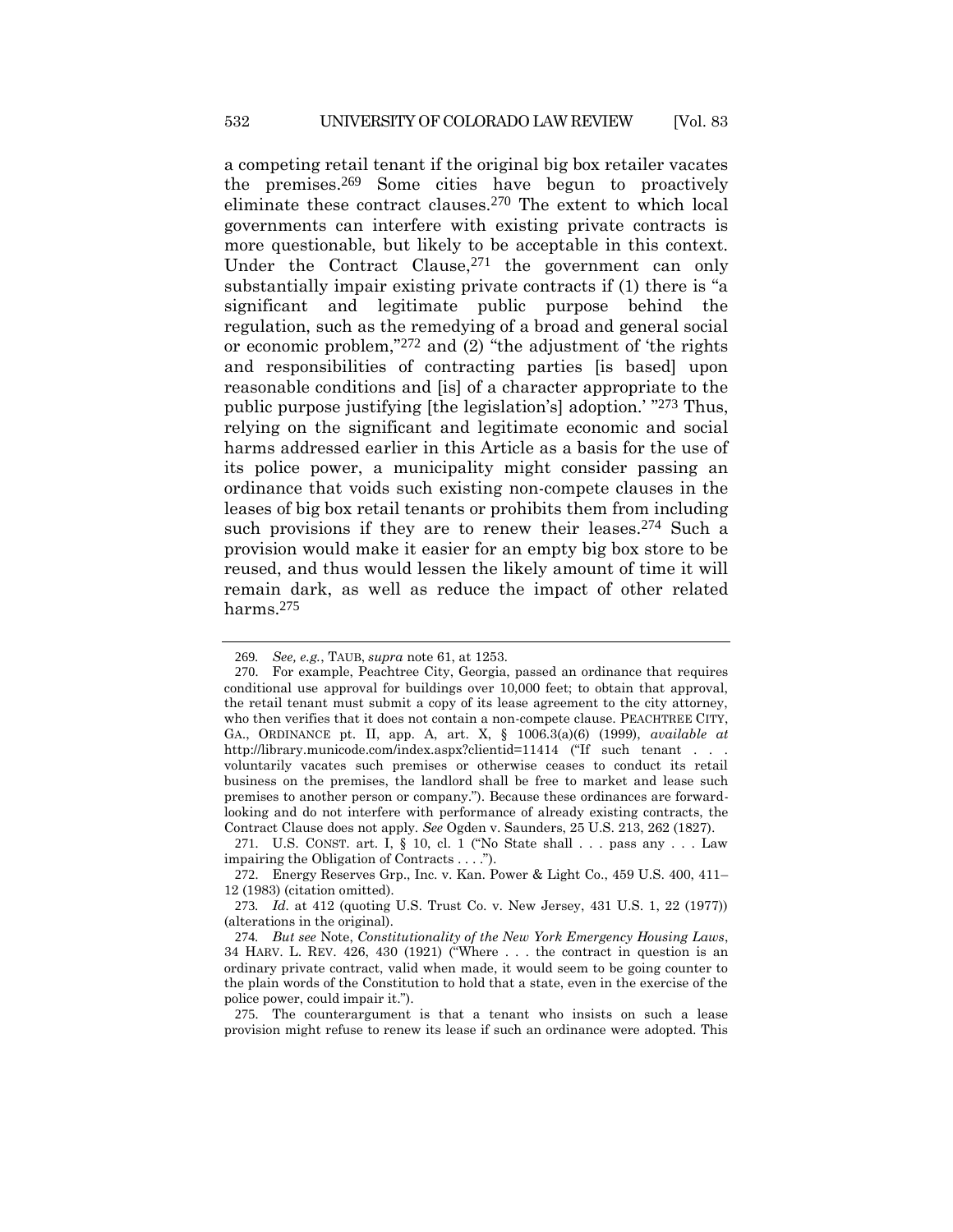Of course, municipalities can also provide direct financial incentives for reuse in order to induce developers to do what the city hopes they will do.276 Because reuse of an existing big box building is often more costly than constructing a new one,277 some communities have begun to provide tax credits to developers if they reuse existing big box stores.278 Similarly, municipalities can encourage reuse of existing structures by adopting the International Existing Building Code.279 Developers and retailers who reuse a building would thus be subject to the existing building code instead of requirements for new construction, which are often more stringent and costly to implement in older structures.280 Finally, municipalities could provide fast-tracked permitting, which can be very helpful in communities where the queue for major development approval might be months or years long.281

### ii. Incentivizing Redevelopment

There are also a number of changes that a municipality can make to its zoning ordinances to incentivize redevelopment of its empty big box stores and encourage replacement with more sustainable development projects. First, just as to

280*. See* Krafve, *supra* note [279;](#page-62-0) *Effective Use of the International Existing Building Code*, INT'L CODE COUNCIL, http://publicecodes.citation.com/ icod/iebc/2009/icod\_iebc\_2009\_effectiveuse.htm (last visited Oct. 10, 2011).

<span id="page-62-0"></span>

may create an additional ghostbox in the short run, unless the city had other suggested provisions in place, such as a moratorium.

<sup>276</sup>. James E. Holloway & Donald C. Guy, *Smart Growth and Limits on Government Powers: Effecting Nature, Markets, and the Quality of Life Under the Takings Clause and Other Provisions*, 9 DICK. J. ENVTL. L. & POL'Y 421, 426 nn.5– 6 (2001) (discussing sticks and carrots).

<sup>277</sup>*. See supra* note [170](#page-36-0) and accompanying text.

<sup>278</sup>. At the state level, South Carolina adopted the Retail Facilities Revitalization Act, which provides tax credits to developers who improve, renovate or redevelop abandoned big box stores of 40,000 square feet or larger. S.C. CODE ANN. § 6-34-10 to -40 (2010)*.*

<sup>279</sup>*. International Existing Building Code*, INT'L CODE COUNCIL, http://publicecodes.citation.com/icod/iebc/2009/index.htm (last visited Sept. 19, 2011). The International Existing Building Code (IEBC) "is designed to encourage the re-use of older existing buildings and help efforts to revitalize older areas of the city." Ellen Krafve, *Tyler Adopts Existing Building Code*, KLTV (Mar. 10, 2010, 12:13 PM), http://www.kltv.com/Global/story.asp?S=12117573.

<sup>281</sup>. Expedited permitting is often used to incentivize green building and affordable housing projects. *See, e.g.*, MIAMI-DADE COUNTY, FL., CODE pt. 3, ch. 8, art. I, § 8-6 (2010), *available at* http://library.municode.com/index.aspx?clientID =10620&stateID=9&statename=Florida (expedited permit program for green buildings); San Diego, Ca., Affordable/In-fill Housing and Sustainable Buildings Expedite Program, Council Policy, No. 600-27 (effective May 20, 2003).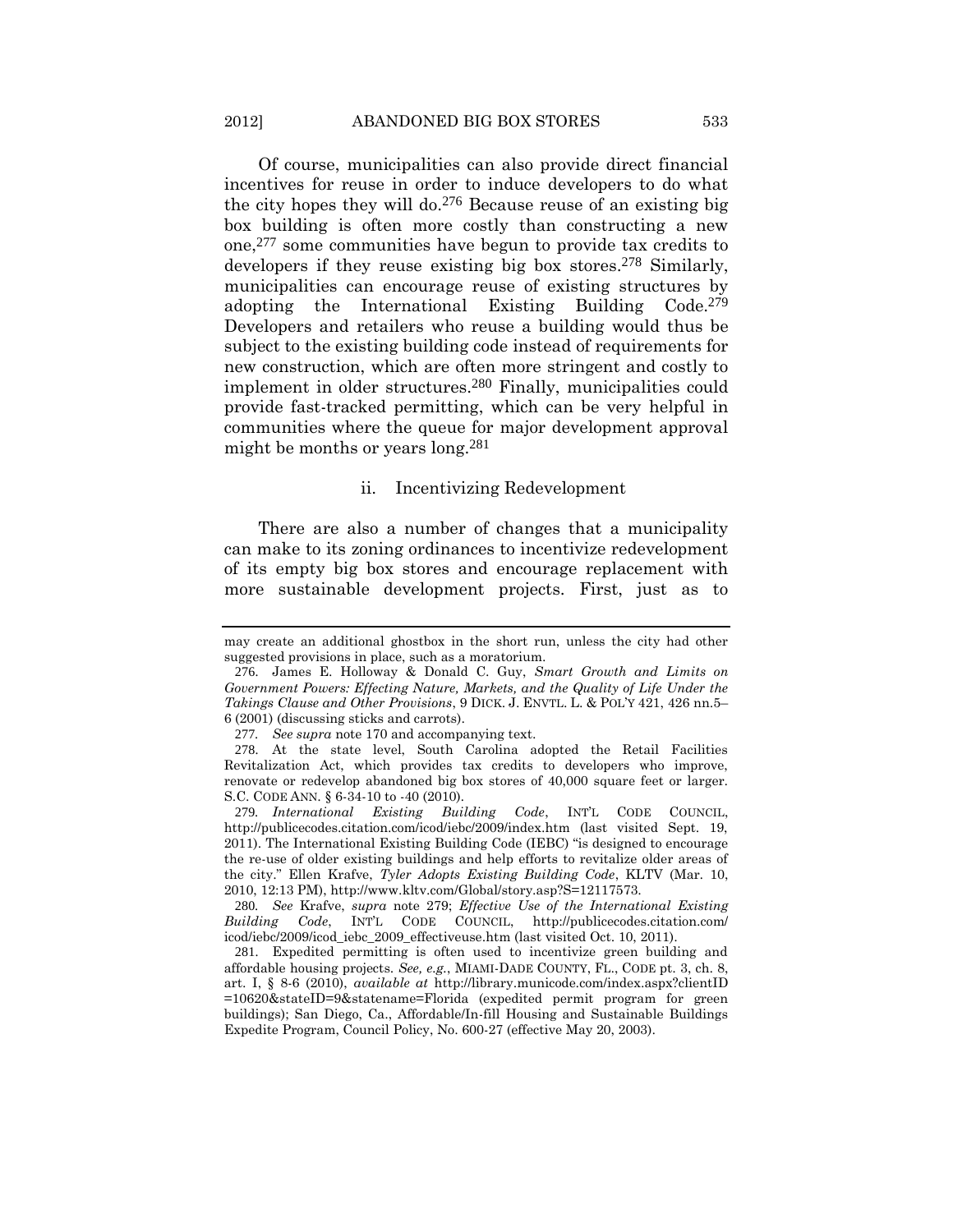incentivize reuse, the municipality should rezone the area to allow for a mix of uses—not just commercial, but also residential, urban agriculture, office, and light industrial.282 Further, if a municipality decides to adopt a regreening strategy and demolish its existing vacant big box stores, it could rezone the land containing the ghostboxes from commercial to open space.283 This would prohibit new commercial development in those locations, while at the same time limiting and thus increasing the value of the existing supply of actively used commercial and big box buildings.<sup>284</sup>

Because funding assistance is a strong incentive to developers, some municipalities have created a public improvement fee system, whereby a private developer partially finances a reuse or redevelopment project through bonds. The city then passes a resolution or ordinance allowing the developer to pay off the bonds by charging a public improvement fee, which looks a lot like a sales tax (e.g., 1% on top of existing sales tax) that is paid by shoppers and remits to the developer.285 The developer records a private covenant requiring retailers to charge the fee, which may continue until the debt has been paid or for a given time period.286

Because the physical layout of a site is dictated by the zoning code, revising these physical requirements can encourage redevelopment of ghostbox sites,<sup>287</sup> as well as better-

<sup>282</sup>. "Simply rezoning the commercial properties along strip corridors to allow for residential use can stimulate gradual transformation in a hot market area." DUNHAM-JONES & WILLIAMSON, *supra* not[e 24,](#page-8-0) at 87.

<sup>283</sup>*. But see supra* notes [264,](#page-59-0) [266](#page-59-1) (discussing potential regulatory takings claims that could result from rezoning).

<sup>284</sup>. Jonathan Lerner, *Turning Failed Commercial Properties into Parks*, MILLER-MCCUNE (Dec. 28, 2010), http://www.miller-mccune.com/businesseconomics/turning-failed-commercial-properties-into-parks-26410/.

<sup>285</sup>*. See, e.g.*, Lakewood, Colo., Ordinance § 0-2002-7 (Feb. 26, 2002), *available at* http://www.lakewood.org/index.cfm?&include=/citycouncil/2002archive/ ordinances/o200207.cfm; *see* Kieran Nicholson, *Villa Italia Successor Wins Tax: Improvement Fee Will Pay Off Developer's Bonds*, DENVER POST, Dec. 20, 2001, at B02, *available at* ProQuest, File No. 96175911.

<sup>286</sup>. Lakewood, Colo., Ordinance § 0-2002-7, *supra* note 285; *see also* DUNHAM-JONES & WILLIAMSON, *supra* note [24,](#page-8-0) at 159. Though it is beyond the scope of this Article, a city considering a public improvement fee should consult state law to ensure that it will be considered a fee and not a tax, to which special requirements might attach. *See* Valero Terrestrial Corp. v. Caffrey, 205 F.3d 130, 134 (4th Cir. 2000) ("To determine whether a particular charge is a 'fee' or a 'tax,' the general inquiry is to assess whether the charge is for revenue raising purposes, making it a 'tax,' or for regulatory or punitive purposes, making it a 'fee.' ").

<sup>287</sup>*. See supra* Part I.B.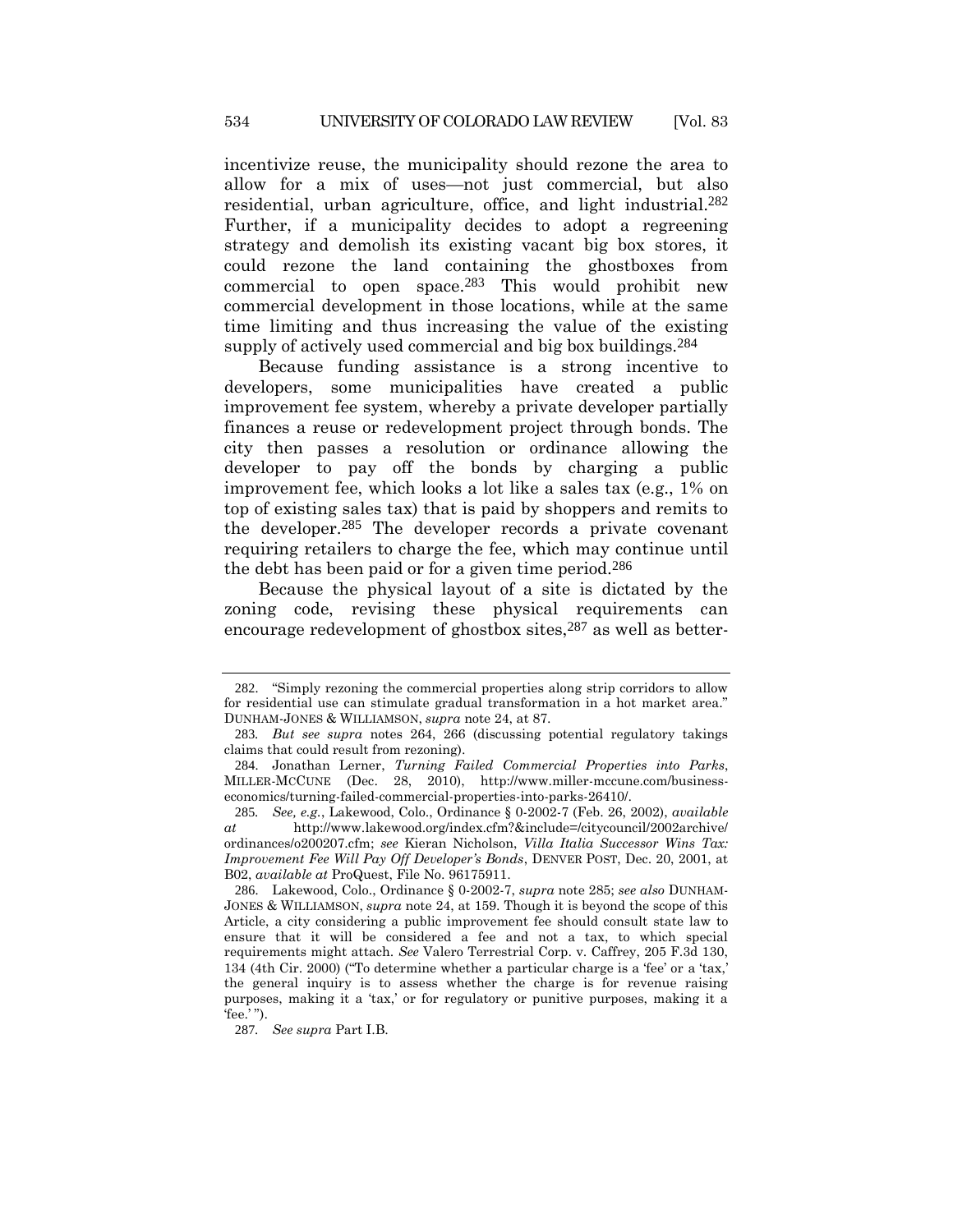designed suburbs. Any redevelopment would be subject to the new regulations. Commercial zones, especially those in suburban areas, often have setbacks that require a structure to be constructed a certain distance from the street or sidewalk (if there is one),288 minimum parking requirements (meaning a developer must provide at least a given number of parking spaces), $289$  and maximum building height limits. $290$  These requirements serve to foster low-density sprawl development. Thus, municipalities should do away with minimum setbacks, instead requiring buildings to be placed up to the edge of the sidewalk. This design encourages more pedestrian traffic and fosters a more comfortable pedestrian environment. Such a change can turn major arterial streets into boulevards that promote walking and shopping instead of driving and parking. Local governments should also implement a maximum parking requirement instead of a minimum, which would cap the number of parking spaces permitted, or require shared or stacked parking. By reducing the amount of land that could be used for parking, localities increase the efficiency of land being used.291

Although these changes would encourage suburban redevelopment "done right," some developers will balk at them—especially those involving implementation of a maximum parking requirement.292 Under current minimum

<sup>288</sup>*. See, e.g.*, SPOKANE, WA., CODE, tit. 17C, ch. 17C.120, § 17C.120.230A (2011), *available at* http://www.spokanecity.org/services/documents/smc/ ?Section=17C.120.230 ("The required structure setbacks promote streetscapes that are consistent with the desired character of the different commercial zones."). 289*. See supra* note[s 42](#page-11-0)–[43](#page-11-1) and accompanying text.

<sup>290</sup>. *See, e.g.*, YARMOUTH, ME., ZONING ORDINANCE, ch. 701, art. II, § K (2010) (imposing a thirty-five foot height limit).

<sup>291</sup>. This is because sites can be demolished and redeveloped at greater densities, since square footage that previously would have been required for parking can now be used as part of the new structure. This change also increases the tax base. *See* Tyler Cowen, *Free Parking Comes at a Price*, N.Y. TIMES (Aug. 14, 2010), http://www.nytimes.com/2010/08/15/business/economy/15view.html ("Many suburbanites take free parking for granted, whether it's in the lot of a bigbox store or at home in the driveway. Yet the presence of so many parking spaces is an artifact of regulation and serves as a powerful subsidy to cars and car trips. Legally mandated parking lowers the market price of parking spaces, often to zero.").

<sup>292</sup>. One could argue that while new regulations would result in a better quality of design and environment, they might in fact hinder redevelopment of the site. If a city's goal is simply to get *anything* in place of the abandoned big box, perhaps these revisions would not be beneficial. However, if its goal is to learn from past mistakes, and foster what it views as better development in the future, these suggestions are applicable.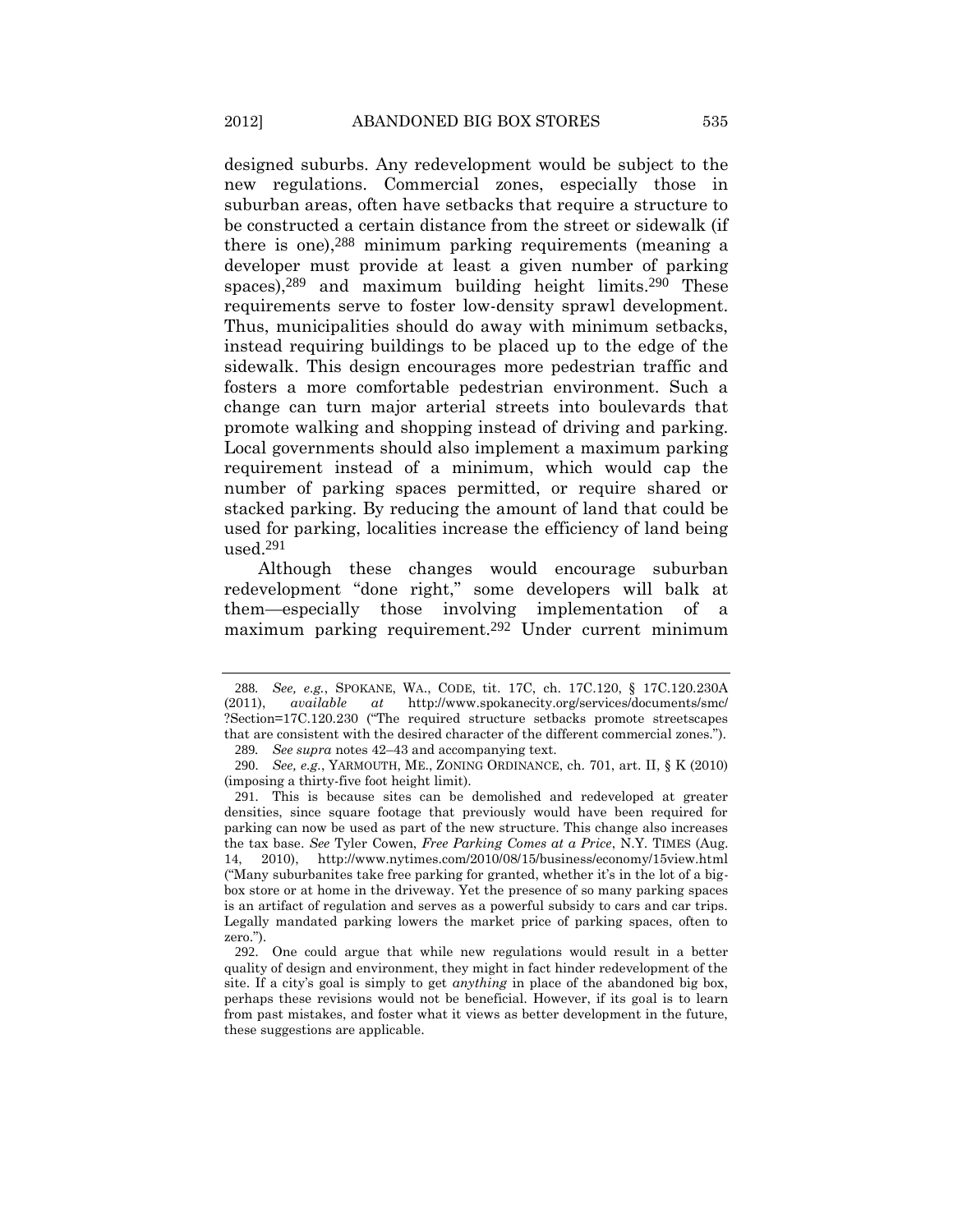parking standards, parking lots are large enough to accommodate every shopper on the busiest shopping day of the year.293 One purported purpose of these minimums is to reduce the negative externalities such as pollution and green house gas emissions that are caused by cars driving around and idling while looking for parking spaces.<sup>294</sup> Further, if a potential shopper is driving by and sees available parking spaces, she will believe that the store is not overly crowded and that it will be easy to get in and get shopping done. Conversely, parking maximums provide a reduced number of parking spaces to potential shoppers, which might regularly all be taken up. Thus, some potential shoppers will choose not to stop and shop, because finding parking elsewhere and walking to the store is not part of the big box shopping culture. Further, while parking maximums may make sense in locations that are well served by mass transit or are accessible by bicycle, they make less sense in areas that are strictly accessed via car (as is the case for many big box locations).295 Thus, a town that decides to implement parking maximums on sites containing ghostboxes should be serious about its desire to urbanize the area at issue. The town's goals should likely not be to attract another big box retailer to reuse the vacant space but to foster a redevelopment project that will bring more pedestrian activity into the community. Although the changes that will result from these zoning revisions will occur slowly redevelopment of one abandoned parcel at a time—in the aggregate they will make a dramatic difference in the look and feel of a community.296

<sup>293</sup>*. See* Evans-Cowley, *supra* note [49,](#page-12-0) at 335 (discussing minimum parking requirements and demand, and noting that retailers often provide *more* parking than is required under the code); Richard W. Wilson*, Suburban Parking Requirements: A Tacit Policy for Automobile Use and Sprawl*, 61 J. AM. PLAN. ASS'N 29, 30 (1995) (discussing minimum parking standards).

<sup>294</sup>. Stroud v. City of Aspen, 532 P.2d 720, 723 (Colo. 1975) (suggesting that minimum parking requirements might address pollution caused by drivers looking for places to park). *But see* Michael Lewyn, *What Would Coase Do? (About Parking Regulation)*, 22 FORDHAM ENVTL. L. REV. 89, 91 (2010) (noting that minimum parking requirements might result in more negative externalities than they eliminate).

<sup>295</sup>. One could argue that even in areas that are well-served by mass transit, people will still want their cars when they shop at big box stores, as they often buy large items, or bulk supplies, and thus cannot easily carry their purchases home on transit.

<sup>296</sup>*. See, e.g*., DUNHAM-JONES & WILLIAMSON, *supra* note [24](#page-8-0), at 3 ("A decade after Boulder, Colorado, revised zoning and setback regulations along suburban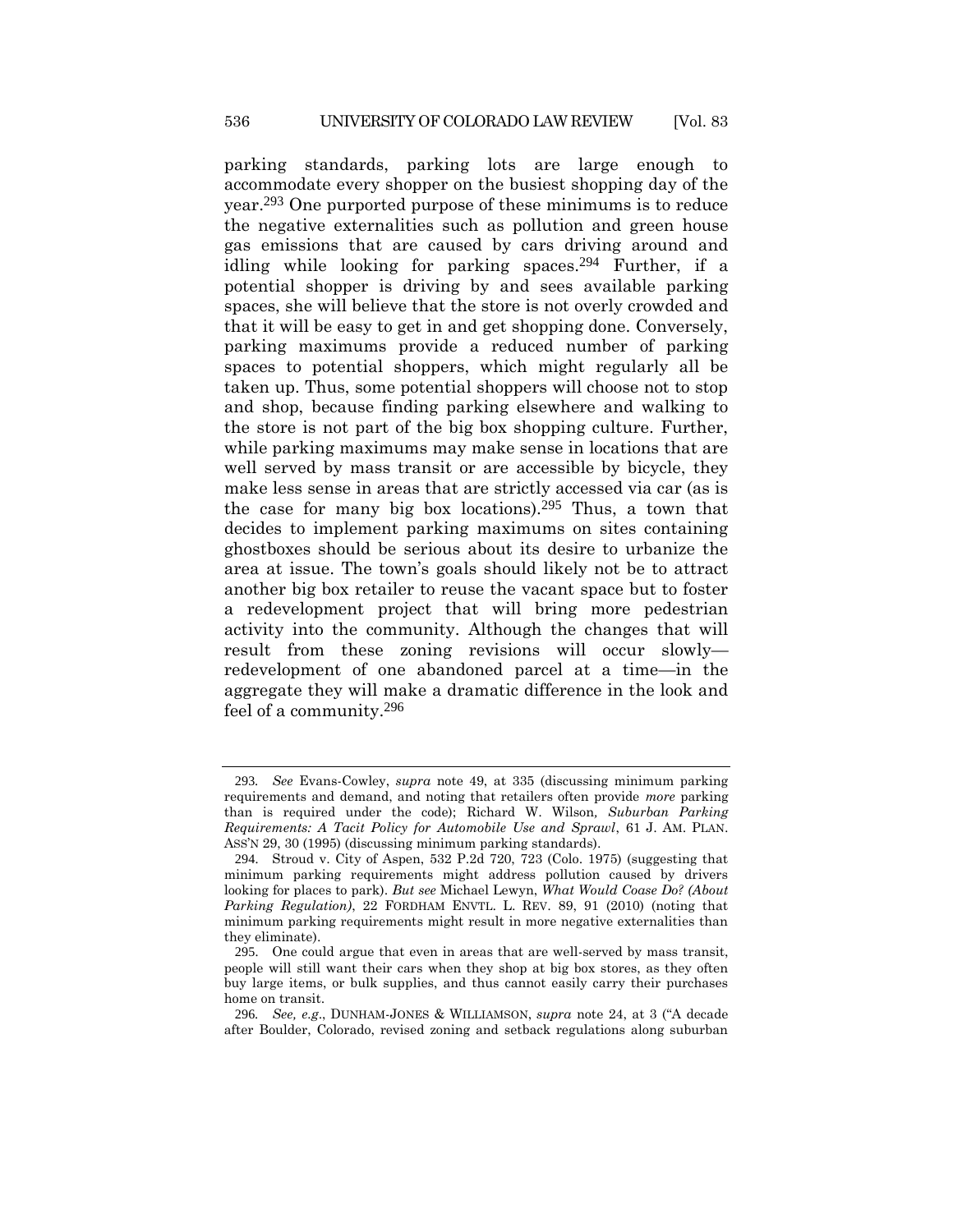2012] ABANDONED BIG BOX STORES 537

A municipality with a ghostbox problem could implement all or a combination of these suggested zoning revisions. They will serve to better the physical appearance of the abandoned property, and will also increase the likelihood that it will be redeveloped or reused in a way that will further higher density, new urbanist redevelopment of suburban, sprawl-ridden areas.

### *c. Direct Intervention: Acquiring Title*

Even if a municipality selects a goal and implements market-tweaking devices in pursuit of that solution, the market might not produce a new use for the space within a reasonable period of time. In that event, the municipality should have a plan in place to take control of the ghostbox and seek an alternative use.297 To do so, it must first obtain title to the property.

In the event that the abandoned big box store has unpaid taxes, the municipality might be able to obtain title through the state tax foreclosure laws.298 For example, some states have enabled local land banks to automatically gain title to properties that fail to sell at a tax foreclosure sale.299 Many state tax foreclosure laws are outdated, so this process may take quite a long time.300 States could also play a role by revising their tax laws to allow property owners to donate their abandoned big box (or other) stores to the municipality in

<span id="page-66-0"></span>arterials, new mixed-use buildings with sidewalk cafés appear cheek by jowl with older carpet-supply stores set behind large parking lots.").

<sup>297</sup>. If a city is hesitant to take action, but the citizens within the community want to force the city to address harms caused by abandoned big box stores, those citizens might consider using the state initiative process to place such a requirement on the ballot.

<sup>298</sup>*. See* MALLACH, FACING, *supra* note [76,](#page-18-0) at 51; Accordino & Johnson, *supra*  note [15,](#page-5-1) at 307–08 (noting that if property is tax delinquent for a certain amount of time, a city can initiate a tax sale).

<sup>299</sup>*. See* Alexander, *supra* note [180,](#page-38-0) at 150 (describing Louisville and St. Louis Land Banks). Ohio has gone a step further, empowering land banks to purchase properties that are delinquent even before a public auction takes place. OHIO REV. CODE ANN. §§ 323.78, 1724.02 (LexisNexis Supp. 2011). This reduces the risk of an absentee owner purchasing the property at a tax foreclosure sale. *See* La Croix, *supra* note [216,](#page-47-0) at 231–32.

<sup>300</sup>. MALLACH, FACING*, supra* note [76,](#page-18-0) at 51; *see also* TERESA GILLOTTI & DANIEL KILDEE, GENESEE INST., LAND BANKS AS REVITALIZATION TOOLS: THE EXAMPLE OF GENESEE COUNTY AND THE CITY OF FLINT, MICHIGAN 143 (describing the old system in Michigan where "abandoned properties were either transferred to private speculators through tax lien sales or became state-owned property through foreclosure," which meant that *local* government officials could not intervene).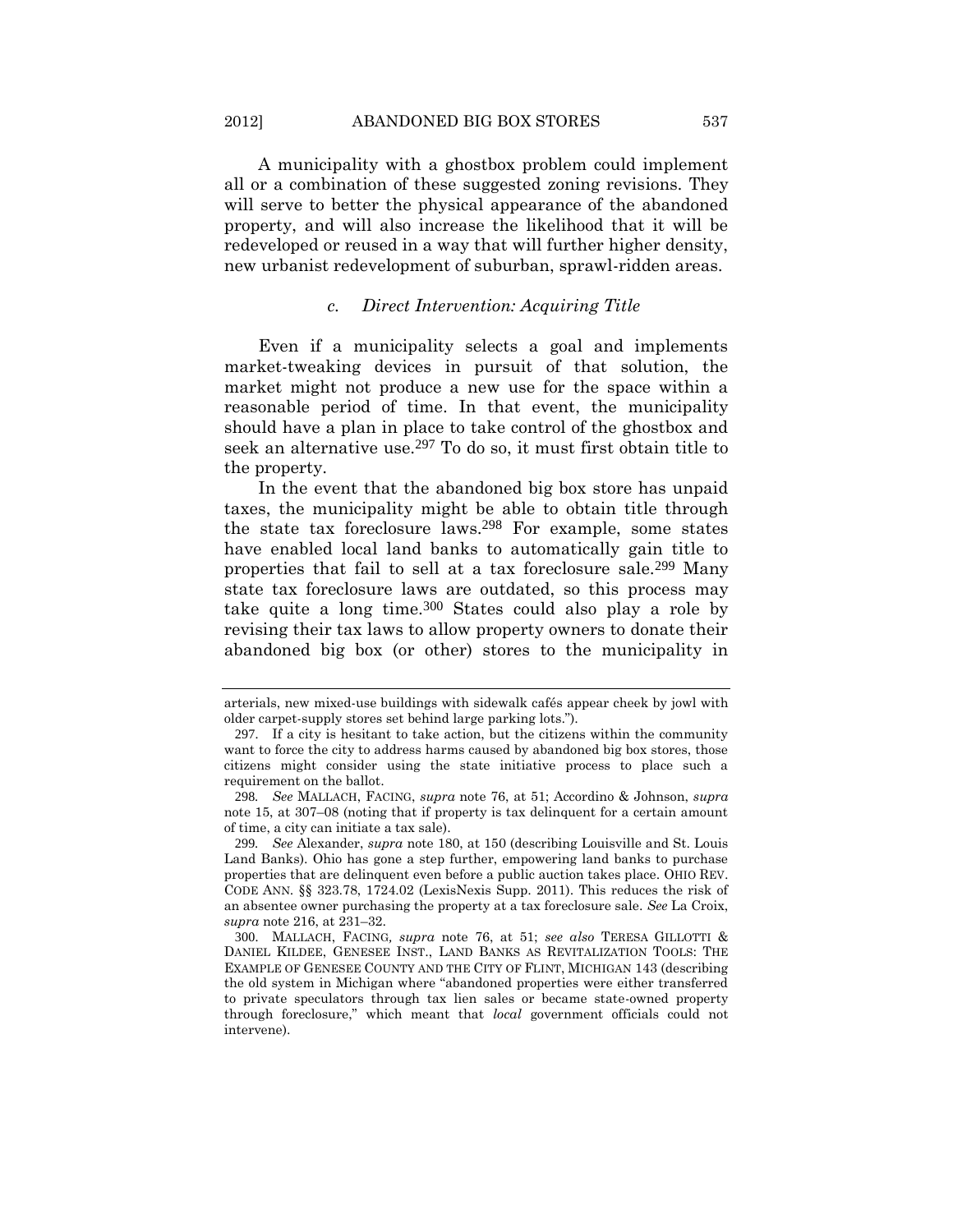which they are located and receive a tax write-off or other benefit for that donation.

Depending on the physical state of the abandoned big box parcel, its level of blight, and its impact on the surrounding community, the local government could declare it to be a nuisance property. A nuisance determination might allow a locality to obtain civil penalties, appoint a receiver, or take physical possession of the property.301 Cities also may use their power of eminent domain to acquire abandoned buildings, though this is costly—and now somewhat more difficult due to state legislation passed in the wake of *Kelo*. 302 Depending on the financial situation of the ghostbox owner, cities may also purchase dark big box stores at bargain prices.303 This approach has the benefit of avoiding tax foreclosure proceedings. Finally, some vacant property ordinances impose daily fines for noncompliance, which may lead a property owner to turn its vacant property over to the city to avoid large fine payments.304

<span id="page-67-0"></span>After acquisition, the local government must manage the property until it is reused or redeveloped. Because property management requires time and expertise, the local government

<sup>301</sup>. Some cities arrive at a nuisance determination only after using their code enforcement process. *See* Accordino & Johnson, *supra* not[e 15,](#page-5-1) at 309 (noting that code enforcement can result in fines or demolition).

<sup>302</sup>*. See, e.g.*, Accordino & Johnson, *supra* note [15,](#page-5-1) at 309 (describing use of eminent domain if a building is in a redevelopment area); Thomas J. Vicino, *The Quest to Confront Suburban Decline: Political Realities and Lessons,* 43 URB. AFF. REV. 553, 564 (2008) ("The county acquired, condemned, and demolished the Victory Villa Gardens Complex in the Glenmar neighborhood. In its place, [the] Office of Community Conservation Director . . . and [the] County Councilor . . . enticed . . . the region's largest homebuilder, with \$20 million to redevelop the site."). *See generally* Ilya Somin, *The Limits of Backlash: Assessing the Political Response to* Kelo, 93 MINN. L. REV. 2100 (2009) (discussing state legislative responses to *Kelo*).

<sup>303</sup>. For example, after a 600,000 square foot outdoor shopping mall went dark, the municipality in which it was located purchased the property for \$185,000 and a promise to forgive unpaid taxes. DUNHAM-JONES & WILLIAMSON, *supra* note [24,](#page-8-0) at 52; *see also* Alexander, *supra* note [180,](#page-38-0) at 154–55 (describing Atlanta Land Bank, which has the power to extinguish certain taxes). Of course, even at bargain prices, in this economy, many municipalities are unable to purchase anything. *See* Sara Behunek, *Three American Cities on the Brink of Broke*, CNN MONEY (May 28, 2010, 1:06 PM), http://money.cnn.com/2010/05/ 28/news/economy/american\_cities\_broke.fortune/index.htm.

<sup>304</sup>*. See, e.g.*, BALTIMORE, MD., CODE art. 13 § 4-13 (2011); CHICAGO, ILL., CODE art. I, tit. 13, ch. 13-12, §13-12-125(d) (2010), *available at* http://www.amlegal.com/nxt/gateway.dll/Illinois/chicago\_il/municipalcodeofchicago ?f=templates\$fn=default.htm\$3.0\$vid=amlegal:chicago\_il; *see also* Hirokawa & Gonzalez, *supra* note [56,](#page-15-0) at 632 n.22 (citing ordinances that impose fines).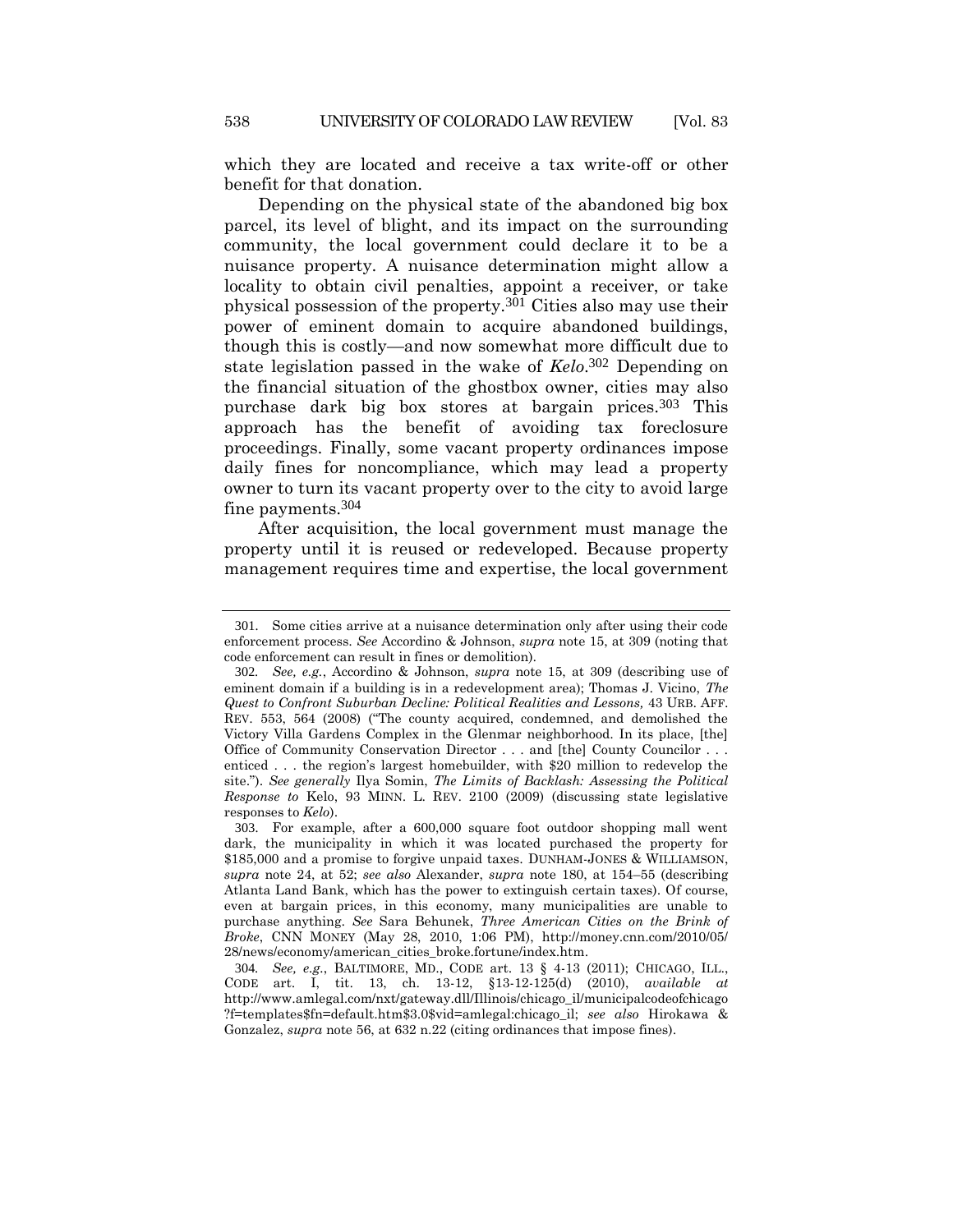should delegate this task. If the state or locality has already created a Land Bank Authority or Redevelopment Agency, that entity should be tasked with obtaining title to ghostboxes and managing their disposition.<sup>305</sup> Land banks, a relatively new phenomenon, exist expressly "to convert the vacant and abandoned land of our central cities to assets contributing to the health and vitality of a community,"306 and they have the power to acquire, manage, and dispose of vacant and abandoned property.307 For those without Land Banks, some cities have found success in partnering with Community Development Corporations (CDCs) to work on redevelopment projects.308 CDCs are "community-based organizations that conduct revenue-generating business with the primary purpose of economic and social development of their community," and thus are well suited to property acquisition, management, and disposition.309

### 2. Metrics: Which Solution for Which Community?

Once a municipality has determined that it will address its empty big box problem, it must decide which of the solutions discussed above to promote and which zoning changes to adopt. This Section proposes a set of metrics—criteria for choosing a

<sup>305</sup>. SCHILLING, BLUEPRINT BUFFALO, *supra* note [224,](#page-49-1) at 154–55 (addressing why land banks can effectively manage the disposition of vacant property).

<sup>306</sup>. Alexander, *supra* not[e 180,](#page-38-0) at 141.

<sup>307</sup>. For example, Michigan recently adopted a new law, the " 'land bank fast track act,'" MICH. COMP. LAWS  $\S$  124.75–124.774 (2004), the purpose of which is "to assemble or dispose of public property, including tax reverted property, in a coordinated manner to foster the development of that property and to promote economic growth in this state and local units of government," *id.* § 124.752. The statute also gives power to a land bank authority "to acquire, assemble, dispose of, and quiet title to property." *Id.* Under the statute, local governments are able to obtain control of vacant land more quickly, and they have more authority to do so than they did under the previous law. *See generally* GILLOTTI & KILDEE, *supra* note [300,](#page-66-0) at 143 (describing problems with previous law, including the tax foreclosure system).

<sup>308</sup>*. See generally* James J. Kelly, Jr., *Refreshing the Heart of the City: Vacant Building Receivership As a Tool for Neighborhood Revitalization and Community Empowerment*, 13 J. AFFORDABLE HOUSING & COMMUNITY DEV. L. 210 (2004) (describing benefits of community development corporations).

<sup>309</sup>. Note, *Community Development Corporations: Operations and Financing*, 83 HARV. L. REV. 1558, 1560 (1970). Although CDCs have traditionally focused on development of new housing as a route to revitalizing neighborhoods, they are finding new roles to play in revitalizing "shrinking cities." *See* Alan Mallach, *Where Do We Fit in? CDCs and the Emerging Shrinking City Movement*, SHELTERFORCE, Spring 2011, at 40, 43, 45.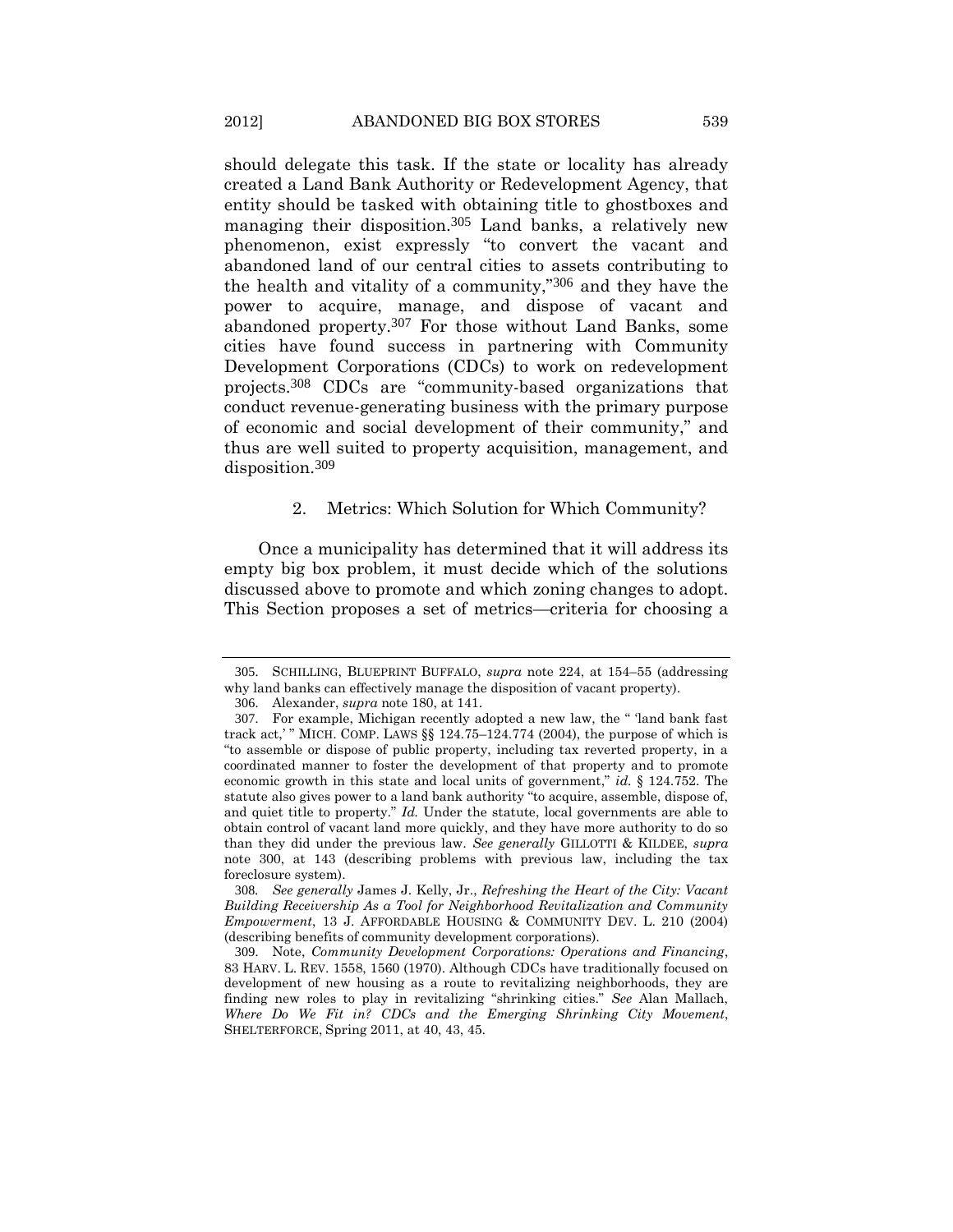remedy—that a local government can use to determine which approach or proposed solution makes the most sense for its community.310 These metrics are: economic state (including the municipality's financial concerns and market demand); ecological goals (including the municipality's commitment to sustainable development and new urbanist ideals); existing retail landscape (including the location and number of existing retail structures); and existing land development patterns (including not just buildings, but also open space, landfill space, parking structures, etc.).311

*Id.*

<sup>310</sup>. *Cf.* SETH TULER ET. AL., ENVIRONMENTAL PERFORMANCE METRICS FOR OIL SPILL RESPONSE 7 (2006), *available at* http://www.crrc.unh.edu/progress\_ reports/tuler/oilspillmetricslitreviewapr06.pdf. Tuler writes that:

<sup>[</sup>A]ny set of metrics is incomplete and may at best be considered only *representative* of the myriad of decision factors that could be brought to bear on the situation. For this reason, metrics are often referred to as *indicators* to emphasize the representational relationship these measures have to the state of complex systems. They are indicative – but not definitive – gauges, and consequently must be interpreted with their limitations in mind.

<sup>311</sup>. The matrix demonstrates the interaction between the metrics and the options for the second life of the ghostbox. The following Parts present each metric, and discuss how each metric would weigh in favor of or against each possible solution.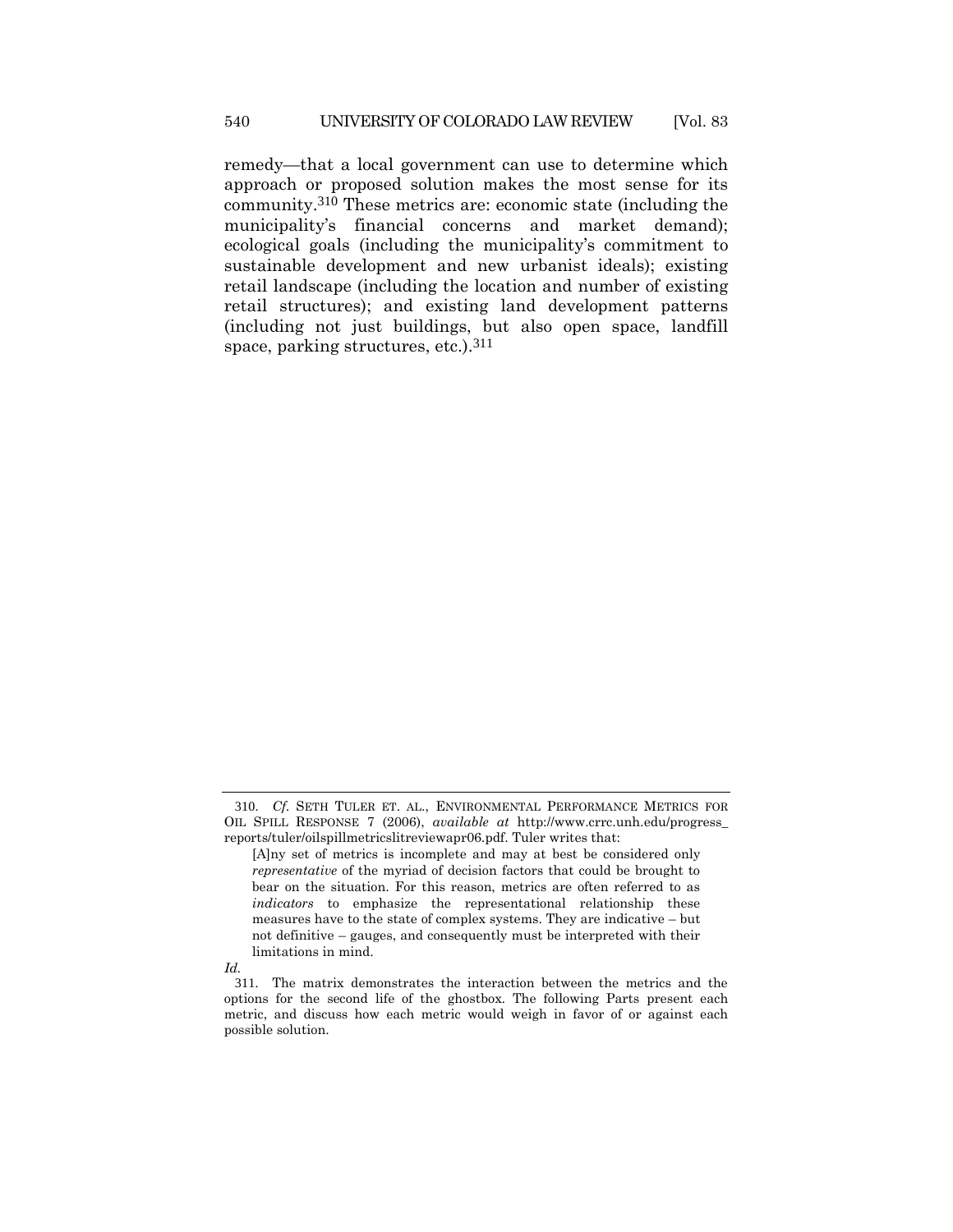# Table 1: Metrics for Selecting a Solution to the Problem of Empty Big Box Stores

| <b>Solutions</b>     | <b>Straight Retail</b> | <b>Adaptive Reuse</b> | <b>Demolition and</b>  | <b>Demolition and</b>  |
|----------------------|------------------------|-----------------------|------------------------|------------------------|
|                      | <b>Reuse</b>           |                       | Redevelopment          | <b>Regreening</b>      |
| <b>Metrics</b>       |                        |                       |                        |                        |
| Economic             | City lacks             | Demand for large-     | Sufficient city or     | City or volunteer      |
| <b>State</b>         | funding for            | scale entertainment   | market-based           | partners available to  |
|                      | acquisition or         | uses, schools, or     | funding available for  | maintain greenspace    |
|                      | redevelopment          | municipal             | acquisition and        |                        |
|                      |                        | buildings             | redevelopment          | Lack of market         |
|                      | Low market             |                       |                        | demand for new big     |
|                      | demand for             | Demand for            | Sufficient market      | box or redevelopment   |
|                      | redevelopment          | community-serving     | demand to support      | projects               |
|                      | projects               | retail use            | redevelopment          |                        |
|                      |                        |                       | projects               |                        |
| <b>Ecological</b>    | Decrease waste         | Decrease waste        | Comprehensive          | Reduce impervious      |
| Goals                |                        |                       | planning envisions     | cover                  |
|                      | Reduce carbon          | Reduce carbon         | high density / smart   |                        |
|                      | footprint /            | footprint / energy    | growth                 | Increase public open   |
|                      | energy                 | consumption           |                        | space                  |
|                      | consumption            |                       |                        |                        |
|                      |                        |                       |                        | Support locally        |
|                      |                        |                       |                        | produced foods         |
| <b>Existing</b>      | No other big           | Sufficient number     | Sufficient number of   | Sufficient number of   |
| <b>Retail</b>        | box shopping           | of operational big    | operational big box    | operational big box    |
| Landscape            | options                | box stores            | stores                 | stores                 |
|                      |                        |                       |                        |                        |
|                      | No traditional         |                       | Many ghostboxes        |                        |
|                      | downtown               |                       |                        |                        |
|                      | shopping<br>district   |                       |                        |                        |
| <b>Existing Land</b> | Ghostbox               | Struggling            | Struggling traditional | Struggling traditional |
| <b>Development</b>   | located in area        | traditional           | downtown with          | downtown with empty    |
| <b>Patterns</b>      | not targeted for       | downtown with         | empty storefronts      | storefronts            |
|                      | future                 | empty storefronts     |                        |                        |
|                      | development            |                       | Ghostbox is located    | Ghostbox site          |
|                      |                        | Ghostbox located      | on large parcel or is  | surrounded by          |
|                      | Limited landfill       | in area not targeted  | part of a larger       | forested areas         |
|                      | space                  | for future            | vacant strip mall      |                        |
|                      |                        | development           |                        | Lack of open space     |
|                      |                        |                       | <b>Shrinking City</b>  |                        |
|                      |                        | Limited landfill      |                        | <b>Food Deserts</b>    |
|                      |                        | space                 |                        |                        |
|                      |                        |                       |                        | <b>Shrinking City</b>  |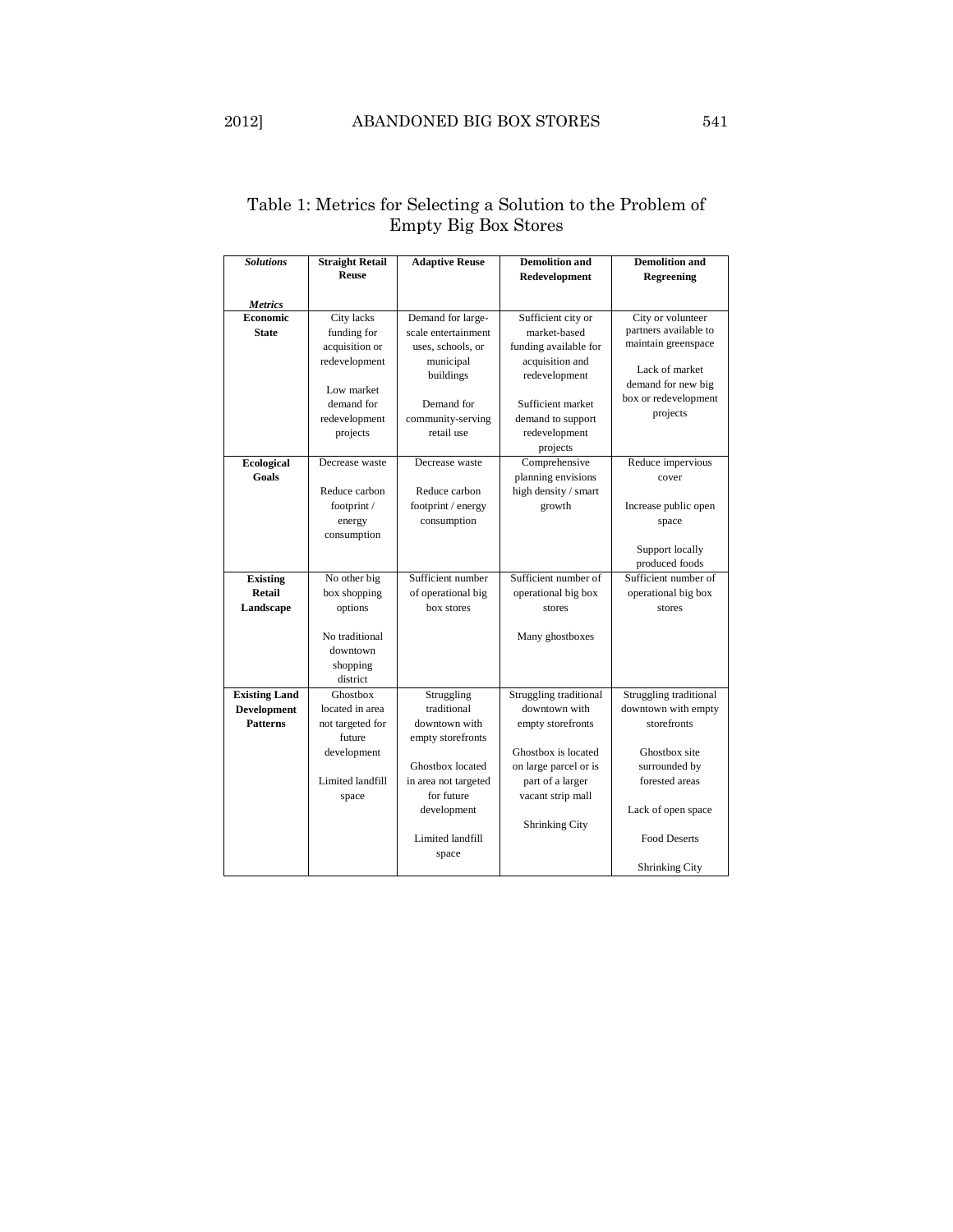In determining which option to promote—and thus how to revise and structure its zoning ordinances to support that goal—the local government should begin by examining its economic state, including an analysis of its finances and market demand for retail and other uses.

Many local governments are in financial distress<sup>312</sup> and thus are unable to secure funding that would allow them to take ownership, or invest in redevelopment, of an empty big box store. From a financial perspective, localities would need to invest little money if their goal was straight reuse of the vacant big box. Similarly, straight retail reuse might be appropriate if market demand is so lacking that no private developer expresses an interest in constructing new development in the area. Assuming a new tenant could be located, straight reuse would bring the most immediate relief to the community and would require little to no expenditure on the part of the municipality.

In contrast, even in a locality with weak finances, there might be demand for large-scale entertainment uses (such as a bowling alley or roller rink), schools, or municipal building space. Suburban areas with strong immigrant communities might desire community-serving ethnic market space. In these situations, a municipality might choose to support a goal of adaptive reuse for its ghostboxes. By incentivizing adaptive reuse of these structures, the municipality can spur the market to find new uses for these spaces. Unless it decides to reinhabit the space with a public use, it need not expend much money in pursuit of adaptive reuse.

In order for a municipality to support a goal of demolition and redevelopment, it needs assurance that sufficient market demand exists to support the redevelopment project. In contrast, lack of market demand for development would suggest regreening as an appropriate goal. Funding must also be considered; even if a private developer will demolish and redevelop the site, redevelopment projects often involve some public funding assistance.313 Financing is also important if the end goal is regreening. First, the municipality will need to acquire the property and demolish the ghostbox. Then, funding

<sup>312</sup>*. See supra* note [303.](#page-67-0)

<sup>313</sup>*. See supra* note [117](#page-25-0) and accompanying text.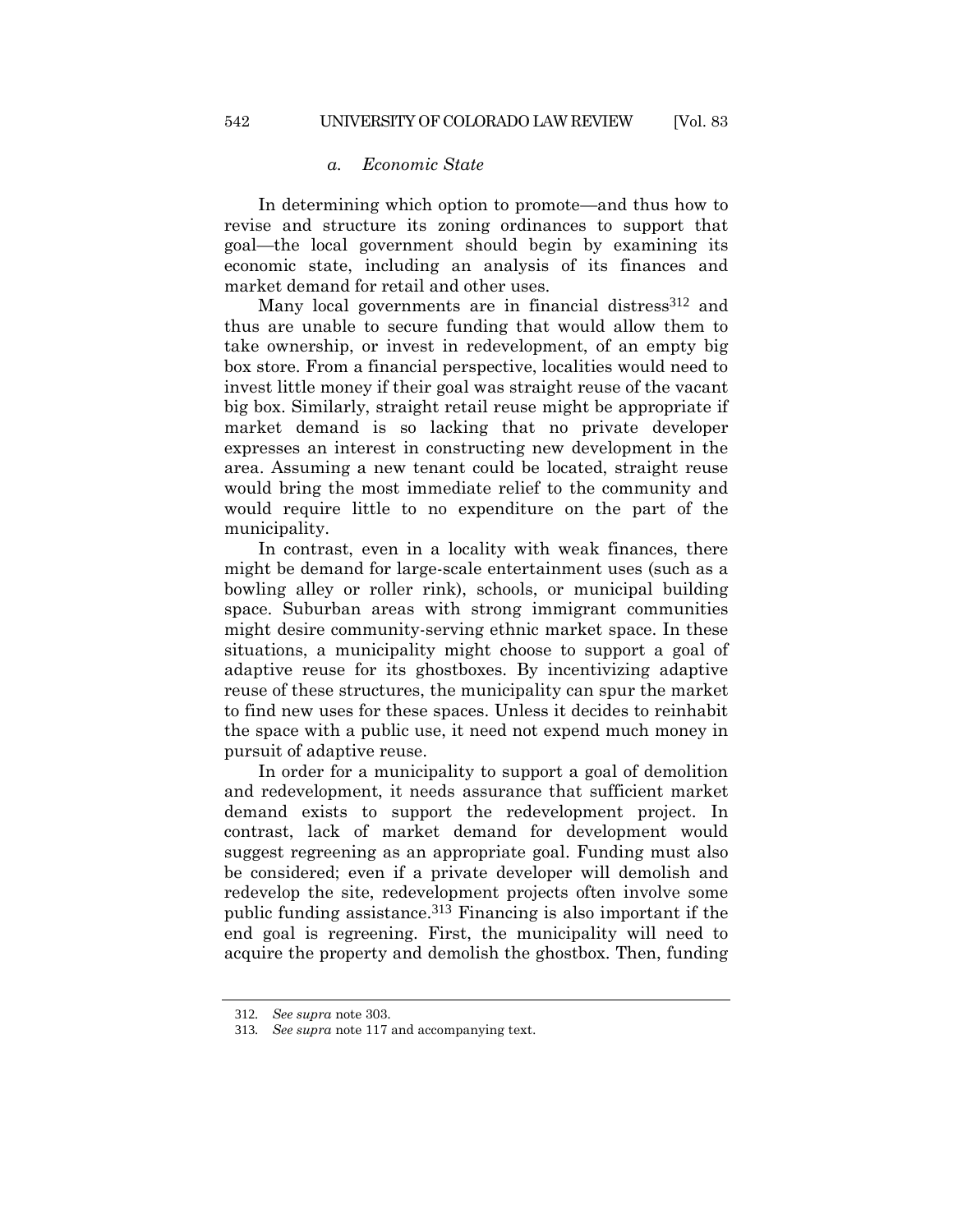or adequate community partnership, such as a non-profit or local business, would be needed to install or maintain the greenspace. Although property acquisition and demolition cost money, even financially distressed municipalities should keep in mind that the existence of the ghostbox is causing some of the financial distress, and thus its demolition and regreening may make a positive economic contribution.

## *b. Ecological Goals*

Though many local governments are most interested in fiscal balance and economic viability,314 some are moving toward ecological goals such as sustainable development, carbon footprint reduction, and increased energy efficiency. Because reusing a big box store is more ecologically sound than demolishing it,315 municipalities that are committed to ecological goals such as these should pursue a plan of straight or adaptive reuse over demolition.

However, demolition and redevelopment allow a community to reimagine itself and rebuild itself in a sustainable way, fostering ecological goals.<sup>316</sup> Demolition and regreening can also contribute to ecological goals, especially in a community that has water quality concerns and wishes to decrease its impervious cover, or desires to create additional public open space. The general rule, however, is that reuse does more to further ecological goals than does demolition, no matter the end product.

## *c. Existing Retail Landscape*

In examining its existing retail landscape, a municipality should consider the number of existing ghostboxes, the number of existing operational big box stores, and whether it has a

<sup>314</sup>. ELLICKSON & BEEN, *supra* note [229,](#page-50-0) at 56–57, 57 tbl.2-1.

<sup>315</sup>*. See supra* note[s 162](#page-34-0)–67 and accompanying text.

<sup>316</sup>. In the context of suburban redevelopment, commentators have asserted: [T]he focus for redevelopment should be those parts of the metropolis with the highest auto dependency and [vehicle miles traveled], highest per capita greenhouse gas emissions and per capita runoff, and least diverse social, housing, and transportation choices. By retrofitting unsustainable suburban properties into networks of more urban, compact, and connected places we can incrementally retrofit the sprawling region into a greener polycentric metropolis.

DUNHAM-JONES & WILLIAMSON, *supra* not[e 24,](#page-8-0) at 230–31.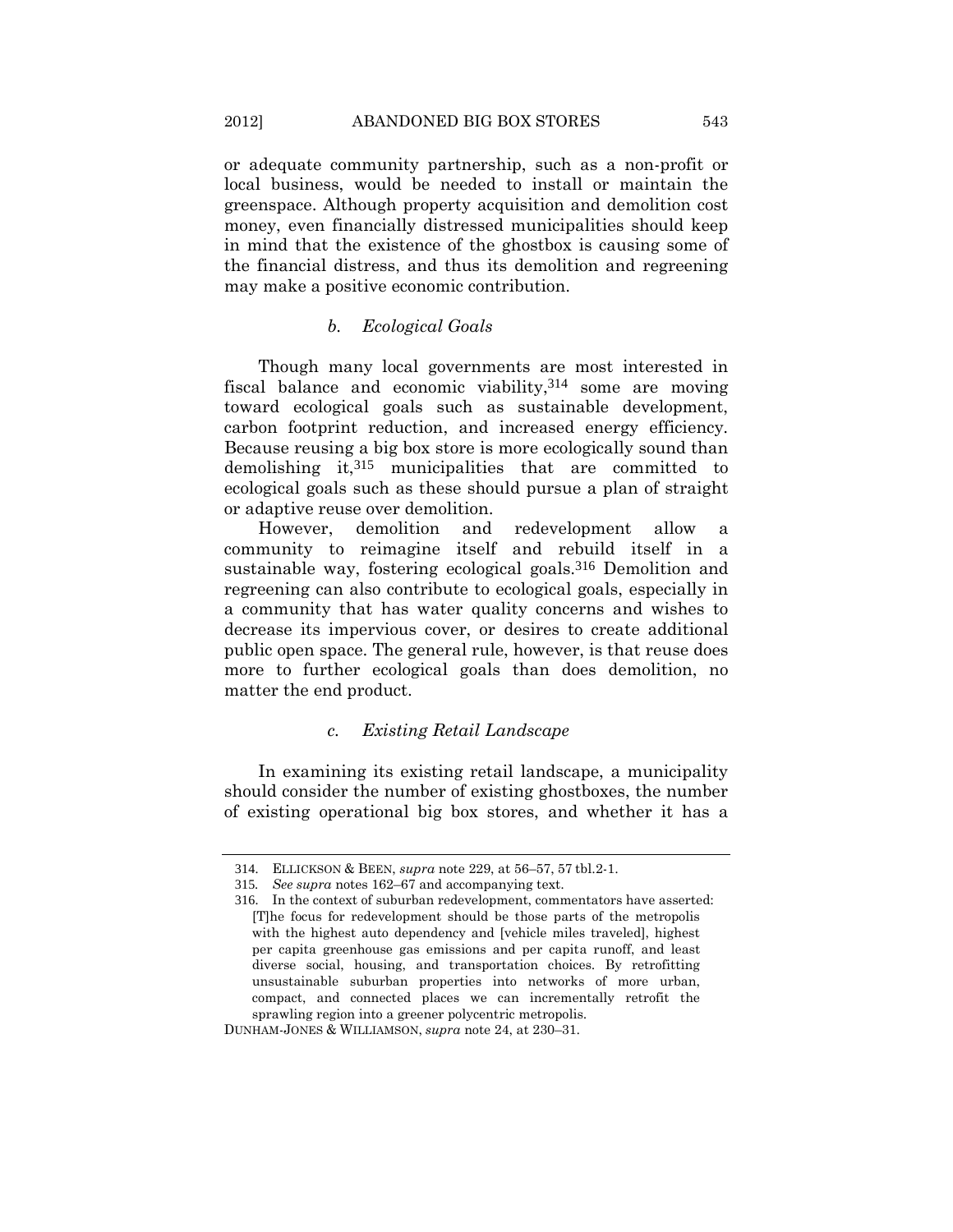traditional downtown with operational community-serving retail uses. If the community lacks other shopping options—for example, if Kmart, the only large discount retailer within fifty miles, closed, and there is no traditional downtown—the town might desire that another large discount retailer move into the abandoned big box space to serve the public need. Straight reuse would be most appropriate in this situation.

In contrast, if the town has enough operational big box stores, but also has ghostboxes and a traditional downtown with empty storefronts, it should learn from its ghostbox legacy. Instead of supporting straight retail reuse, the town should make changes to encourage local, community-serving retail development in the traditional downtown and adaptive reuse of the ghostbox site.

Perhaps the ghostbox is in a "shrinking city"317 that has enough operational retail uses to meet demand, but that also has a number of ghostboxes and dead malls, some of which are located in areas where the city wants to target new growth and development. Demolition and redevelopment of ghostboxes in the targeted growth areas might be appropriate. In contrast, if they were located in areas not targeted for new growth, demolition and regreening with conversion to public open space would make sense. Finally, in examining its existing retail landscape, a municipality should consider whether the parcel has been abandoned due to upsizing or lack of market demand. If it is the latter, it is possible that another retailer would not survive in the space, and thus regreening would make sense.

## *d. Existing Land Development Patterns*

Finally, the local government should examine its comprehensive land use plan and the existing land development patterns in the community and consider where it wants to target future development. The status quo—reuse makes the most sense if the ghostbox is located in an area that has not been targeted for future high-density development or growth; it would not make sense to demolish and rebuild on this land. Further, if the municipality lacks sufficient landfill space to accommodate the amount of demolition debris

<sup>317</sup>*. See* La Croix, *supra* note [216,](#page-47-0) at 227 (defining shrinking cities as those with "long-term trends of significant population decline, associated with the loss or diminution of the industries that caused the cities to grow in the first place").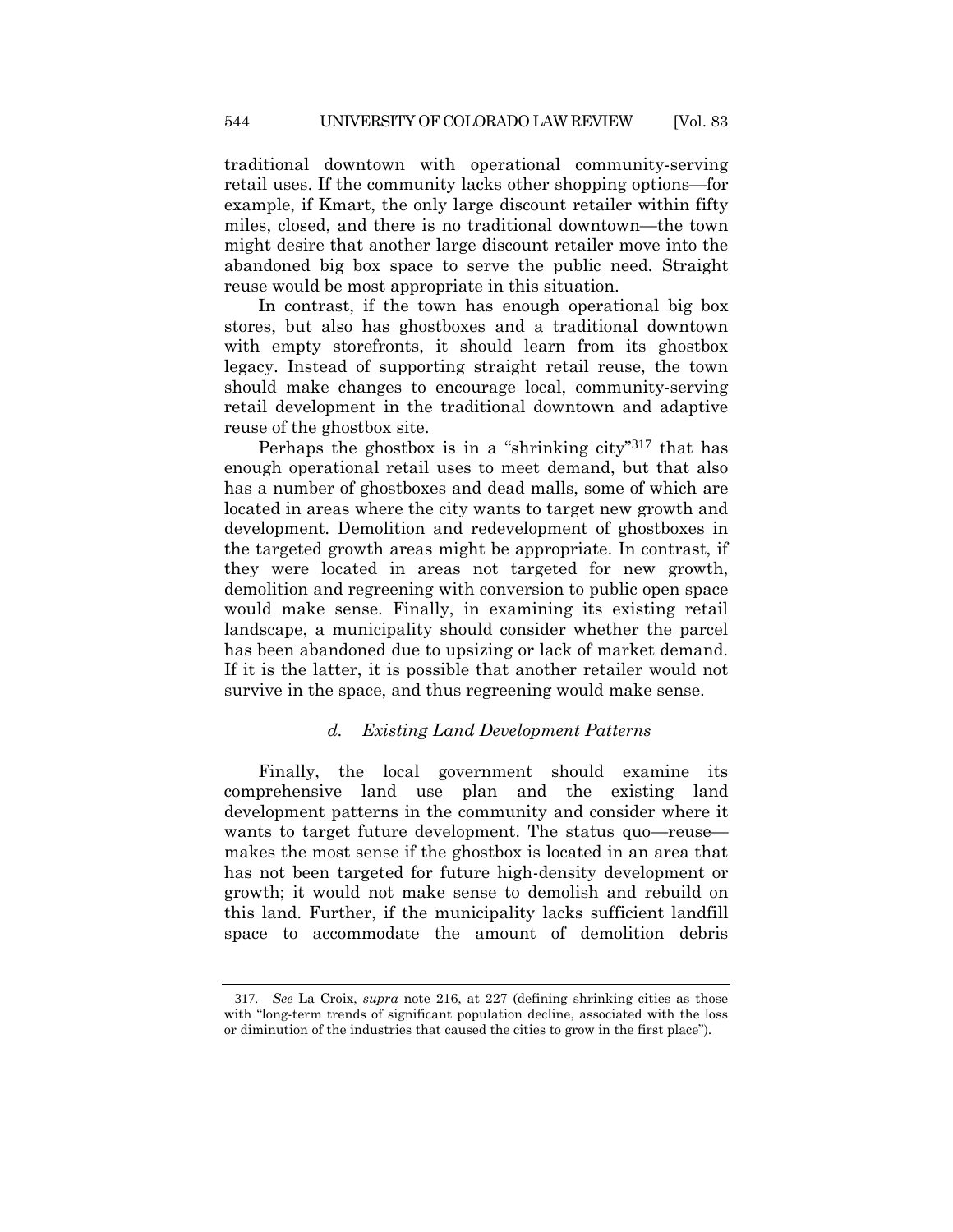generated from a demolished big box, reuse of the structure would be more appropriate.

A number of existing land development patterns suggest a regreening solution, including: sites containing forested areas that might link to other areas to maintain or improve species habitat and enhance migration; areas that lack open space; ghostboxes located close to high density residential development that lacks its own yards; and the existence of covered streams on the property that perhaps could be daylighted—liberated from a pipe or culvert—as part of a regreening project.318 Municipalities should also incentivize regreening if the ghostbox is located in a food desert and people lack the ability to purchase or harvest fresh produce in the area.319 Specifically, that space could be used for community gardens or farmers' markets.

In considering existing land use patterns, municipalities should also focus on the size and location of the abandoned parcel itself. A large-scale redevelopment project that aims to create a new center or downtown will typically only succeed if at least fifteen acres of land is available for redevelopment.320 Further, many abandoned big box stores are located in undesirable areas that were drained of life when the store closed. Perhaps housing in the area has also fallen into disrepair. Because patterns of suburban development are often not part of any larger plan, the ghostbox site might not be in a location where people would want to live, work, or shop. Similarly, even if the surrounding area is still vibrant, it is likely surrounded by numerous other free-standing big boxes. It may be difficult to convince someone to move into a new development surrounded on all sides by big box strip centers, even if that new development itself contains a coffee shop, restaurant, and office space. Thus, both the condition of and the existing uses in the surrounding area should be considered before a redevelopment project is approved.

<sup>318</sup>*. See* RE-IMAGINING A MORE SUSTAINABLE CLEVELAND, *supra* note [111,](#page-24-0) at 6, 15.

<sup>319</sup>. One could also argue that a city with these land development patterns should encourage reuse of the space by a grocer.

<sup>320</sup>*. See supra* note [204.](#page-44-0)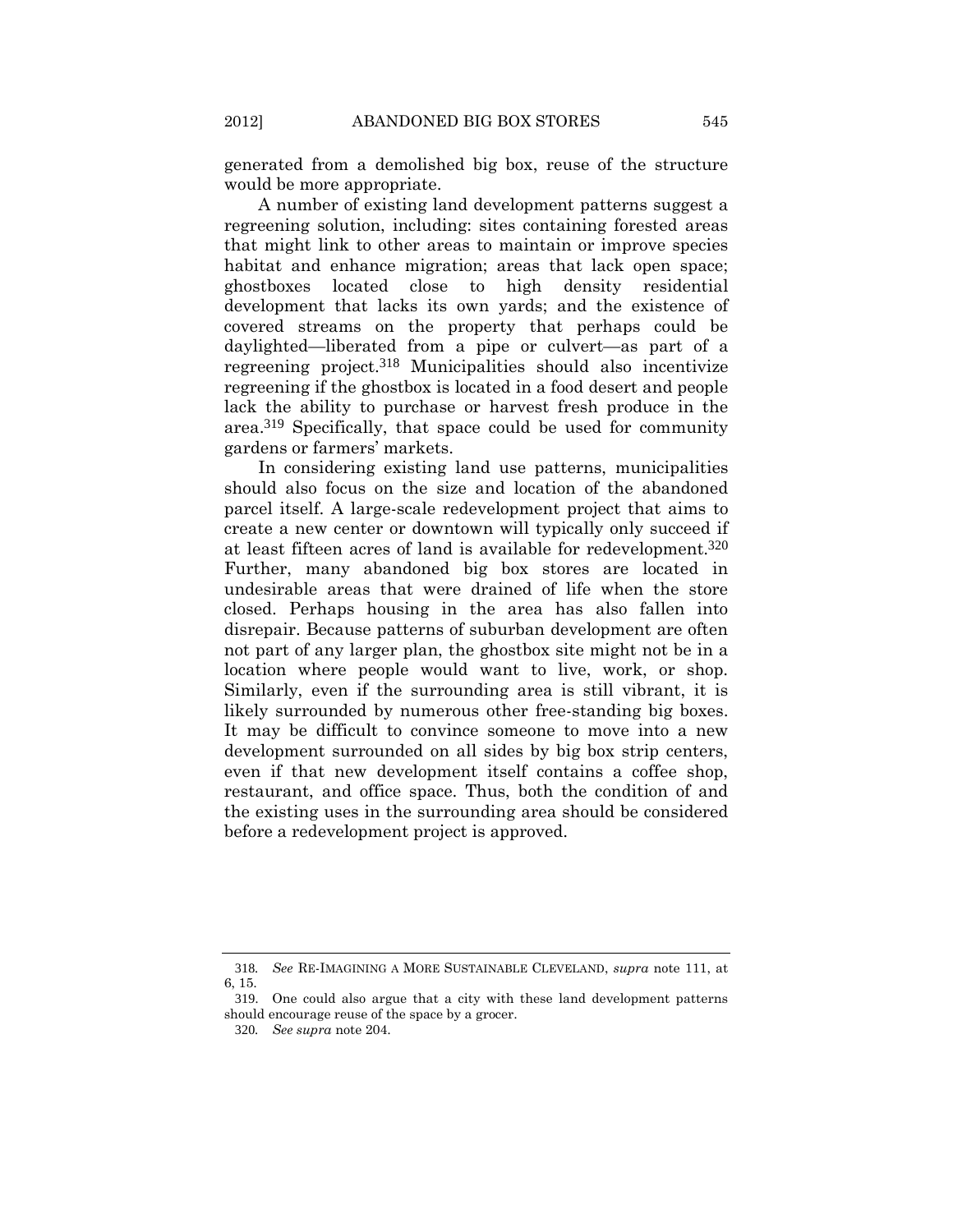## 3. Mechanics and Financing

All of these solutions further sustainable development goals because they provide for reuse of an existing building or infill development and redevelopment at a higher density and in a more urban fashion than traditional suburban sprawl development. The "green" characterization is important because there are a number of new funding opportunities being developed for cities that are moving toward sustainable development. Specifically, federal money has recently become available for sustainable development projects,  $321$  and state and regional funding may also be available.322

Cities could also use Tax Increment Financing (TIF)323 to aid in the redevelopment of abandoned big box parcels.324 The

<sup>321</sup>. For example, in June 2009 the Obama administration launched the Partnership for Sustainable Communities to assist local governments in building more sustainable cities. Press Release, U.S. Dep't of Hous. & Urban Dev., USDOT and HUD Launch Groundbreaking, Collaborative Effort to Create Sustainable, Livable Communities (June 21, 2010), *available at* http://portal.hud.gov/portal/page/portal/HUD/press/press\_releases\_media\_advisori es/2010/HUDNo.10-131; *see also* MALLACH, FACING*, supra* note [76,](#page-18-0) at 27 (noting that money from the Sustainable Communities Initiative is to be used for Metropolitan Challenge Grants to create "sustainable communities") (internal quotation marks omitted). Part of this program involves TIGER II (Transportation Investment Generating Economic Recovery) planning grants and Sustainable Community Challenge Grants. These are available to local governments that create projects linking transportation with affordable housing, mixed-use development, and building reuse. Press Release, U.S. Dep't of Hous. & Urban Dev., *supra*; *see also* MALLACH, FACING*, supra* note [76](#page-18-0)*.*

<sup>322</sup>*. See, e.g.*, MD. CODE ANN., STATE FIN. & PROC. § 5-7B-01 to -03 (LexisNexis 2009) (providing for loans, grants, or tax credits to fund neighborhood revitalization projects); MINN. STAT. ANN. § 473.25 (West Supp. 2010) (establishing the Livable Communities Act, an incentive-based program that provides communities with development funds); Nolon, *supra* not[e 237,](#page-52-0) at 816–17 (noting that many towns receive grants from state agencies and nongovernmental organizations to get their smart growth programs started, hire staff, undertake studies, and develop plans for moving forward); *Livable Centers Initiative*, ATLANTA REGIONAL COMMISSION, http://www.atlantaregional.com/landuse/livable-centers-initiative (last visited Feb. 20, 2011). Unfortunately, these programs often make funds available only to projects that are located in areas that have been designated for growth or those that contain lands that the state wants to protect. *Cf.* Nolon, *supra* note [237,](#page-52-0) at 817 (noting that funds will be allocated to "designated growth areas that contain significant natural resources or fertile agricultural lands"). While such policies do much to further the objectives of smart growth, they may exclude suburban greyfield redevelopment unless a city has targeted its suburban commercial core for dense redevelopment.

<sup>323</sup>. A city establishes a TIF or redevelopment area and issues bonds to fund development in the area. The tax or assessment value of property within the TIF area is frozen at the time the bonds are issued, then redevelopment occurs and property taxes in the area increase. Any increase above the frozen level is diverted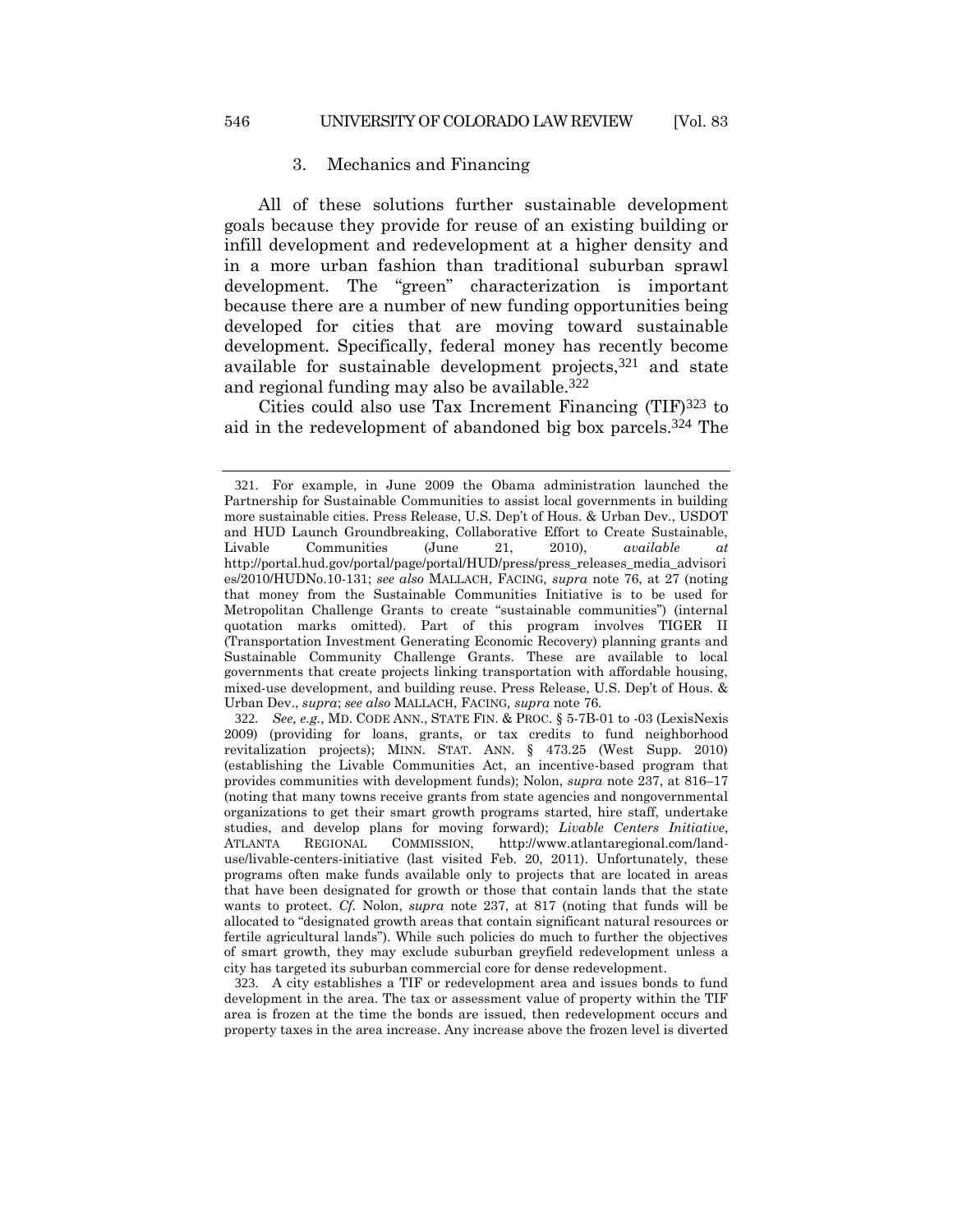idea behind TIF is, without the redevelopment within the TIF district, property values would have remained the same or even declined.325 While TIF districts have been created to spur investment in communities throughout the United States, some commentators believe that it would be cumbersome to create a TIF for an individual parcel, such as a single abandoned big box store.326

States should also consider creative financing mechanisms, perhaps using Superfund as a model.327 Superfund was originally funded in large part by a tax on crude oil, imported petroleum, and chemical industries based on the theory that those industries were partially responsible for hazardous waste cleanup problems and should thus collectively shoulder the burden of cleanup.328 Perhaps a similar tax on big box or greenfield development could generate funds to assist municipalities in acquiring ghostboxes and implementing some of the solutions suggested in this Article.

Municipalities must keep in mind that the existence of a ghostbox in their community is an economic harm; high density, mixed-use development has been shown to provide more tax revenue per acre than big box development.<sup>329</sup> Because the proposals in this Article further goals of sustainable development and suburban renewal, there are numerous options for cities to fund and actually implement these proposals.

326. DUNHAM-JONES & WILLIAMSON, *supra* not[e 24,](#page-8-0) at 77.

327*. See* Comprehensive Environmental Response, Compensation, and Liability Act, 42 U.S.C. §§ 9601–9675 (2006); EPA, *Basic Information*, SUPERFUND, http://www.epa.gov/superfund/about.htm (last updated Oct. 3, 2011).

to a special fund to pay off the bonds, while the frozen portion is paid into a general fund to pay off general obligation bonds that the city has issued. Wolper v. City Council, 336 S.E.2d 871, 874 (S.C. 1985).

<sup>324</sup>. This would be an ironic turn of events, as many communities used TIFs to lure big box construction into areas that are actually non-blighted, such as unbuilt greenfield space. *See* MITCHELL, *supra* not[e 10,](#page-4-0) at 168.

<sup>325</sup>*. See* ELLICKSON & BEEN, *supra* not[e 229,](#page-50-0) at 845.

<sup>328</sup>. 26 U.S.C. §§ 4611–4612, 4661–4662 (2006); *see also* Patricia L. Quentel, *The Liability of Financial Institutions for Hazardous Waste Cleanup Costs Under CERCLA*, 1988 WIS. L. REV. 139, 150 n.43.

<sup>329</sup>. Philip Langdon, *Best Bet for Tax Revenue: Mixed-Use Downtown Development*, NEW URB. NETWORK (Sept. 13, 2010), http://newurbannetwork.com /article/best-bet-tax-revenue-mixed-use-downtown-development-13144 (describing a study by a real estate development firm showing that big box retail generates approximately \$8,350 per acre per year, while lifestyle center redevelopment—" 'two or three stories, with housing or offices over retail' "—generates between \$70,000 to \$90,000 per acre per year) (quoting Peter Katz, Dir. of Smart Growth & Urban Planning, Sarasota Cnty., Fla.).